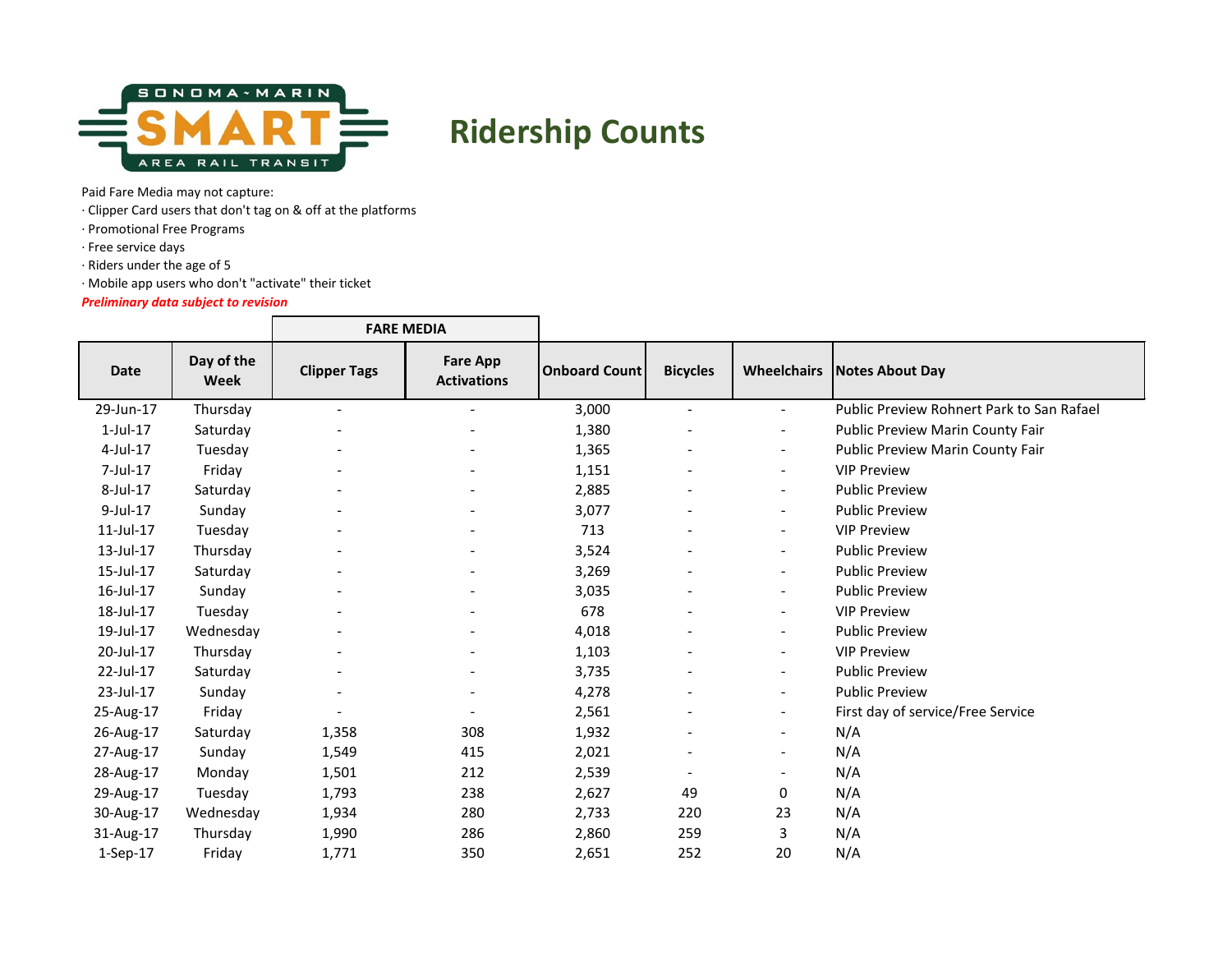|             |                           | <b>FARE MEDIA</b>   |                                       |                      |                 |                    |                 |
|-------------|---------------------------|---------------------|---------------------------------------|----------------------|-----------------|--------------------|-----------------|
| <b>Date</b> | Day of the<br><b>Week</b> | <b>Clipper Tags</b> | <b>Fare App</b><br><b>Activations</b> | <b>Onboard Count</b> | <b>Bicycles</b> | <b>Wheelchairs</b> | Notes About Day |
| 2-Sep-17    | Saturday                  | 1,063               | 294                                   | 1,926                | 40              | 5                  | N/A             |
| 3-Sep-17    | Sunday                    | 1,552               | 470                                   | 2,416                | 37              | 8                  | N/A             |
| 4-Sep-17    | Monday                    | 1,492               | 528                                   | 2,566                | 105             | 19                 | Holiday         |
| 5-Sep-17    | Tuesday                   | 1,542               | 176                                   | 1,853                | 261             | 11                 | N/A             |
| 6-Sep-17    | Wednesday                 | 1,642               | 143                                   | 1,854                | 257             | 4                  | N/A             |
| 7-Sep-17    | Thursday                  | 1,723               | 179                                   | 2,122                | 265             | 5                  | N/A             |
| 8-Sep-17    | Friday                    | 1,869               | 338                                   | 2,450                | 279             | 8                  | N/A             |
| 9-Sep-17    | Saturday                  | 1,111               | 354                                   | 2,142                | 84              | 6                  | N/A             |
| 10-Sep-17   | Sunday                    | 957                 | 324                                   | 1,505                | 45              | 6                  | N/A             |
| 11-Sep-17   | Monday                    | 1,722               | 215                                   | 2,117                | 266             | 12                 | N/A             |
| 12-Sep-17   | Tuesday                   | 1,787               | 237                                   | 2,161                | 274             | 24                 | N/A             |
| 13-Sep-17   | Wednesday                 | 1,776               | 194                                   | 2,049                | 243             | 8                  | N/A             |
| 14-Sep-17   | Thursday                  | 1,965               | 224                                   | 2,333                | 294             | 9                  | N/A             |
| 15-Sep-17   | Friday                    | 1,829               | 355                                   | 2,427                | 248             | 11                 | N/A             |
| 16-Sep-17   | Saturday                  | 1,063               | 501                                   | 2,038                | 71              | 11                 | N/A             |
| 17-Sep-17   | Sunday                    | 923                 | 386                                   | 1,639                | 34              | 8                  | N/A             |
| 18-Sep-17   | Monday                    | 1,791               | 171                                   | 2,014                | 253             | 18                 | N/A             |
| 19-Sep-17   | Tuesday                   | 1,897               | 178                                   | 2,223                | 301             | 12                 | N/A             |
| 20-Sep-17   | Wednesday                 | 1,853               | 211                                   | 2,222                | 284             | 6                  | N/A             |
| 21-Sep-17   | Thursday                  | 1,842               | 265                                   | 2,290                | 305             | 8                  | N/A             |
| 22-Sep-17   | Friday                    | 2,049               | 482                                   | 2,675                | 285             | 11                 | N/A             |
| 23-Sep-17   | Saturday                  | 1,059               | 567                                   | 2,111                | 91              | 9                  | N/A             |
| 24-Sep-17   | Sunday                    | 995                 | 552                                   | 1,669                | 73              | 9                  | N/A             |
| 25-Sep-17   | Monday                    | 1,736               | 169                                   | 2,018                | 279             | 13                 | N/A             |
| 26-Sep-17   | Tuesday                   | 1,931               | 237                                   | 2,300                | 288             | 10                 | N/A             |
| 27-Sep-17   | Wednesday                 | 2,028               | 212                                   | 2,331                | 318             | 14                 | N/A             |
| 28-Sep-17   | Thursday                  | 2,038               | 243                                   | 2,484                | 285             | 17                 | N/A             |
| 29-Sep-17   | Friday                    | 2,026               | 440                                   | 2,657                | 262             | 13                 | N/A             |
| 30-Sep-17   | Saturday                  | 1,016               | 409                                   | 1,776                | 68              | $\overline{7}$     | N/A             |
| 1-Oct-17    | Sunday                    | 916                 | 387                                   | 1,708                | 66              | 7                  | N/A             |
| 2-Oct-17    | Monday                    | 1,796               | 155                                   | 2,112                | 252             | 6                  | N/A             |
| 3-Oct-17    | Tuesday                   | 1,979               | 176                                   | 2,240                | 324             | 9                  | N/A             |
| 4-Oct-17    | Wednesday                 | 1,990               | 217                                   | 2,379                | 294             | 4                  | N/A             |
| 5-Oct-17    | Thursday                  | 2,127               | 200                                   | 2,476                | 293             | 8                  | N/A             |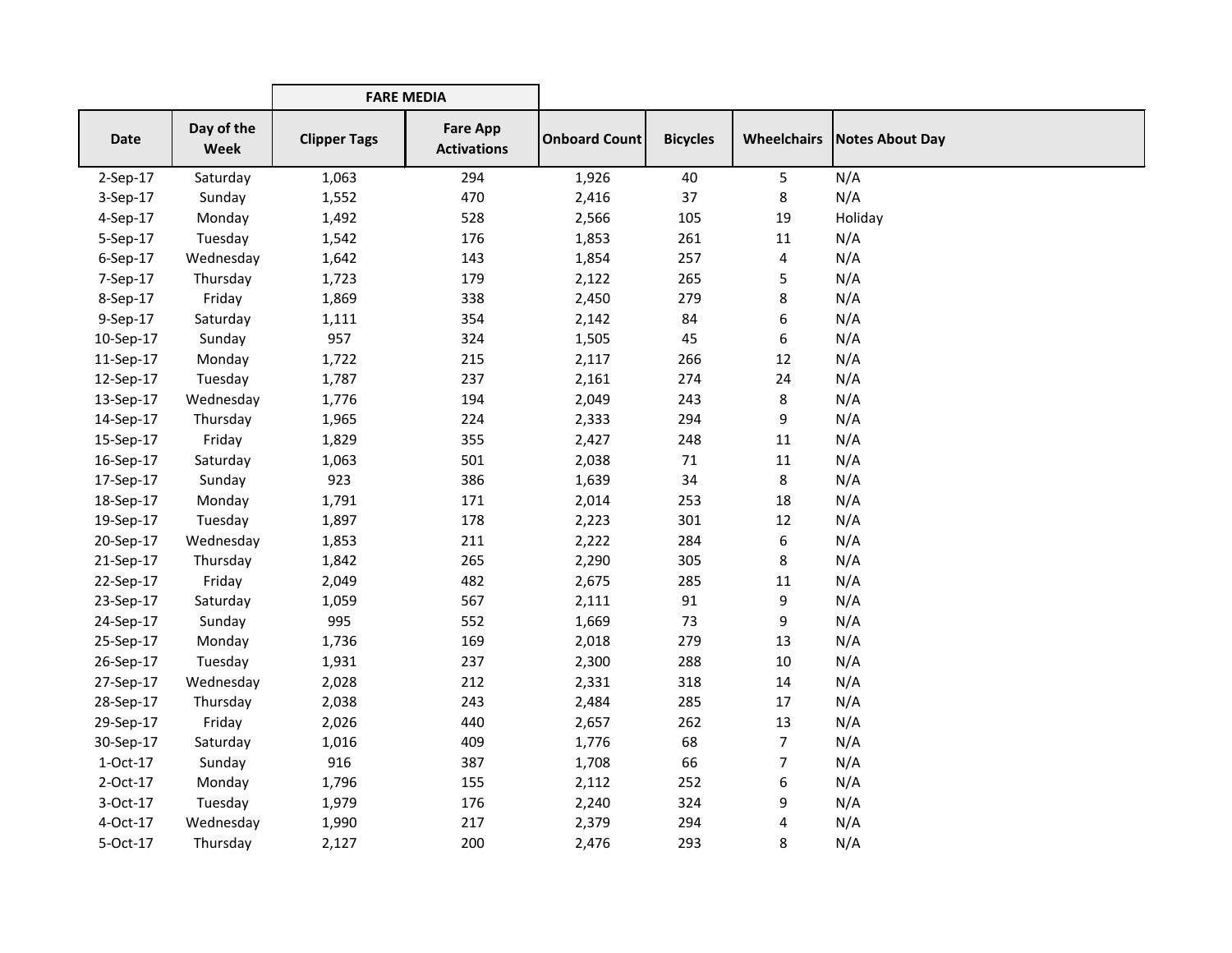|            |                           | <b>FARE MEDIA</b>   |                                       |                      |                 |                    |                                                                  |
|------------|---------------------------|---------------------|---------------------------------------|----------------------|-----------------|--------------------|------------------------------------------------------------------|
| Date       | Day of the<br><b>Week</b> | <b>Clipper Tags</b> | <b>Fare App</b><br><b>Activations</b> | <b>Onboard Count</b> | <b>Bicycles</b> | <b>Wheelchairs</b> | Notes About Day                                                  |
| 6-Oct-17   | Friday                    | 2,103               | 318                                   | 2,551                | 261             | 8                  | N/A                                                              |
| 7-Oct-17   | Saturday                  | 1,005               | 351                                   | 1,647                | 106             | 13                 | N/A                                                              |
| 8-Oct-17   | Sunday                    | 757                 | 448                                   | 1,387                | 46              | 13                 | N/A                                                              |
| 9-Oct-17   | Monday                    | 61                  | $\overline{2}$                        | 56                   | $\mathbf{1}$    | $\mathbf 0$        | Morning Service Annulled/Tubbs Fire/Free<br>Service/Columbus Day |
| 10-Oct-17  | Tuesday                   | 225                 | 5                                     | 690                  | 53              | 3                  | <b>Tubbs Fire/Free Service</b>                                   |
| 11-Oct-17  | Wednesday                 | 242                 | 12                                    | 1,209                | 119             | $\overline{2}$     | <b>Tubbs Fire/Free Service</b>                                   |
| 12-Oct-17  | Thursday                  | 137                 | 6                                     | 1,202                | 103             | $\overline{7}$     | <b>Tubbs Fire/Free Service</b>                                   |
| 13-Oct-17  | Friday                    | 58                  | 4                                     | 1,405                | 111             | 10                 | <b>Tubbs Fire/Free Service</b>                                   |
| 14-Oct-17  | Saturday                  | 3                   | $\overline{2}$                        | 1,007                | 35              | 5                  | <b>Tubbs Fire/Free Service</b>                                   |
| 15-Oct-17  | Sunday                    |                     | $\overline{2}$                        | 1,254                | 69              | 4                  | <b>Tubbs Fire/Free Service</b>                                   |
| 16-Oct-17  | Monday                    | 54                  | 10                                    | 1,960                | 187             | 11                 | <b>Tubbs Fire/Free Service</b>                                   |
| 17-Oct-17  | Tuesday                   | 20                  | 11                                    | 2,722                | 245             | 21                 | <b>Tubbs Fire/Free Service</b>                                   |
| 18-Oct-17  | Wednesday                 | 24                  | 5                                     | 3,127                | 289             | 13                 | <b>Tubbs Fire/Free Service</b>                                   |
| 19-Oct-17  | Thursday                  | 54                  | 25                                    | 2,691                | 257             | 12                 | <b>Tubbs Fire/Free Service</b>                                   |
| 20-Oct-17  | Friday                    | 131                 | 27                                    | 3,684                | 218             | 10                 | <b>Tubbs Fire/Free Service</b>                                   |
| 21-Oct-17  | Saturday                  | 715                 | 260                                   | 1,289                | 68              | 9                  | N/A                                                              |
| 22-Oct-17  | Sunday                    | 749                 | 270                                   | 1,065                | 33              | 6                  | N/A                                                              |
| 23-Oct-17  | Monday                    | 1,834               | 154                                   | 2,171                | 251             | 24                 | N/A                                                              |
| 24-Oct-17  | Tuesday                   | 1,916               | 141                                   | 2,274                | 272             | 14                 | N/A                                                              |
| 25-Oct-17  | Wednesday                 | 1,977               | 193                                   | 2,387                | 291             | 4                  | N/A                                                              |
| 26-Oct-17  | Thursday                  | 1,963               | 210                                   | 2,340                | 281             | 10                 | N/A                                                              |
| 27-Oct-17  | Friday                    | 1,925               | 275                                   | 2,268                | 260             | 9                  | N/A                                                              |
| 28-Oct-17  | Saturday                  | 705                 | 189                                   | 1,025                | 72              | 1                  | N/A                                                              |
| 29-Oct-17  | Sunday                    | 618                 | 283                                   | 967                  | 24              | $\overline{2}$     | N/A                                                              |
| 30-Oct-17  | Monday                    | 1,803               | 129                                   | 2,117                | 216             | 26                 | N/A                                                              |
| 31-Oct-17  | Tuesday                   | 1,700               | 114                                   | 2,043                | 216             | 8                  | Halloween                                                        |
| $1-Nov-17$ | Wednesday                 | 2,021               | 152                                   | 2,371                | 284             | 7                  | N/A                                                              |
| 2-Nov-17   | Thursday                  | 1,985               | 190                                   | 2,335                | 238             | 13                 | N/A                                                              |
| 3-Nov-17   | Friday                    | 1,800               | 177                                   | 2,095                | 185             | 8                  | N/A                                                              |
| 4-Nov-17   | Saturday                  | 768                 | 247                                   | 1,173                | 54              | 7                  | N/A                                                              |
| 5-Nov-17   | Sunday                    | 717                 | 385                                   | 1,368                | 63              | 4                  | N/A                                                              |
| 6-Nov-17   | Monday                    | 1,862               | 160                                   | 2,180                | 246             | 15                 | N/A                                                              |
| 7-Nov-17   | Tuesday                   | 1,894               | 171                                   | 2,216                | 262             | 9                  | N/A                                                              |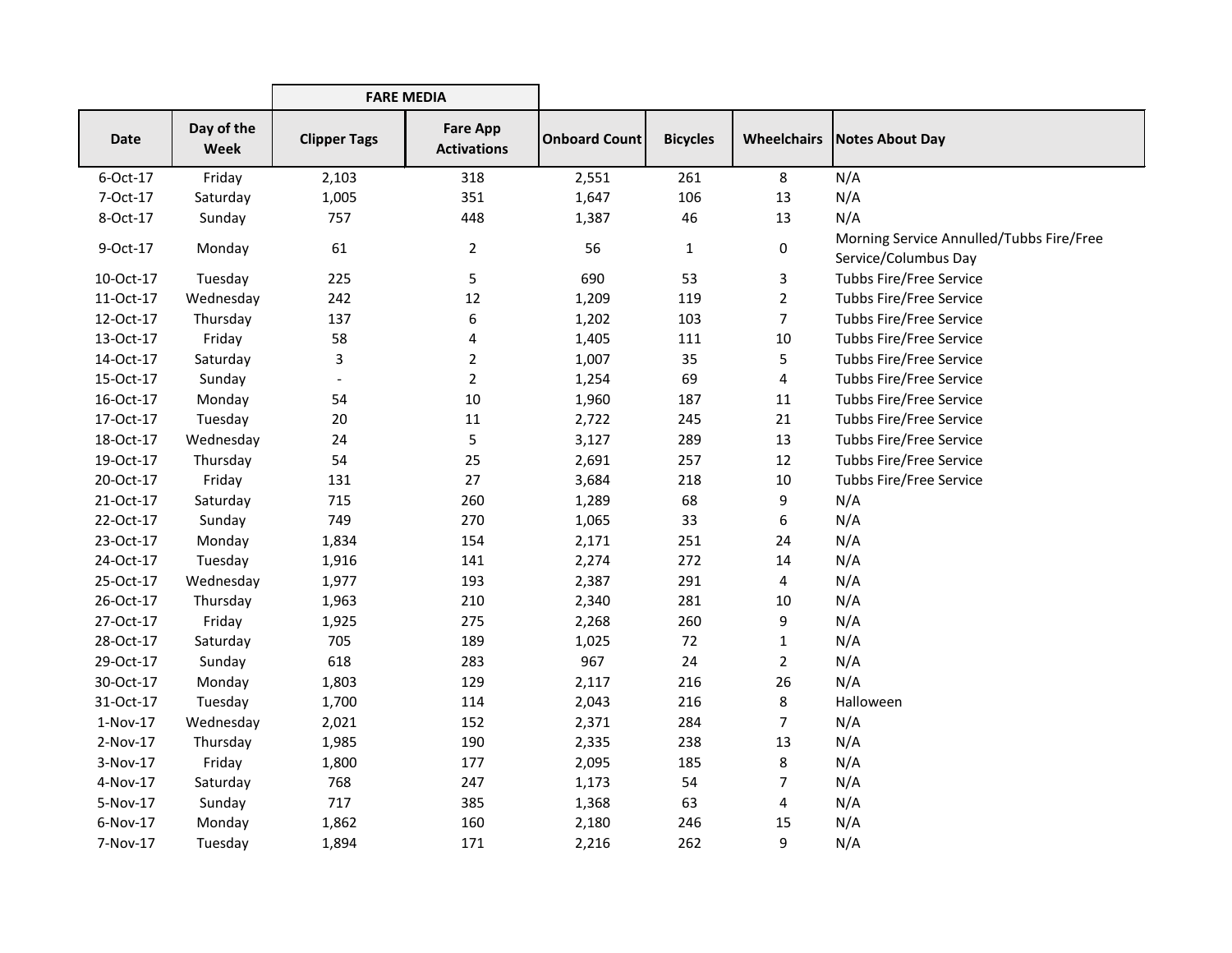|             |                           | <b>FARE MEDIA</b>   |                                       |                      |                 |                |                                      |
|-------------|---------------------------|---------------------|---------------------------------------|----------------------|-----------------|----------------|--------------------------------------|
| <b>Date</b> | Day of the<br><b>Week</b> | <b>Clipper Tags</b> | <b>Fare App</b><br><b>Activations</b> | <b>Onboard Count</b> | <b>Bicycles</b> |                | <b>Wheelchairs   Notes About Day</b> |
| 8-Nov-17    | Wednesday                 | 1,908               | 138                                   | 2,200                | 207             | 36             | N/A                                  |
| 9-Nov-17    | Thursday                  | 1,887               | 184                                   | 2,366                | 187             | 16             | N/A                                  |
| 10-Nov-17   | Friday                    | 826                 | 319                                   | 1,313                | 67              | 6              | Holiday                              |
| 11-Nov-17   | Saturday                  | 840                 | 429                                   | 1,495                | 22              | 5              | N/A                                  |
| 12-Nov-17   | Sunday                    | 627                 | 346                                   | 1,135                | 44              | 3              | N/A                                  |
| 13-Nov-17   | Monday                    | 1,717               | 147                                   | 2,074                | 198             | 13             | N/A                                  |
| 14-Nov-17   | Tuesday                   | 1,878               | 115                                   | 2,149                | 242             | 6              | N/A                                  |
| 15-Nov-17   | Wednesday                 | 1,777               | 198                                   | 2,138                | 139             | 5              | N/A                                  |
| 16-Nov-17   | Thursday                  | 1,853               | 186                                   | 2,186                | 182             | 6              | N/A                                  |
| 17-Nov-17   | Friday                    | 1,915               | 252                                   | 2,378                | 210             | 12             | N/A                                  |
| 18-Nov-17   | Saturday                  | 646                 | 272                                   | 1,055                | 58              | 4              | N/A                                  |
| 19-Nov-17   | Sunday                    | 642                 | 406                                   | 1,238                | 49              | 3              | N/A                                  |
| 20-Nov-17   | Monday                    | 1,750               | 232                                   | 2,099                | 179             | 4              | N/A                                  |
| 21-Nov-17   | Tuesday                   | 1,772               | 336                                   | 2,372                | 217             | $\overline{7}$ | N/A                                  |
| 22-Nov-17   | Wednesday                 | 1,734               | 358                                   | 2,358                | 198             | 13             | Day before Thanksgiving              |
| 23-Nov-17   | Thursday                  | 274                 | 87                                    | 434                  | 15              | $\mathbf{1}$   | Holiday                              |
| 24-Nov-17   | Friday                    | 986                 | 665                                   | 2,075                | 66              | 3              | Holiday                              |
| 25-Nov-17   | Saturday                  | 979                 | 500                                   | 1,681                | 55              | 8              | N/A                                  |
| 26-Nov-17   | Sunday                    | 340                 | 240                                   | 664                  | 15              | $\pmb{0}$      | N/A                                  |
| 27-Nov-17   | Monday                    | 1,808               | 157                                   | 2,127                | 215             | 9              | N/A                                  |
| 28-Nov-17   | Tuesday                   | 1,901               | 164                                   | 2,199                | 280             | 3              | N/A                                  |
| 29-Nov-17   | Wednesday                 | 1,954               | 133                                   | 2,275                | 242             | 12             | N/A                                  |
| 30-Nov-17   | Thursday                  | 1,984               | 268                                   | 2,376                | 239             | 10             | N/A                                  |
| 1-Dec-17    | Friday                    | 1,851               | 254                                   | 2,299                | 257             | 9              | N/A                                  |
| 2-Dec-17    | Saturday                  | 599                 | 290                                   | 1,034                | 38              | 4              | N/A                                  |
| 3-Dec-17    | Sunday                    | 520                 | 238                                   | 883                  | 39              | 3              | N/A                                  |
| 4-Dec-17    | Monday                    | 1,814               | 173                                   | 2,145                | 259             | 15             | N/A                                  |
| 5-Dec-17    | Tuesday                   | 1,886               | 154                                   | 2,199                | 254             | 7              | N/A                                  |
| 6-Dec-17    | Wednesday                 | 1,881               | 166                                   | 2,236                | 236             | 9              | N/A                                  |
| 7-Dec-17    | Thursday                  | 1,829               | 174                                   | 2,162                | 238             | 9              | N/A                                  |
| 8-Dec-17    | Friday                    | 1,900               | 221                                   | 2,277                | 209             | 8              | N/A                                  |
| 9-Dec-17    | Saturday                  | 604                 | 251                                   | 1,009                | 39              | 6              | N/A                                  |
| 10-Dec-17   | Sunday                    | 528                 | 203                                   | 851                  | 45              | 6              | N/A                                  |
| 11-Dec-17   | Monday                    | 1,747               | 131                                   | 1,993                | 235             | 8              | N/A                                  |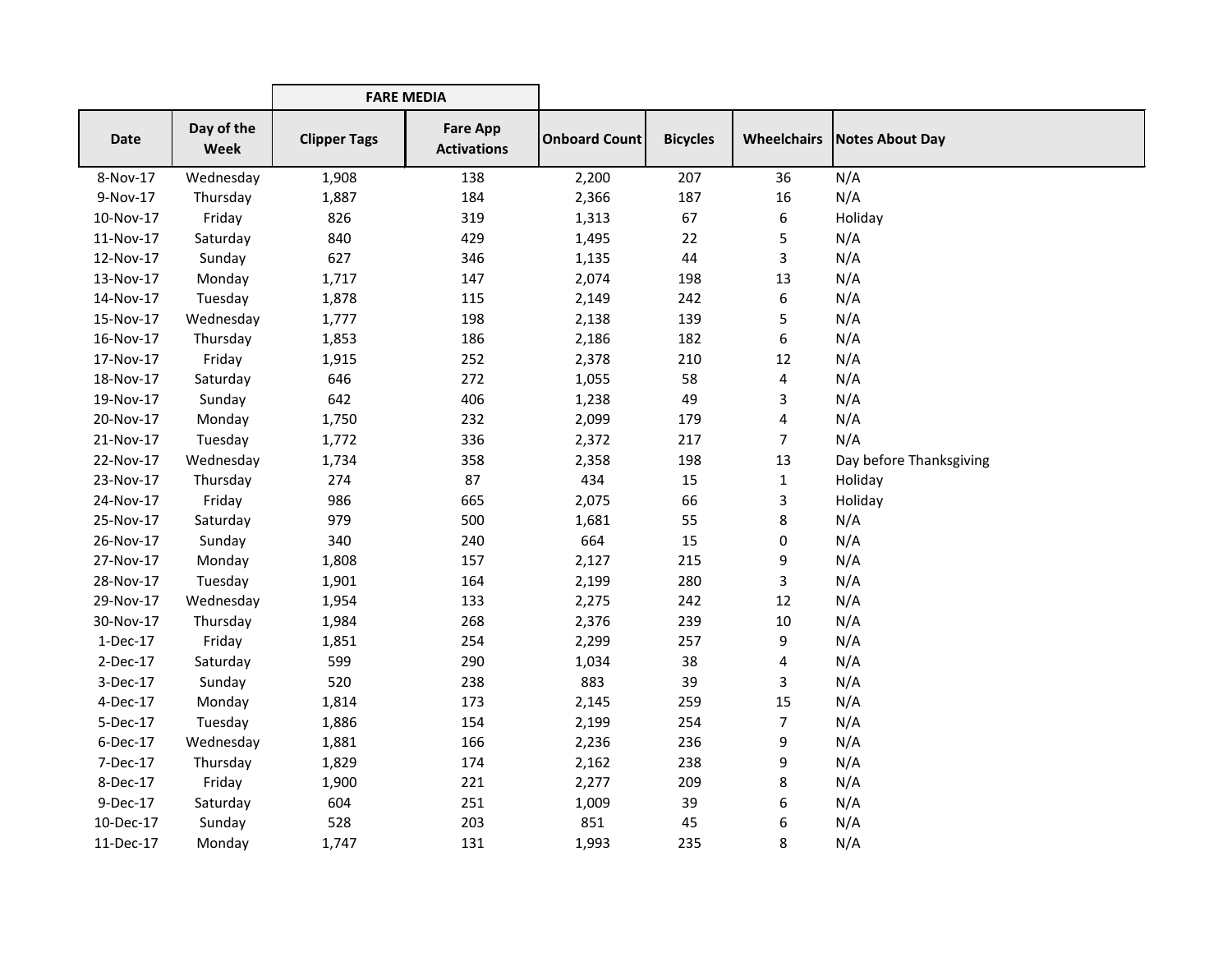|                 |                           | <b>FARE MEDIA</b>   |                                       |                      |                 |                    |                 |
|-----------------|---------------------------|---------------------|---------------------------------------|----------------------|-----------------|--------------------|-----------------|
| <b>Date</b>     | Day of the<br><b>Week</b> | <b>Clipper Tags</b> | <b>Fare App</b><br><b>Activations</b> | <b>Onboard Count</b> | <b>Bicycles</b> | <b>Wheelchairs</b> | Notes About Day |
| 12-Dec-17       | Tuesday                   | 1,890               | 165                                   | 2,133                | 233             | 12                 | N/A             |
| 13-Dec-17       | Wednesday                 | 1,847               | 163                                   | 2,148                | 225             | $\overline{2}$     | N/A             |
| 14-Dec-17       | Thursday                  | 1,923               | 233                                   | 2,251                | 220             | 8                  | N/A             |
| 15-Dec-17       | Friday                    | 1,755               | 241                                   | 2,206                | 198             | 10                 | N/A             |
| 16-Dec-17       | Saturday                  | 573                 | 283                                   | 999                  | 37              | 4                  | N/A             |
| 17-Dec-17       | Sunday                    | 564                 | 225                                   | 1,004                | 30              | 4                  | N/A             |
| 18-Dec-17       | Monday                    | 1,786               | 250                                   | 2,167                | 236             | 15                 | N/A             |
| 19-Dec-17       | Tuesday                   | 1,789               | 202                                   | 2,169                | 227             | $\overline{7}$     | N/A             |
| 20-Dec-17       | Wednesday                 | 1,794               | 158                                   | 2,134                | 211             | 9                  | N/A             |
| 21-Dec-17       | Thursday                  | 1,725               | 227                                   | 2,149                | 227             | 5                  | N/A             |
| 22-Dec-17       | Friday                    | 1,538               | 343                                   | 2,065                | 154             | 7                  | N/A             |
| 23-Dec-17       | Saturday                  | 650                 | 349                                   | 1,023                | 31              | 6                  | N/A             |
| 24-Dec-17       | Sunday                    | 409                 | 205                                   | 668                  | 19              | 3                  | Xmas Eve        |
| 25-Dec-17       | Monday                    | 248                 | 65                                    | 346                  | 17              | 3                  | Holiday         |
| 26-Dec-17       | Tuesday                   | 1,438               | 528                                   | 2,284                | 84              | 15                 | N/A             |
| 27-Dec-17       | Wednesday                 | 1,725               | 577                                   | 2,612                | 122             | 10                 | N/A             |
| 28-Dec-17       | Thursday                  | 1,999               | 700                                   | 3,045                | 163             | 35                 | N/A             |
| 29-Dec-17       | Friday                    | 1,741               | 693                                   | 2,823                | 131             | 7                  | N/A             |
| 30-Dec-17       | Saturday                  | 857                 | 601                                   | 1,834                | 43              | 4                  | N/A             |
| 31-Dec-17       | Sunday                    | 642                 | 405                                   | 1,277                | 47              | $\mathbf{1}$       | N/A             |
| $1$ -Jan- $18$  | Monday                    | 483                 | 272                                   | 884                  | 45              | 3                  | Holiday         |
| $2-Jan-18$      | Tuesday                   | 1,686               | 490                                   | 2,347                | 180             | 11                 | N/A             |
| $3$ -Jan-18     | Wednesday                 | 1,674               | 386                                   | 2,281                | 166             | 9                  | N/A             |
| $4$ -Jan-18     | Thursday                  | 1,712               | 376                                   | 2,291                | 127             | 7                  | N/A             |
| $5$ -Jan-18     | Friday                    | 1,432               | 439                                   | 2,054                | 121             | 3                  | N/A             |
| $6$ -Jan-18     | Saturday                  | 695                 | 437                                   | 1,323                | 52              | 3                  | N/A             |
| 7-Jan-18        | Sunday                    | 585                 | 417                                   | 1,126                | 36              | 4                  | N/A             |
| 8-Jan-18        | Monday                    | 1,441               | 126                                   | 1,716                | 106             | 11                 | N/A             |
| $9$ -Jan-18     | Tuesday                   | 1,631               | 142                                   | 1,871                | 138             | 8                  | N/A             |
| $10$ -Jan- $18$ | Wednesday                 | 1,778               | 128                                   | 2,067                | 217             | 4                  | N/A             |
| $11$ -Jan- $18$ | Thursday                  | 1,786               | 246                                   | 2,239                | 230             | 38                 | N/A             |
| $12$ -Jan- $18$ | Friday                    | 1,819               | 249                                   | 2,226                | 212             | 4                  | N/A             |
| 13-Jan-18       | Saturday                  | 712                 | 377                                   | 1,283                | 39              | 8                  | N/A             |
| 14-Jan-18       | Sunday                    | 733                 | 389                                   | 1,240                | 106             | 1                  | N/A             |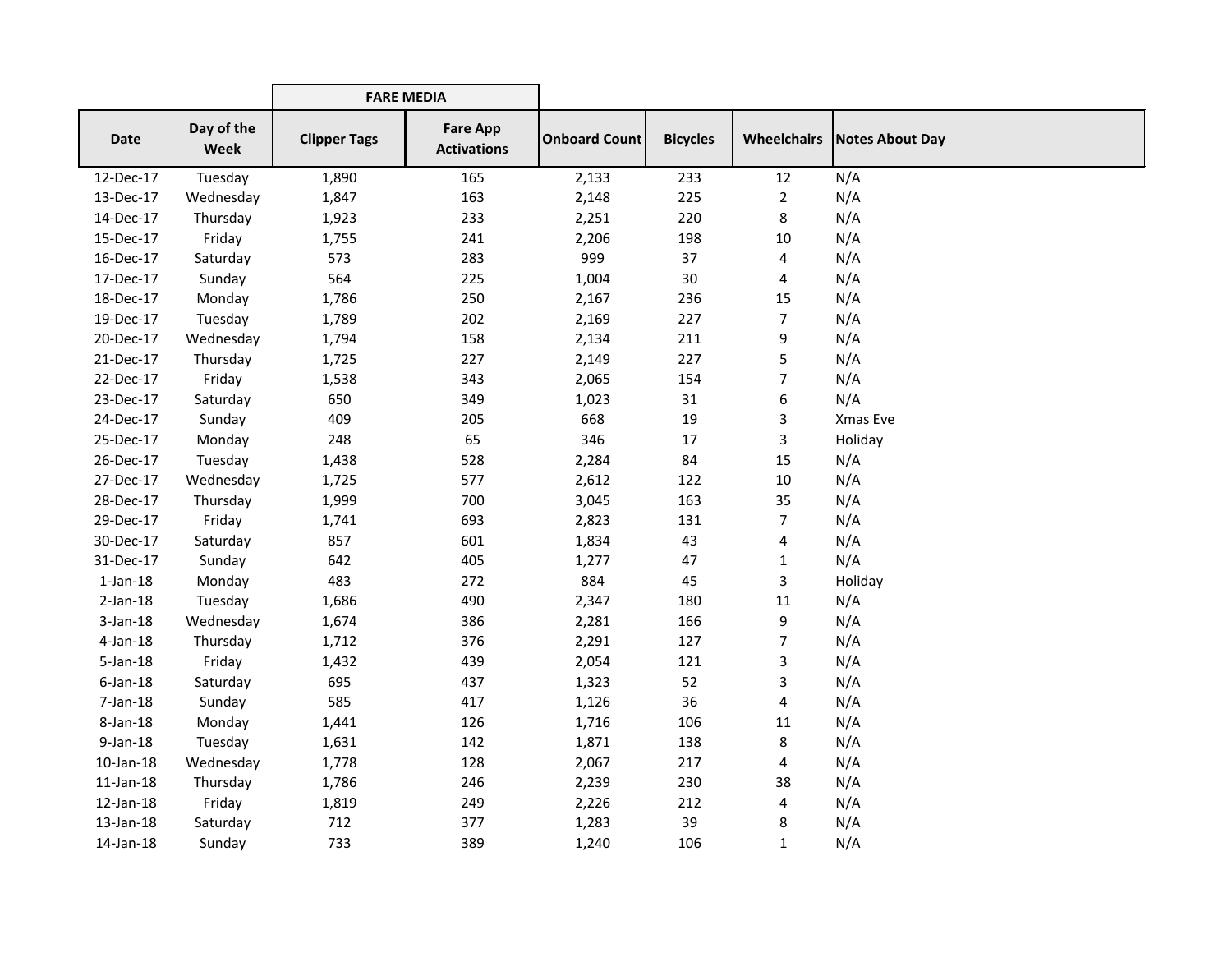|                 | <b>FARE MEDIA</b>         |                     |                                       |                      |                 |                    |                             |
|-----------------|---------------------------|---------------------|---------------------------------------|----------------------|-----------------|--------------------|-----------------------------|
| <b>Date</b>     | Day of the<br><b>Week</b> | <b>Clipper Tags</b> | <b>Fare App</b><br><b>Activations</b> | <b>Onboard Count</b> | <b>Bicycles</b> | <b>Wheelchairs</b> | <b>Notes About Day</b>      |
| $15$ -Jan- $18$ | Monday                    | 1,082               | 425                                   | 1,726                | 125             | 4                  | Holiday                     |
| 16-Jan-18       | Tuesday                   | 1,753               | 185                                   | 2,020                | 211             | 9                  | N/A                         |
| 17-Jan-18       | Wednesday                 | 1,828               | 151                                   | 2,123                | 267             | 4                  | N/A                         |
| 18-Jan-18       | Thursday                  | 1,787               | 176                                   | 2,051                | 154             | 6                  | N/A                         |
| 19-Jan-18       | Friday                    | 1,719               | 235                                   | 2,046                | 192             | 8                  | N/A                         |
| 20-Jan-18       | Saturday                  | 750                 | 387                                   | 1,319                | 63              | $\mathbf{1}$       | N/A                         |
| $21$ -Jan-18    | Sunday                    | 524                 | 288                                   | 926                  | 13              | 13                 | N/A                         |
| 22-Jan-18       | Monday                    | 1,726               | 182                                   | 2,064                | 193             | 13                 | N/A                         |
| 23-Jan-18       | Tuesday                   | 1,968               | 156                                   | 2,238                | 237             | $\overline{7}$     | N/A                         |
| 24-Jan-18       | Wednesday                 | 1,678               | 129                                   | 1,973                | 160             | 5                  | N/A                         |
| 25-Jan-18       | Thursday                  | 1,690               | 172                                   | 2,007                | 158             | 3                  | N/A                         |
| 26-Jan-18       | Friday                    | 1,761               | 210                                   | 2,129                | 218             | 9                  | N/A                         |
| 27-Jan-18       | Saturday                  | 733                 | 432                                   | 1,341                | 44              | $\overline{2}$     | N/A                         |
| 28-Jan-18       | Sunday                    | 745                 | 462                                   | 1,339                | 33              | 6                  | N/A                         |
| 29-Jan-18       | Monday                    | 1,781               | 114                                   | 2,070                | 195             | 5                  | N/A                         |
| 30-Jan-18       | Tuesday                   | 2,012               | 187                                   | 2,347                | 255             | 8                  | N/A                         |
| 31-Jan-18       | Wednesday                 | 1,735               | 154                                   | 1,860                | 200             | 9                  | <b>Train Trips Annulled</b> |
| $1-Feb-18$      | Thursday                  | 1,952               | 231                                   | 2,308                | 236             | 8                  | N/A                         |
| $2$ -Feb-18     | Friday                    | 1,904               | 280                                   | 2,340                | 233             | 15                 | N/A                         |
| 3-Feb-18        | Saturday                  | 742                 | 448                                   | 1,430                | 57              | $\overline{7}$     | N/A                         |
| 4-Feb-18        | Sunday                    | 525                 | 241                                   | 860                  | 40              | 0                  | N/A                         |
| 5-Feb-18        | Monday                    | 1,825               | 154                                   | 2,092                | 257             | $\overline{7}$     | N/A                         |
| $6$ -Feb-18     | Tuesday                   | 1,999               | 190                                   | 2,258                | 277             | $\overline{7}$     | N/A                         |
| 7-Feb-18        | Wednesday                 | 2,037               | 175                                   | 2,342                | 293             | 12                 | N/A                         |
| 8-Feb-18        | Thursday                  | 2,042               | 203                                   | 2,339                | 253             | 13                 | N/A                         |
| 9-Feb-18        | Friday                    | 1,911               | 222                                   | 2,291                | 235             | $\overline{7}$     | N/A                         |
| 10-Feb-18       | Saturday                  | 763                 | 439                                   | 1,397                | 65              | 9                  | N/A                         |
| 11-Feb-18       | Sunday                    | 615                 | 427                                   | 1,210                | 58              | 4                  | N/A                         |
| 12-Feb-18       | Monday                    | 1,864               | 375                                   | 2,326                | 194             | 3                  | N/A                         |
| 13-Feb-18       | Tuesday                   | 1,931               | 176                                   | 2,148                | 257             | 9                  | N/A                         |
| 14-Feb-18       | Wednesday                 | 2,028               | 205                                   | 2,338                | 249             | 11                 | N/A                         |
| 15-Feb-18       | Thursday                  | 1,819               | 211                                   | 2,179                | 213             | 7                  | N/A                         |
| 16-Feb-18       | Friday                    | 1,874               | 295                                   | 2,374                | 212             | 10                 | N/A                         |
| 17-Feb-18       | Saturday                  | 731                 | 486                                   | 1,431                | 70              | 5                  | N/A                         |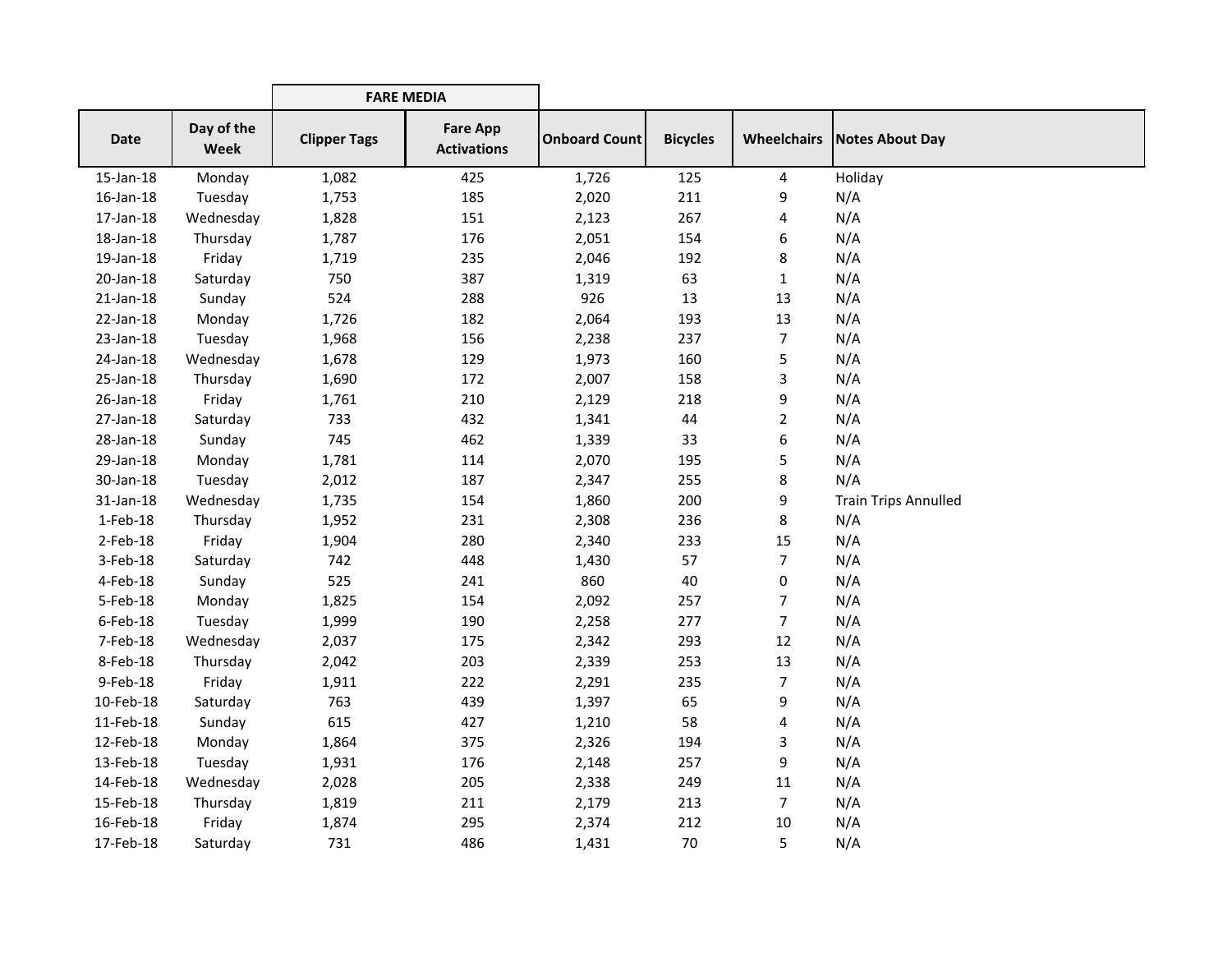|             |                           | <b>FARE MEDIA</b>   |                                       |                      |                 |                |                               |
|-------------|---------------------------|---------------------|---------------------------------------|----------------------|-----------------|----------------|-------------------------------|
| Date        | Day of the<br><b>Week</b> | <b>Clipper Tags</b> | <b>Fare App</b><br><b>Activations</b> | <b>Onboard Count</b> | <b>Bicycles</b> |                | Wheelchairs   Notes About Day |
| 18-Feb-18   | Sunday                    | 800                 | 579                                   | 1,624                | 52              | 6              | N/A                           |
| 19-Feb-18   | Monday                    | 752                 | 453                                   | 1,394                | 61              | 4              | Holiday                       |
| 20-Feb-18   | Tuesday                   | 1,837               | 236                                   | 2,235                | 214             | 12             | N/A                           |
| 21-Feb-18   | Wednesday                 | 1,838               | 242                                   | 2,255                | 209             | $\overline{7}$ | N/A                           |
| 22-Feb-18   | Thursday                  | 1,912               | 263                                   | 2,359                | 207             | 8              | N/A                           |
| 23-Feb-18   | Friday                    | 1,787               | 363                                   | 2,396                | 196             | 9              | N/A                           |
| 24-Feb-18   | Saturday                  | 606                 | 449                                   | 1,213                | 38              | 4              | N/A                           |
| 25-Feb-18   | Sunday                    | 586                 | 453                                   | 1,184                | 40              | 0              | N/A                           |
| 26-Feb-18   | Monday                    | 1,739               | 176                                   | 2,103                | 172             | 11             | N/A                           |
| 27-Feb-18   | Tuesday                   | 1,921               | 168                                   | 2,232                | 250             | 4              | N/A                           |
| 28-Feb-18   | Wednesday                 | 1,819               | 150                                   | 2,139                | 222             | 9              | N/A                           |
| $1-Mar-18$  | Thursday                  | 1,651               | 180                                   | 1,961                | 132             | 8              | Storm                         |
| $2-Mar-18$  | Friday                    | 1,563               | 176                                   | 1,903                | 158             | 8              | N/A                           |
| $3-Mar-18$  | Saturday                  | 532                 | 277                                   | 952                  | 15              | 4              | N/A                           |
| 4-Mar-18    | Sunday                    | 514                 | 304                                   | 979                  | 23              | 10             | N/A                           |
| 5-Mar-18    | Monday                    | 1,726               | 137                                   | 2,009                | 218             | 5              | N/A                           |
| $6$ -Mar-18 | Tuesday                   | 1,957               | 164                                   | 2,411                | 261             | $\overline{7}$ | N/A                           |
| 7-Mar-18    | Wednesday                 | 1,924               | 188                                   | 2,299                | 241             | 20             | N/A                           |
| 8-Mar-18    | Thursday                  | 1,867               | 208                                   | 2,313                | 218             | 5              | N/A                           |
| 9-Mar-18    | Friday                    | 1,894               | 191                                   | 2,320                | 212             | 7              | N/A                           |
| 10-Mar-18   | Saturday                  | 641                 | 321                                   | 1,102                | 32              | 5              | N/A                           |
| 11-Mar-18   | Sunday                    | 600                 | 388                                   | 1,135                | 42              | 4              | N/A                           |
| 12-Mar-18   | Monday                    | 1,562               | 151                                   | 1,871                | 185             | 16             | N/A                           |
| 13-Mar-18   | Tuesday                   | 1,700               | 132                                   | 2,006                | 126             | 3              | N/A                           |
| 14-Mar-18   | Wednesday                 | 1,691               | 207                                   | 1,993                | 187             | 21             | Rain                          |
| 15-Mar-18   | Thursday                  | 1,645               | 128                                   | 1,962                | 137             | 3              | Rain                          |
| 16-Mar-18   | Friday                    | 1,694               | 230                                   | 2,108                | 150             | 9              | N/A                           |
| 17-Mar-18   | Saturday                  | 619                 | 293                                   | 1,046                | 40              | 4              | N/A                           |
| 18-Mar-18   | Sunday                    | 459                 | 350                                   | 995                  | 26              | $\mathbf{1}$   | N/A                           |
| 19-Mar-18   | Monday                    | 1,677               | 201                                   | 2,112                | 221             | 7              | N/A                           |
| 20-Mar-18   | Tuesday                   | 1,674               | 237                                   | 2,095                | 144             | 6              | N/A                           |
| 21-Mar-18   | Wednesday                 | 1,628               | 170                                   | 2,035                | 121             | 8              | N/A                           |
| 22-Mar-18   | Thursday                  | 1,626               | 249                                   | 2,133                | 139             | 2              | N/A                           |
| 23-Mar-18   | Friday                    | 1,714               | 227                                   | 2,169                | 190             | 6              | N/A                           |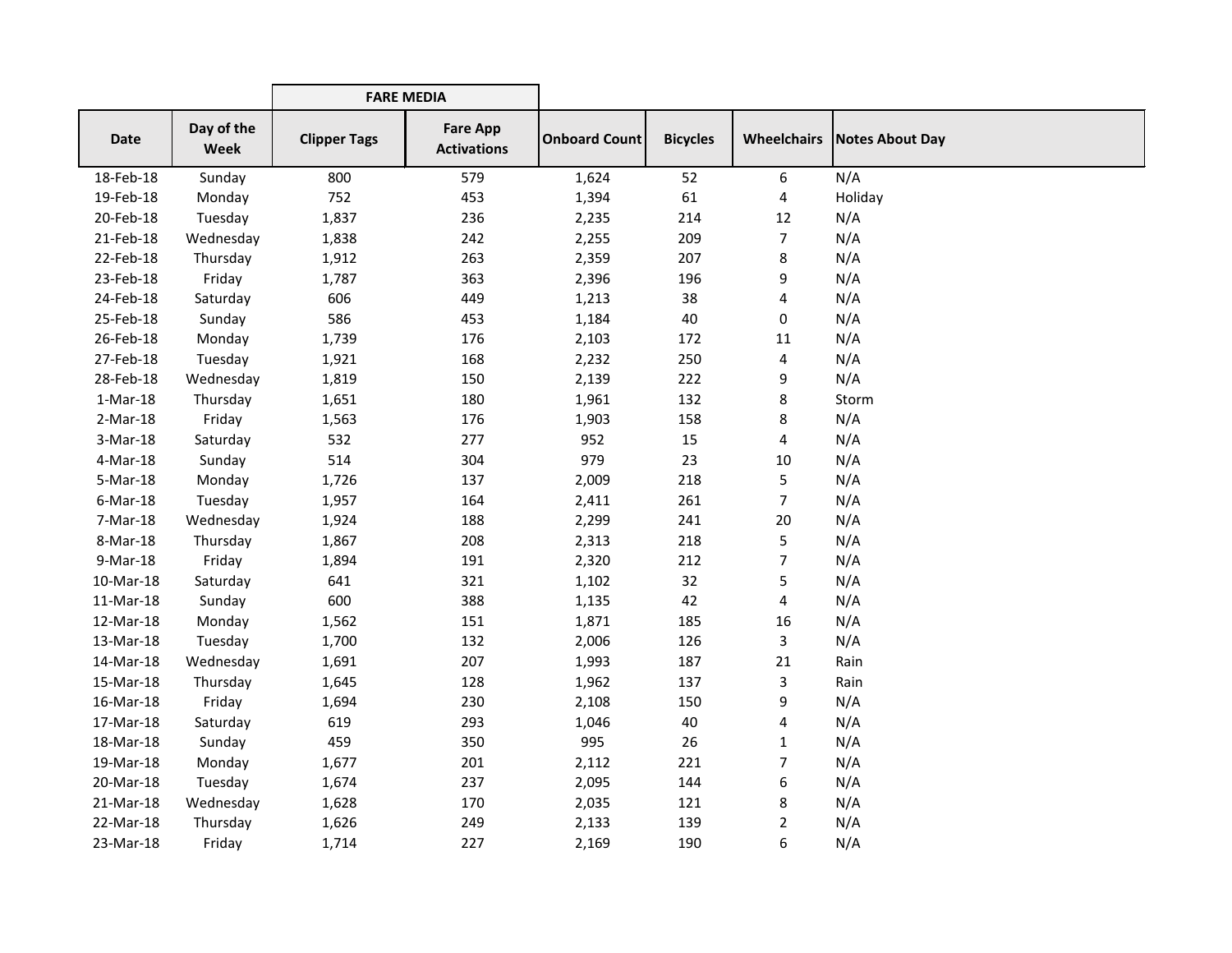|                |                           | <b>FARE MEDIA</b>   |                                       |                      |                 |                    |                             |
|----------------|---------------------------|---------------------|---------------------------------------|----------------------|-----------------|--------------------|-----------------------------|
| Date           | Day of the<br><b>Week</b> | <b>Clipper Tags</b> | <b>Fare App</b><br><b>Activations</b> | <b>Onboard Count</b> | <b>Bicycles</b> | <b>Wheelchairs</b> | Notes About Day             |
| 24-Mar-18      | Saturday                  | 563                 | 373                                   | 1,116                | 24              | $\mathbf{1}$       | N/A                         |
| 25-Mar-18      | Sunday                    | 628                 | 396                                   | 1,236                | 43              | 8                  | N/A                         |
| 26-Mar-18      | Monday                    | 1,894               | 181                                   | 2,353                | 227             | 10                 | N/A                         |
| 27-Mar-18      | Tuesday                   | 1,994               | 178                                   | 2,378                | 244             | 5                  | N/A                         |
| 28-Mar-18      | Wednesday                 | 1,966               | 174                                   | 2,407                | 288             | 10                 | N/A                         |
| 29-Mar-18      | Thursday                  | 1,985               | 229                                   | 2,312                | 248             | 9                  | N/A                         |
| 30-Mar-18      | Friday                    | 1,831               | 471                                   | 2,530                | 241             | 12                 | N/A                         |
| 31-Mar-18      | Saturday                  | 634                 | 291                                   | 1,071                | 54              | $\overline{2}$     | N/A                         |
| $1-Apr-18$     | Sunday                    | 394                 | 183                                   | 741                  | 37              | $\overline{7}$     | N/A                         |
| $2-Apr-18$     | Monday                    | 1,785               | 292                                   | 2,068                | 208             | 6                  | <b>Train Trips Annulled</b> |
| $3-Apr-18$     | Tuesday                   | 2,021               | 292                                   | 2,544                | 294             | 9                  | N/A                         |
| $4$ -Apr-18    | Wednesday                 | 1,867               | 304                                   | 2,417                | 257             | 9                  | N/A                         |
| $5-Apr-18$     | Thursday                  | 1,951               | 328                                   | 2,551                | 198             | 8                  | N/A                         |
| $6 - Apr - 18$ | Friday                    | 1,511               | 194                                   | 1,969                | 78              | $\overline{2}$     | Storm                       |
| 7-Apr-18       | Saturday                  | 462                 | 265                                   | 879                  | 32              | $\overline{2}$     | N/A                         |
| $8 - Apr - 18$ | Sunday                    | 581                 | 283                                   | 1,036                | 50              | 8                  | N/A                         |
| $9-Apr-18$     | Monday                    | 1,847               | 228                                   | 2,283                | 256             | 6                  | N/A                         |
| 10-Apr-18      | Tuesday                   | 1,889               | 241                                   | 2,288                | 245             | 13                 | N/A                         |
| 11-Apr-18      | Wednesday                 | 1,787               | 175                                   | 2,087                | 178             | 5                  | N/A                         |
| 12-Apr-18      | Thursday                  | 1,860               | 261                                   | 2,323                | 227             | 6                  | N/A                         |
| 13-Apr-18      | Friday                    | 1,826               | 337                                   | 2,454                | 220             | 9                  | N/A                         |
| 14-Apr-18      | Saturday                  | 711                 | 398                                   | 1,396                | 63              | 8                  | N/A                         |
| 15-Apr-18      | Sunday                    | 549                 | 215                                   | 832                  | 25              | 1                  | N/A                         |
| 16-Apr-18      | Monday                    | 1,549               | 133                                   | 1,826                | 134             | 3                  | N/A                         |
| 17-Apr-18      | Tuesday                   | 1,997               | 169                                   | 2,391                | 232             | 6                  | N/A                         |
| 18-Apr-18      | Wednesday                 | 1,786               | 198                                   | 2,085                | 201             | 20                 | N/A                         |
| 19-Apr-18      | Thursday                  | 1,989               | 218                                   | 2,286                | 228             | 14                 | N/A                         |
| 20-Apr-18      | Friday                    | 1,833               | 286                                   | 2,363                | 200             | 8                  | N/A                         |
| 21-Apr-18      | Saturday                  | 725                 | 328                                   | 1,146                | 79              | 5                  | N/A                         |
| 22-Apr-18      | Sunday                    | 524                 | 261                                   | 874                  | 21              | $\overline{2}$     | N/A                         |
| 23-Apr-18      | Monday                    | 1,734               | 179                                   | 2,034                | 236             | 4                  | N/A                         |
| 24-Apr-18      | Tuesday                   | 1,922               | 269                                   | 2,285                | 243             | 8                  | N/A                         |
| 25-Apr-18      | Wednesday                 | 1,885               | 200                                   | 2,249                | 254             | 11                 | N/A                         |
| 26-Apr-18      | Thursday                  | 1,982               | 258                                   | 2,289                | 240             | 10                 | N/A                         |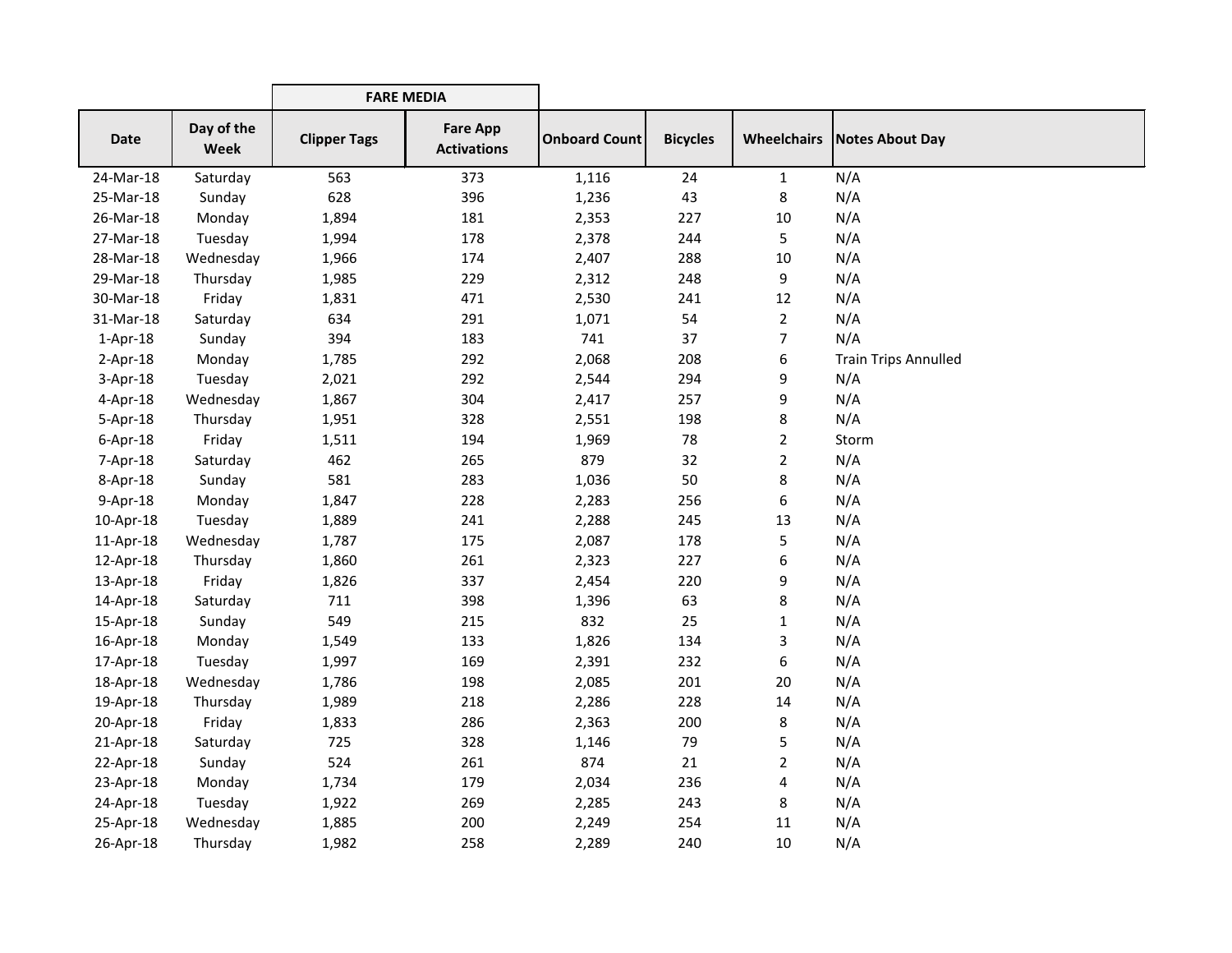|             |                    |                     | <b>FARE MEDIA</b>                     |                      |                 |                    |                 |
|-------------|--------------------|---------------------|---------------------------------------|----------------------|-----------------|--------------------|-----------------|
| <b>Date</b> | Day of the<br>Week | <b>Clipper Tags</b> | <b>Fare App</b><br><b>Activations</b> | <b>Onboard Count</b> | <b>Bicycles</b> | <b>Wheelchairs</b> | Notes About Day |
| 27-Apr-18   | Friday             | 1,792               | 247                                   | 2,224                | 201             | 8                  | N/A             |
| 28-Apr-18   | Saturday           | 863                 | 560                                   | 1,651                | 55              | 9                  | N/A             |
| 29-Apr-18   | Sunday             | 589                 | 309                                   | 918                  | 62              | $\overline{c}$     | N/A             |
| 30-Apr-18   | Monday             | 1,767               | 218                                   | 2,142                | 250             | 5                  | N/A             |
| $1-May-18$  | Tuesday            | 1,942               | 239                                   | 2,353                | 307             | 10                 | N/A             |
| $2-May-18$  | Wednesday          | 2,049               | 171                                   | 2,411                | 267             | $\overline{7}$     | N/A             |
| $3-May-18$  | Thursday           | 1,919               | 206                                   | 2,366                | 286             | $\overline{7}$     | N/A             |
| $4$ -May-18 | Friday             | 1,775               | 323                                   | 2,325                | 196             | 8                  | N/A             |
| $5-May-18$  | Saturday           | 558                 | 232                                   | 900                  | 37              | 3                  | N/A             |
| $6$ -May-18 | Sunday             | 575                 | 254                                   | 868                  | 45              | 5                  | N/A             |
| 7-May-18    | Monday             | 1,827               | 200                                   | 2,161                | 267             | 4                  | N/A             |
| 8-May-18    | Tuesday            | 1,892               | 149                                   | 2,162                | 304             | 6                  | N/A             |
| $9-May-18$  | Wednesday          | 2,081               | 206                                   | 2,371                | 333             | 9                  | N/A             |
| 10-May-18   | Thursday           | 1,957               | 238                                   | 2,422                | 364             | 8                  | N/A             |
| 11-May-18   | Friday             | 1,928               | 220                                   | 2,372                | 286             | 3                  | N/A             |
| 12-May-18   | Saturday           | 745                 | 329                                   | 1,235                | 95              | 10                 | N/A             |
| 13-May-18   | Sunday             | 780                 | 480                                   | 1,594                | 63              | 9                  | N/A             |
| 14-May-18   | Monday             | 1,832               | 163                                   | 2,130                | 280             | 15                 | N/A             |
| 15-May-18   | Tuesday            | 1,880               | 184                                   | 2,023                | 283             | 3                  | N/A             |
| 16-May-18   | Wednesday          | 2,077               | 180                                   | 2,396                | 325             | 7                  | N/A             |
| 17-May-18   | Thursday           | 2,000               | 268                                   | 2,571                | 288             | 6                  | N/A             |
| 18-May-18   | Friday             | 1,835               | 247                                   | 2,282                | 261             | 11                 | N/A             |
| 19-May-18   | Saturday           | 653                 | 326                                   | 1,157                | 63              | 5                  | N/A             |
| 20-May-18   | Sunday             | 479                 | 246                                   | 716                  | 32              | $\overline{2}$     | N/A             |
| 21-May-18   | Monday             | 1,903               | 166                                   | 2,304                | 288             | 9                  | N/A             |
| 22-May-18   | Tuesday            | 1,914               | 201                                   | 2,241                | 250             | 9                  | N/A             |
| 23-May-18   | Wednesday          | 1,908               | 157                                   | 2,196                | 298             | 10                 | N/A             |
| 24-May-18   | Thursday           | 1,946               | 261                                   | 2,396                | 259             | 6                  | N/A             |
| 25-May-18   | Friday             | 1,679               | 259                                   | 2,137                | 203             | 7                  | N/A             |
| 26-May-18   | Saturday           | 760                 | 341                                   | 1,208                | 69              | 3                  | N/A             |
| 27-May-18   | Sunday             | 642                 | 331                                   | 1,104                | 94              | 5                  | N/A             |
| 28-May-18   | Monday             | 504                 | 278                                   | 869                  | 58              | 3                  | Holiday         |
| 29-May-18   | Tuesday            | 1,978               | 214                                   | 2,399                | 318             | 13                 | N/A             |
| 30-May-18   | Wednesday          | 2,095               | 226                                   | 2,523                | 342             | 5                  | N/A             |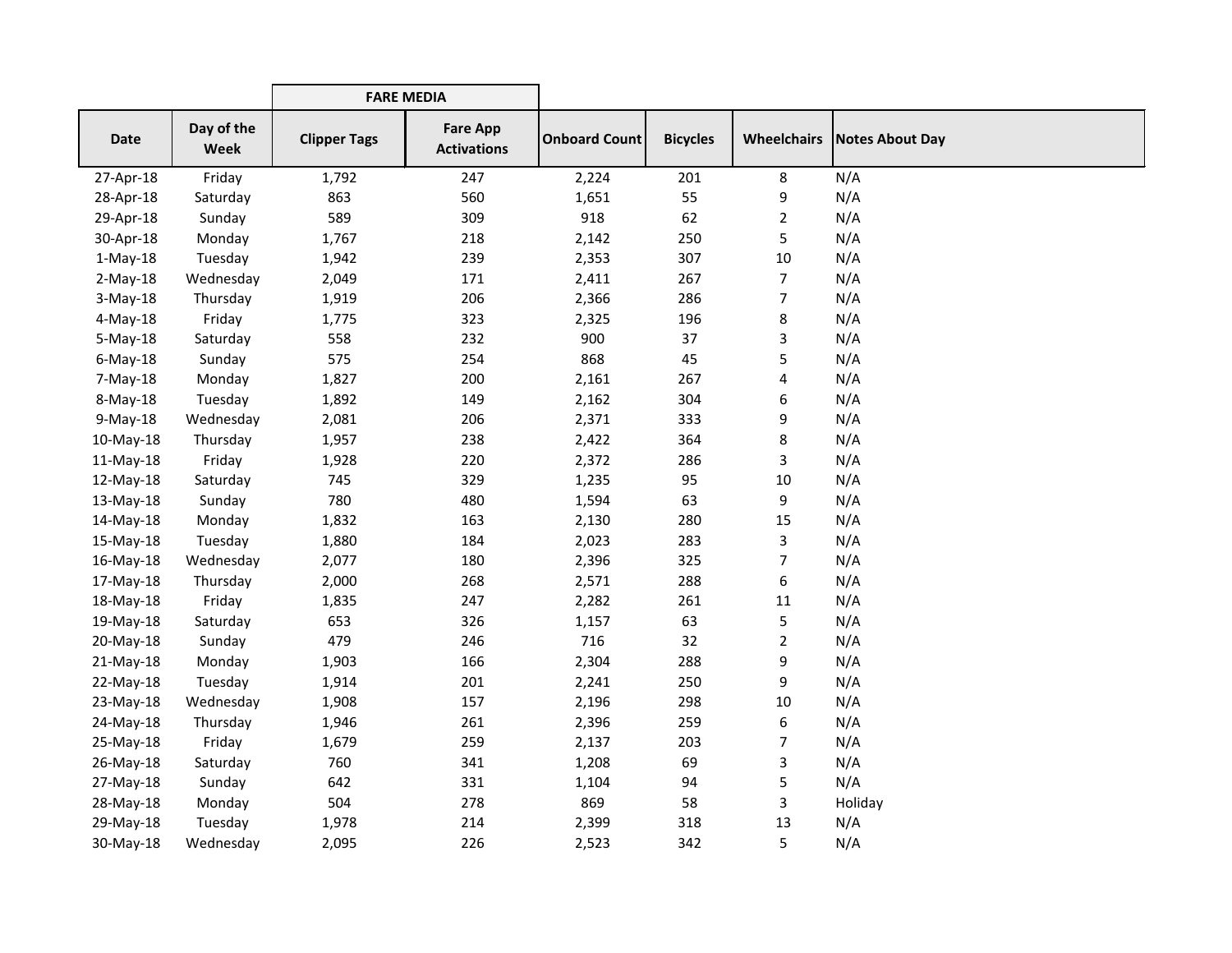|                 |                           | <b>FARE MEDIA</b>   |                                       |                      |                 |                    |                             |
|-----------------|---------------------------|---------------------|---------------------------------------|----------------------|-----------------|--------------------|-----------------------------|
| Date            | Day of the<br><b>Week</b> | <b>Clipper Tags</b> | <b>Fare App</b><br><b>Activations</b> | <b>Onboard Count</b> | <b>Bicycles</b> | <b>Wheelchairs</b> | Notes About Day             |
| 31-May-18       | Thursday                  | 1,850               | 186                                   | 1,236                | 246             | 106                | <b>Train Trips Annulled</b> |
| $1$ -Jun- $18$  | Friday                    | 1,843               | 319                                   | 2,362                | 269             | 17                 | N/A                         |
| $2$ -Jun-18     | Saturday                  | 521                 | 277                                   | 870                  | 59              | 8                  | N/A                         |
| $3$ -Jun-18     | Sunday                    | 492                 | 199                                   | 777                  | 68              | 5                  | N/A                         |
| $4$ -Jun-18     | Monday                    | 1,936               | 239                                   | 2,408                | 292             | 7                  | N/A                         |
| 5-Jun-18        | Tuesday                   | 2,012               | 281                                   | 2,444                | 326             | 4                  | N/A                         |
| $6$ -Jun-18     | Wednesday                 | 2,051               | 293                                   | 2,527                | 299             | 9                  | N/A                         |
| 7-Jun-18        | Thursday                  | 1,969               | 281                                   | 2,439                | 306             | 3                  | N/A                         |
| 8-Jun-18        | Friday                    | 1,863               | 304                                   | 2,431                | 285             | 14                 | N/A                         |
| 9-Jun-18        | Saturday                  | 667                 | 290                                   | 1,136                | 67              | 4                  | N/A                         |
| 10-Jun-18       | Sunday                    | 745                 | 362                                   | 1,221                | 43              | 7                  | N/A                         |
| $11$ -Jun- $18$ | Monday                    | 1,877               | 231                                   | 2,367                | 311             | 11                 | N/A                         |
| 12-Jun-18       | Tuesday                   | 2,010               | 178                                   | 2,364                | 326             | 6                  | N/A                         |
| 13-Jun-18       | Wednesday                 | 2,099               | 258                                   | 2,572                | 331             | 5                  | N/A                         |
| 14-Jun-18       | Thursday                  | 1,993               | 255                                   | 2,538                | 261             | 15                 | N/A                         |
| 15-Jun-18       | Friday                    | 1,933               | 382                                   | 2,641                | 265             | 21                 | N/A                         |
| 16-Jun-18       | Saturday                  | 690                 | 332                                   | 1,110                | 69              | 5                  | N/A                         |
| 17-Jun-18       | Sunday                    | 782                 | 562                                   | 1,528                | 58              | 3                  | N/A                         |
| 18-Jun-18       | Monday                    | 1,859               | 261                                   | 2,386                | 260             | 4                  | N/A                         |
| 19-Jun-18       | Tuesday                   | 1,990               | 324                                   | 2,534                | 309             | 14                 | N/A                         |
| 20-Jun-18       | Wednesday                 | 2,113               | 287                                   | 2,660                | 309             | 9                  | N/A                         |
| 21-Jun-18       | Thursday                  | 2,022               | 286                                   | 2,449                | 292             | 10                 | N/A                         |
| 22-Jun-18       | Friday                    | 1,828               | 379                                   | 2,401                | 226             | 5                  | N/A                         |
| 23-Jun-18       | Saturday                  | 485                 | 258                                   | 812                  | 56              | 3                  | N/A                         |
| 24-Jun-18       | Sunday                    | 616                 | 332                                   | 1,083                | 49              | 5                  | N/A                         |
| 25-Jun-18       | Monday                    | 1,878               | 246                                   | 2,271                | 258             | 16                 | N/A                         |
| 26-Jun-18       | Tuesday                   | 1,993               | 269                                   | 2,636                | 331             | $10\,$             | N/A                         |
| 27-Jun-18       | Wednesday                 | 2,033               | 358                                   | 2,620                | 285             | 14                 | N/A                         |
| 28-Jun-18       | Thursday                  | 2,074               | 364                                   | 2,739                | 321             | 6                  | N/A                         |
| 29-Jun-18       | Friday                    | 1,861               | 381                                   | 2,480                | 265             | 10                 | N/A                         |
| 30-Jun-18       | Saturday                  | 582                 | 311                                   | 1,022                | 40              | $\overline{2}$     | N/A                         |
| $1$ -Jul- $18$  | Sunday                    | 678                 | 281                                   | 1,006                | 49              | 8                  | N/A                         |
| $2$ -Jul-18     | Monday                    | 1,919               | 335                                   | 2,502                | 279             | 9                  | N/A                         |
| $3$ -Jul-18     | Tuesday                   | 1,969               | 416                                   | 2,619                | 258             | 14                 | N/A                         |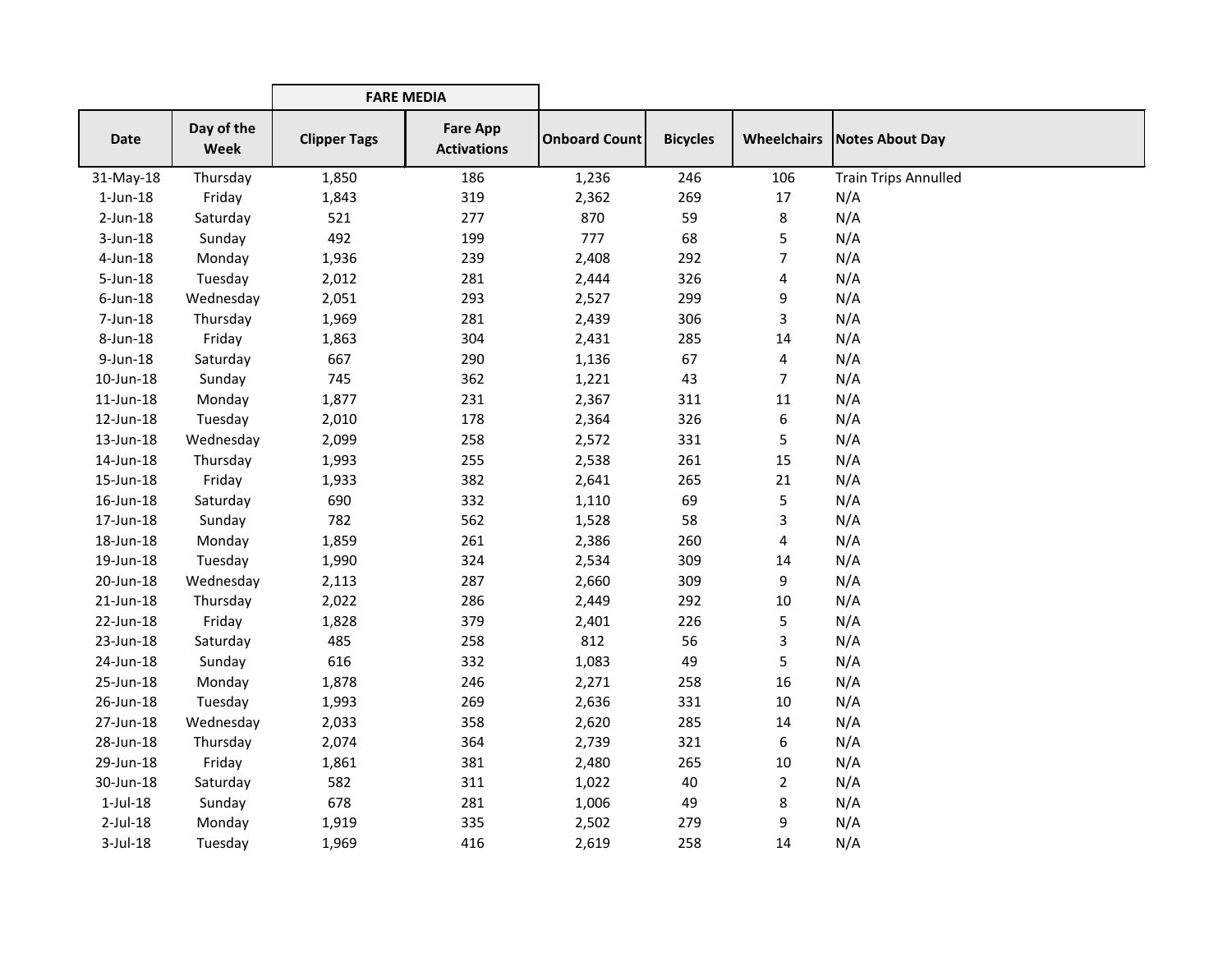|             |                    | <b>FARE MEDIA</b>   |                                       |                      |                 |                |                                      |
|-------------|--------------------|---------------------|---------------------------------------|----------------------|-----------------|----------------|--------------------------------------|
| <b>Date</b> | Day of the<br>Week | <b>Clipper Tags</b> | <b>Fare App</b><br><b>Activations</b> | <b>Onboard Count</b> | <b>Bicycles</b> |                | <b>Wheelchairs   Notes About Day</b> |
| 4-Jul-18    | Wednesday          | 644                 | 293                                   | 1,060                | 68              | 9              | Holiday                              |
| 5-Jul-18    | Thursday           | 1,812               | 291                                   | 2,260                | 241             | 13             | N/A                                  |
| $6$ -Jul-18 | Friday             | 1,852               | 383                                   | 2,488                | 278             | 19             | N/A                                  |
| 7-Jul-18    | Saturday           | 680                 | 287                                   | 1,162                | 60              | 9              | N/A                                  |
| 8-Jul-18    | Sunday             | 646                 | 295                                   | 1,015                | 57              | 6              | N/A                                  |
| 9-Jul-18    | Monday             | 1,801               | 287                                   | 2,267                | 269             | 7              | N/A                                  |
| 10-Jul-18   | Tuesday            | 1,956               | 264                                   | 2,333                | 285             | 6              | N/A                                  |
| 11-Jul-18   | Wednesday          | 1,985               | 294                                   | 2,523                | 272             | 12             | N/A                                  |
| 12-Jul-18   | Thursday           | 2,040               | 349                                   | 2,577                | 292             | 12             | N/A                                  |
| 13-Jul-18   | Friday             | 1,820               | 319                                   | 2,473                | 260             | 9              | N/A                                  |
| 14-Jul-18   | Saturday           | 868                 | 471                                   | 1,425                | 62              | 6              | N/A                                  |
| 15-Jul-18   | Sunday             | 557                 | 336                                   | 908                  | 63              | $\overline{2}$ | N/A                                  |
| 16-Jul-18   | Monday             | 1,891               | 293                                   | 2,441                | 266             | 17             | N/A                                  |
| 17-Jul-18   | Tuesday            | 2,003               | 282                                   | 2,503                | 280             | 5              | N/A                                  |
| 18-Jul-18   | Wednesday          | 2,096               | 421                                   | 2,711                | 340             | 8              | N/A                                  |
| 19-Jul-18   | Thursday           | 2,026               | 289                                   | 2,527                | 294             | 11             | N/A                                  |
| 20-Jul-18   | Friday             | 2,007               | 422                                   | 2,716                | 256             | 5              | N/A                                  |
| 21-Jul-18   | Saturday           | 697                 | 334                                   | 1,231                | 68              | 4              | N/A                                  |
| 22-Jul-18   | Sunday             | 542                 | 395                                   | 1,059                | 54              | $\pmb{0}$      | N/A                                  |
| 23-Jul-18   | Monday             | 1,903               | 280                                   | 2,378                | 294             | 4              | N/A                                  |
| 24-Jul-18   | Tuesday            | 2,012               | 339                                   | 2,606                | 314             | 28             | N/A                                  |
| 25-Jul-18   | Wednesday          | 2,117               | 311                                   | 2,711                | 310             | 6              | N/A                                  |
| 26-Jul-18   | Thursday           | 2,134               | 307                                   | 2,679                | 316             | 11             | N/A                                  |
| 27-Jul-18   | Friday             | 1,980               | 327                                   | 2,588                | 257             | 9              | N/A                                  |
| 28-Jul-18   | Saturday           | 674                 | 268                                   | 1,075                | 60              | 8              | N/A                                  |
| 29-Jul-18   | Sunday             | 566                 | 340                                   | 1,071                | 63              | $\mathbf{1}$   | N/A                                  |
| 30-Jul-18   | Monday             | 1,853               | 225                                   | 2,378                | 270             | $\overline{7}$ | N/A                                  |
| 31-Jul-18   | Tuesday            | 2,022               | 330                                   | 2,572                | 308             | 9              | N/A                                  |
| 1-Aug-18    | Wednesday          | 2,100               | 295                                   | 2,686                | 298             | 10             | N/A                                  |
| $2-Aug-18$  | Thursday           | 2,036               | 325                                   | 2,662                | 301             | 12             | N/A                                  |
| 3-Aug-18    | Friday             | 1,926               | 369                                   | 2,609                | 263             | 9              | N/A                                  |
| 4-Aug-18    | Saturday           | 590                 | 315                                   | 1,008                | 55              | 3              | N/A                                  |
| 5-Aug-18    | Sunday             | 524                 | 262                                   | 855                  | 41              | 3              | N/A                                  |
| $6$ -Aug-18 | Monday             | 1,919               | 281                                   | 2,370                | 298             | 12             | N/A                                  |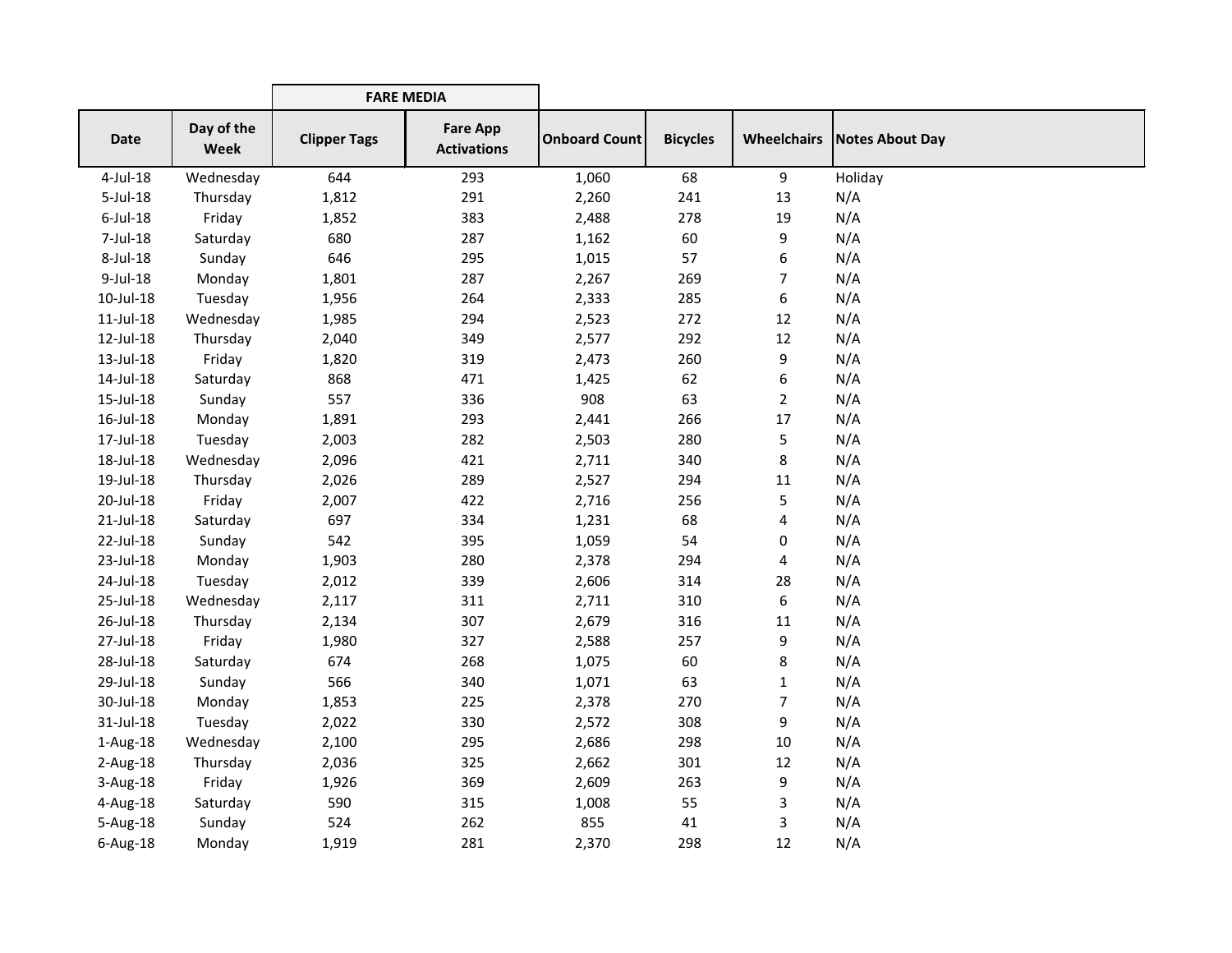|                |                           | <b>FARE MEDIA</b>   |                                       |                      |                 |                |                                    |
|----------------|---------------------------|---------------------|---------------------------------------|----------------------|-----------------|----------------|------------------------------------|
| <b>Date</b>    | Day of the<br><b>Week</b> | <b>Clipper Tags</b> | <b>Fare App</b><br><b>Activations</b> | <b>Onboard Count</b> | <b>Bicycles</b> |                | <b>Wheelchairs Notes About Day</b> |
| 7-Aug-18       | Tuesday                   | 2,083               | 339                                   | 2,603                | 293             | 3              | N/A                                |
| 8-Aug-18       | Wednesday                 | 2,019               | 354                                   | 2,639                | 295             | 17             | N/A                                |
| 9-Aug-18       | Thursday                  | 2,175               | 351                                   | 2,743                | 320             | $\overline{7}$ | N/A                                |
| 10-Aug-18      | Friday                    | 1,811               | 430                                   | 2,511                | 254             | 4              | N/A                                |
| 11-Aug-18      | Saturday                  | 684                 | 384                                   | 1,187                | 71              | 7              | N/A                                |
| 12-Aug-18      | Sunday                    | 519                 | 227                                   | 818                  | 59              | 3              | N/A                                |
| 13-Aug-18      | Monday                    | 1,580               | 251                                   | 1,791                | 208             | 23             | <b>Train Trips Annulled</b>        |
| 14-Aug-18      | Tuesday                   | 2,077               | 267                                   | 2,584                | 286             | 10             | N/A                                |
| 15-Aug-18      | Wednesday                 | 2,127               | 333                                   | 2,671                | 332             | 11             | N/A                                |
| 16-Aug-18      | Thursday                  | 2,056               | 267                                   | 2,597                | 297             | 11             | N/A                                |
| 17-Aug-18      | Friday                    | 2,020               | 327                                   | 2,595                | 296             | 15             | N/A                                |
| 18-Aug-18      | Saturday                  | 3                   | 32                                    | 4,735                | 80              | 6              | <b>Free Service</b>                |
| 19-Aug-18      | Sunday                    | 3                   | 45                                    | 4,186                | 102             | 22             | <b>Free Service</b>                |
| 20-Aug-18      | Monday                    | 2,090               | 286                                   | 2,578                | 339             | 11             | N/A                                |
| 21-Aug-18      | Tuesday                   | 2,213               | 292                                   | 2,764                | 410             | 15             | N/A                                |
| 22-Aug-18      | Wednesday                 | 2,292               | 253                                   | 2,710                | 362             | 12             | N/A                                |
| 23-Aug-18      | Thursday                  | 2,176               | 227                                   | 2,678                | 346             | 10             | N/A                                |
| 24-Aug-18      | Friday                    | 1,869               | 370                                   | 2,528                | 263             | 16             | N/A                                |
| 25-Aug-18      | Saturday                  | 793                 | 282                                   | 1,171                | 86              | 5              | N/A                                |
| 26-Aug-18      | Sunday                    | 600                 | 296                                   | 1,001                | 58              | 4              | N/A                                |
| 27-Aug-18      | Monday                    | 2,095               | 250                                   | 2,542                | 359             | 11             | N/A                                |
| 28-Aug-18      | Tuesday                   | 2,241               | 277                                   | 2,718                | 343             | 4              | N/A                                |
| 29-Aug-18      | Wednesday                 | 2,233               | 324                                   | 2,667                | 384             | $\overline{7}$ | N/A                                |
| 30-Aug-18      | Thursday                  | 2,314               | 204                                   | 2,672                | 329             | 10             | <b>Train Trips Annulled</b>        |
| 31-Aug-18      | Friday                    | 1,997               | 361                                   | 2,505                | 344             | $\overline{7}$ | N/A                                |
| $1-Sep-18$     | Saturday                  | 845                 | 294                                   | 1,340                | 58              | $\mathbf{1}$   | N/A                                |
| $2-Sep-18$     | Sunday                    | 663                 | 415                                   | 1,252                | 55              | 14             | N/A                                |
| 3-Sep-18       | Monday                    | 671                 | 348                                   | 1,127                | 89              | $\overline{3}$ | Holiday                            |
| 4-Sep-18       | Tuesday                   | 2,112               | 176                                   | 2,456                | 340             | 12             | N/A                                |
| 5-Sep-18       | Wednesday                 | 2,264               | 213                                   | 2,685                | 406             | 17             | N/A                                |
| $6-$ Sep $-18$ | Thursday                  | 2,296               | 247                                   | 2,690                | 341             | 10             | N/A                                |
| 7-Sep-18       | Friday                    | 2,204               | 305                                   | 2,718                | 323             | 5              | N/A                                |
| 8-Sep-18       | Saturday                  | 925                 | 415                                   | 1,663                | 68              | 7              | N/A                                |
| 9-Sep-18       | Sunday                    | 532                 | 273                                   | 928                  | 65              | 1              | N/A                                |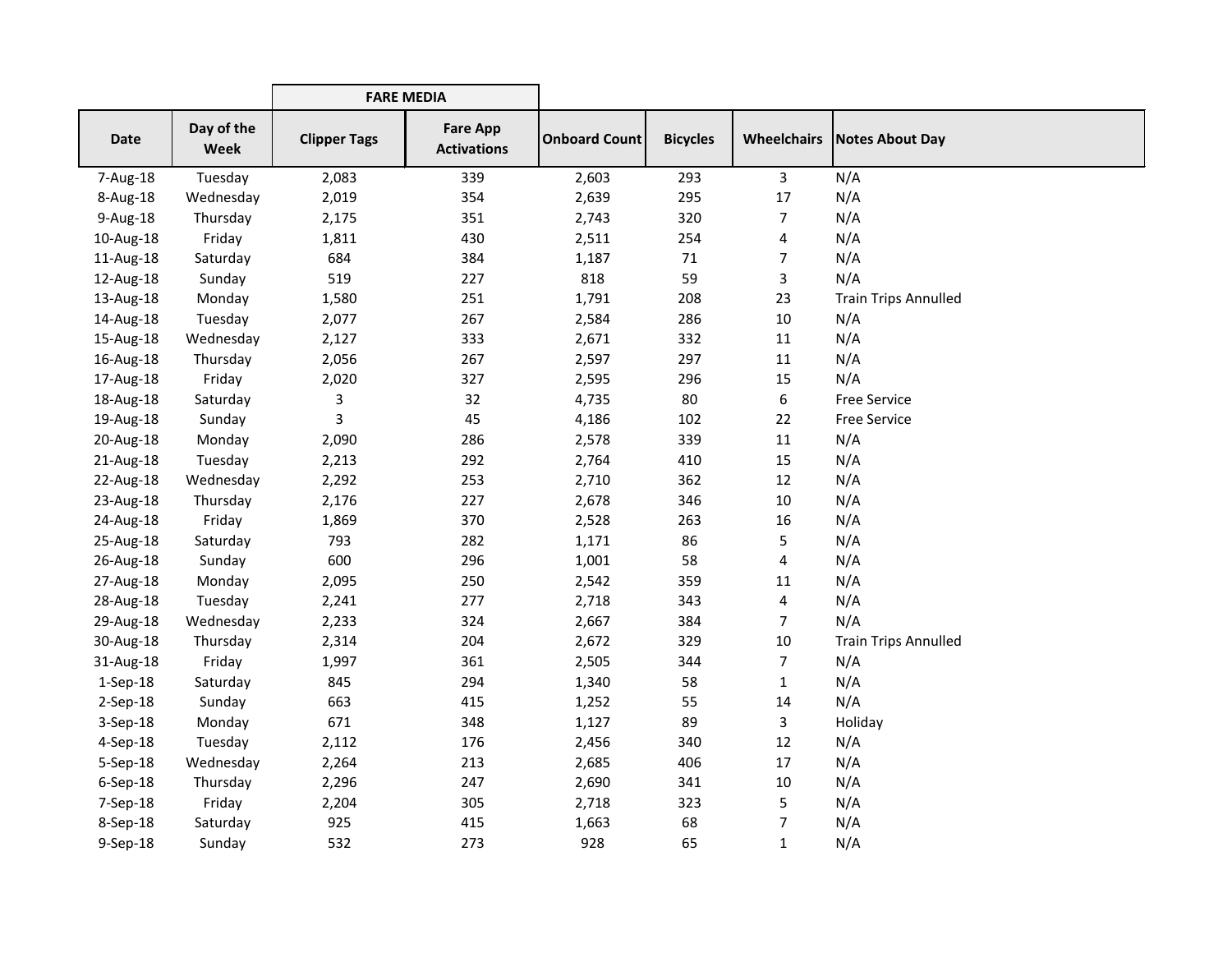|             |                           | <b>FARE MEDIA</b>   |                                       |                      |                 |                    |                        |
|-------------|---------------------------|---------------------|---------------------------------------|----------------------|-----------------|--------------------|------------------------|
| Date        | Day of the<br><b>Week</b> | <b>Clipper Tags</b> | <b>Fare App</b><br><b>Activations</b> | <b>Onboard Count</b> | <b>Bicycles</b> | <b>Wheelchairs</b> | <b>Notes About Day</b> |
| 10-Sep-18   | Monday                    | 2,244               | 322                                   | 2,632                | 334             | 17                 | N/A                    |
| 11-Sep-18   | Tuesday                   | 2,268               | 229                                   | 2,636                | 384             | 12                 | N/A                    |
| 12-Sep-18   | Wednesday                 | 2,334               | 266                                   | 2,742                | 348             | $\overline{7}$     | N/A                    |
| 13-Sep-18   | Thursday                  | 2,250               | 265                                   | 2,684                | 325             | 15                 | N/A                    |
| 14-Sep-18   | Friday                    | 2,100               | 388                                   | 2,611                | 304             | 10                 | N/A                    |
| 15-Sep-18   | Saturday                  | 789                 | 372                                   | 1,310                | 58              | 14                 | N/A                    |
| 16-Sep-18   | Sunday                    | 509                 | 258                                   | 858                  | 46              | $\overline{2}$     | N/A                    |
| 17-Sep-18   | Monday                    | 2,132               | 247                                   | 2,551                | 343             | 11                 | N/A                    |
| 18-Sep-18   | Tuesday                   | 2,329               | 303                                   | 2,840                | 390             | 12                 | N/A                    |
| 19-Sep-18   | Wednesday                 | 2,244               | 247                                   | 2,735                | 317             | 9                  | N/A                    |
| 20-Sep-18   | Thursday                  | 2,215               | 223                                   | 2,588                | 321             | 6                  | N/A                    |
| 21-Sep-18   | Friday                    | 2,159               | 284                                   | 2,665                | 340             | 4                  | N/A                    |
| 22-Sep-18   | Saturday                  | 648                 | 253                                   | 1,003                | 75              | 3                  | N/A                    |
| 23-Sep-18   | Sunday                    | 586                 | 236                                   | 857                  | 69              | 6                  | N/A                    |
| 24-Sep-18   | Monday                    | 2,134               | 245                                   | 2,520                | 329             | 11                 | N/A                    |
| 25-Sep-18   | Tuesday                   | 2,230               | 209                                   | 2,660                | 348             | 6                  | N/A                    |
| 26-Sep-18   | Wednesday                 | 2,119               | 218                                   | 2,513                | 369             | 9                  | N/A                    |
| 27-Sep-18   | Thursday                  | 2,230               | 222                                   | 2,712                | 353             | $\overline{7}$     | N/A                    |
| 28-Sep-18   | Friday                    | 2,088               | 288                                   | 2,601                | 335             | 10                 | N/A                    |
| 29-Sep-18   | Saturday                  | 535                 | 322                                   | 937                  | 53              | $\mathbf{1}$       | N/A                    |
| 30-Sep-18   | Sunday                    | 473                 | 246                                   | 800                  | 63              | 5                  | N/A                    |
| $1-Oct-18$  | Monday                    | 2,106               | 176                                   | 2,451                | 298             | 10                 | N/A                    |
| 2-Oct-18    | Tuesday                   | 2,039               | 278                                   | 2,399                | 182             | $\overline{7}$     | N/A                    |
| 3-Oct-18    | Wednesday                 | 2,232               | 231                                   | 2,880                | 283             | 6                  | N/A                    |
| 4-Oct-18    | Thursday                  | 2,248               | 246                                   | 2,619                | 322             | 6                  | N/A                    |
| 5-Oct-18    | Friday                    | 2,064               | 335                                   | 2,618                | 315             | 12                 | N/A                    |
| $6$ -Oct-18 | Saturday                  | 569                 | 243                                   | 919                  | 50              | 3                  | N/A                    |
| 7-Oct-18    | Sunday                    | 553                 | 257                                   | 978                  | 90              | $\mathbf{1}$       | N/A                    |
| 8-Oct-18    | Monday                    | 1,975               | 246                                   | 2,504                | 280             | 14                 | Columbus Day           |
| 9-Oct-18    | Tuesday                   | 2,222               | 231                                   | 2,602                | 421             | 9                  | N/A                    |
| 10-Oct-18   | Wednesday                 | 2,242               | 268                                   | 2,662                | 323             | 16                 | N/A                    |
| 11-Oct-18   | Thursday                  | 2,209               | 234                                   | 2,547                | 331             | 10                 | N/A                    |
| 12-Oct-18   | Friday                    | 2,050               | 341                                   | 2,565                | 275             | 13                 | N/A                    |
| 13-Oct-18   | Saturday                  | 648                 | 283                                   | 1,062                | 81              | 6                  | N/A                    |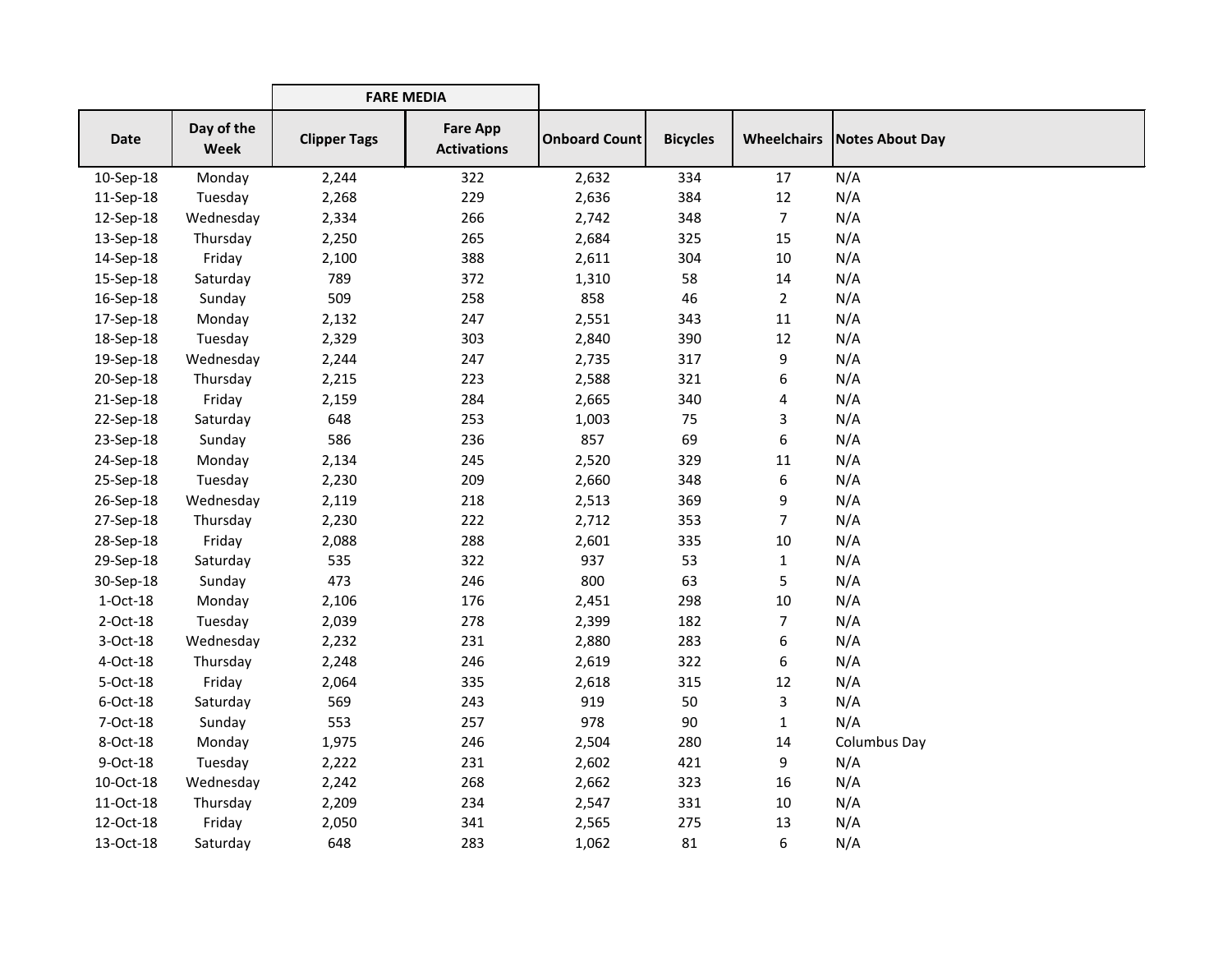|             |                           | <b>FARE MEDIA</b>   |                                       |                      |                 |                    |                                 |
|-------------|---------------------------|---------------------|---------------------------------------|----------------------|-----------------|--------------------|---------------------------------|
| <b>Date</b> | Day of the<br><b>Week</b> | <b>Clipper Tags</b> | <b>Fare App</b><br><b>Activations</b> | <b>Onboard Count</b> | <b>Bicycles</b> | <b>Wheelchairs</b> | <b>Notes About Day</b>          |
| 14-Oct-18   | Sunday                    | 598                 | 200                                   | 860                  | 64              | 4                  | N/A                             |
| 15-Oct-18   | Monday                    | 2,128               | 225                                   | 2,507                | 279             | 11                 | N/A                             |
| 16-Oct-18   | Tuesday                   | 2,261               | 233                                   | 2,654                | 335             | 11                 | N/A                             |
| 17-Oct-18   | Wednesday                 | 2,178               | 217                                   | 2,516                | 336             | 10                 | N/A                             |
| 18-Oct-18   | Thursday                  | 2,121               | 236                                   | 2,540                | 334             | 9                  | N/A                             |
| 19-Oct-18   | Friday                    | 1,924               | 319                                   | 2,447                | 314             | 9                  | N/A                             |
| 20-Oct-18   | Saturday                  | 590                 | 291                                   | 1,030                | 55              | $\overline{2}$     | N/A                             |
| 21-Oct-18   | Sunday                    | 501                 | 160                                   | 774                  | 45              | $\mathbf{1}$       | N/A                             |
| 22-Oct-18   | Monday                    | 2,005               | 237                                   | 2,398                | 305             | 8                  | N/A                             |
| 23-Oct-18   | Tuesday                   | 2,146               | 218                                   | 2,375                | 312             | 15                 | N/A                             |
| 24-Oct-18   | Wednesday                 | 2,154               | 198                                   | 2,525                | 321             | 12                 | N/A                             |
| 25-Oct-18   | Thursday                  | 2,422               | 228                                   | 2,710                | 327             | 12                 | N/A                             |
| 26-Oct-18   | Friday                    | 2,005               | 259                                   | 2,452                | 270             | 17                 | N/A                             |
| 27-Oct-18   | Saturday                  | 575                 | 230                                   | 901                  | 47              | 5                  | N/A                             |
| 28-Oct-18   | Sunday                    | 474                 | 168                                   | 657                  | 39              | $\overline{2}$     | N/A                             |
| 29-Oct-18   | Monday                    | 2,072               | 187                                   | 2,451                | 299             | 16                 | N/A                             |
| 30-Oct-18   | Tuesday                   | 2,289               | 209                                   | 2,517                | 331             | 6                  | N/A                             |
| 31-Oct-18   | Wednesday                 | 2,089               | 177                                   | 2,372                | 275             | 10                 | Halloween                       |
| $1-Nov-18$  | Thursday                  | 2,116               | 231                                   | 2,438                | 275             | 10                 | N/A                             |
| 2-Nov-18    | Friday                    | 2,041               | 353                                   | 2,547                | 271             | 4                  | N/A                             |
| $3-Nov-18$  | Saturday                  | 505                 | 263                                   | 890                  | 66              | 3                  | Fire in Santa Rosa Near Tracks  |
| 4-Nov-18    | Sunday                    | 496                 | 203                                   | 817                  | 68              | 1                  | N/A                             |
| 5-Nov-18    | Monday                    | 2,125               | 231                                   | 2,499                | 314             | 13                 | N/A                             |
| 6-Nov-18    | Tuesday                   | 2,255               | 221                                   | 2,546                | 304             | 5                  | N/A                             |
| 7-Nov-18    | Wednesday                 | 2,238               | 279                                   | 2,610                | 320             | 9                  | N/A                             |
| 8-Nov-18    | Thursday                  | 2,191               | 248                                   | 2,601                | 299             | 11                 | N/A                             |
| 9-Nov-18    | Friday                    | 1,705               | 237                                   | 2,179                | 204             | 10                 | N/A                             |
| 10-Nov-18   | Saturday                  | 453                 | 230                                   | 752                  | 32              | $\mathbf{1}$       | N/A                             |
| 11-Nov-18   | Sunday                    | 422                 | 188                                   | 783                  | 31              | 7                  | N/A                             |
| 12-Nov-18   | Monday                    | 1,366               | 292                                   | 1,791                | 146             | 5                  | Veteran's Day (Regular Service) |
| 13-Nov-18   | Tuesday                   | 1,850               | 217                                   | 2,158                | 226             | 11                 | N/A                             |
| 14-Nov-18   | Wednesday                 | 2,102               | 229                                   | 2,501                | 258             | 6                  | N/A                             |
| 15-Nov-18   | Thursday                  | 2,068               | 253                                   | 2,525                | 228             | 4                  | N/A                             |
| 16-Nov-18   | Friday                    | 1,081               | 166                                   | 1,267                | 73              | 3                  | <b>Train Trips Annulled</b>     |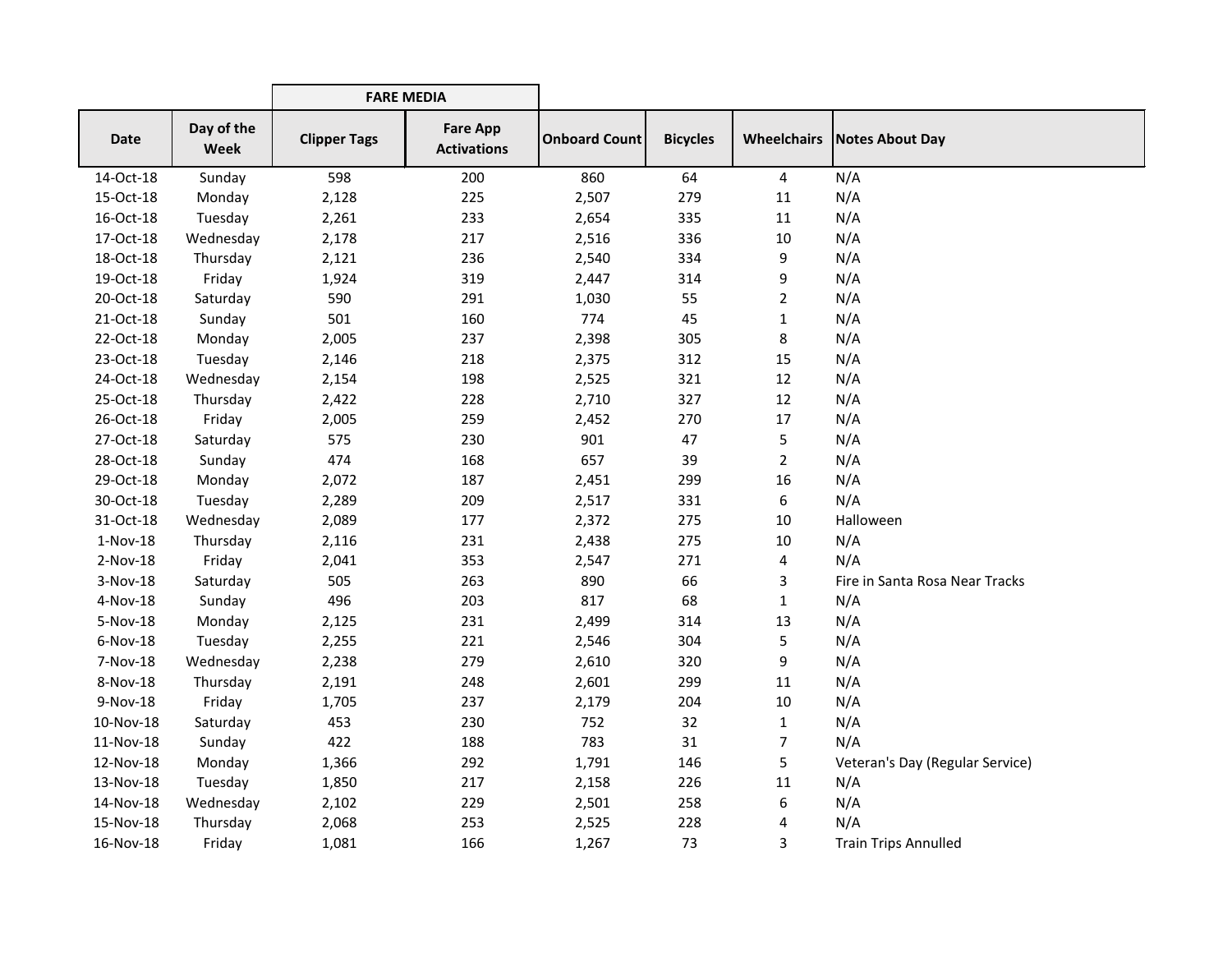|             |                           | <b>FARE MEDIA</b>   |                                       |                      |                 |                |                                      |
|-------------|---------------------------|---------------------|---------------------------------------|----------------------|-----------------|----------------|--------------------------------------|
| <b>Date</b> | Day of the<br><b>Week</b> | <b>Clipper Tags</b> | <b>Fare App</b><br><b>Activations</b> | <b>Onboard Count</b> | <b>Bicycles</b> |                | <b>Wheelchairs   Notes About Day</b> |
| 17-Nov-18   | Saturday                  | 356                 | 191                                   | 613                  | 29              | 3              | N/A                                  |
| 18-Nov-18   | Sunday                    | 353                 | 164                                   | 595                  | 25              | $\mathbf{1}$   | N/A                                  |
| 19-Nov-18   | Monday                    | 1,508               | 235                                   | 1,919                | 163             | 8              | N/A                                  |
| 20-Nov-18   | Tuesday                   | 1,740               | 237                                   | 2,152                | 190             | $\overline{2}$ | N/A                                  |
| 21-Nov-18   | Wednesday                 | 1,438               | 221                                   | 1,826                | 105             | 4              | Day before Thanksgiving              |
| 22-Nov-18   | Thursday                  | 252                 | 57                                    | 330                  | 11              | $\overline{2}$ | Holiday                              |
| 23-Nov-18   | Friday                    | 415                 | 206                                   | 632                  | 15              | $\mathbf{1}$   | Holiday                              |
| 24-Nov-18   | Saturday                  | 477                 | 301                                   | 921                  | 31              | 4              | N/A                                  |
| 25-Nov-18   | Sunday                    | 402                 | 252                                   | 743                  | 47              | 3              | N/A                                  |
| 26-Nov-18   | Monday                    | 2,009               | 210                                   | 2,314                | 242             | 16             | N/A                                  |
| 27-Nov-18   | Tuesday                   | 2,059               | 211                                   | 2,462                | 208             | 5              | N/A                                  |
| 28-Nov-18   | Wednesday                 | 2,064               | 216                                   | 2,506                | 197             | 7              | Storm                                |
| 29-Nov-18   | Thursday                  | 1,889               | 222                                   | 2,300                | 145             | $\overline{2}$ | N/A                                  |
| 30-Nov-18   | Friday                    | 1,942               | 364                                   | 2,557                | 240             | 11             | N/A                                  |
| 1-Dec-18    | Saturday                  | 407                 | 195                                   | 729                  | 29              | 6              | N/A                                  |
| $2$ -Dec-18 | Sunday                    | 386                 | 113                                   | 541                  | 28              | 2              | N/A                                  |
| 3-Dec-18    | Monday                    | 2,020               | 190                                   | 2,353                | 212             | 7              | N/A                                  |
| 4-Dec-18    | Tuesday                   | 2,041               | 212                                   | 2,245                | 209             | 9              | N/A                                  |
| 5-Dec-18    | Wednesday                 | 1,980               | 211                                   | 2,261                | 157             | 5              | N/A                                  |
| 6-Dec-18    | Thursday                  | 2,078               | 378                                   | 2,612                | 214             | 4              | N/A                                  |
| 7-Dec-18    | Friday                    | 1,972               | 309                                   | 2,360                | 204             | 5              | N/A                                  |
| 8-Dec-18    | Saturday                  | 592                 | 237                                   | 1,116                | 40              | $\overline{2}$ | <b>Holiday Express Train</b>         |
| 9-Dec-18    | Sunday                    | 366                 | 233                                   | 709                  | 30              | 2              | N/A                                  |
| 10-Dec-18   | Monday                    | 1,939               | 224                                   | 2,369                | 233             | 6              | N/A                                  |
| 11-Dec-18   | Tuesday                   | 2,045               | 264                                   | 2,494                | 229             | 4              | N/A                                  |
| 12-Dec-18   | Wednesday                 | 2,117               | 247                                   | 2,551                | 245             | 7              | N/A                                  |
| 13-Dec-18   | Thursday                  | 2,050               | 261                                   | 2,446                | 255             | 6              | N/A                                  |
| 14-Dec-18   | Friday                    | 1,723               | 249                                   | 2,199                | 169             | 9              | N/A                                  |
| 15-Dec-18   | Saturday                  | 393                 | 187                                   | 712                  | 45              | $\mathbf{1}$   | N/A                                  |
| 16-Dec-18   | Sunday                    | 279                 | 139                                   | 457                  | 14              | 0              | N/A                                  |
| 17-Dec-18   | Monday                    | 1,862               | 218                                   | 2,235                | 207             | 3              | N/A                                  |
| 18-Dec-18   | Tuesday                   | 1,925               | 216                                   | 2,355                | 198             | 6              | N/A                                  |
| 19-Dec-18   | Wednesday                 | 1,975               | 263                                   | 2,352                | 220             | 7              | N/A                                  |
| 20-Dec-18   | Thursday                  | 1,903               | 302                                   | 2,360                | 220             | 8              | N/A                                  |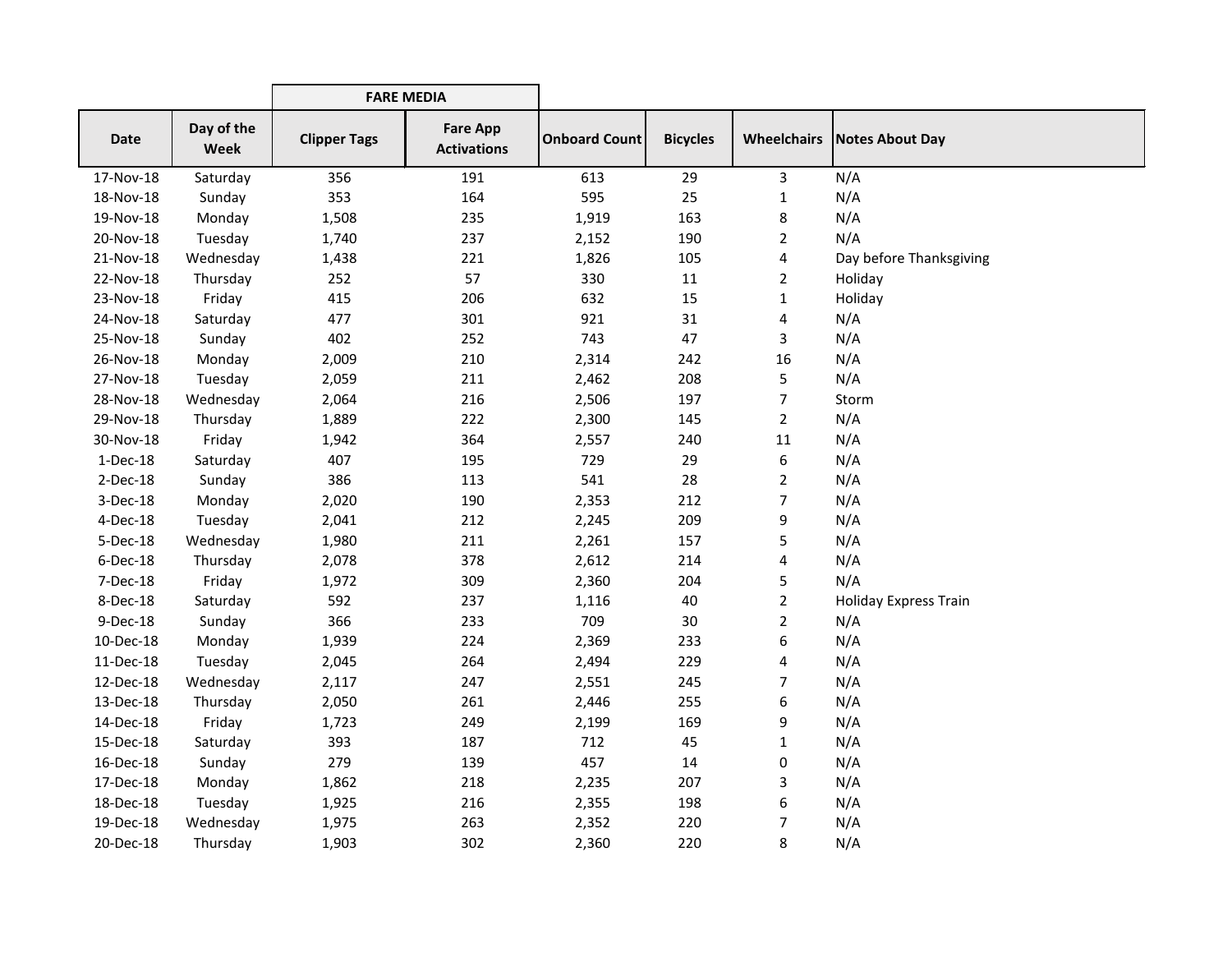|                |                           | <b>FARE MEDIA</b>   |                                       |                      |                 |                    |                             |
|----------------|---------------------------|---------------------|---------------------------------------|----------------------|-----------------|--------------------|-----------------------------|
| <b>Date</b>    | Day of the<br><b>Week</b> | <b>Clipper Tags</b> | <b>Fare App</b><br><b>Activations</b> | <b>Onboard Count</b> | <b>Bicycles</b> | <b>Wheelchairs</b> | Notes About Day             |
| 21-Dec-18      | Friday                    | 1,556               | 288                                   | 2,029                | 147             | 5                  | N/A                         |
| 22-Dec-18      | Saturday                  | 519                 | 193                                   | 814                  | 35              | 5                  | N/A                         |
| 23-Dec-18      | Sunday                    | 388                 | 197                                   | 644                  | 19              | $\overline{c}$     | N/A                         |
| 24-Dec-18      | Monday                    | 510                 | 103                                   | 686                  | 35              | 0                  | Xmas Eve                    |
| 25-Dec-18      | Tuesday                   | 193                 | 48                                    | 274                  | 20              | 3                  | Holiday                     |
| 26-Dec-18      | Wednesday                 | 1,211               | 329                                   | 1,774                | 127             | 6                  | N/A                         |
| 27-Dec-18      | Thursday                  | 1,457               | 346                                   | 2,019                | 140             | 8                  | N/A                         |
| 28-Dec-18      | Friday                    | 1,621               | 467                                   | 2,412                | 173             | 10                 | N/A                         |
| 29-Dec-18      | Saturday                  | 567                 | 491                                   | 1,200                | 29              | 4                  | N/A                         |
| 30-Dec-18      | Sunday                    | 538                 | 351                                   | 959                  | 65              | 3                  | N/A                         |
| 31-Dec-18      | Monday                    | 916                 | 289                                   | 1,403                | 80              | $\overline{2}$     | New Year's Eve              |
| $1$ -Jan- $19$ | Tuesday                   | 362                 | 244                                   | 707                  | 32              | 4                  | Holiday                     |
| $2$ -Jan-19    | Wednesday                 | 1,583               | 330                                   | 2,118                | 179             | 9                  | N/A                         |
| $3-Jan-19$     | Thursday                  | 1,781               | 400                                   | 2,386                | 176             | 5                  | N/A                         |
| 4-Jan-19       | Friday                    | 1,742               | 450                                   | 2,376                | 159             | 8                  | N/A                         |
| 5-Jan-19       | Saturday                  | 327                 | 215                                   | 571                  | 8               | 0                  | N/A                         |
| $6$ -Jan-19    | Sunday                    | 231                 | 151                                   | 457                  | 13              | 0                  | Storm                       |
| 7-Jan-19       | Monday                    | 1,835               | 244                                   | 2,170                | 184             | 4                  | N/A                         |
| 8-Jan-19       | Tuesday                   | 1,862               | 201                                   | 2,156                | 181             | 3                  | N/A                         |
| 9-Jan-19       | Wednesday                 | 1,863               | 265                                   | 2,195                | 161             | 9                  | N/A                         |
| 10-Jan-19      | Thursday                  | 1,958               | 248                                   | 2,359                | 194             | 4                  | N/A                         |
| 11-Jan-19      | Friday                    | 1,804               | 255                                   | 2,213                | 160             | 8                  | N/A                         |
| 12-Jan-19      | Saturday                  | 589                 | 249                                   | 955                  | 78              | $\overline{c}$     | N/A                         |
| 13-Jan-19      | Sunday                    | 387                 | 181                                   | 687                  | 26              | 4                  | N/A                         |
| 14-Jan-19      | Monday                    | 1,860               | 219                                   | 2,158                | 151             | 4                  | N/A                         |
| 15-Jan-19      | Tuesday                   | 1,907               | 215                                   | 2,263                | 150             | 3                  | Storm                       |
| 16-Jan-19      | Wednesday                 | 1,828               | 213                                   | 2,190                | 132             | 4                  | Storm                       |
| 17-Jan-19      | Thursday                  | 1,817               | 207                                   | 2,132                | 128             | 11                 | 1 Mill. Rider Celebration   |
| 18-Jan-19      | Friday                    | 1,732               | 238                                   | 2,266                | 129             | 4                  | <b>Train Trips Annulled</b> |
| 19-Jan-19      | Saturday                  | 552                 | 252                                   | 966                  | 34              | 3                  | N/A                         |
| 20-Jan-19      | Sunday                    | 384                 | 162                                   | 621                  | 14              | 0                  | N/A                         |
| $21$ -Jan-19   | Monday                    | 903                 | 363                                   | 1,444                | 82              | 9                  | MLK Day - Reg Schedule      |
| 22-Jan-19      | Tuesday                   | 1,993               | 227                                   | 2,353                | 210             | 7                  | N/A                         |
| 23-Jan-19      | Wednesday                 | 2,077               | 254                                   | 2,579                | 249             | 12                 | N/A                         |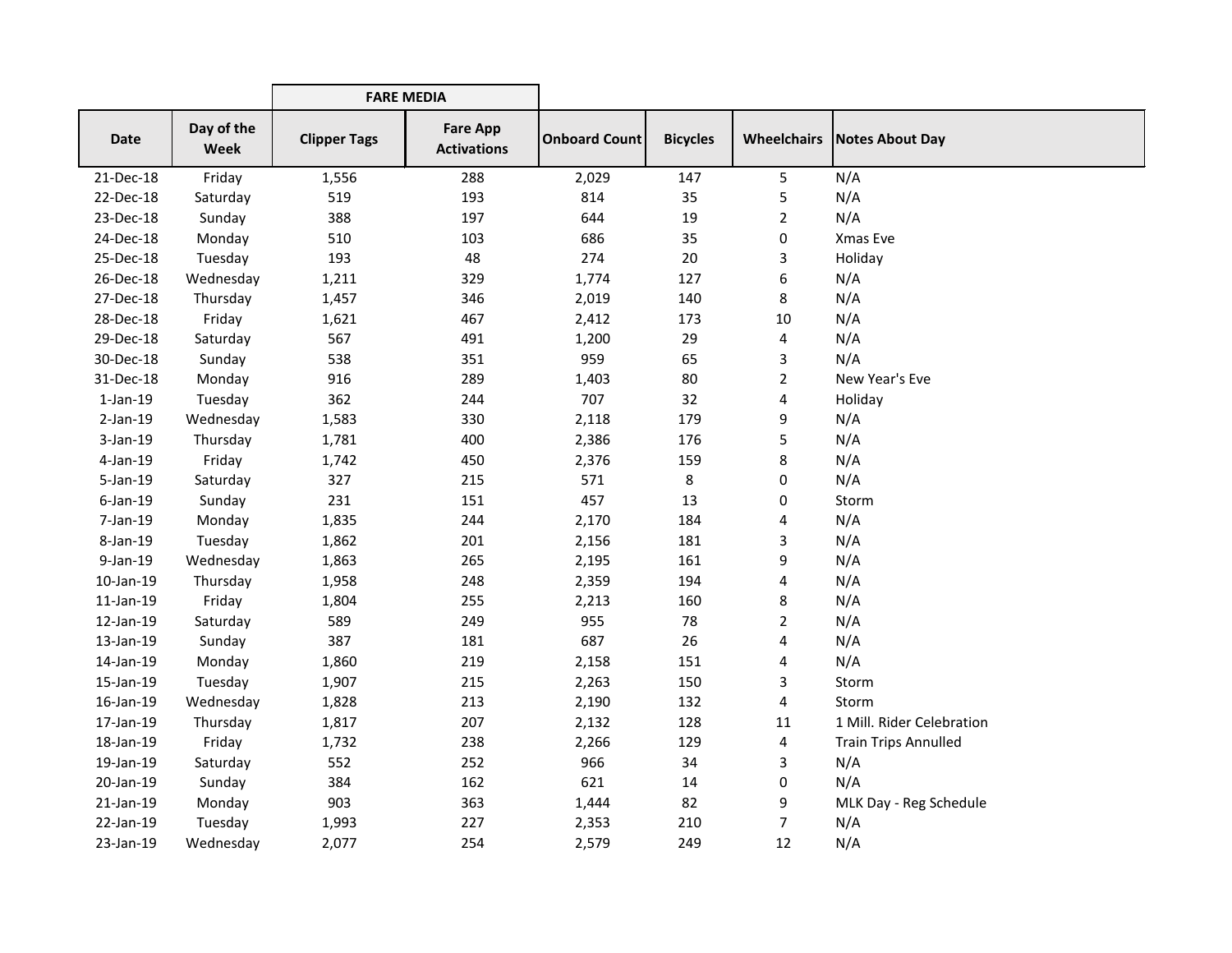|           |                           | <b>FARE MEDIA</b>   |                                       |                      |                 |                    |                             |
|-----------|---------------------------|---------------------|---------------------------------------|----------------------|-----------------|--------------------|-----------------------------|
| Date      | Day of the<br><b>Week</b> | <b>Clipper Tags</b> | <b>Fare App</b><br><b>Activations</b> | <b>Onboard Count</b> | <b>Bicycles</b> | <b>Wheelchairs</b> | <b>Notes About Day</b>      |
| 24-Jan-19 | Thursday                  | 2,121               | 232                                   | 2,566                | 222             | 10                 | N/A                         |
| 25-Jan-19 | Friday                    | 2,012               | 236                                   | 2,522                | 211             | 8                  | N/A                         |
| 26-Jan-19 | Saturday                  | 580                 | 263                                   | 929                  | 43              | $\overline{2}$     | N/A                         |
| 27-Jan-19 | Sunday                    | 500                 | 254                                   | 896                  | 54              | 6                  | N/A                         |
| 28-Jan-19 | Monday                    | 1,945               | 193                                   | 2,322                | 221             | 6                  | N/A                         |
| 29-Jan-19 | Tuesday                   | 2,135               | 198                                   | 2,513                | 237             | 6                  | <b>Train Trips Annulled</b> |
| 30-Jan-19 | Wednesday                 | 2,162               | 224                                   | 2,582                | 203             | 7                  | N/A                         |
| 31-Jan-19 | Thursday                  | 2,090               | 228                                   | 2,484                | 218             | 13                 | N/A                         |
| 1-Feb-19  | Friday                    | 1,725               | 247                                   | 2,186                | 143             | $\overline{a}$     | N/A                         |
| 2-Feb-19  | Saturday                  | 371                 | 153                                   | 660                  | 21              | 0                  | N/A                         |
| 3-Feb-19  | Sunday                    | 301                 | 146                                   | 532                  | 8               | 1                  | N/A                         |
| 4-Feb-19  | Monday                    | 1,787               | 208                                   | 2,122                | 125             | 4                  | <b>Train Trips Annulled</b> |
| 5-Feb-19  | Tuesday                   | 2,055               | 218                                   | 2,480                | 199             | 3                  | N/A                         |
| 6-Feb-19  | Wednesday                 | 2,138               | 212                                   | 2,451                | 227             | 5                  | N/A                         |
| 7-Feb-19  | Thursday                  | 2,240               | 267                                   | 2,663                | 248             | 14                 | N/A                         |
| 8-Feb-19  | Friday                    | 1,790               | 255                                   | 2,301                | 139             | 6                  | N/A                         |
| 9-Feb-19  | Saturday                  | 457                 | 180                                   | 710                  | 10              | 1                  | N/A                         |
| 10-Feb-19 | Sunday                    | 443                 | 154                                   | 700                  | 43              | 0                  | N/A                         |
| 11-Feb-19 | Monday                    | 2,031               | 263                                   | 2,437                | 213             | 7                  | N/A                         |
| 12-Feb-19 | Tuesday                   | 2,013               | 178                                   | 2,280                | 194             | 4                  | Storm                       |
| 13-Feb-19 | Wednesday                 | 1,837               | 212                                   | 2,248                | 108             | 4                  | <b>Train Trips Annulled</b> |
| 14-Feb-19 | Thursday                  | 1,785               | 189                                   | 2,139                | 138             | $\overline{2}$     | Storm                       |
| 15-Feb-19 | Friday                    | 1,699               | 236                                   | 2,111                | 124             | 7                  | N/A                         |
| 16-Feb-19 | Saturday                  | 490                 | 331                                   | 1,208                | 26              | 0                  | N/A                         |
| 17-Feb-19 | Sunday                    | 551                 | 342                                   | 1,072                | 38              | 1                  | N/A                         |
| 18-Feb-19 | Monday                    | 532                 | 316                                   | 951                  | 32              | 3                  | Holiday                     |
| 19-Feb-19 | Tuesday                   | 2,061               | 236                                   | 2,556                | 235             | 8                  | N/A                         |
| 20-Feb-19 | Wednesday                 | 2,035               | 260                                   | 2,532                | 241             | 9                  | N/A                         |
| 21-Feb-19 | Thursday                  | 2,126               | 251                                   | 2,652                | 231             | 11                 | N/A                         |
| 22-Feb-19 | Friday                    | 1,823               | 314                                   | 2,399                | 234             | 10                 | N/A                         |
| 23-Feb-19 | Saturday                  | 494                 | 331                                   | 1,030                | 54              | 4                  | N/A                         |
| 24-Feb-19 | Sunday                    | 347                 | 187                                   | 628                  | 28              | 1                  | N/A                         |
| 25-Feb-19 | Monday                    | 1,775               | 167                                   | 2,055                | 140             | 7                  | Storm                       |
| 26-Feb-19 | Tuesday                   | 1,706               | 174                                   | 2,021                | 114             | $\mathbf{1}$       | <b>Train Trips Annulled</b> |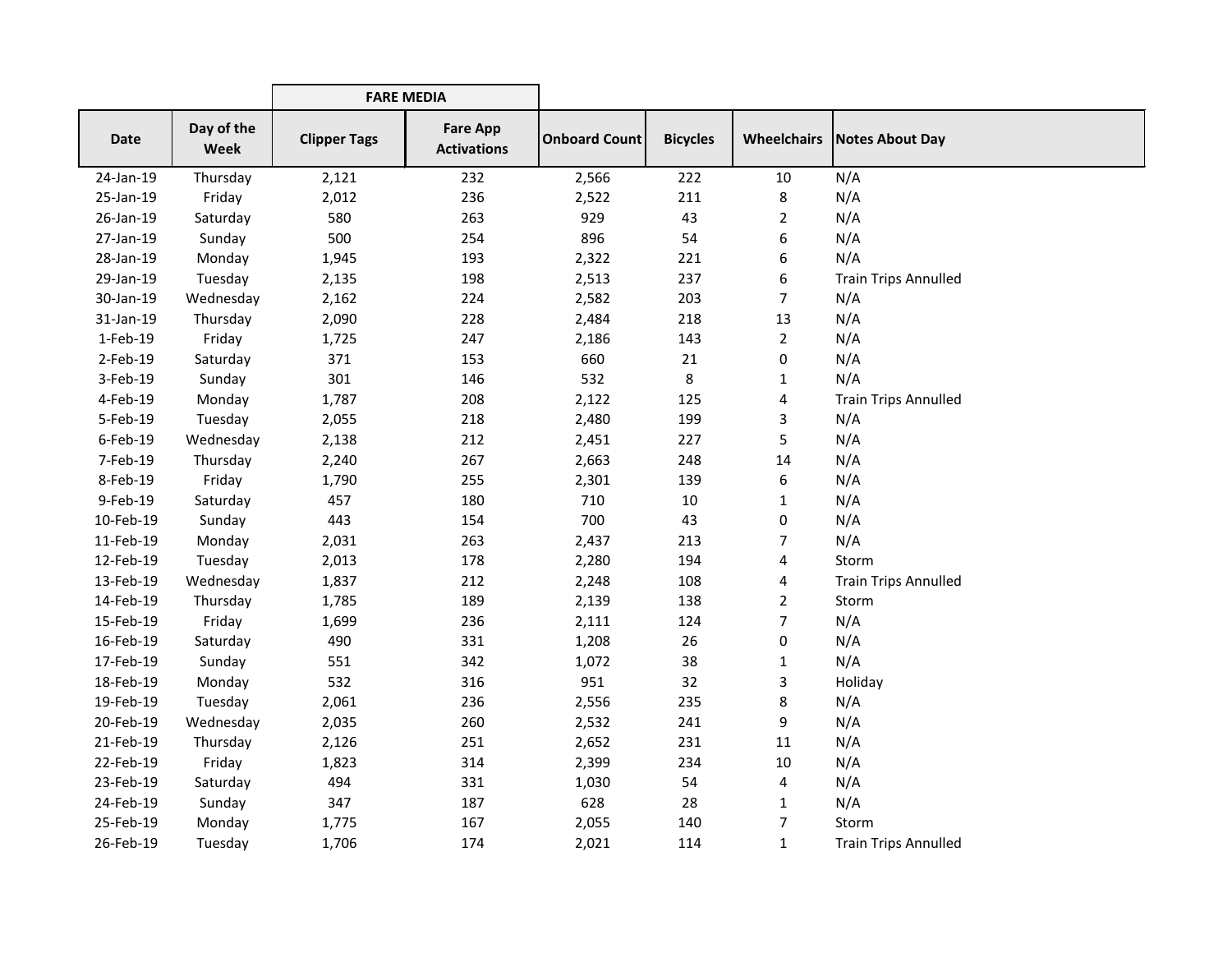|            |                    | <b>FARE MEDIA</b>   |                                       |                      |                 |                |                                      |
|------------|--------------------|---------------------|---------------------------------------|----------------------|-----------------|----------------|--------------------------------------|
| Date       | Day of the<br>Week | <b>Clipper Tags</b> | <b>Fare App</b><br><b>Activations</b> | <b>Onboard Count</b> | <b>Bicycles</b> |                | <b>Wheelchairs   Notes About Day</b> |
| 27-Feb-19  | Wednesday          | 1,685               | 185                                   | 2,006                | 107             | $\overline{2}$ | <b>Train Trips Annulled</b>          |
| 28-Feb-19  | Thursday           | 1,631               | 186                                   | 2,000                | 178             | 5              | Flooding                             |
| $1-Mar-19$ | Friday             | 1,742               | 280                                   | 2,440                | 180             | 7              | N/A                                  |
| 2-Mar-19   | Saturday           | 546                 | 220                                   | 857                  | 23              | 0              | N/A                                  |
| 3-Mar-19   | Sunday             | 474                 | 165                                   | 721                  | 20              | 5              | N/A                                  |
| 4-Mar-19   | Monday             | 1,873               | 163                                   | 2,114                | 168             | 7              | N/A                                  |
| 5-Mar-19   | Tuesday            | 1,886               | 174                                   | 2,228                | 167             | 5              | N/A                                  |
| 6-Mar-19   | Wednesday          | 1,947               | 228                                   | 2,284                | 153             | 4              | N/A                                  |
| 7-Mar-19   | Thursday           | 2,089               | 217                                   | 2,402                | 211             | 7              | N/A                                  |
| 8-Mar-19   | Friday             | 1,810               | 295                                   | 2,283                | 202             | 4              | N/A                                  |
| 9-Mar-19   | Saturday           | 461                 | 215                                   | 773                  | 18              | 0              | N/A                                  |
| 10-Mar-19  | Sunday             | 414                 | 199                                   | 648                  | 33              | 0              | N/A                                  |
| 11-Mar-19  | Monday             | 1,962               | 232                                   | 2,281                | 218             | 8              | N/A                                  |
| 12-Mar-19  | Tuesday            | 2,013               | 260                                   | 2,438                | 233             | 3              | N/A                                  |
| 13-Mar-19  | Wednesday          | 2,019               | 220                                   | 2,445                | 221             | 8              | N/A                                  |
| 14-Mar-19  | Thursday           | 2,056               | 192                                   | 2,441                | 254             | 7              | N/A                                  |
| 15-Mar-19  | Friday             | 1,884               | 329                                   | 2,481                | 233             | 5              | N/A                                  |
| 16-Mar-19  | Saturday           | 498                 | 319                                   | 991                  | 51              | 1              | N/A                                  |
| 17-Mar-19  | Sunday             | 569                 | 269                                   | 874                  | 28              | $\overline{2}$ | N/A                                  |
| 18-Mar-19  | Monday             | 1,882               | 309                                   | 2,400                | 255             | 19             | N/A                                  |
| 19-Mar-19  | Tuesday            | 1,883               | 293                                   | 2,432                | 262             | 5              | N/A                                  |
| 20-Mar-19  | Wednesday          | 1,739               | 226                                   | 2,232                | 150             | 6              | N/A                                  |
| 21-Mar-19  | Thursday           | 1,898               | 322                                   | 2,523                | 236             | 7              | N/A                                  |
| 22-Mar-19  | Friday             | 1,493               | 289                                   | 1,973                | 99              | 7              | Storm                                |
| 23-Mar-19  | Saturday           | 557                 | 282                                   | 990                  | 47              | 4              | N/A                                  |
| 24-Mar-19  | Sunday             | 474                 | 278                                   | 842                  | 54              | 0              | N/A                                  |
| 25-Mar-19  | Monday             | 1,852               | 212                                   | 2,300                | 168             | 7              | N/A                                  |
| 26-Mar-19  | Tuesday            | 2,070               | 243                                   | 2,512                | 251             | 7              | N/A                                  |
| 27-Mar-19  | Wednesday          | 1,913               | 296                                   | 2,438                | 183             | 23             | N/A                                  |
| 28-Mar-19  | Thursday           | 1,933               | 247                                   | 2,394                | 192             | 14             | N/A                                  |
| 29-Mar-19  | Friday             | 1,831               | 312                                   | 2,377                | 213             | 3              | N/A                                  |
| 30-Mar-19  | Saturday           | 602                 | 337                                   | 1,059                | 67              | 4              | N/A                                  |
| 31-Mar-19  | Sunday             | 476                 | 228                                   | 918                  | 64              | 3              | N/A                                  |
| $1-Apr-19$ | Monday             | 1,844               | 194                                   | 2,244                | 207             | 8              | N/A                                  |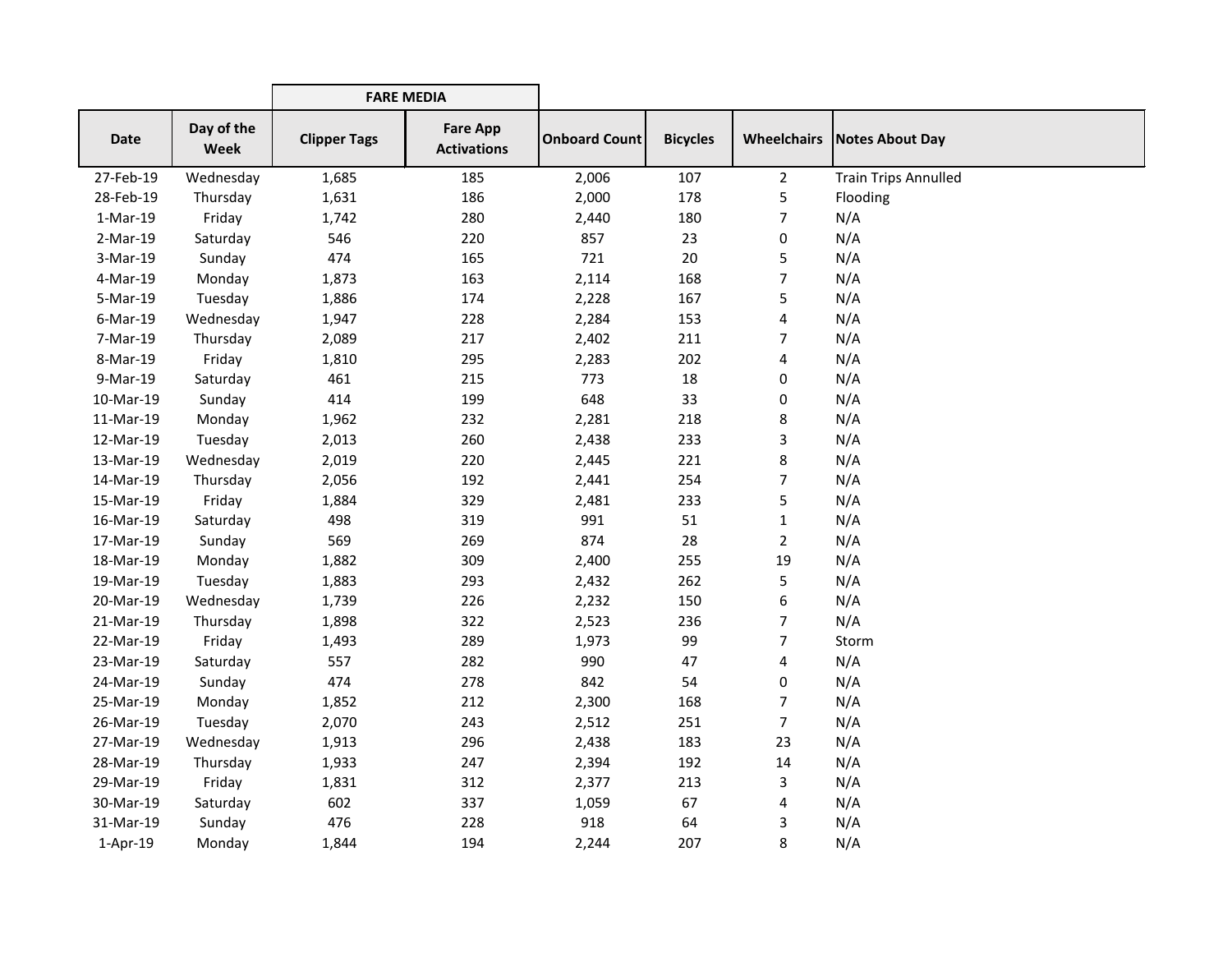|                |                           | <b>FARE MEDIA</b>   |                                       |                      |                 |                |                                      |
|----------------|---------------------------|---------------------|---------------------------------------|----------------------|-----------------|----------------|--------------------------------------|
| <b>Date</b>    | Day of the<br><b>Week</b> | <b>Clipper Tags</b> | <b>Fare App</b><br><b>Activations</b> | <b>Onboard Count</b> | <b>Bicycles</b> |                | <b>Wheelchairs   Notes About Day</b> |
| $2-Apr-19$     | Tuesday                   | 1,977               | 215                                   | 2,424                | 204             | $\overline{7}$ | N/A                                  |
| 3-Apr-19       | Wednesday                 | 1,982               | 226                                   | 2,393                | 225             | 5              | N/A                                  |
| 4-Apr-19       | Thursday                  | 1,992               | 231                                   | 2,415                | 221             | 6              | N/A                                  |
| 5-Apr-19       | Friday                    | 1,734               | 257                                   | 2,169                | 116             | 1              | N/A                                  |
| $6 - Apr - 19$ | Saturday                  | 552                 | 274                                   | 952                  | 44              | 3              | N/A                                  |
| 7-Apr-19       | Sunday                    | 436                 | 221                                   | 808                  | 34              | 4              | N/A                                  |
| 8-Apr-19       | Monday                    | 1,871               | 217                                   | 2,341                | 224             | 3              | N/A                                  |
| 9-Apr-19       | Tuesday                   | 2,057               | 227                                   | 2,464                | 217             | 9              | N/A                                  |
| 10-Apr-19      | Wednesday                 | 2,061               | 255                                   | 2,508                | 251             | 15             | N/A                                  |
| 11-Apr-19      | Thursday                  | 2,058               | 249                                   | 2,599                | 279             | 9              | N/A                                  |
| 12-Apr-19      | Friday                    | 1,859               | 317                                   | 2,453                | 217             | 7              | N/A                                  |
| 13-Apr-19      | Saturday                  | 514                 | 248                                   | 892                  | 76              | 4              | N/A                                  |
| 14-Apr-19      | Sunday                    | 457                 | 215                                   | 740                  | 50              | $\overline{2}$ | N/A                                  |
| 15-Apr-19      | Monday                    | 1,797               | 210                                   | 2,199                | 207             | 9              | N/A                                  |
| 16-Apr-19      | Tuesday                   | 2,087               | 233                                   | 2,529                | 275             | 8              | N/A                                  |
| 17-Apr-19      | Wednesday                 | 2,039               | 211                                   | 2,460                | 248             | 9              | N/A                                  |
| 18-Apr-19      | Thursday                  | 1,961               | 273                                   | 2,455                | 233             | 20             | N/A                                  |
| 19-Apr-19      | Friday                    | 1,778               | 251                                   | 2,275                | 256             | 3              | N/A                                  |
| 20-Apr-19      | Saturday                  | 524                 | 254                                   | 829                  | 50              | $\overline{2}$ | N/A                                  |
| 21-Apr-19      | Sunday                    | 384                 | 143                                   | 558                  | 45              | $\overline{2}$ | N/A                                  |
| 22-Apr-19      | Monday                    | 1,963               | 223                                   | 2,380                | 282             | 6              | N/A                                  |
| 23-Apr-19      | Tuesday                   | 2,088               | 260                                   | 2,695                | 289             | 8              | N/A                                  |
| 24-Apr-19      | Wednesday                 | 1,926               | 249                                   | 2,377                | 293             | 5              | N/A                                  |
| 25-Apr-19      | Thursday                  | 2,026               | 279                                   | 2,505                | 267             | 12             | N/A                                  |
| 26-Apr-19      | Friday                    | 1,907               | 342                                   | 2,537                | 267             | 7              | N/A                                  |
| 27-Apr-19      | Saturday                  | 872                 | 407                                   | 1,539                | 71              | 0              | N/A                                  |
| 28-Apr-19      | Sunday                    | 490                 | 222                                   | 748                  | 52              | 5              | N/A                                  |
| 29-Apr-19      | Monday                    | 1,935               | 227                                   | 2,226                | 263             | 6              | N/A                                  |
| 30-Apr-19      | Tuesday                   | 2,088               | 238                                   | 2,542                | 287             | 8              | N/A                                  |
| $1-May-19$     | Wednesday                 | 2,073               | 233                                   | 2,538                | 310             | 6              | N/A                                  |
| $2-May-19$     | Thursday                  | 2,069               | 378                                   | 2,621                | 260             | 4              | N/A                                  |
| $3-May-19$     | Friday                    | 1,942               | 271                                   | 2,564                | 294             | 6              | N/A                                  |
| 4-May-19       | Saturday                  | 489                 | 180                                   | 738                  | 62              | 1              | N/A                                  |
| 5-May-19       | Sunday                    | 432                 | 228                                   | 678                  | 56              | 3              | N/A                                  |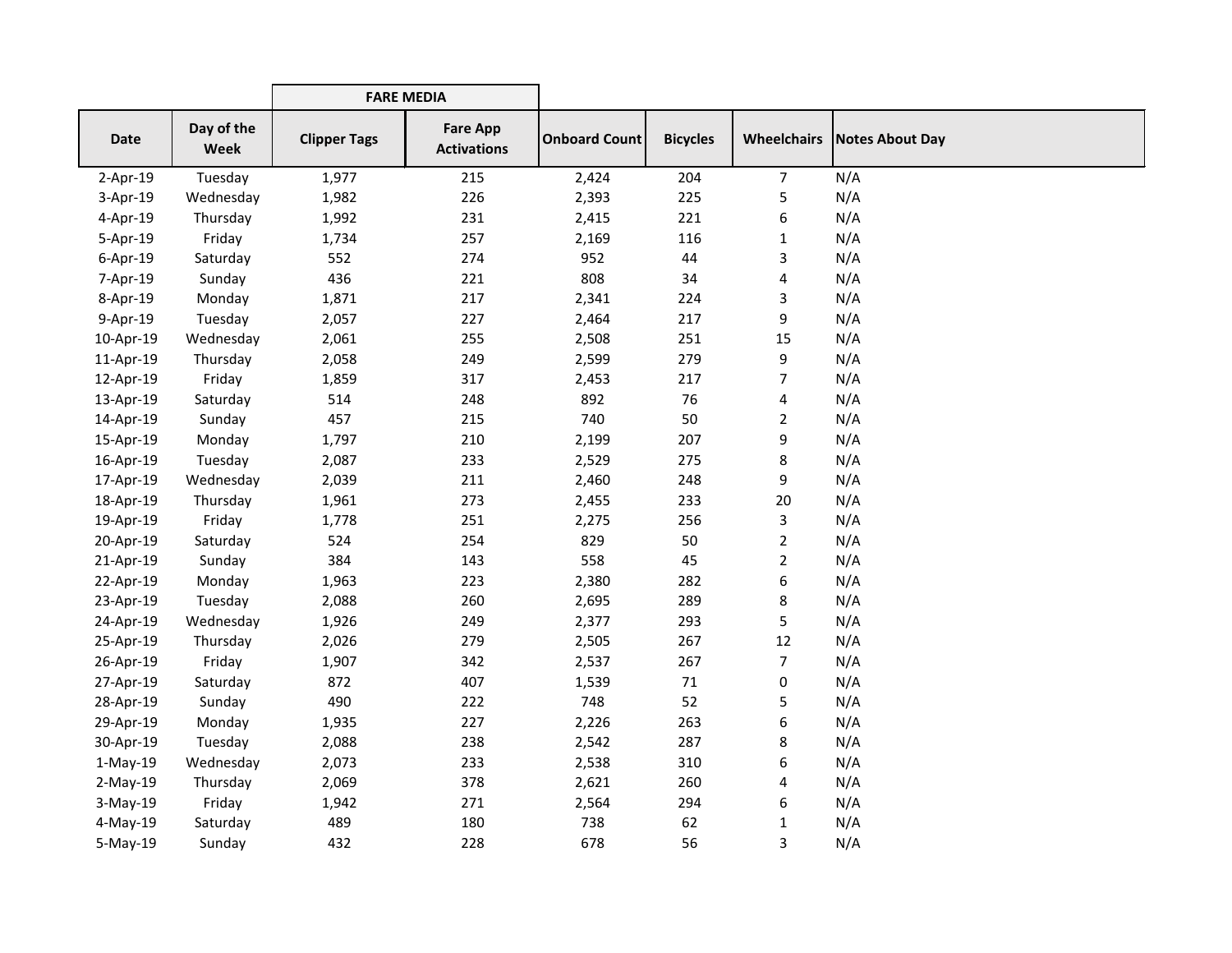|                |                    | <b>FARE MEDIA</b>   |                                       |                      |                 |                    |                                          |
|----------------|--------------------|---------------------|---------------------------------------|----------------------|-----------------|--------------------|------------------------------------------|
| Date           | Day of the<br>Week | <b>Clipper Tags</b> | <b>Fare App</b><br><b>Activations</b> | <b>Onboard Count</b> | <b>Bicycles</b> | <b>Wheelchairs</b> | Notes About Day                          |
| $6$ -May-19    | Monday             | 1,993               | 212                                   | 2,414                | 283             | 6                  | N/A                                      |
| 7-May-19       | Tuesday            | 2,115               | 246                                   | 2,604                | 287             | 4                  | N/A                                      |
| 8-May-19       | Wednesday          | 2,101               | 236                                   | 2,580                | 335             | 5                  | N/A                                      |
| 9-May-19       | Thursday           | 2,155               | 241                                   | 2,634                | 354             | 8                  | N/A                                      |
| 10-May-19      | Friday             | 1,953               | 312                                   | 2,538                | 303             | 7                  | N/A                                      |
| 11-May-19      | Saturday           | 579                 | 214                                   | 937                  | 60              | 3                  | N/A                                      |
| 12-May-19      | Sunday             | 700                 | 397                                   | 1,282                | 63              | 4                  | N/A                                      |
| 13-May-19      | Monday             | 2,078               | 229                                   | 2,507                | 310             | 3                  | N/A                                      |
| 14-May-19      | Tuesday            | 2,117               | 174                                   | 2,523                | 336             | 9                  | N/A                                      |
| 15-May-19      | Wednesday          | 1,960               | 190                                   | 2,334                | 145             | 5                  | Storm                                    |
| 16-May-19      | Thursday           | 1,987               | 246                                   | 2,463                | 189             | $\overline{c}$     | N/A                                      |
| 17-May-19      | Friday             | 1,847               | 419                                   | 2,513                | 230             | 6                  | N/A                                      |
| 18-May-19      | Saturday           | 342                 | 149                                   | 571                  | 21              | 0                  | Storm                                    |
| 19-May-19      | Sunday             | 483                 | 116                                   | 600                  | 32              | 0                  | N/A                                      |
| 20-May-19      | Monday             | 1,967               | 250                                   | 2,448                | 286             | 5                  | N/A                                      |
| 21-May-19      | Tuesday            | 2,008               | 214                                   | 2,454                | 251             | $\overline{2}$     | N/A                                      |
| 22-May-19      | Wednesday          | 2,178               | 262                                   | 2,719                | 325             | 8                  | N/A                                      |
| 23-May-19      | Thursday           | 2,160               | 243                                   | 2,588                | 303             | 13                 | N/A                                      |
| 24-May-19      | Friday             | 1,846               | 364                                   | 2,496                | 281             | 12                 | N/A                                      |
| 25-May-19      | Saturday           | 594                 | 221                                   | 1,055                | 88              | $\overline{2}$     | Kids/Veterans Ride Free                  |
| 26-May-19      | Sunday             | 554                 | 250                                   | 1,195                | 35              | 3                  | Kids/Veterans Ride Free                  |
| 27-May-19      | Monday             | 567                 | 253                                   | 1,229                | 54              | 3                  | Holiday                                  |
| 28-May-19      | Tuesday            | 2,049               | 256                                   | 2,454                | 288             | 7                  | N/A                                      |
| 29-May-19      | Wednesday          | 2,058               | 225                                   | 2,556                | 313             | 8                  | N/A                                      |
| 30-May-19      | Thursday           | 2,047               | 301                                   | 2,659                | 316             | 10                 | N/A                                      |
| 31-May-19      | Friday             | 1,854               | 354                                   | 2,544                | 285             | $11\,$             | N/A                                      |
| $1$ -Jun- $19$ | Saturday           | 489                 | 196                                   | 825                  | 53              | 0                  | Kids ride free                           |
| 2-Jun-19       | Sunday             | 322                 | 109                                   | 559                  | 72              | $\overline{2}$     | Kids ride free                           |
| 3-Jun-19       | Monday             | 1,864               | 278                                   | 2,490                | 271             | 4                  | N/A                                      |
| 4-Jun-19       | Tuesday            | 2,003               | 232                                   | 2,573                | 313             | 5                  | N/A                                      |
| 5-Jun-19       | Wednesday          | 2,079               | 299                                   | 2,613                | 318             | 17                 | N/A                                      |
| $6$ -Jun-19    | Thursday           | 1,973               | 233                                   | 2,507                | 306             | 5                  | N/A                                      |
| 7-Jun-19       | Friday             | 1,823               | 303                                   | 2,472                | 279             | 7                  | N/A                                      |
| 8-Jun-19       | Saturday           | 378                 | 156                                   | 648                  | 41              | 1                  | Kids ride free/San Rafael Station Closed |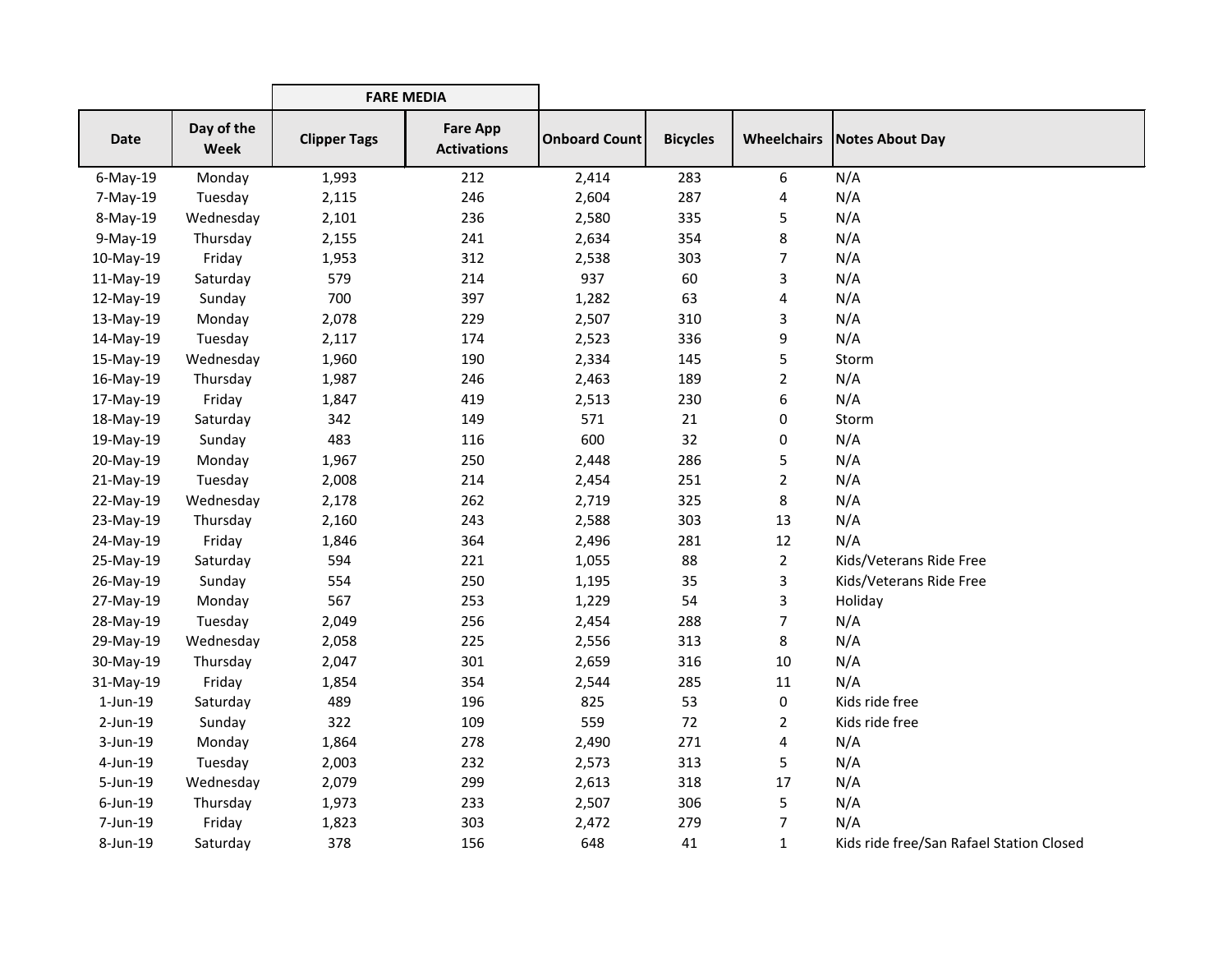|                |                           | <b>FARE MEDIA</b>   |                                       |                      |                 |                    |                                          |
|----------------|---------------------------|---------------------|---------------------------------------|----------------------|-----------------|--------------------|------------------------------------------|
| Date           | Day of the<br><b>Week</b> | <b>Clipper Tags</b> | <b>Fare App</b><br><b>Activations</b> | <b>Onboard Count</b> | <b>Bicycles</b> | <b>Wheelchairs</b> | Notes About Day                          |
| 9-Jun-19       | Sunday                    | 482                 | 267                                   | 791                  | 54              | 0                  | Kids ride free/San Rafael Station Closed |
| 10-Jun-19      | Monday                    | 1,762               | 200                                   | 2,148                | 289             | 4                  | N/A                                      |
| 11-Jun-19      | Tuesday                   | 1,844               | 225                                   | 2,351                | 276             | 2                  | N/A                                      |
| 12-Jun-19      | Wednesday                 | 1,868               | 215                                   | 2,338                | 289             | 6                  | N/A                                      |
| 13-Jun-19      | Thursday                  | 1,872               | 244                                   | 2,405                | 279             | 6                  | N/A                                      |
| 14-Jun-19      | Friday                    | 1,766               | 339                                   | 2,412                | 276             | $\overline{2}$     | N/A                                      |
| 15-Jun-19      | Saturday                  | 501                 | 241                                   | 904                  | 49              | 1                  | Kids ride free                           |
| 16-Jun-19      | Sunday                    | 547                 | 257                                   | 1,219                | 59              | 5                  | Kids ride free                           |
| 17-Jun-19      | Monday                    | 1,876               | 241                                   | 2,323                | 290             | 9                  | N/A                                      |
| 18-Jun-19      | Tuesday                   | 1,964               | 237                                   | 2,350                | 325             | 5                  | N/A                                      |
| 19-Jun-19      | Wednesday                 | 2,017               | 313                                   | 2,640                | 309             | 11                 | N/A                                      |
| 20-Jun-19      | Thursday                  | 1,926               | 328                                   | 2,510                | 323             | 8                  | N/A                                      |
| 21-Jun-19      | Friday                    | 1,914               | 341                                   | 2,540                | 281             | 8                  | N/A                                      |
| 22-Jun-19      | Saturday                  | 509                 | 179                                   | 860                  | 57              | $\overline{2}$     | Kids ride free                           |
| 23-Jun-19      | Sunday                    | 464                 | 151                                   | 775                  | 39              | 0                  | Kids ride free                           |
| 24-Jun-19      | Monday                    | 1,845               | 282                                   | 2,421                | 278             | 6                  | N/A                                      |
| 25-Jun-19      | Tuesday                   | 1,974               | 253                                   | 2,522                | 301             | 6                  | N/A                                      |
| 26-Jun-19      | Wednesday                 | 2,023               | 308                                   | 2,511                | 303             | 4                  | N/A                                      |
| 27-Jun-19      | Thursday                  | 1,710               | 205                                   | 1,594                | 174             | 3                  | <b>Train Trips Annulled</b>              |
| 28-Jun-19      | Friday                    | 1,477               | 226                                   | 1,700                | 201             | 5                  | <b>Train Trips Annulled</b>              |
| 29-Jun-19      | Saturday                  | 466                 | 159                                   | 872                  | 44              | $\mathbf{1}$       | Kids ride free                           |
| 30-Jun-19      | Sunday                    | 446                 | 190                                   | 827                  | 64              | $\overline{2}$     | Kids ride free                           |
| $1$ -Jul- $19$ | Monday                    | 1,707               | 271                                   | 2,125                | 256             | 2                  | <b>Train Trips Annulled</b>              |
| 2-Jul-19       | Tuesday                   | 1,873               | 246                                   | 2,401                | 308             | 8                  | N/A                                      |
| 3-Jul-19       | Wednesday                 | 2,064               | 472                                   | 3,028                | 312             | 7                  | Marin County Fair (MCF)                  |
| 4-Jul-19       | Thursday                  | 666                 | 266                                   | 1,340                | 89              | $\overline{2}$     | Holiday/Kids ride free/MCF               |
| 5-Jul-19       | Friday                    | 1,574               | 470                                   | 2,571                | 200             | 9                  | <b>MCF</b>                               |
| $6$ -Jul-19    | Saturday                  | 817                 | 325                                   | 1,477                | 69              | 0                  | Kids ride free/MCF                       |
| 7-Jul-19       | Sunday                    | 628                 | 229                                   | 1,225                | 62              | 6                  | Kids ride free/MCF                       |
| 8-Jul-19       | Monday                    | 1,726               | 274                                   | 2,067                | 283             | 7                  | N/A                                      |
| 9-Jul-19       | Tuesday                   | 1,965               | 327                                   | 2,590                | 302             | 9                  | <b>Train Trips Annulled</b>              |
| 10-Jul-19      | Wednesday                 | 1,938               | 313                                   | 2,466                | 279             | 8                  | N/A                                      |
| 11-Jul-19      | Thursday                  | 1,906               | 314                                   | 2,549                | 279             | 7                  | N/A                                      |
| 12-Jul-19      | Friday                    | 1,590               | 266                                   | 2,019                | 223             | 10                 | <b>Train Trips Annulled</b>              |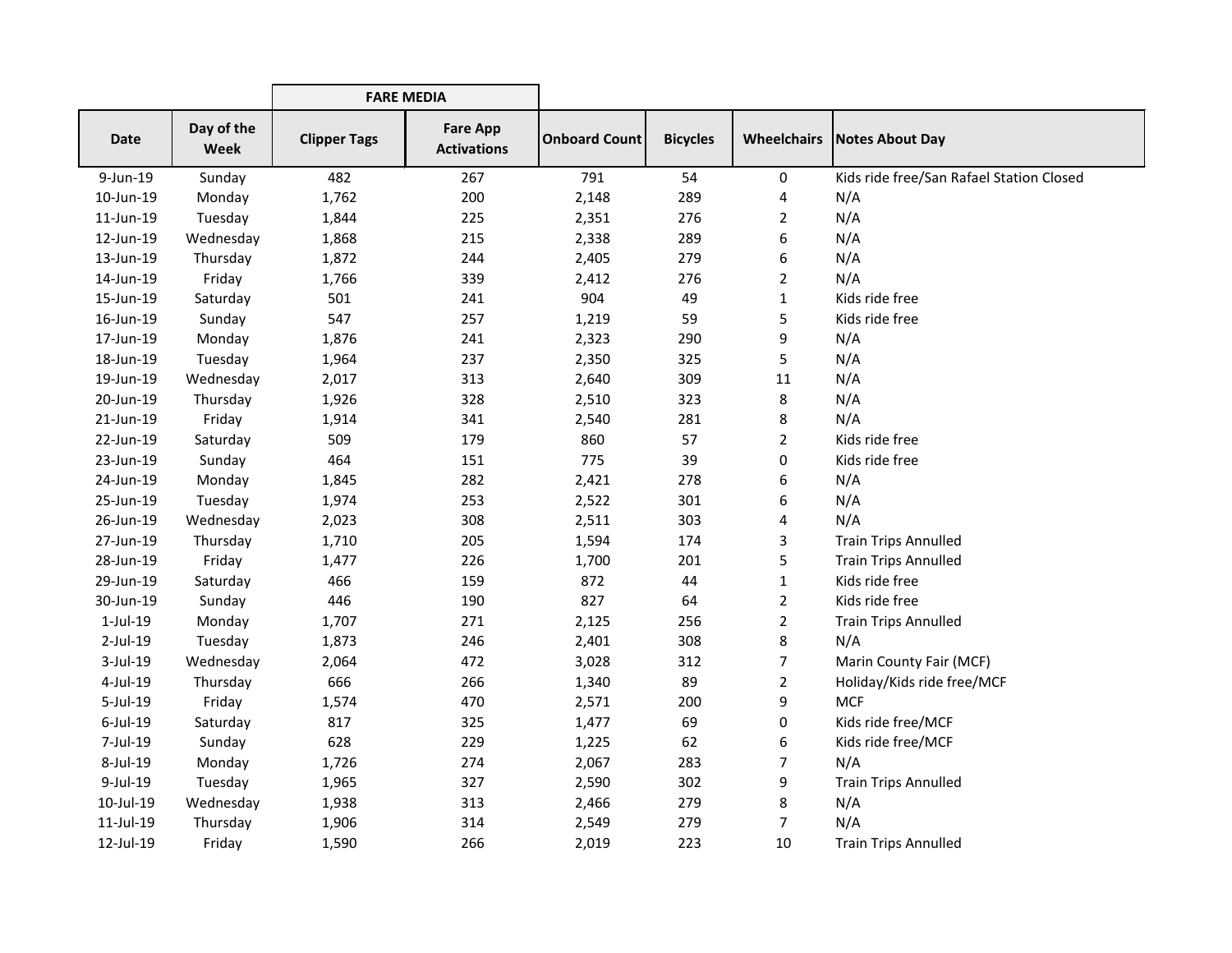|                |                           | <b>FARE MEDIA</b>   |                                       |                      |                 |                |                                      |
|----------------|---------------------------|---------------------|---------------------------------------|----------------------|-----------------|----------------|--------------------------------------|
| <b>Date</b>    | Day of the<br><b>Week</b> | <b>Clipper Tags</b> | <b>Fare App</b><br><b>Activations</b> | <b>Onboard Count</b> | <b>Bicycles</b> |                | <b>Wheelchairs   Notes About Day</b> |
| 13-Jul-19      | Saturday                  | 479                 | 173                                   | 829                  | 89              | 3              | Kids ride free                       |
| 14-Jul-19      | Sunday                    | 452                 | 198                                   | 923                  | 78              | 4              | Kids ride free                       |
| 15-Jul-19      | Monday                    | 1,650               | 199                                   | 2,059                | 250             | $\mathbf{1}$   | <b>Train Trips Annulled</b>          |
| 16-Jul-19      | Tuesday                   | 1,776               | 246                                   | 2,297                | 275             | 4              | <b>Train Trips Annulled</b>          |
| 17-Jul-19      | Wednesday                 | 1,877               | 329                                   | 2,492                | 294             | 10             | N/A                                  |
| 18-Jul-19      | Thursday                  | 1,825               | 258                                   | 2,410                | 289             | 6              | N/A                                  |
| 19-Jul-19      | Friday                    | 1,712               | 310                                   | 2,380                | 255             | 4              | N/A                                  |
| 20-Jul-19      | Saturday                  | 697                 | 336                                   | 1,350                | 71              | $\overline{2}$ | Kids ride free                       |
| 21-Jul-19      | Sunday                    | 436                 | 255                                   | 990                  | 62              | 6              | Kids ride free                       |
| 22-Jul-19      | Monday                    | 1,753               | 257                                   | 2,317                | 280             | 3              | N/A                                  |
| 23-Jul-19      | Tuesday                   | 1,805               | 288                                   | 2,425                | 261             | 4              | N/A                                  |
| 24-Jul-19      | Wednesday                 | 1,943               | 301                                   | 2,560                | 253             | 8              | N/A                                  |
| 25-Jul-19      | Thursday                  | 1,863               | 268                                   | 2,481                | 257             | 3              | N/A                                  |
| 26-Jul-19      | Friday                    | 1,738               | 425                                   | 2,590                | 295             | 9              | N/A                                  |
| 27-Jul-19      | Saturday                  | 482                 | 156                                   | 844                  | 36              | 5              | Kids ride free                       |
| 28-Jul-19      | Sunday                    | 420                 | 225                                   | 879                  | 49              | 4              | Kids ride free                       |
| 29-Jul-19      | Monday                    | 1,672               | 218                                   | 2,131                | 286             | 5              | N/A                                  |
| 30-Jul-19      | Tuesday                   | 1,845               | 282                                   | 2,419                | 300             | 6              | N/A                                  |
| 31-Jul-19      | Wednesday                 | 1,949               | 298                                   | 2,617                | 324             | 6              | N/A                                  |
| $1$ -Aug- $19$ | Thursday                  | 1,962               | 282                                   | 2,660                | 299             | 4              | N/A                                  |
| 2-Aug-19       | Friday                    | 1,686               | 365                                   | 2,397                | 288             | 6              | N/A                                  |
| 3-Aug-19       | Saturday                  | 541                 | 195                                   | 927                  | 70              | $\overline{2}$ | Kids ride free                       |
| 4-Aug-19       | Sunday                    | 456                 | 188                                   | 862                  | 47              | 5              | Kids ride free                       |
| 5-Aug-19       | Monday                    | 1,727               | 229                                   | 2,293                | 283             | 4              | N/A                                  |
| 6-Aug-19       | Tuesday                   | 1,904               | 307                                   | 2,518                | 318             | $\overline{2}$ | N/A                                  |
| 7-Aug-19       | Wednesday                 | 2,005               | 324                                   | 2,640                | 301             | 6              | N/A                                  |
| 8-Aug-19       | Thursday                  | 1,938               | 288                                   | 2,516                | 272             | 6              | N/A                                  |
| 9-Aug-19       | Friday                    | 1,834               | 283                                   | 2,344                | 263             | $\overline{7}$ | N/A                                  |
| 10-Aug-19      | Saturday                  | 448                 | 155                                   | 1,180                | 96              | 13             | Kids ride free/Bus Bridge            |
| 11-Aug-19      | Sunday                    | 420                 | 208                                   | 802                  | 49              | 4              | Kids ride free/Bus Bridge            |
| 12-Aug-19      | Monday                    | 1,835               | 263                                   | 2,412                | 340             | $\overline{7}$ | N/A                                  |
| 13-Aug-19      | Tuesday                   | 1,988               | 242                                   | 2,561                | 346             | 4              | N/A                                  |
| 14-Aug-19      | Wednesday                 | 1,996               | 293                                   | 2,567                | 347             | 12             | N/A                                  |
| 15-Aug-19      | Thursday                  | 1,925               | 216                                   | 2,462                | 291             | 6              | N/A                                  |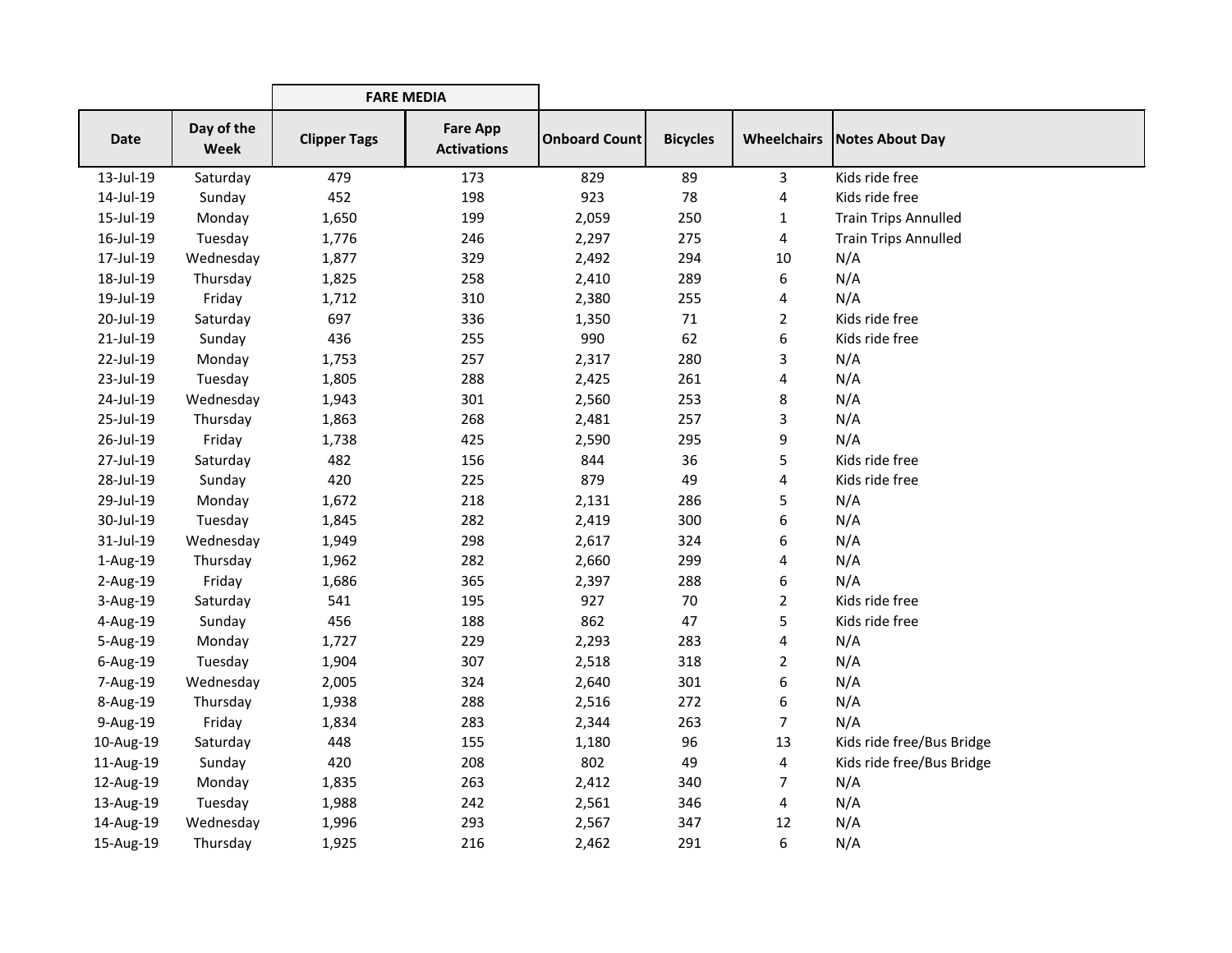|             |                           | <b>FARE MEDIA</b>   |                                       |                      |                 |                    |                        |
|-------------|---------------------------|---------------------|---------------------------------------|----------------------|-----------------|--------------------|------------------------|
| <b>Date</b> | Day of the<br><b>Week</b> | <b>Clipper Tags</b> | <b>Fare App</b><br><b>Activations</b> | <b>Onboard Count</b> | <b>Bicycles</b> | <b>Wheelchairs</b> | Notes About Day        |
| 16-Aug-19   | Friday                    | 1,679               | 266                                   | 2,267                | 287             | $\overline{2}$     | N/A                    |
| 17-Aug-19   | Saturday                  | 518                 | 169                                   | 1,047                | 67              | 0                  | Kids ride free         |
| 18-Aug-19   | Sunday                    | 417                 | 185                                   | 820                  | 79              | 1                  | Kids ride free         |
| 19-Aug-19   | Monday                    | 1,978               | 240                                   | 2,568                | 346             | 6                  | N/A                    |
| 20-Aug-19   | Tuesday                   | 2,141               | 271                                   | 2,800                | 406             | $\overline{7}$     | N/A                    |
| 21-Aug-19   | Wednesday                 | 2,121               | 343                                   | 2,783                | 372             | 20                 | N/A                    |
| 22-Aug-19   | Thursday                  | 2,060               | 244                                   | 2,606                | 358             | 10                 | N/A                    |
| 23-Aug-19   | Friday                    | 1,927               | 321                                   | 2,579                | 323             | 10                 | N/A                    |
| 24-Aug-19   | Saturday                  | 466                 | 173                                   | 851                  | 106             | $\mathbf{1}$       | Kids ride free         |
| 25-Aug-19   | Sunday                    | 522                 | 184                                   | 954                  | 72              | 4                  | Kids ride free         |
| 26-Aug-19   | Monday                    | 2,060               | 261                                   | 2,684                | 355             | 3                  | N/A                    |
| 27-Aug-19   | Tuesday                   | 2,229               | 329                                   | 2,863                | 409             | 14                 | N/A                    |
| 28-Aug-19   | Wednesday                 | 2,215               | 279                                   | 2,789                | 393             | 13                 | N/A                    |
| 29-Aug-19   | Thursday                  | 2,261               | 296                                   | 2,925                | 406             | 10                 | N/A                    |
| 30-Aug-19   | Friday                    | 2,009               | 322                                   | 2,624                | 325             | 10                 | N/A                    |
| 31-Aug-19   | Saturday                  | 593                 | 212                                   | 1,051                | 85              | $\overline{7}$     | Kids ride free         |
| 1-Sep-19    | Sunday                    | 646                 | 281                                   | 1,165                | 82              | 3                  | Kids ride free         |
| $2-Sep-19$  | Monday                    | 563                 | 249                                   | 1,083                | 100             | 3                  | Kids ride free/Holiday |
| 3-Sep-19    | Tuesday                   | 2,121               | 250                                   | 2,602                | 350             | 11                 | N/A                    |
| 4-Sep-19    | Wednesday                 | 2,234               | 274                                   | 2,834                | 396             | 15                 | N/A                    |
| 5-Sep-19    | Thursday                  | 2,151               | 256                                   | 2,788                | 378             | 10                 | N/A                    |
| 6-Sep-19    | Friday                    | 1,997               | 274                                   | 2,667                | 323             | 10                 | N/A                    |
| 7-Sep-19    | Saturday                  | 509                 | 143                                   | 748                  | 71              | 8                  | N/A                    |
| 8-Sep-19    | Sunday                    | 439                 | 169                                   | 738                  | 77              | $\overline{2}$     | N/A                    |
| 9-Sep-19    | Monday                    | 2,046               | 258                                   | 2,617                | 360             | $\overline{7}$     | N/A                    |
| 10-Sep-19   | Tuesday                   | 2,188               | 259                                   | 2,764                | 376             | 8                  | N/A                    |
| 11-Sep-19   | Wednesday                 | 2,281               | 269                                   | 2,887                | 367             | $11\,$             | N/A                    |
| 12-Sep-19   | Thursday                  | 2,313               | 305                                   | 2,994                | 429             | 12                 | N/A                    |
| 13-Sep-19   | Friday                    | 1,891               | 292                                   | 2,469                | 283             | 6                  | N/A                    |
| 14-Sep-19   | Saturday                  | 581                 | 309                                   | 1,009                | 67              | 1                  | N/A                    |
| 15-Sep-19   | Sunday                    | 434                 | 183                                   | 759                  | 78              | 8                  | N/A                    |
| 16-Sep-19   | Monday                    | 1,992               | 225                                   | 2,564                | 354             | 6                  | N/A                    |
| 17-Sep-19   | Tuesday                   | 2,208               | 239                                   | 2,733                | 409             | 10                 | N/A                    |
| 18-Sep-19   | Wednesday                 | 2,121               | 271                                   | 2,643                | 352             | 13                 | N/A                    |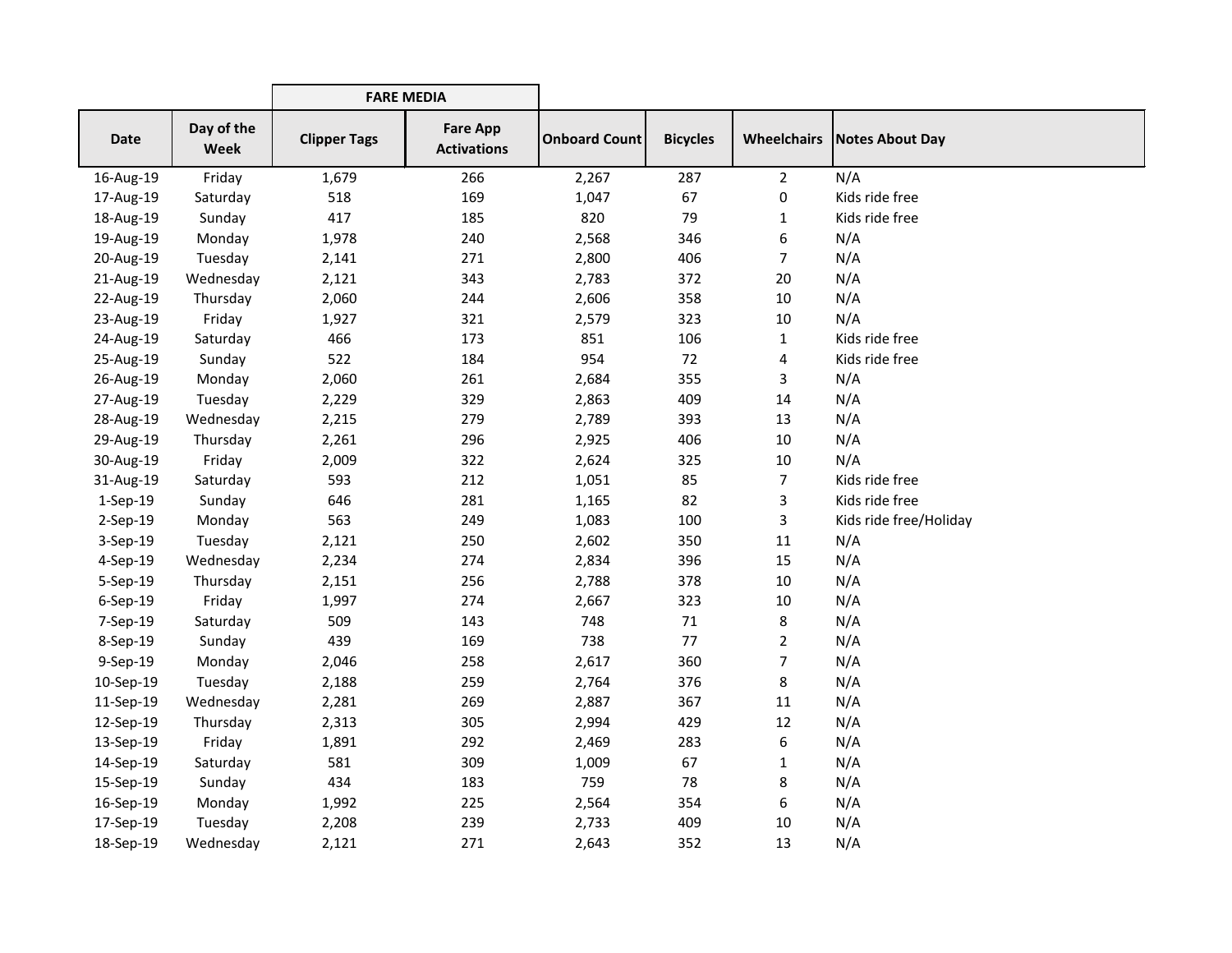|           |                           | <b>FARE MEDIA</b>   |                                       |                      |                 |                |                                           |
|-----------|---------------------------|---------------------|---------------------------------------|----------------------|-----------------|----------------|-------------------------------------------|
| Date      | Day of the<br><b>Week</b> | <b>Clipper Tags</b> | <b>Fare App</b><br><b>Activations</b> | <b>Onboard Count</b> | <b>Bicycles</b> |                | <b>Wheelchairs   Notes About Day</b>      |
| 19-Sep-19 | Thursday                  | 2,143               | 261                                   | 2,664                | 347             | 15             | N/A                                       |
| 20-Sep-19 | Friday                    | 1,987               | 342                                   | 2,728                | 328             | 10             | N/A                                       |
| 21-Sep-19 | Saturday                  | 510                 | 239                                   | 853                  | 57              | $\overline{7}$ | N/A                                       |
| 22-Sep-19 | Sunday                    | 500                 | 187                                   | 772                  | 83              | 10             | N/A                                       |
| 23-Sep-19 | Monday                    | 2,091               | 249                                   | 2,700                | 372             | 8              | N/A                                       |
| 24-Sep-19 | Tuesday                   | 2,161               | 232                                   | 2,669                | 391             | 8              | N/A                                       |
| 25-Sep-19 | Wednesday                 | 2,190               | 260                                   | 2,673                | 390             | 10             | <b>Train Trips Annulled</b>               |
| 26-Sep-19 | Thursday                  | 2,247               | 268                                   | 2,761                | 370             | 7              | <b>Train Trips Annulled</b>               |
| 27-Sep-19 | Friday                    | 1,977               | 326                                   | 2,653                | 323             | 6              | N/A                                       |
| 28-Sep-19 | Saturday                  | 629                 | 254                                   | 1,117                | 84              | 8              | N/A                                       |
| 29-Sep-19 | Sunday                    | 415                 | 213                                   | 705                  | 84              | $\mathbf{1}$   | N/A                                       |
| 30-Sep-19 | Monday                    | 2,068               | 223                                   | 2,615                | 351             | 10             | N/A                                       |
| 1-Oct-19  | Tuesday                   | 2,228               | 314                                   | 2,817                | 388             | 7              | N/A                                       |
| 2-Oct-19  | Wednesday                 | 2,264               | 280                                   | 2,765                | 384             | 7              | N/A                                       |
| 3-Oct-19  | Thursday                  | 2,183               | 262                                   | 2,814                | 381             | 12             | N/A                                       |
| 4-Oct-19  | Friday                    | 2,004               | 287                                   | 2,692                | 321             | 12             | N/A                                       |
| 5-Oct-19  | Saturday                  | 550                 | 164                                   | 886                  | 54              | 8              | N/A                                       |
| 6-Oct-19  | Sunday                    | 429                 | 211                                   | 701                  | 47              | 5              | N/A                                       |
| 7-Oct-19  | Monday                    | 2,083               | 273                                   | 2,597                | 387             | 12             | N/A                                       |
| 8-Oct-19  | Tuesday                   | 2,130               | 218                                   | 2,526                | 402             | 9              | N/A                                       |
| 9-Oct-19  | Wednesday                 | 1,596               | 174                                   | 1,997                | 313             | 9              | <b>Public Safety Power Shutoff (PSPS)</b> |
| 10-Oct-19 | Thursday                  | 1,886               | 203                                   | 2,312                | 329             | 5              | <b>PSPS</b>                               |
| 11-Oct-19 | Friday                    | 1,886               | 271                                   | 2,488                | 291             | 11             | <b>PSPS</b>                               |
| 12-Oct-19 | Saturday                  | 605                 | 211                                   | 925                  | 76              | 4              | N/A                                       |
| 13-Oct-19 | Sunday                    | 414                 | 140                                   | 726                  | 47              | 3              | N/A                                       |
| 14-Oct-19 | Monday                    | 1,891               | 298                                   | 2,439                | 293             | 5              | Columbus Day                              |
| 15-Oct-19 | Tuesday                   | 2,123               | 246                                   | 2,660                | 386             | 5              | N/A                                       |
| 16-Oct-19 | Wednesday                 | 2,115               | 264                                   | 2,619                | 347             | 15             | N/A                                       |
| 17-Oct-19 | Thursday                  | 2,060               | 245                                   | 2,481                | 352             | 8              | N/A                                       |
| 18-Oct-19 | Friday                    | 1,880               | 336                                   | 2,525                | 298             | 12             | N/A                                       |
| 19-Oct-19 | Saturday                  | 429                 | 179                                   | 640                  | 59              | 0              | Annulled Train Trip                       |
| 20-Oct-19 | Sunday                    | 407                 | 165                                   | 736                  | 69              | 4              | N/A                                       |
| 21-Oct-19 | Monday                    | 2,036               | 250                                   | 2,517                | 356             | 11             | N/A                                       |
| 22-Oct-19 | Tuesday                   | 2,121               | 240                                   | 2,690                | 386             | 9              | N/A                                       |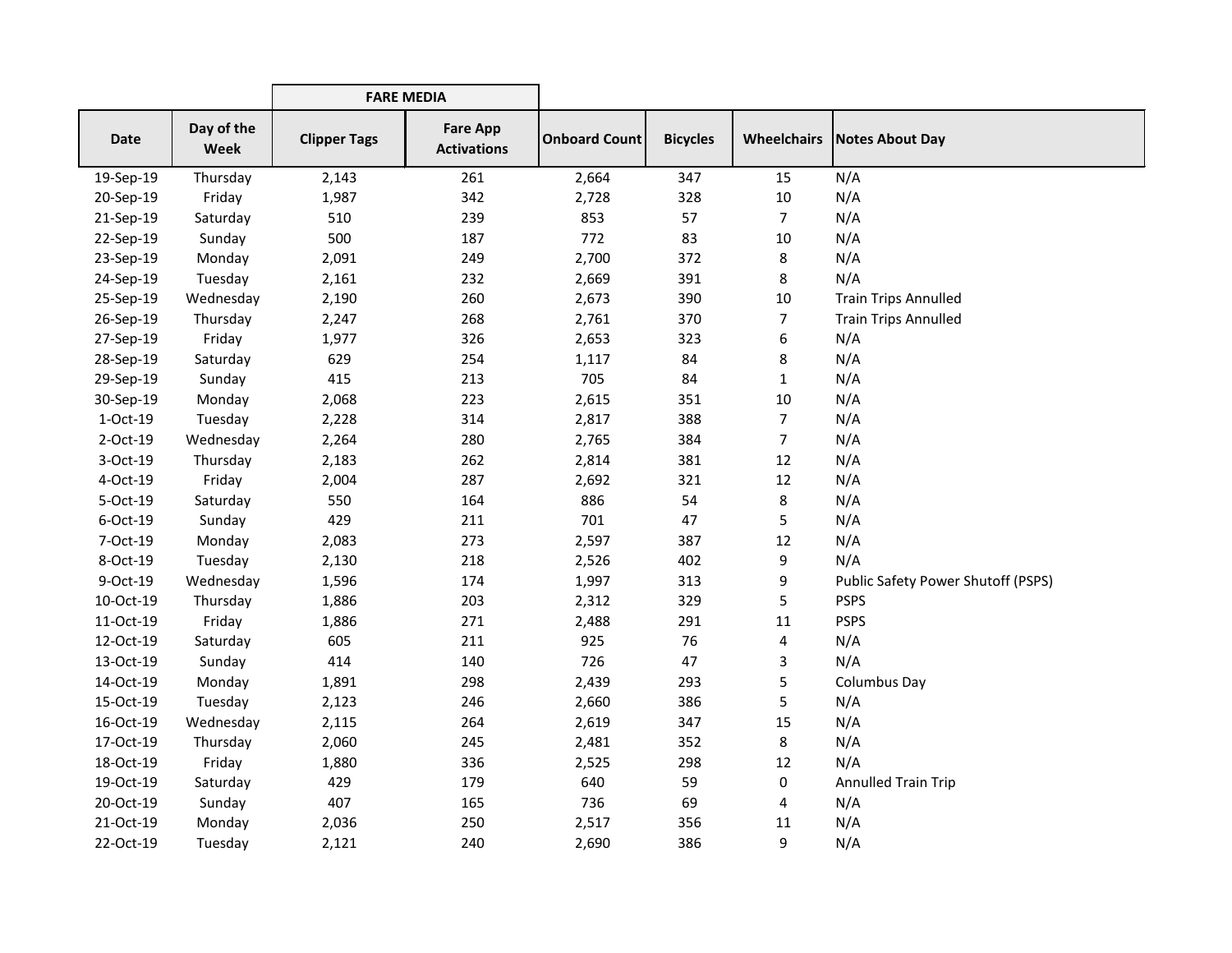|             |                    | <b>FARE MEDIA</b>   |                                       |                      |                 |                    |                                                |
|-------------|--------------------|---------------------|---------------------------------------|----------------------|-----------------|--------------------|------------------------------------------------|
| <b>Date</b> | Day of the<br>Week | <b>Clipper Tags</b> | <b>Fare App</b><br><b>Activations</b> | <b>Onboard Count</b> | <b>Bicycles</b> | <b>Wheelchairs</b> | <b>Notes About Day</b>                         |
| 23-Oct-19   | Wednesday          | 2,141               | 233                                   | 2,703                | 375             | 23                 | <b>PSPS</b>                                    |
| 24-Oct-19   | Thursday           | 2,020               | 205                                   | 2,512                | 353             | 10                 | PSPS/Train Trips Annulled                      |
| 25-Oct-19   | Friday             | 1,794               | 264                                   | 2,362                | 277             | 16                 | PSPS + Kincade Fire                            |
| 26-Oct-19   | Saturday           | 255                 | 98                                    | 434                  | 38              | $\overline{2}$     | PSPS + Kincade Fire                            |
| 27-Oct-19   | Sunday             | 7                   | 6                                     | 0                    | 0               | 0                  | Annulled service due to Kincade fire/PSPS      |
| 28-Oct-19   | Monday             | 3                   | 1                                     | 0                    | 0               | 0                  | Annulled service due to Kincade fire/PSPS      |
| 29-Oct-19   | Tuesday            | 0                   | 6                                     | $\pmb{0}$            | 0               | 0                  | Annulled service due to Kincade fire/PSPS      |
| 30-Oct-19   | Wednesday          | 27                  | 20                                    | 1,327                | 122             | 5                  | Free Service/No stops @ SCA & SRN Stations     |
| 31-Oct-19   | Thursday           | 101                 | 37                                    | 2,331                | 283             | 9                  | <b>Free Service</b>                            |
| 1-Nov-19    | Friday             | 69                  | 21                                    | 3,195                | 288             | 18                 | <b>Free Service</b>                            |
| 2-Nov-19    | Saturday           | 0                   | 21                                    | 2,009                | 167             | 6                  | <b>Free Service</b>                            |
| 3-Nov-19    | Sunday             | 0                   | 19                                    | 2,424                | 144             | 11                 | <b>Free Service</b>                            |
| 4-Nov-19    | Monday             | 0                   | 39                                    | 3,259                | 406             | 32                 | <b>Free Service</b>                            |
| 5-Nov-19    | Tuesday            | $\mathbf{1}$        | 27                                    | 3,616                | 423             | 21                 | <b>Free Service</b>                            |
| 6-Nov-19    | Wednesday          | $\overline{2}$      | 28                                    | 3,617                | 404             | 11                 | <b>Free Service</b>                            |
| 7-Nov-19    | Thursday           | 380                 | 48                                    | 2,763                | 367             | 13                 | <b>Free Service</b>                            |
| 8-Nov-19    | Friday             | 304                 | 64                                    | 3,112                | 382             | 14                 | <b>Free Service</b>                            |
| 9-Nov-19    | Saturday           | 292                 | 97                                    | 414                  | 23              | 2                  | <b>Bus Bridge/Modified Service</b>             |
| 10-Nov-19   | Sunday             | 305                 | 53                                    | 493                  | 26              | $\mathbf{1}$       | <b>Bus Bridge/Modified Service</b>             |
| 11-Nov-19   | Monday             | 1,392               | 245                                   | 2,202                | 219             | 9                  | Veteran's Day (Regular Service)/Vets Ride Free |
| 12-Nov-19   | Tuesday            | 2,053               | 242                                   | 2,648                | 359             | 11                 | N/A                                            |
| 13-Nov-19   | Wednesday          | 2,105               | 201                                   | 2,517                | 294             | 10                 | <b>Train Trips Annulled</b>                    |
| 14-Nov-19   | Thursday           | 2,076               | 268                                   | 2,589                | 350             | $\overline{7}$     | N/A                                            |
| 15-Nov-19   | Friday             | 1,954               | 303                                   | 2,682                | 269             | 14                 | N/A                                            |
| 16-Nov-19   | Saturday           | 393                 | 189                                   | 737                  | 61              | 6                  | N/A                                            |
| 17-Nov-19   | Sunday             | 354                 | 126                                   | 666                  | 51              | 3                  | N/A                                            |
| 18-Nov-19   | Monday             | 2,029               | 266                                   | 2,668                | 363             | 12                 | N/A                                            |
| 19-Nov-19   | Tuesday            | 2,063               | 290                                   | 2,682                | 391             | 6                  | N/A                                            |
| 20-Nov-19   | Wednesday          | 2,084               | 234                                   | 2,578                | 311             | 9                  | N/A                                            |
| 21-Nov-19   | Thursday           | 2,147               | 386                                   | 2,909                | 371             | 7                  | N/A                                            |
| 22-Nov-19   | Friday             | 1,905               | 279                                   | 2,558                | 330             | 9                  | N/A                                            |
| 23-Nov-19   | Saturday           | 465                 | 182                                   | 776                  | 69              | 2                  | N/A                                            |
| 24-Nov-19   | Sunday             | 322                 | 131                                   | 583                  | 65              | 7                  | N/A                                            |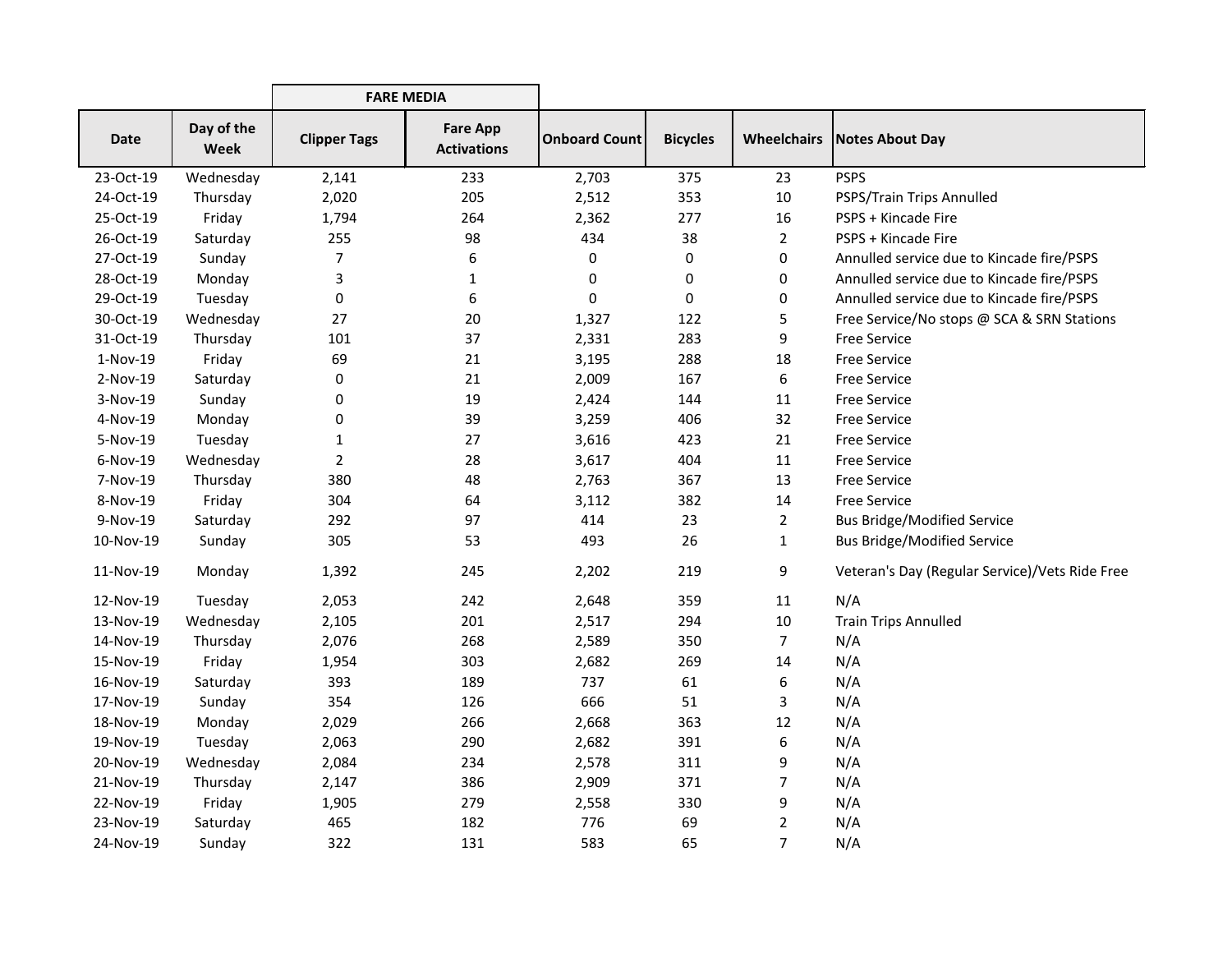|             |                    | <b>FARE MEDIA</b>   |                                       |                      |                 |                |                                            |
|-------------|--------------------|---------------------|---------------------------------------|----------------------|-----------------|----------------|--------------------------------------------|
| <b>Date</b> | Day of the<br>Week | <b>Clipper Tags</b> | <b>Fare App</b><br><b>Activations</b> | <b>Onboard Count</b> | <b>Bicycles</b> |                | <b>Wheelchairs   Notes About Day</b>       |
| 25-Nov-19   | Monday             | 1,850               | 264                                   | 2,495                | 322             | 12             | N/A                                        |
| 26-Nov-19   | Tuesday            | 1,685               | 232                                   | 2,282                | 190             | 4              | Storm                                      |
| 27-Nov-19   | Wednesday          | 1,493               | 391                                   | 2,157                | 160             | 8              | Storm                                      |
| 28-Nov-19   | Thursday           | 0                   | 21                                    | 738                  | 35              | 3              | Holiday/Free Service                       |
| 29-Nov-19   | Friday             | $\mathbf{1}$        | 41                                    | 2,160                | 49              | 6              | Holiday/Free Service                       |
| 30-Nov-19   | Saturday           | $\mathbf{1}$        | 25                                    | 1,437                | 13              | 3              | <b>Free Service</b>                        |
| 1-Dec-19    | Sunday             | $\mathbf{1}$        | 23                                    | 1,140                | 28              | $\mathbf{1}$   | <b>Free Service</b>                        |
| 2-Dec-19    | Monday             | 1,764               | 215                                   | 2,197                | 162             | 9              | N/A                                        |
| 3-Dec-19    | Tuesday            | 2,100               | 234                                   | 2,528                | 242             | 10             | N/A                                        |
| 4-Dec-19    | Wednesday          | 1,829               | 165                                   | 2,239                | 207             | 11             | N/A                                        |
| 5-Dec-19    | Thursday           | 2,037               | 246                                   | 2,584                | 261             | 5              | N/A                                        |
| 6-Dec-19    | Friday             | 1,767               | 227                                   | 2,380                | 182             | 7              | N/A                                        |
| 7-Dec-19    | Saturday           | 283                 | 101                                   | 456                  | 30              | 3              | N/A                                        |
| 8-Dec-19    | Sunday             | 282                 | 172                                   | 576                  | 44              | 3              | N/A                                        |
| 9-Dec-19    | Monday             | 1,811               | 227                                   | 2,379                | 248             | 18             | N/A                                        |
| 10-Dec-19   | Tuesday            | 1,958               | 230                                   | 2,501                | 266             | 11             | N/A                                        |
| 11-Dec-19   | Wednesday          | 1,949               | 249                                   | 2,423                | 232             | 13             | N/A                                        |
| 12-Dec-19   | Thursday           | 2,004               | 273                                   | 2,547                | 230             | $\overline{7}$ | N/A                                        |
| 13-Dec-19   | Friday             | 1,789               | 325                                   | 2,405                | 171             | 5              | Larkspur Ribbon Cutting                    |
| 14-Dec-19   | Saturday           | 653                 | 225                                   | 955                  | 37              | $\overline{7}$ | Holiday Express/Interim Schedule In Effect |
| 15-Dec-19   | Sunday             | 456                 | 198                                   | 734                  | 44              | 10             | Interim Schedule                           |
| 16-Dec-19   | Monday             | 2,143               | 272                                   | 2,628                | 311             | 9              | Interim Schedule                           |
| 17-Dec-19   | Tuesday            | 2,229               | 281                                   | 2,767                | 311             | 14             | Interim Schedule                           |
| 18-Dec-19   | Wednesday          | 1,948               | 262                                   | 2,476                | 188             | 13             | Interim Schedule/Storm                     |
| 19-Dec-19   | Thursday           | 2,097               | 289                                   | 2,599                | 232             | 6              | Interim Schedule/Train Trips Annulled      |
| 20-Dec-19   | Friday             | 1,837               | 339                                   | 2,598                | 227             | 17             | Interim Schedule                           |
| 21-Dec-19   | Saturday           | 615                 | 255                                   | 989                  | 48              | 3              | Interim Schedule                           |
| 22-Dec-19   | Sunday             | 414                 | 188                                   | 662                  | 12              | 0              | Interim Schedule/Storm                     |
| 23-Dec-19   | Monday             | 1,509               | 354                                   | 2,224                | 175             | 11             | Interim Schedule                           |
| 24-Dec-19   | Tuesday            | 759                 | 152                                   | 1,364                | 95              | 3              | Interim Schedule/Xmas Eve                  |
| 25-Dec-19   | Wednesday          | 151                 | 29                                    | 262                  | 14              | $\overline{2}$ | Holiday/Interim Schedule                   |
| 26-Dec-19   | Thursday           | 1,417               | 387                                   | 2,109                | 123             | 15             | Interim Schedule                           |
| 27-Dec-19   | Friday             | 1,703               | 686                                   | 2,850                | 140             | 11             | Interim Schedule                           |
| 28-Dec-19   | Saturday           | 891                 | 468                                   | 1,427                | 95              | 5              | Interim Schedule                           |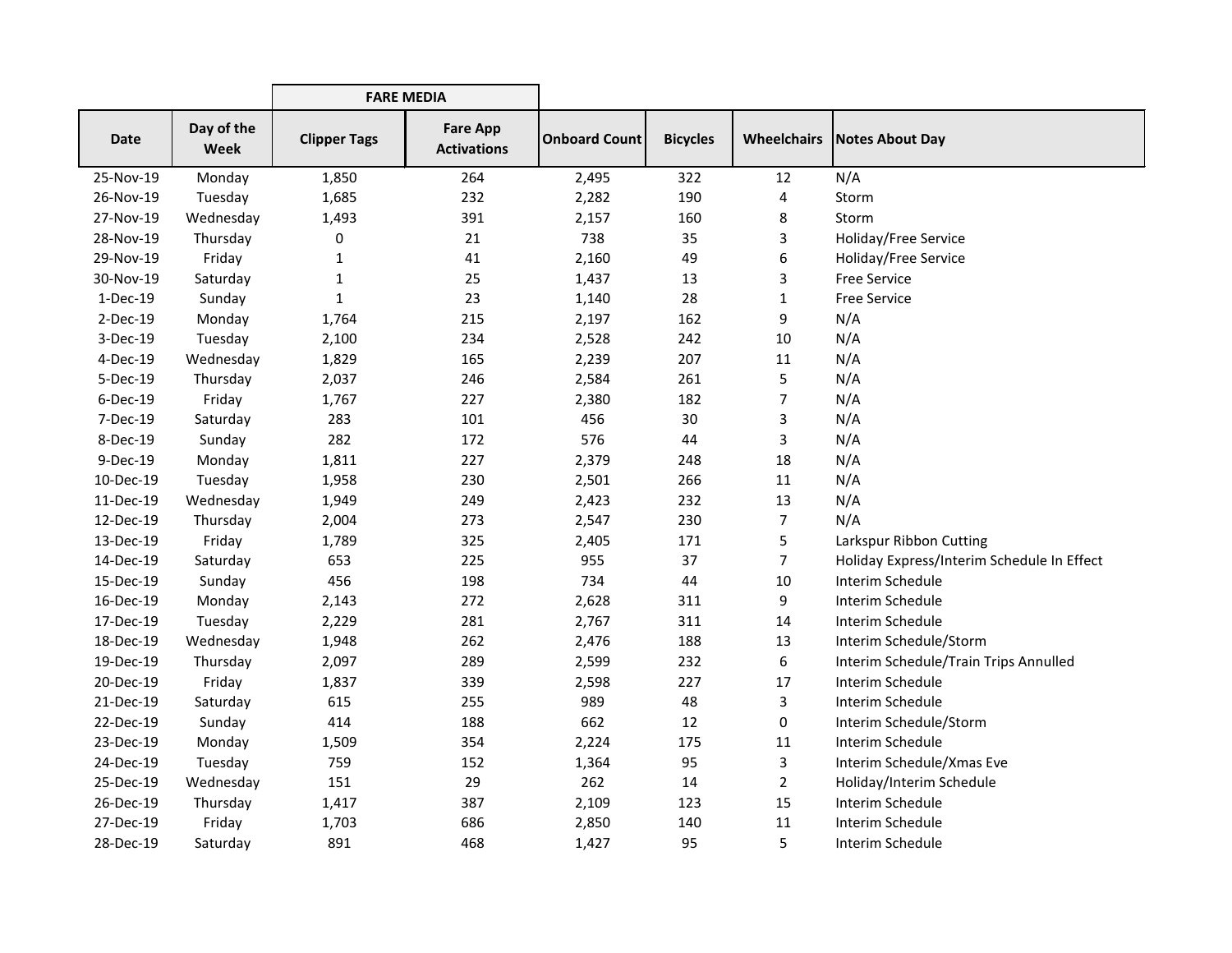|             |                           | <b>FARE MEDIA</b>   |                                       |                      |                 |                    |                                |
|-------------|---------------------------|---------------------|---------------------------------------|----------------------|-----------------|--------------------|--------------------------------|
| <b>Date</b> | Day of the<br><b>Week</b> | <b>Clipper Tags</b> | <b>Fare App</b><br><b>Activations</b> | <b>Onboard Count</b> | <b>Bicycles</b> | <b>Wheelchairs</b> | Notes About Day                |
| 29-Dec-19   | Sunday                    | 404                 | 207                                   | 789                  | 9               | $\mathbf{3}$       | Interim Schedule               |
| 30-Dec-19   | Monday                    | 1,662               | 403                                   | 2,391                | 214             | 11                 | Interim Schedule               |
| 31-Dec-19   | Tuesday                   | 1,354               | 409                                   | 2,020                | 176             | 3                  | Interim Schedule               |
| $1-Jan-20$  | Wednesday                 | 423                 | 337                                   | 941                  | 41              | 5                  | Holiday/New Schedule In Effect |
| $2-Jan-20$  | Thursday                  | 1,906               | 531                                   | 2,866                | 217             | 9                  | N/A                            |
| $3-Jan-20$  | Friday                    | 1,929               | 506                                   | 2,865                | 207             | 10                 | N/A                            |
| 4-Jan-20    | Saturday                  | 651                 | 462                                   | 1,267                | 119             | 5                  | N/A                            |
| 5-Jan-20    | Sunday                    | 522                 | 323                                   | 955                  | 83              | 3                  | N/A                            |
| $6$ -Jan-20 | Monday                    | 2,078               | 318                                   | 2,691                | 331             | 5                  | N/A                            |
| 7-Jan-20    | Tuesday                   | 2,273               | 295                                   | 2,870                | 297             | 11                 | N/A                            |
| 8-Jan-20    | Wednesday                 | 2,229               | 343                                   | 2,976                | 324             | 11                 | N/A                            |
| 9-Jan-20    | Thursday                  | 2,193               | 287                                   | 2,897                | 267             | 9                  | N/A                            |
| 10-Jan-20   | Friday                    | 2,148               | 400                                   | 2,931                | 130             | 8                  | N/A                            |
| 11-Jan-20   | Saturday                  | 575                 | 344                                   | 1,097                | 60              | 7                  | N/A                            |
| 12-Jan-20   | Sunday                    | 420                 | 268                                   | 777                  | 51              | 2                  | N/A                            |
| 13-Jan-20   | Monday                    | 2,176               | 338                                   | 2,783                | 337             | 8                  | N/A                            |
| 14-Jan-20   | Tuesday                   | 2,288               | 445                                   | 3,009                | 334             | $\overline{7}$     | N/A                            |
| 15-Jan-20   | Wednesday                 | 2,232               | 335                                   | 2,630                | 264             | 11                 | N/A                            |
| 16-Jan-20   | Thursday                  | 1,931               | 283                                   | 2,416                | 157             | 5                  | Storm                          |
| 17-Jan-20   | Friday                    | 2,008               | 423                                   | 2,665                | 252             | 11                 | N/A                            |
| 18-Jan-20   | Saturday                  | 687                 | 344                                   | 1,137                | 66              | 6                  | N/A                            |
| 19-Jan-20   | Sunday                    | 413                 | 367                                   | 940                  | 69              | $\overline{2}$     | N/A                            |
| 20-Jan-20   | Monday                    | 1,167               | 517                                   | 2,061                | 183             | 6                  | MLK Day - Regular Schedule     |
| 21-Jan-20   | Tuesday                   | 2,063               | 283                                   | 2,634                | 209             | $\overline{2}$     | N/A                            |
| 22-Jan-20   | Wednesday                 | 2,297               | 375                                   | 3,066                | 301             | 29                 | <b>Annulled Trains</b>         |
| 23-Jan-20   | Thursday                  | 2,408               | 355                                   | 3,100                | 364             | 8                  | N/A                            |
| 24-Jan-20   | Friday                    | 2,192               | 382                                   | 3,099                | 321             | 14                 | N/A                            |
| 25-Jan-20   | Saturday                  | 572                 | 317                                   | 1,132                | 61              | $\mathbf{1}$       | N/A                            |
| 26-Jan-20   | Sunday                    | 516                 | 231                                   | 1,088                | 64              | 1                  | N/A                            |
| 27-Jan-20   | Monday                    | 2,251               | 282                                   | 2,842                | 334             | 7                  | N/A                            |
| 28-Jan-20   | Tuesday                   | 2,230               | 318                                   | 2,908                | 273             | $\overline{7}$     | N/A                            |
| 29-Jan-20   | Wednesday                 | 2,379               | 323                                   | 2,965                | 346             | 15                 | N/A                            |
| 30-Jan-20   | Thursday                  | 2,470               | 363                                   | 3,235                | 334             | 8                  | N/A                            |
| 31-Jan-20   | Friday                    | 2,167               | 506                                   | 3,131                | 313             | 6                  | N/A                            |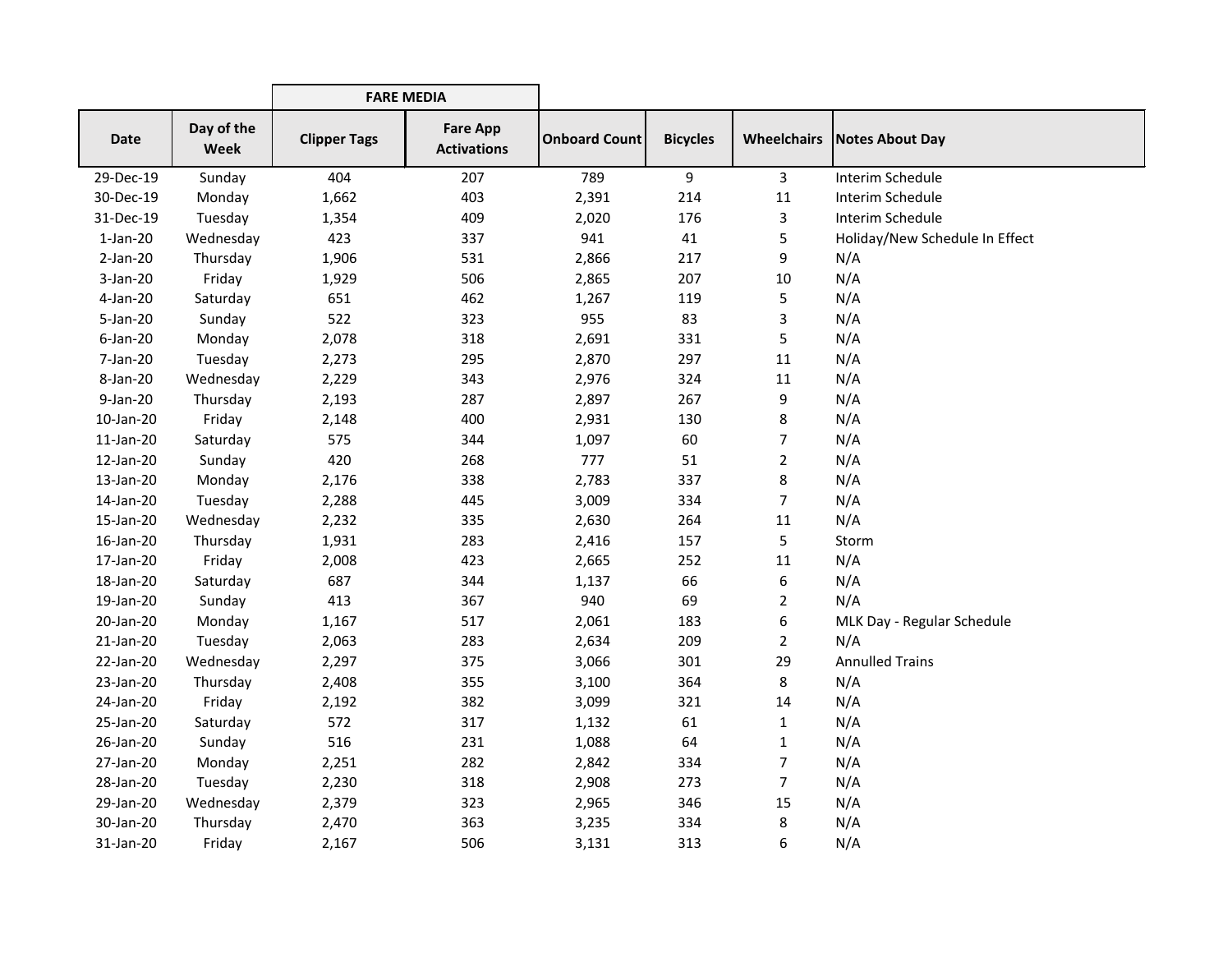|             |                           | <b>FARE MEDIA</b>   |                                       |                      |                 |                    |                                            |
|-------------|---------------------------|---------------------|---------------------------------------|----------------------|-----------------|--------------------|--------------------------------------------|
| <b>Date</b> | Day of the<br><b>Week</b> | <b>Clipper Tags</b> | <b>Fare App</b><br><b>Activations</b> | <b>Onboard Count</b> | <b>Bicycles</b> | <b>Wheelchairs</b> | <b>Notes About Day</b>                     |
| 1-Feb-20    | Saturday                  | 638                 | 429                                   | 1,271                | 112             | $\overline{2}$     | N/A                                        |
| 2-Feb-20    | Sunday                    | 340                 | 141                                   | 689                  | 57              | $\overline{2}$     | Super Bowl Sunday                          |
| 3-Feb-20    | Monday                    | 2,182               | 267                                   | 2,821                | 320             | 10                 | N/A                                        |
| 4-Feb-20    | Tuesday                   | 2,410               | 287                                   | 2,919                | 331             | 9                  | N/A                                        |
| 5-Feb-20    | Wednesday                 | 2,358               | 337                                   | 3,097                | 338             | 6                  | N/A                                        |
| 6-Feb-20    | Thursday                  | 2,387               | 322                                   | 2,986                | 341             | 11                 | N/A                                        |
| 7-Feb-20    | Friday                    | 2,129               | 414                                   | 2,908                | 297             | $\overline{7}$     | N/A                                        |
| 8-Feb-20    | Saturday                  | 630                 | 380                                   | 1,344                | 85              | 10                 | N/A                                        |
| 9-Feb-20    | Sunday                    | 583                 | 306                                   | 1,175                | 94              | $\overline{2}$     | <b>GGT Ferry Service Partially Anulled</b> |
| 10-Feb-20   | Monday                    | 2,206               | 452                                   | 2,997                | 325             | 6                  | N/A                                        |
| 11-Feb-20   | Tuesday                   | 2,392               | 348                                   | 3,021                | 365             | 10                 | N/A                                        |
| 12-Feb-20   | Wednesday                 | 2,429               | 355                                   | 3,086                | 356             | 16                 | N/A                                        |
| 13-Feb-20   | Thursday                  | 2,322               | 346                                   | 2,939                | 380             | 10                 | N/A                                        |
| 14-Feb-20   | Friday                    | 2,211               | 464                                   | 2,989                | 309             | 13                 | N/A                                        |
| 15-Feb-20   | Saturday                  | 726                 | 428                                   | 1,573                | 104             | 4                  | N/A                                        |
| 16-Feb-20   | Sunday                    | 641                 | 481                                   | 1,450                | 106             | 11                 | N/A                                        |
| 17-Feb-20   | Monday                    | 1,194               | 547                                   | 2,081                | 179             | 16                 | Presidents' Day (Reg. Schedule Operated)   |
| 18-Feb-20   | Tuesday                   | 2,292               | 298                                   | 2,961                | 356             | 10                 | N/A                                        |
| 19-Feb-20   | Wednesday                 | 2,412               | 383                                   | 3,196                | 337             | 13                 | N/A                                        |
| 20-Feb-20   | Thursday                  | 2,262               | 369                                   | 3,124                | 362             | 10                 | N/A                                        |
| 21-Feb-20   | Friday                    | 2,015               | 441                                   | 2,959                | 300             | 14                 | N/A                                        |
| 22-Feb-20   | Saturday                  | 663                 | 383                                   | 1,568                | 96              | 9                  | N/A                                        |
| 23-Feb-20   | Sunday                    | 565                 | 400                                   | 1,456                | 112             | 7                  | N/A                                        |
| 24-Feb-20   | Monday                    | 2,188               | 346                                   | 2,901                | 327             | 8                  | N/A                                        |
| 25-Feb-20   | Tuesday                   | 2,421               | 394                                   | 3,174                | 385             | 10                 | N/A                                        |
| 26-Feb-20   | Wednesday                 | 2,499               | 379                                   | 3,227                | 386             | 17                 | N/A                                        |
| 27-Feb-20   | Thursday                  | 2,403               | 359                                   | 3,256                | 413             | 14                 | N/A                                        |
| 28-Feb-20   | Friday                    | 2,115               | 395                                   | 2,986                | 354             | 12                 | N/A                                        |
| 29-Feb-20   | Saturday                  | 677                 | 408                                   | 1,522                | 129             | 6                  | N/A                                        |
| $1-Mar-20$  | Sunday                    | 436                 | 356                                   | 969                  | 73              | 5                  | N/A                                        |
| 2-Mar-20    | Monday                    | 2,110               | 298                                   | 2,782                | 397             | 9                  | N/A                                        |
| 3-Mar-20    | Tuesday                   | 2,250               | 335                                   | 2,916                | 381             | 14                 | N/A                                        |
| 4-Mar-20    | Wednesday                 | 2,352               | 322                                   | 3,091                | 394             | 19                 | N/A                                        |
| 5-Mar-20    | Thursday                  | 2,326               | 260                                   | 3,005                | 405             | 12                 | COVID-19                                   |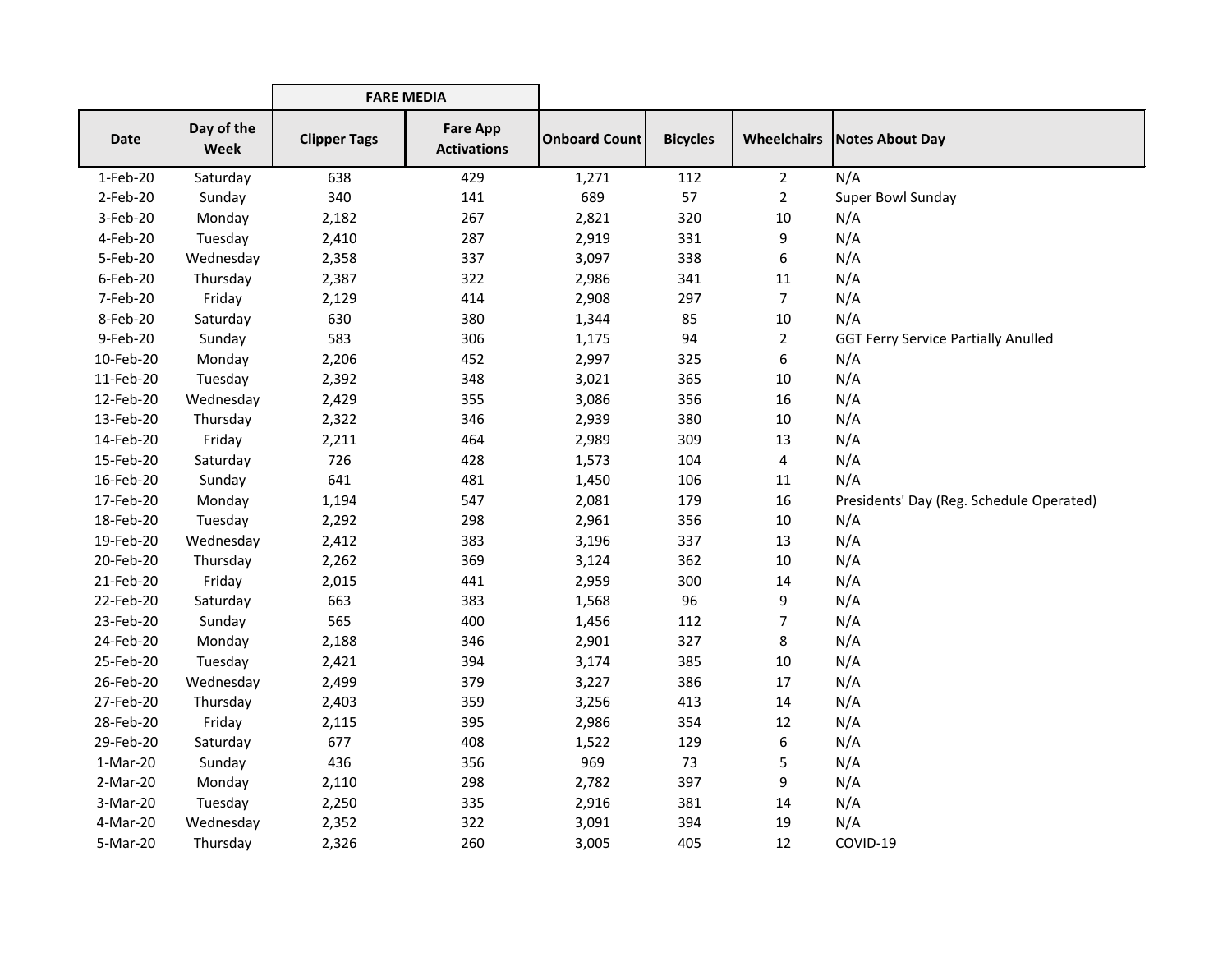|            |                           | <b>FARE MEDIA</b>   |                                       |                      |                 |                    |                         |
|------------|---------------------------|---------------------|---------------------------------------|----------------------|-----------------|--------------------|-------------------------|
| Date       | Day of the<br><b>Week</b> | <b>Clipper Tags</b> | <b>Fare App</b><br><b>Activations</b> | <b>Onboard Count</b> | <b>Bicycles</b> | <b>Wheelchairs</b> | Notes About Day         |
| 6-Mar-20   | Friday                    | 1,934               | 554                                   | 2,833                | 333             | 11                 | COVID-19                |
| 7-Mar-20   | Saturday                  | 497                 | 276                                   | 874                  | 71              | 4                  | COVID-19                |
| 8-Mar-20   | Sunday                    | 397                 | 219                                   | 733                  | 55              | $\overline{2}$     | COVID-19                |
| 9-Mar-20   | Monday                    | 1,839               | 251                                   | 2,470                | 334             | 8                  | COVID-19                |
| 10-Mar-20  | Tuesday                   | 1,907               | 256                                   | 2,455                | 354             | 8                  | COVID-19                |
| 11-Mar-20  | Wednesday                 | 1,854               | 298                                   | 2,498                | 318             | 14                 | COVID-19                |
| 12-Mar-20  | Thursday                  | 1,734               | 218                                   | 2,298                | 310             | 18                 | COVID-19                |
| 13-Mar-20  | Friday                    | 1,318               | 204                                   | 1,822                | 237             | 18                 | COVID-19                |
| 14-Mar-20  | Saturday                  | 219                 | 64                                    | 292                  | 31              | 0                  | COVID-19                |
| 15-Mar-20  | Sunday                    | 173                 | 65                                    | 293                  | 28              | 1                  | COVID-19                |
| 16-Mar-20  | Monday                    | 707                 | 79                                    | 867                  | 123             | 10                 | COVID-19                |
| 17-Mar-20  | Tuesday                   | 387                 | 32                                    | 489                  | 94              | 4                  | COVID-19                |
| 18-Mar-20  | Wednesday                 | 262                 | 28                                    | 353                  | 51              | 0                  | COVID-19                |
| 19-Mar-20  | Thursday                  | 244                 | 22                                    | 331                  | 54              | $\overline{2}$     | COVID-19                |
| 20-Mar-20  | Friday                    | 276                 | 23                                    | 342                  | 57              | 0                  | COVID-19                |
| 21-Mar-20  | Saturday                  | 0                   | $\mathbf{1}$                          | 0                    | 0               | 0                  | <b>Annulled Service</b> |
| 22-Mar-20  | Sunday                    | 1                   | $\mathbf{1}$                          | 0                    | 0               | 0                  | <b>Annulled Service</b> |
| 23-Mar-20  | Monday                    | 244                 | 13                                    | 274                  | 52              | 6                  | COVID-19/36 Daily Trips |
| 24-Mar-20  | Tuesday                   | 201                 | 17                                    | 239                  | 38              | 1                  | COVID-19/36 Daily Trips |
| 25-Mar-20  | Wednesday                 | 218                 | 28                                    | 297                  | 55              | 0                  | COVID-19/36 Daily Trips |
| 26-Mar-20  | Thursday                  | 233                 | 9                                     | 290                  | 59              | 0                  | COVID-19/36 Daily Trips |
| 27-Mar-20  | Friday                    | 249                 | 28                                    | 315                  | 47              | 3                  | COVID-19/36 Daily Trips |
| 28-Mar-20  | Saturday                  | 4                   | $\pmb{0}$                             | 0                    | 0               | 0                  | <b>Annulled Service</b> |
| 29-Mar-20  | Sunday                    | $\mathbf{1}$        | 0                                     | 0                    | 0               | 0                  | <b>Annulled Service</b> |
| 30-Mar-20  | Monday                    | 209                 | 26                                    | 253                  | 54              | 0                  | COVID-19/36 Daily Trips |
| 31-Mar-20  | Tuesday                   | 205                 | 19                                    | 243                  | 46              | 0                  | COVID-19/36 Daily Trips |
| $1-Apr-20$ | Wednesday                 | 201                 | 29                                    | 252                  | 53              | 0                  | COVID-19/36 Daily Trips |
| $2-Apr-20$ | Thursday                  | 221                 | 22                                    | 266                  | 46              | 0                  | COVID-19/36 Daily Trips |
| 3-Apr-20   | Friday                    | 200                 | 27                                    | 247                  | 46              | 0                  | COVID-19/36 Daily Trips |
| 4-Apr-20   | Saturday                  | $\mathbf{1}$        | 0                                     | 0                    | 0               | 0                  | <b>Annulled Service</b> |
| 5-Apr-20   | Sunday                    | 0                   | 0                                     | 0                    | 0               | 0                  | <b>Annulled Service</b> |
| 6-Apr-20   | Monday                    | 142                 | 13                                    | 171                  | 41              | 1                  | COVID-19/16 Daily Trips |
| 7-Apr-20   | Tuesday                   | 147                 | 24                                    | 182                  | 29              | 0                  | COVID-19/16 Daily Trips |
| 8-Apr-20   | Wednesday                 | 156                 | 20                                    | 185                  | 39              | 1                  | COVID-19/16 Daily Trips |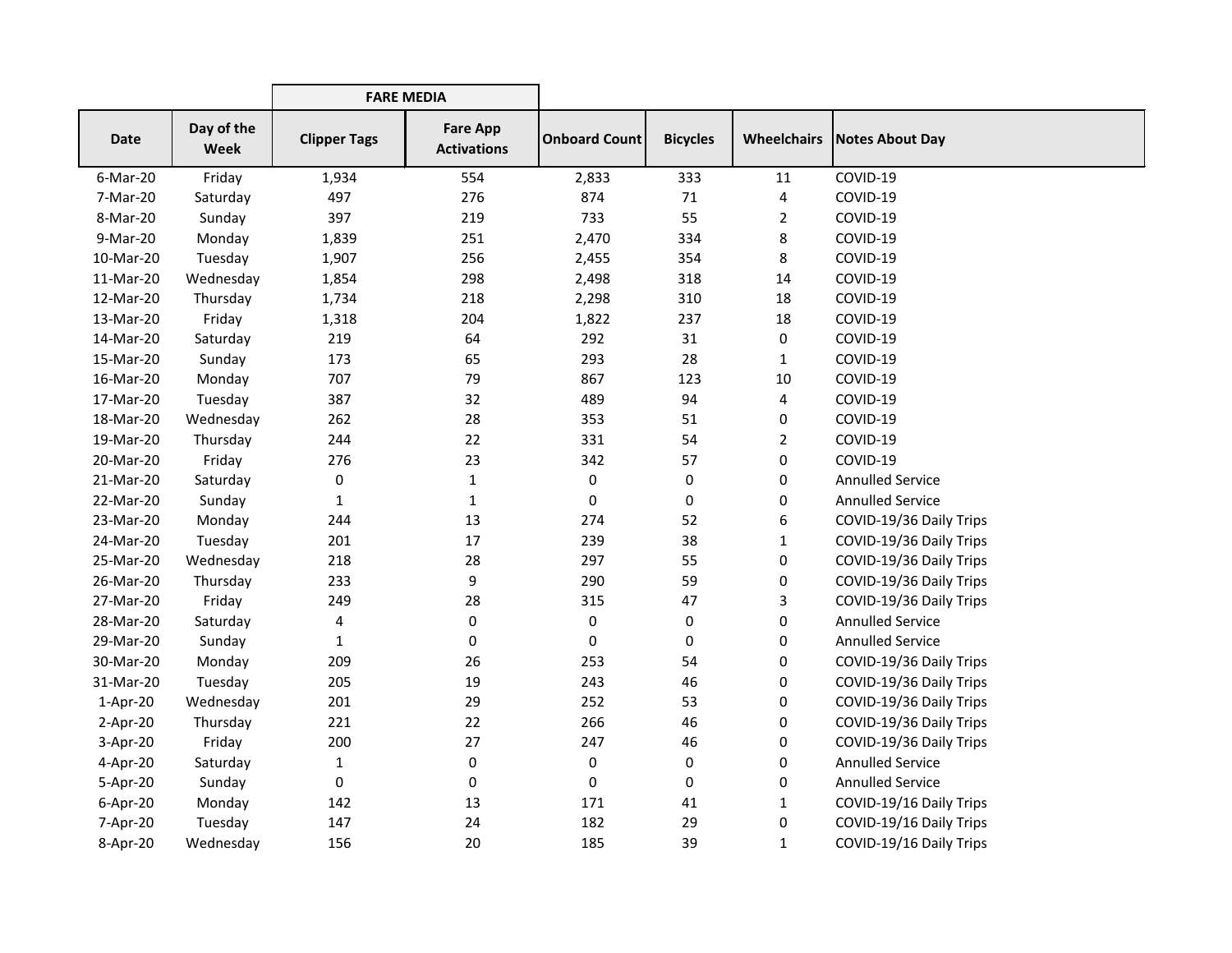|             |                           | <b>FARE MEDIA</b>   |                                       |                      |                 |                |                         |
|-------------|---------------------------|---------------------|---------------------------------------|----------------------|-----------------|----------------|-------------------------|
| Date        | Day of the<br><b>Week</b> | <b>Clipper Tags</b> | <b>Fare App</b><br><b>Activations</b> | <b>Onboard Count</b> | <b>Bicycles</b> | Wheelchairs    | Notes About Day         |
| 9-Apr-20    | Thursday                  | 154                 | 14                                    | 189                  | 26              | $\mathbf 0$    | COVID-19/16 Daily Trips |
| 10-Apr-20   | Friday                    | 150                 | 13                                    | 180                  | 31              | 0              | COVID-19/16 Daily Trips |
| 11-Apr-20   | Saturday                  | $\mathbf{1}$        | $\pmb{0}$                             | 0                    | 0               | 0              | <b>Annulled Service</b> |
| 12-Apr-20   | Sunday                    | 1                   | 0                                     | 0                    | 0               | 0              | <b>Annulled Service</b> |
| 13-Apr-20   | Monday                    | 152                 | 14                                    | 180                  | 31              | 2              | COVID-19/16 Daily Trips |
| 14-Apr-20   | Tuesday                   | 176                 | 21                                    | 205                  | 46              | 1              | COVID-19/16 Daily Trips |
| 15-Apr-20   | Wednesday                 | 160                 | 14                                    | 196                  | 32              | 0              | COVID-19/16 Daily Trips |
| 16-Apr-20   | Thursday                  | 161                 | 19                                    | 214                  | 44              | 0              | COVID-19/16 Daily Trips |
| 17-Apr-20   | Friday                    | 142                 | 24                                    | 191                  | 49              | $\overline{2}$ | COVID-19/16 Daily Trips |
| 18-Apr-20   | Saturday                  | $\overline{a}$      | $\mathbf 0$                           | 0                    | 0               | 0              | <b>Annulled Service</b> |
| 19-Apr-20   | Sunday                    | 0                   | $\mathbf 0$                           | 0                    | 0               | 0              | <b>Annulled Service</b> |
| 20-Apr-20   | Monday                    | 160                 | 29                                    | 201                  | 40              | 3              | COVID-19/16 Daily Trips |
| 21-Apr-20   | Tuesday                   | 160                 | 21                                    | 200                  | 44              | $\overline{2}$ | COVID-19/16 Daily Trips |
| 22-Apr-20   | Wednesday                 | 177                 | 21                                    | 211                  | 52              | 0              | COVID-19/16 Daily Trips |
| 23-Apr-20   | Thursday                  | 180                 | 23                                    | 219                  | 62              | 5              | COVID-19/16 Daily Trips |
| 24-Apr-20   | Friday                    | 144                 | 22                                    | 194                  | 48              | 1              | COVID-19/16 Daily Trips |
| 25-Apr-20   | Saturday                  | 0                   | $\mathbf 0$                           | 0                    | 0               | 0              | <b>Annulled Service</b> |
| 26-Apr-20   | Sunday                    | $\overline{2}$      | $\mathbf 0$                           | 0                    | 0               | 0              | <b>Annulled Service</b> |
| 27-Apr-20   | Monday                    | 170                 | 20                                    | 203                  | 50              | 0              | COVID-19/16 Daily Trips |
| 28-Apr-20   | Tuesday                   | 179                 | 25                                    | 215                  | 47              | 2              | COVID-19/16 Daily Trips |
| 29-Apr-20   | Wednesday                 | 181                 | 17                                    | 222                  | 53              | 4              | COVID-19/16 Daily Trips |
| 30-Apr-20   | Thursday                  | 207                 | 23                                    | 248                  | 49              | 0              | COVID-19/16 Daily Trips |
| $1-May-20$  | Friday                    | 165                 | 29                                    | 202                  | 57              | 0              | COVID-19/16 Daily Trips |
| $2-May-20$  | Saturday                  | 0                   | $\mathbf 0$                           | 0                    | 0               | 0              | <b>Annulled Service</b> |
| $3-May-20$  | Sunday                    | 1                   | 1                                     | 0                    | 0               | 0              | <b>Annulled Service</b> |
| 4-May-20    | Monday                    | 205                 | 16                                    | 248                  | 59              | 0              | COVID-19/16 Daily Trips |
| $5-May-20$  | Tuesday                   | 222                 | 33                                    | 265                  | 57              | 3              | COVID-19/16 Daily Trips |
| $6$ -May-20 | Wednesday                 | 199                 | 18                                    | 245                  | 54              | $\mathbf{1}$   | COVID-19/16 Daily Trips |
| 7-May-20    | Thursday                  | 196                 | 22                                    | 237                  | 60              | 2              | COVID-19/16 Daily Trips |
| 8-May-20    | Friday                    | 211                 | 26                                    | 248                  | 56              | $\overline{2}$ | COVID-19/16 Daily Trips |
| 9-May-20    | Saturday                  | 0                   | 0                                     | 0                    | 0               | 0              | <b>Annulled Service</b> |
| 10-May-20   | Sunday                    | $\overline{2}$      | 0                                     | 0                    | 0               | 0              | <b>Annulled Service</b> |
| 11-May-20   | Monday                    | 175                 | 30                                    | 214                  | 57              | 0              | COVID-19/16 Daily Trips |
| 12-May-20   | Tuesday                   | 195                 | 19                                    | 239                  | 41              | 1              | COVID-19/16 Daily Trips |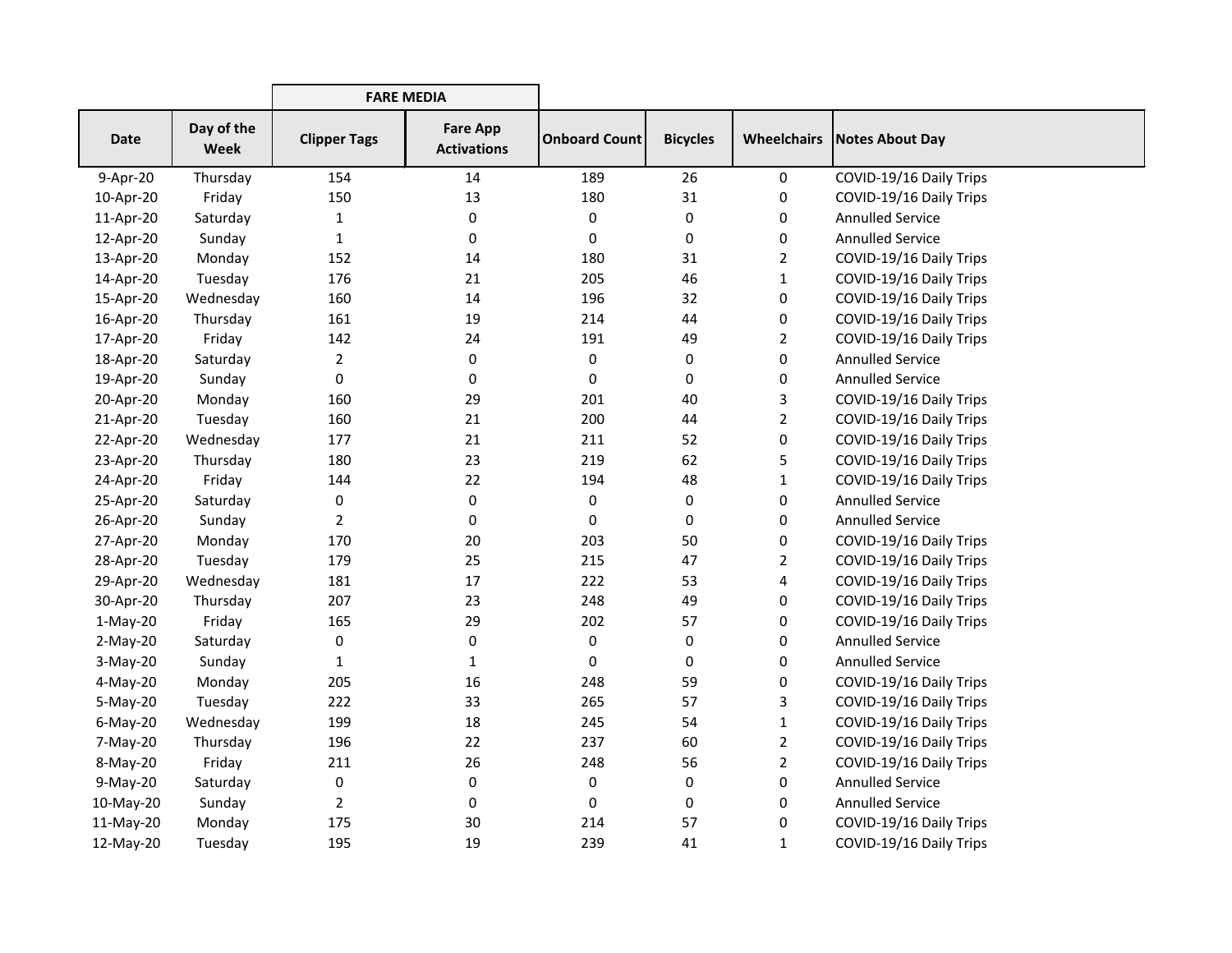|             |                           | <b>FARE MEDIA</b>   |                                       |                      |                 |                    |                                       |
|-------------|---------------------------|---------------------|---------------------------------------|----------------------|-----------------|--------------------|---------------------------------------|
| <b>Date</b> | Day of the<br><b>Week</b> | <b>Clipper Tags</b> | <b>Fare App</b><br><b>Activations</b> | <b>Onboard Count</b> | <b>Bicycles</b> | <b>Wheelchairs</b> | <b>Notes About Day</b>                |
| 13-May-20   | Wednesday                 | 202                 | 26                                    | 255                  | 62              | 0                  | COVID-19/16 Daily Trips               |
| 14-May-20   | Thursday                  | 224                 | 25                                    | 267                  | 55              | 0                  | COVID-19/16 Daily Trips               |
| 15-May-20   | Friday                    | 210                 | 36                                    | 266                  | 61              | 0                  | COVID-19/16 Daily Trips               |
| 16-May-20   | Saturday                  | 6                   | 0                                     | 0                    | 0               | 0                  | <b>Annulled Service</b>               |
| 17-May-20   | Sunday                    | 1                   | 1                                     | $\pmb{0}$            | 0               | 0                  | <b>Annulled Service</b>               |
| 18-May-20   | Monday                    | 197                 | 18                                    | 233                  | 44              | 0                  | COVID-19/16 Daily Trips               |
| 19-May-20   | Tuesday                   | 215                 | 33                                    | 293                  | 68              | 1                  | COVID-19/16 Daily Trips               |
| 20-May-20   | Wednesday                 | 241                 | 23                                    | 265                  | 89              | 1                  | COVID-19/16 Daily Trips               |
| 21-May-20   | Thursday                  | 240                 | 25                                    | 281                  | 71              | 1                  | COVID-19/16 Daily Trips               |
| 22-May-20   | Friday                    | 279                 | 31                                    | 330                  | 96              | 1                  | COVID-19/16 Daily Trips               |
| 23-May-20   | Saturday                  | 0                   | 0                                     | 0                    | 0               | 0                  | <b>Annulled Service</b>               |
| 24-May-20   | Sunday                    | 0                   | 1                                     | 0                    | 0               | 0                  | <b>Annulled Service</b>               |
| 25-May-20   | Monday                    | $\mathbf{1}$        | $\overline{2}$                        | $\mathbf 0$          | 0               | 0                  | Annulled Service/Memorial Day Holiday |
| 26-May-20   | Tuesday                   | 231                 | 32                                    | 287                  | 69              | 0                  | COVID-19/16 Daily Trips               |
| 27-May-20   | Wednesday                 | 242                 | 23                                    | 302                  | 68              | 1                  | COVID-19/16 Daily Trips               |
| 28-May-20   | Thursday                  | 268                 | 41                                    | 335                  | 93              | 0                  | COVID-19/16 Daily Trips               |
| 29-May-20   | Friday                    | 239                 | 31                                    | 296                  | 80              | 0                  | COVID-19/16 Daily Trips               |
| 30-May-20   | Saturday                  | $\mathbf{1}$        | 1                                     | $\mathbf 0$          | 0               | 0                  | <b>Annulled Service</b>               |
| 31-May-20   | Sunday                    | 0                   | 0                                     | 0                    | 0               | 0                  | <b>Annulled Service</b>               |
| $1$ -Jun-20 | Monday                    | 255                 | 23                                    | 309                  | 76              | 1                  | COVID-19/16 Daily Trips               |
| $2-Jun-20$  | Tuesday                   | 254                 | 32                                    | 322                  | 75              | 0                  | COVID-19/16 Daily Trips               |
| 3-Jun-20    | Wednesday                 | 309                 | 43                                    | 369                  | 91              | $\mathbf{1}$       | COVID-19/16 Daily Trips               |
| 4-Jun-20    | Thursday                  | 272                 | 46                                    | 336                  | 77              | 0                  | COVID-19/16 Daily Trips               |
| 5-Jun-20    | Friday                    | 290                 | 40                                    | 346                  | 88              | 0                  | COVID-19/16 Daily Trips               |
| 6-Jun-20    | Saturday                  | 3                   | $\mathbf 0$                           | 0                    | 0               | 0                  | <b>Annulled Service</b>               |
| 7-Jun-20    | Sunday                    | 1                   | 1                                     | 0                    | 0               | 0                  | <b>Annulled Service</b>               |
| 8-Jun-20    | Monday                    | 291                 | 41                                    | 346                  | 111             | 5                  | COVID-19/16 Daily Trips               |
| 9-Jun-20    | Tuesday                   | 318                 | 44                                    | 389                  | 92              | $\overline{2}$     | COVID-19/16 Daily Trips               |
| 10-Jun-20   | Wednesday                 | 309                 | 59                                    | 390                  | 86              | $\overline{2}$     | COVID-19/16 Daily Trips               |
| 11-Jun-20   | Thursday                  | 276                 | 30                                    | 350                  | 79              | 5                  | COVID-19/16 Daily Trips               |
| 12-Jun-20   | Friday                    | 301                 | 52                                    | 386                  | 91              | 0                  | COVID-19/16 Daily Trips               |
| 13-Jun-20   | Saturday                  | 0                   | $\mathbf{1}$                          | 0                    | 0               | 0                  | <b>Annulled Service</b>               |
| 14-Jun-20   | Sunday                    | $\mathbf{1}$        | 0                                     | 0                    | 0               | 0                  | <b>Annulled Service</b>               |
| 15-Jun-20   | Monday                    | 310                 | 60                                    | 383                  | 104             | 0                  | COVID-19/16 Daily Trips               |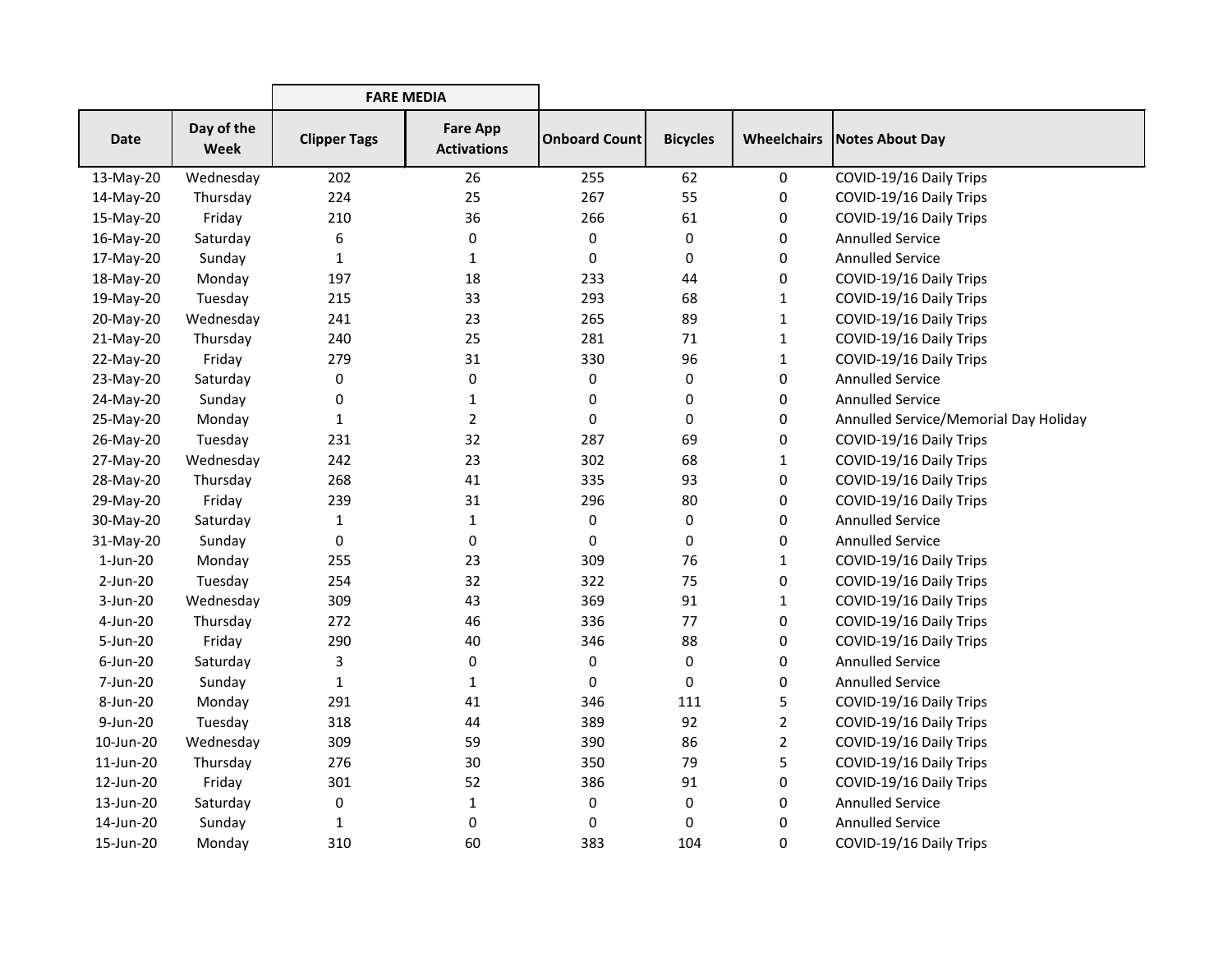|             |                    | <b>FARE MEDIA</b>   |                                       |                      |                 |                |                                      |
|-------------|--------------------|---------------------|---------------------------------------|----------------------|-----------------|----------------|--------------------------------------|
| Date        | Day of the<br>Week | <b>Clipper Tags</b> | <b>Fare App</b><br><b>Activations</b> | <b>Onboard Count</b> | <b>Bicycles</b> |                | <b>Wheelchairs   Notes About Day</b> |
| 16-Jun-20   | Tuesday            | 310                 | 47                                    | 377                  | 98              | 0              | COVID-19/16 Daily Trips              |
| 17-Jun-20   | Wednesday          | 345                 | 51                                    | 424                  | 100             | 0              | COVID-19/16 Daily Trips              |
| 18-Jun-20   | Thursday           | 316                 | 50                                    | 409                  | 91              | $\overline{2}$ | COVID-19/16 Daily Trips              |
| 19-Jun-20   | Friday             | 313                 | 58                                    | 399                  | 97              | $\mathbf{1}$   | COVID-19/16 Daily Trips              |
| 20-Jun-20   | Saturday           | $\mathbf{1}$        | 5                                     | 0                    | 0               | 0              | <b>Annulled Service</b>              |
| 21-Jun-20   | Sunday             | $\overline{2}$      | 0                                     | 0                    | 0               | 0              | <b>Annulled Service</b>              |
| 22-Jun-20   | Monday             | 329                 | 61                                    | 400                  | 98              | 0              | COVID-19/16 Daily Trips              |
| 23-Jun-20   | Tuesday            | 330                 | 56                                    | 409                  | 113             | 1              | COVID-19/16 Daily Trips              |
| 24-Jun-20   | Wednesday          | 337                 | 57                                    | 433                  | 114             | 7              | COVID-19/16 Daily Trips              |
| 25-Jun-20   | Thursday           | 324                 | 57                                    | 398                  | 83              | 0              | COVID-19/16 Daily Trips              |
| 26-Jun-20   | Friday             | 322                 | 37                                    | 361                  | 88              | 1              | COVID-19/16 Daily Trips              |
| 27-Jun-20   | Saturday           | 6                   | 0                                     | 0                    | 0               | 0              | <b>Annulled Service</b>              |
| 28-Jun-20   | Sunday             | 1                   | 0                                     | 0                    | 0               | 0              | <b>Annulled Service</b>              |
| 29-Jun-20   | Monday             | 358                 | 49                                    | 419                  | 95              | 0              | COVID-19/16 Daily Trips              |
| 30-Jun-20   | Tuesday            | 337                 | 76                                    | 431                  | 84              | 0              | COVID-19/16 Daily Trips              |
| $1-Jul-20$  | Wednesday          | 321                 | 60                                    | 429                  | 111             | $\overline{2}$ | COVID-19/16 Daily Trips              |
| 2-Jul-20    | Thursday           | 330                 | 31                                    | 390                  | 84              | 0              | COVID-19/16 Daily Trips              |
| 3-Jul-20    | Friday             | 236                 | 40                                    | 297                  | 52              | 0              | COVID-19/16 Daily Trips              |
| 4-Jul-20    | Saturday           | $\mathbf{1}$        | 0                                     | 0                    | 0               | 0              | <b>Annulled Service</b>              |
| 5-Jul-20    | Sunday             | $\overline{2}$      | 0                                     | 0                    | 0               | 0              | <b>Annulled Service</b>              |
| $6$ -Jul-20 | Monday             | 330                 | 56                                    | 421                  | 70              | 1              | COVID-19/16 Daily Trips              |
| 7-Jul-20    | Tuesday            | 357                 | 52                                    | 462                  | 100             | 0              | COVID-19/16 Daily Trips              |
| 8-Jul-20    | Wednesday          | 344                 | 28                                    | 420                  | 102             | 2              | COVID-19/16 Daily Trips              |
| 9-Jul-20    | Thursday           | 356                 | 41                                    | 420                  | 99              | $\mathbf{1}$   | COVID-19/16 Daily Trips              |
| 10-Jul-20   | Friday             | 302                 | 38                                    | 392                  | 82              | 0              | COVID-19/16 Daily Trips              |
| 11-Jul-20   | Saturday           | 2                   | $\overline{2}$                        | 0                    | 0               | 0              | <b>Annulled Service</b>              |
| 12-Jul-20   | Sunday             | 1                   | 0                                     | 0                    | 0               | 0              | <b>Annulled Service</b>              |
| 13-Jul-20   | Monday             | 345                 | 45                                    | 412                  | 91              | $\mathbf{1}$   | COVID-19/16 Daily Trips              |
| 14-Jul-20   | Tuesday            | 331                 | 45                                    | 414                  | 93              | $\mathbf{1}$   | COVID-19/16 Daily Trips              |
| 15-Jul-20   | Wednesday          | 356                 | 35                                    | 419                  | 104             | $\mathbf{1}$   | COVID-19/16 Daily Trips              |
| 16-Jul-20   | Thursday           | 356                 | 41                                    | 421                  | 92              | 0              | COVID-19/16 Daily Trips              |
| 17-Jul-20   | Friday             | 303                 | 48                                    | 397                  | 85              | $\overline{2}$ | COVID-19/16 Daily Trips              |
| 18-Jul-20   | Saturday           | 1                   | 0                                     | 0                    | 0               | 0              | <b>Annulled Service</b>              |
| 19-Jul-20   | Sunday             | $\mathbf{1}$        | $\mathbf{1}$                          | 0                    | 0               | 0              | <b>Annulled Service</b>              |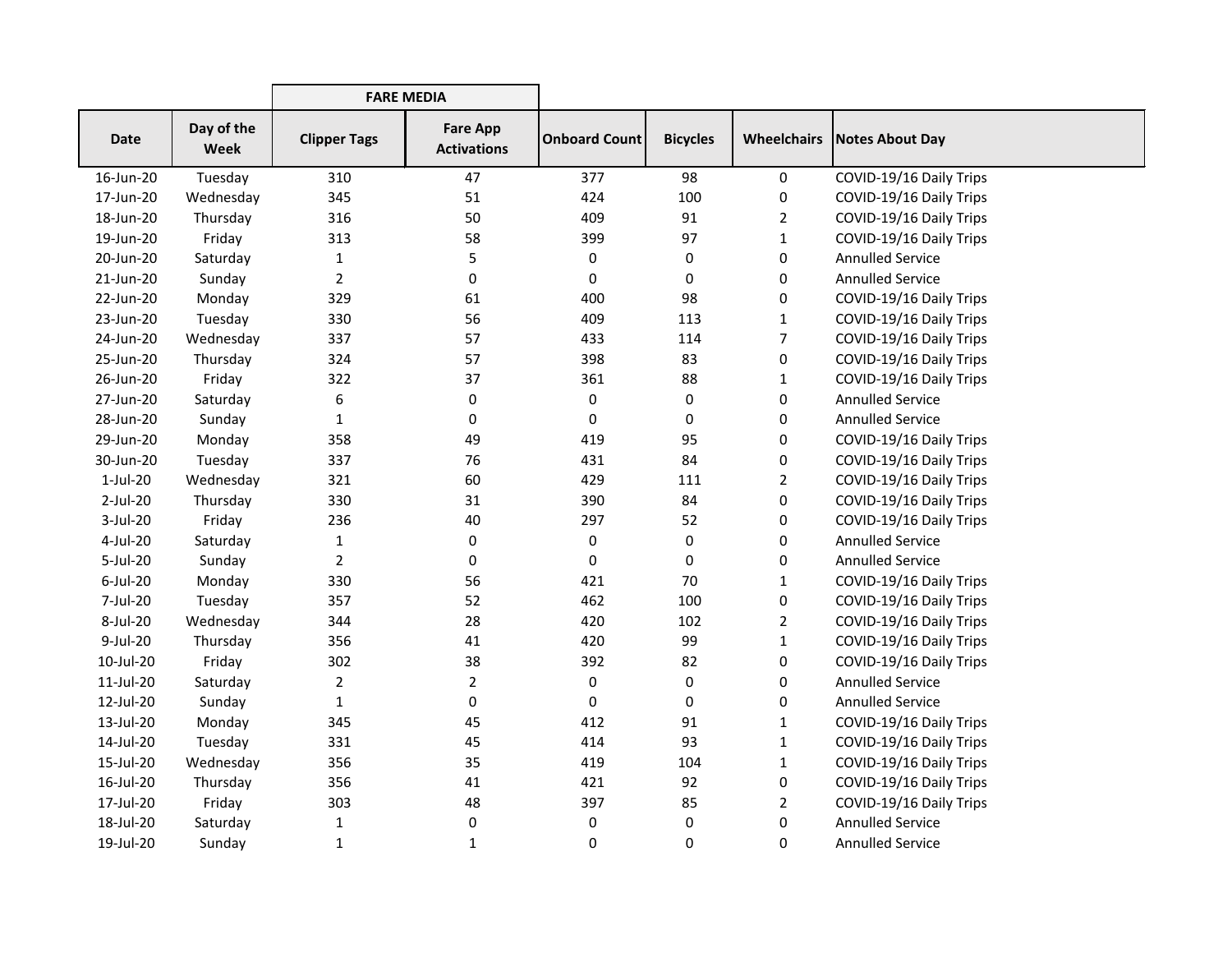|             |                    | <b>FARE MEDIA</b>   |                                       |                      |                 |                |                                      |
|-------------|--------------------|---------------------|---------------------------------------|----------------------|-----------------|----------------|--------------------------------------|
| <b>Date</b> | Day of the<br>Week | <b>Clipper Tags</b> | <b>Fare App</b><br><b>Activations</b> | <b>Onboard Count</b> | <b>Bicycles</b> |                | <b>Wheelchairs   Notes About Day</b> |
| 20-Jul-20   | Monday             | 303                 | 42                                    | 369                  | 101             | $\overline{2}$ | COVID-19/16 Daily Trips              |
| 21-Jul-20   | Tuesday            | 335                 | 41                                    | 394                  | 93              | $\mathbf{1}$   | COVID-19/16 Daily Trips              |
| 22-Jul-20   | Wednesday          | 324                 | 64                                    | 418                  | 100             | $\overline{2}$ | COVID-19/16 Daily Trips              |
| 23-Jul-20   | Thursday           | 364                 | 65                                    | 488                  | 114             | 0              | COVID-19/16 Daily Trips              |
| 24-Jul-20   | Friday             | 338                 | 56                                    | 425                  | 106             | 3              | COVID-19/16 Daily Trips              |
| 25-Jul-20   | Saturday           | $\mathbf{1}$        | 0                                     | 0                    | 0               | 0              | <b>Annulled Service</b>              |
| 26-Jul-20   | Sunday             | $\mathbf{1}$        | 0                                     | 0                    | 0               | 0              | <b>Annulled Service</b>              |
| 27-Jul-20   | Monday             | 330                 | 45                                    | 379                  | 112             | 4              | COVID-19/16 Daily Trips              |
| 28-Jul-20   | Tuesday            | 348                 | 46                                    | 404                  | 76              | 0              | COVID-19/16 Daily Trips              |
| 29-Jul-20   | Wednesday          | 328                 | 45                                    | 390                  | 87              | 0              | COVID-19/16 Daily Trips              |
| 30-Jul-20   | Thursday           | 368                 | 48                                    | 452                  | 105             | 0              | COVID-19/16 Daily Trips              |
| 31-Jul-20   | Friday             | 320                 | 70                                    | 414                  | 84              | 1              | COVID-19/16 Daily Trips              |
| 1-Aug-20    | Saturday           | 3                   | 0                                     | 0                    | 0               | 0              | <b>Annulled Service</b>              |
| 2-Aug-20    | Sunday             | $\overline{2}$      | 1                                     | 0                    | 0               | 0              | <b>Annulled Service</b>              |
| 3-Aug-20    | Monday             | 332                 | 66                                    | 417                  | 101             | 4              | COVID-19/16 Daily Trips              |
| 4-Aug-20    | Tuesday            | 374                 | 32                                    | 437                  | 78              | 0              | COVID-19/16 Daily Trips              |
| 5-Aug-20    | Wednesday          | 331                 | 43                                    | 404                  | 88              | 0              | COVID-19/16 Daily Trips              |
| 6-Aug-20    | Thursday           | 365                 | 50                                    | 440                  | 90              | 1              | COVID-19/16 Daily Trips              |
| 7-Aug-20    | Friday             | 401                 | 63                                    | 476                  | 117             | 4              | COVID-19/16 Daily Trips              |
| 8-Aug-20    | Saturday           | 3                   | 0                                     | 0                    | 0               | 0              | <b>Annulled Service</b>              |
| 9-Aug-20    | Sunday             | $\overline{2}$      | 1                                     | 0                    | 0               | 0              | <b>Annulled Service</b>              |
| 10-Aug-20   | Monday             | 353                 | 56                                    | 433                  | 88              | 0              | COVID-19/16 Daily Trips              |
| 11-Aug-20   | Tuesday            | 397                 | 44                                    | 464                  | 111             | 0              | COVID-19/16 Daily Trips              |
| 12-Aug-20   | Wednesday          | 367                 | 47                                    | 438                  | 106             | 0              | COVID-19/16 Daily Trips              |
| 13-Aug-20   | Thursday           | 380                 | 45                                    | 446                  | 108             | 0              | COVID-19/16 Daily Trips              |
| 14-Aug-20   | Friday             | 323                 | 42                                    | 396                  | 93              | 1              | COVID-19/16 Daily Trips              |
| 15-Aug-20   | Saturday           | $\overline{2}$      | 0                                     | 0                    | 0               | 0              | <b>Annulled Service</b>              |
| 16-Aug-20   | Sunday             | $\overline{2}$      | 1                                     | 0                    | 0               | 0              | <b>Annulled Service</b>              |
| 17-Aug-20   | Monday             | 266                 | 28                                    | 346                  | 69              | 3              | COVID-19/16 Daily Trips              |
| 18-Aug-20   | Tuesday            | 334                 | 39                                    | 418                  | 94              | 0              | COVID-19/16 Daily Trips              |
| 19-Aug-20   | Wednesday          | 321                 | 39                                    | 387                  | 84              | 3              | COVID-19/16 Daily Trips              |
| 20-Aug-20   | Thursday           | 334                 | 39                                    | 399                  | 82              | 0              | COVID-19/16 Daily Trips              |
| 21-Aug-20   | Friday             | 306                 | 32                                    | 324                  | 74              | 0              | COVID-19/16 Daily Trips              |
| 22-Aug-20   | Saturday           | $\mathbf{1}$        | 0                                     | 0                    | 0               | 0              | <b>Annulled Service</b>              |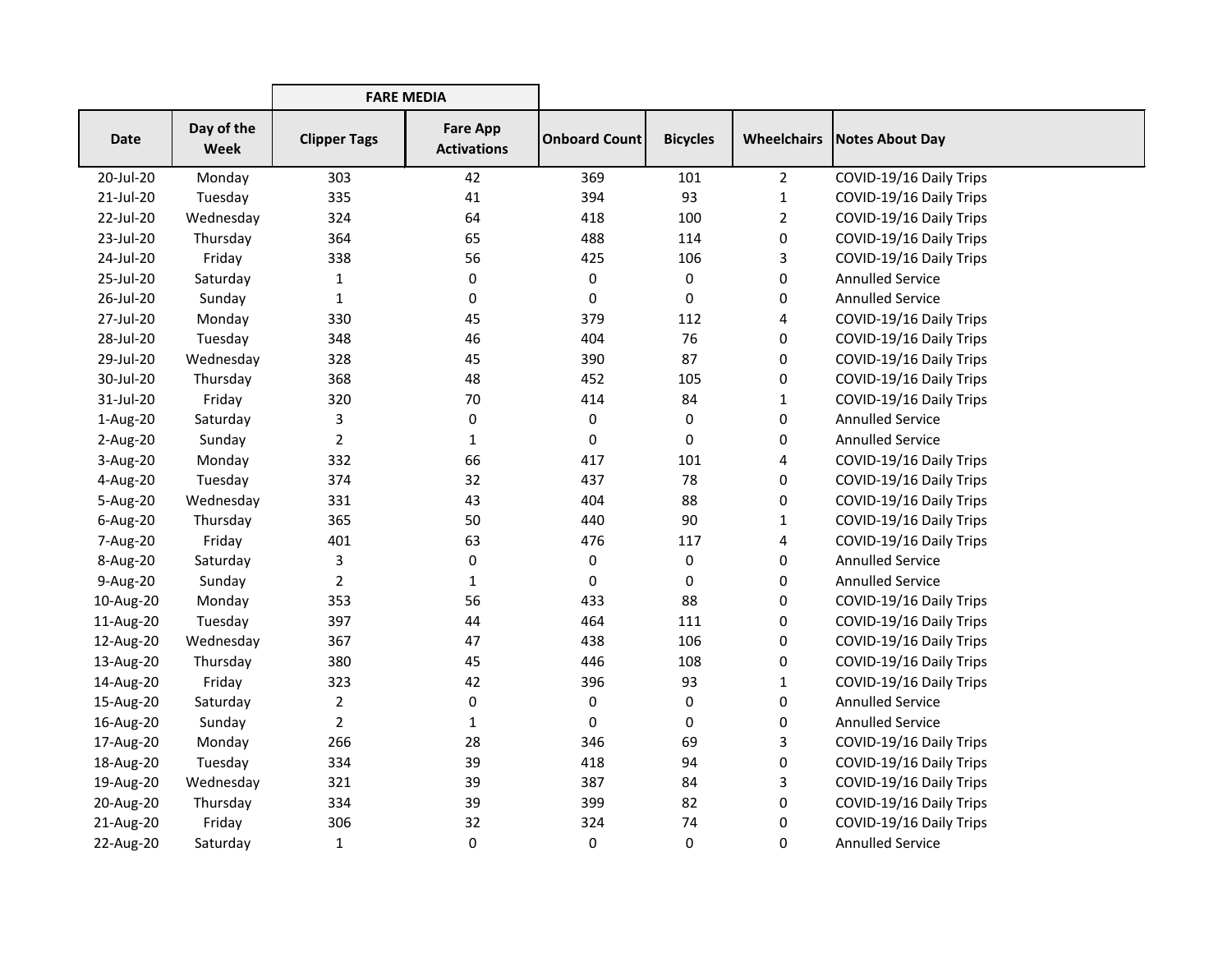|             |                           | <b>FARE MEDIA</b>   |                                       |                      |                 |                    |                                       |
|-------------|---------------------------|---------------------|---------------------------------------|----------------------|-----------------|--------------------|---------------------------------------|
| <b>Date</b> | Day of the<br><b>Week</b> | <b>Clipper Tags</b> | <b>Fare App</b><br><b>Activations</b> | <b>Onboard Count</b> | <b>Bicycles</b> | <b>Wheelchairs</b> | Notes About Day                       |
| 23-Aug-20   | Sunday                    | $\mathbf{1}$        | $\overline{2}$                        | $\mathbf 0$          | $\mathbf 0$     | 0                  | <b>Annulled Service</b>               |
| 24-Aug-20   | Monday                    | 310                 | 26                                    | 349                  | 75              | 1                  | COVID-19/16 Daily Trips               |
| 25-Aug-20   | Tuesday                   | 343                 | 34                                    | 407                  | 74              | 0                  | COVID-19/16 Daily Trips               |
| 26-Aug-20   | Wednesday                 | 346                 | 29                                    | 406                  | 86              | 0                  | COVID-19/16 Daily Trips               |
| 27-Aug-20   | Thursday                  | 367                 | 45                                    | 467                  | 100             | 1                  | COVID-19/16 Daily Trips               |
| 28-Aug-20   | Friday                    | 349                 | 65                                    | 467                  | 101             | $\mathbf{1}$       | COVID-19/16 Daily Trips               |
| 29-Aug-20   | Saturday                  | $\mathbf{1}$        | $\mathbf{1}$                          | 0                    | 0               | 0                  | <b>Annulled Service</b>               |
| 30-Aug-20   | Sunday                    | $\mathbf{1}$        | 0                                     | 0                    | 0               | 0                  | <b>Annulled Service</b>               |
| 31-Aug-20   | Monday                    | 323                 | 34                                    | 382                  | 68              | $\mathbf{1}$       | COVID-19/16 Daily Trips               |
| 1-Sep-20    | Tuesday                   | 398                 | 36                                    | 459                  | 84              | $\mathbf{1}$       | COVID-19/Reduced Schedule #2          |
| 2-Sep-20    | Wednesday                 | 360                 | 40                                    | 417                  | 102             | 1                  | COVID-19/Reduced Schedule #2          |
| $3-Sep-20$  | Thursday                  | 374                 | 40                                    | 441                  | 92              | 0                  | COVID-19/Reduced Schedule #2          |
| 4-Sep-20    | Friday                    | 362                 | 44                                    | 438                  | 77              | 1                  | COVID-19/Reduced Schedule #2          |
| 5-Sep-20    | Saturday                  | 3                   | $\mathbf{1}$                          | 0                    | 0               | 0                  | <b>Annulled Service</b>               |
| 6-Sep-20    | Sunday                    | 0                   | 0                                     | 0                    | 0               | 0                  | <b>Annulled Service</b>               |
| 7-Sep-20    | Monday                    | 6                   | 4                                     | 0                    | 0               | 0                  | Labor Day/Annulled Service            |
| 8-Sep-20    | Tuesday                   | 326                 | 32                                    | 414                  | 89              | $\overline{2}$     | COVID-19/Reduced Schedule #2          |
| 9-Sep-20    | Wednesday                 | 332                 | 35                                    | 393                  | 88              | 0                  | COVID-19/Reduced Schedule #2          |
| 10-Sep-20   | Thursday                  | 344                 | 30                                    | 396                  | 98              | $\mathbf{1}$       | COVID-19/Reduced Schedule #2          |
| 11-Sep-20   | Friday                    | 304                 | 40                                    | 368                  | 70              | $\mathbf{1}$       | COVID-19/Reduced Schedule #2          |
| 12-Sep-20   | Saturday                  | $\overline{2}$      | 0                                     | 0                    | 0               | 0                  | <b>Annulled Service</b>               |
| 13-Sep-20   | Sunday                    | $\overline{2}$      | 0                                     | 0                    | 0               | 0                  | <b>Annulled Service</b>               |
| 14-Sep-20   | Monday                    | 313                 | 44                                    | 374                  | 71              | 1                  | COVID-19/Reduced Schedule #2          |
| 15-Sep-20   | Tuesday                   | 363                 | 24                                    | 424                  | 77              | $\overline{7}$     | COVID-19/Reduced Schedule #2          |
| 16-Sep-20   | Wednesday                 | 349                 | 34                                    | 398                  | 80              | 0                  | COVID-19/Reduced Schedule #2          |
| 17-Sep-20   | Thursday                  | 326                 | 23                                    | 403                  | 55              | 0                  | COVID-19/Reduced Schedule #2/Incident |
| 18-Sep-20   | Friday                    | 370                 | 55                                    | 452                  | 101             | 0                  | COVID-19/Reduced Schedule #2          |
| 19-Sep-20   | Saturday                  | $\mathbf{1}$        | 0                                     | 0                    | 0               | 0                  | <b>Annulled Service</b>               |
| 20-Sep-20   | Sunday                    | 0                   | $\mathbf 0$                           | $\pmb{0}$            | 0               | 0                  | <b>Annulled Service</b>               |
| 21-Sep-20   | Monday                    | 338                 | 45                                    | 435                  | 87              | 9                  | COVID-19/Reduced Schedule #2          |
| 22-Sep-20   | Tuesday                   | 389                 | 41                                    | 472                  | 90              | 4                  | COVID-19/Reduced Schedule #2          |
| 23-Sep-20   | Wednesday                 | 397                 | 52                                    | 470                  | 101             | $\overline{2}$     | COVID-19/Reduced Schedule #2          |
| 24-Sep-20   | Thursday                  | 404                 | 56                                    | 517                  | 105             | 3                  | COVID-19/Reduced Schedule #2          |
| 25-Sep-20   | Friday                    | 371                 | 80                                    | 494                  | 107             | 5                  | COVID-19/Reduced Schedule #2          |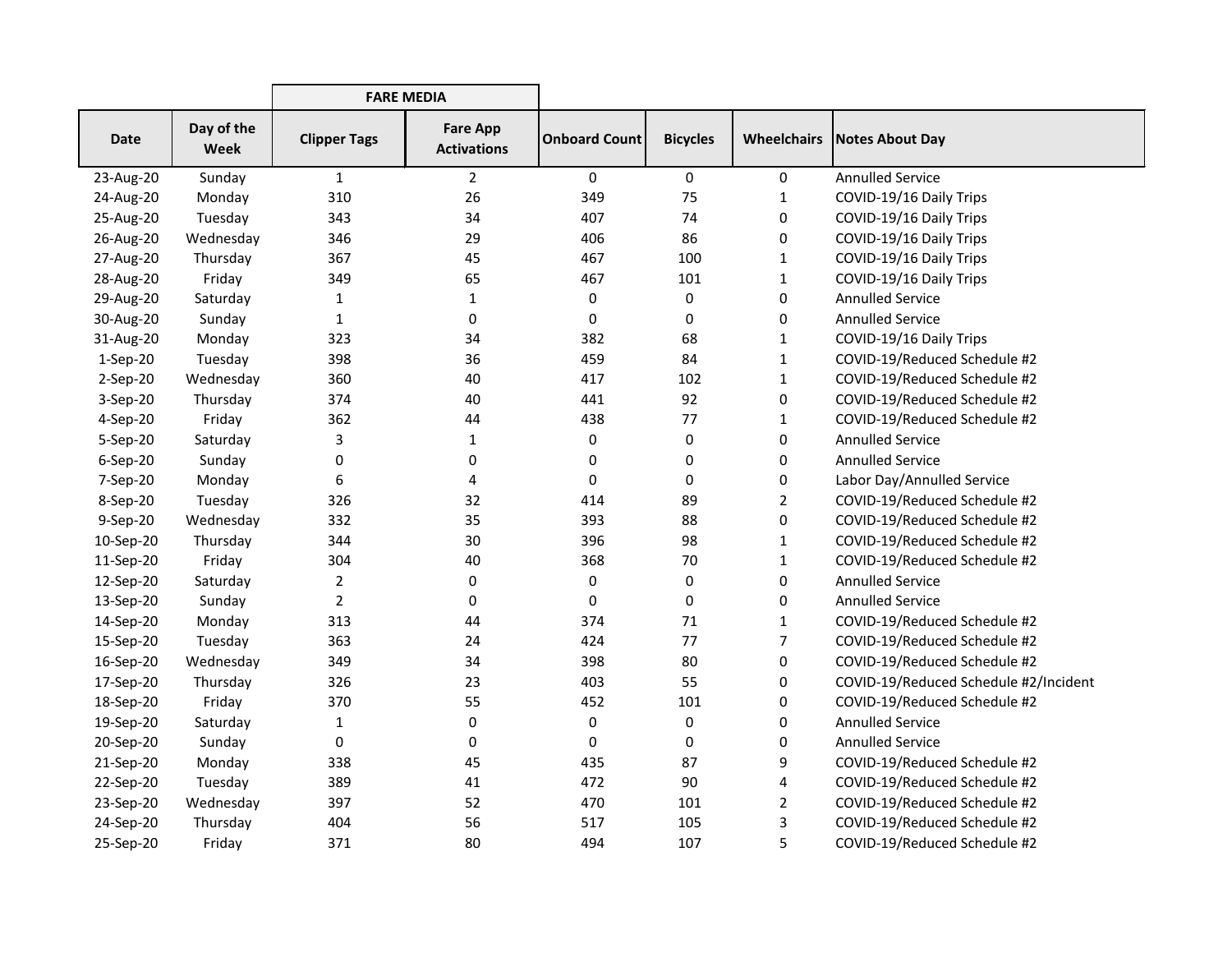|             |                           | <b>FARE MEDIA</b>   |                                       |                      |                 |                    |                              |
|-------------|---------------------------|---------------------|---------------------------------------|----------------------|-----------------|--------------------|------------------------------|
| <b>Date</b> | Day of the<br><b>Week</b> | <b>Clipper Tags</b> | <b>Fare App</b><br><b>Activations</b> | <b>Onboard Count</b> | <b>Bicycles</b> | <b>Wheelchairs</b> | <b>Notes About Day</b>       |
| 26-Sep-20   | Saturday                  | $\mathbf{1}$        | 1                                     | 0                    | 0               | 0                  | <b>Annulled Service</b>      |
| 27-Sep-20   | Sunday                    | 0                   | 0                                     | $\pmb{0}$            | 0               | 0                  | <b>Annulled Service</b>      |
| 28-Sep-20   | Monday                    | 254                 | 25                                    | 316                  | 55              | 0                  | COVID-19/Reduced Schedule #2 |
| 29-Sep-20   | Tuesday                   | 325                 | 25                                    | 365                  | 65              | 3                  | COVID-19/Reduced Schedule #2 |
| 30-Sep-20   | Wednesday                 | 377                 | 52                                    | 464                  | 92              | $\overline{2}$     | COVID-19/Reduced Schedule #2 |
| 1-Oct-20    | Thursday                  | 369                 | 36                                    | 453                  | 69              | 1                  | COVID-19/Reduced Schedule #2 |
| 2-Oct-20    | Friday                    | 325                 | 67                                    | 428                  | 75              | 6                  | COVID-19/Reduced Schedule #2 |
| 3-Oct-20    | Saturday                  | $\overline{2}$      | 0                                     | $\mathbf 0$          | 0               | 0                  | <b>Annulled Service</b>      |
| 4-Oct-20    | Sunday                    | $\mathbf{1}$        | 0                                     | $\mathbf 0$          | 0               | 0                  | <b>Annulled Service</b>      |
| 5-Oct-20    | Monday                    | 344                 | 34                                    | 407                  | 78              | 6                  | COVID-19/Reduced Schedule #2 |
| 6-Oct-20    | Tuesday                   | 404                 | 43                                    | 469                  | 105             | 1                  | COVID-19/Reduced Schedule #2 |
| 7-Oct-20    | Wednesday                 | 347                 | 53                                    | 434                  | 85              | 4                  | COVID-19/Reduced Schedule #2 |
| 8-Oct-20    | Thursday                  | 363                 | 47                                    | 423                  | 78              | 0                  | COVID-19/Reduced Schedule #2 |
| 9-Oct-20    | Friday                    | 373                 | 68                                    | 475                  | 85              | $\mathbf{1}$       | COVID-19/Reduced Schedule #2 |
| 10-Oct-20   | Saturday                  | 5                   | $\mathbf{1}$                          | $\pmb{0}$            | 0               | 0                  | <b>Annulled Service</b>      |
| 11-Oct-20   | Sunday                    | 3                   | 0                                     | 0                    | 0               | 0                  | <b>Annulled Service</b>      |
| 12-Oct-20   | Monday                    | 327                 | 48                                    | 394                  | 80              | 1                  | COVID-19/Reduced Schedule #2 |
| 13-Oct-20   | Tuesday                   | 407                 | 52                                    | 482                  | 88              | $\overline{2}$     | COVID-19/Reduced Schedule #2 |
| 14-Oct-20   | Wednesday                 | 358                 | 34                                    | 416                  | 85              | 0                  | COVID-19/Reduced Schedule #2 |
| 15-Oct-20   | Thursday                  | 387                 | 60                                    | 455                  | 84              | 3                  | COVID-19/Reduced Schedule #2 |
| 16-Oct-20   | Friday                    | 368                 | 65                                    | 469                  | 93              | 3                  | COVID-19/Reduced Schedule #2 |
| 17-Oct-20   | Saturday                  | 0                   | 0                                     | $\pmb{0}$            | 0               | 0                  | <b>Annulled Service</b>      |
| 18-Oct-20   | Sunday                    | $\mathbf{1}$        | 0                                     | 0                    | 0               | 0                  | <b>Annulled Service</b>      |
| 19-Oct-20   | Monday                    | 360                 | 44                                    | 436                  | 88              | 3                  | COVID-19/Reduced Schedule #2 |
| 20-Oct-20   | Tuesday                   | 398                 | 66                                    | 513                  | 93              | 2                  | COVID-19/Reduced Schedule #2 |
| 21-Oct-20   | Wednesday                 | 343                 | 59                                    | 409                  | 70              | 0                  | COVID-19/Reduced Schedule #2 |
| 22-Oct-20   | Thursday                  | 400                 | 59                                    | 478                  | 89              | 4                  | COVID-19/Reduced Schedule #2 |
| 23-Oct-20   | Friday                    | 376                 | 71                                    | 491                  | 103             | 0                  | COVID-19/Reduced Schedule #2 |
| 24-Oct-20   | Saturday                  | $\overline{2}$      | 0                                     | $\pmb{0}$            | 0               | 0                  | <b>Annulled Service</b>      |
| 25-Oct-20   | Sunday                    | 3                   | 0                                     | $\mathbf 0$          | 0               | 0                  | <b>Annulled Service</b>      |
| 26-Oct-20   | Monday                    | 320                 | 32                                    | 386                  | 83              | 9                  | COVID-19/Reduced Schedule #2 |
| 27-Oct-20   | Tuesday                   | 334                 | 39                                    | 438                  | 101             | 0                  | COVID-19/Reduced Schedule #2 |
| 28-Oct-20   | Wednesday                 | 323                 | 40                                    | 410                  | 78              | 1                  | COVID-19/Reduced Schedule #2 |
| 29-Oct-20   | Thursday                  | 378                 | 58                                    | 496                  | 84              | 0                  | COVID-19/Reduced Schedule #2 |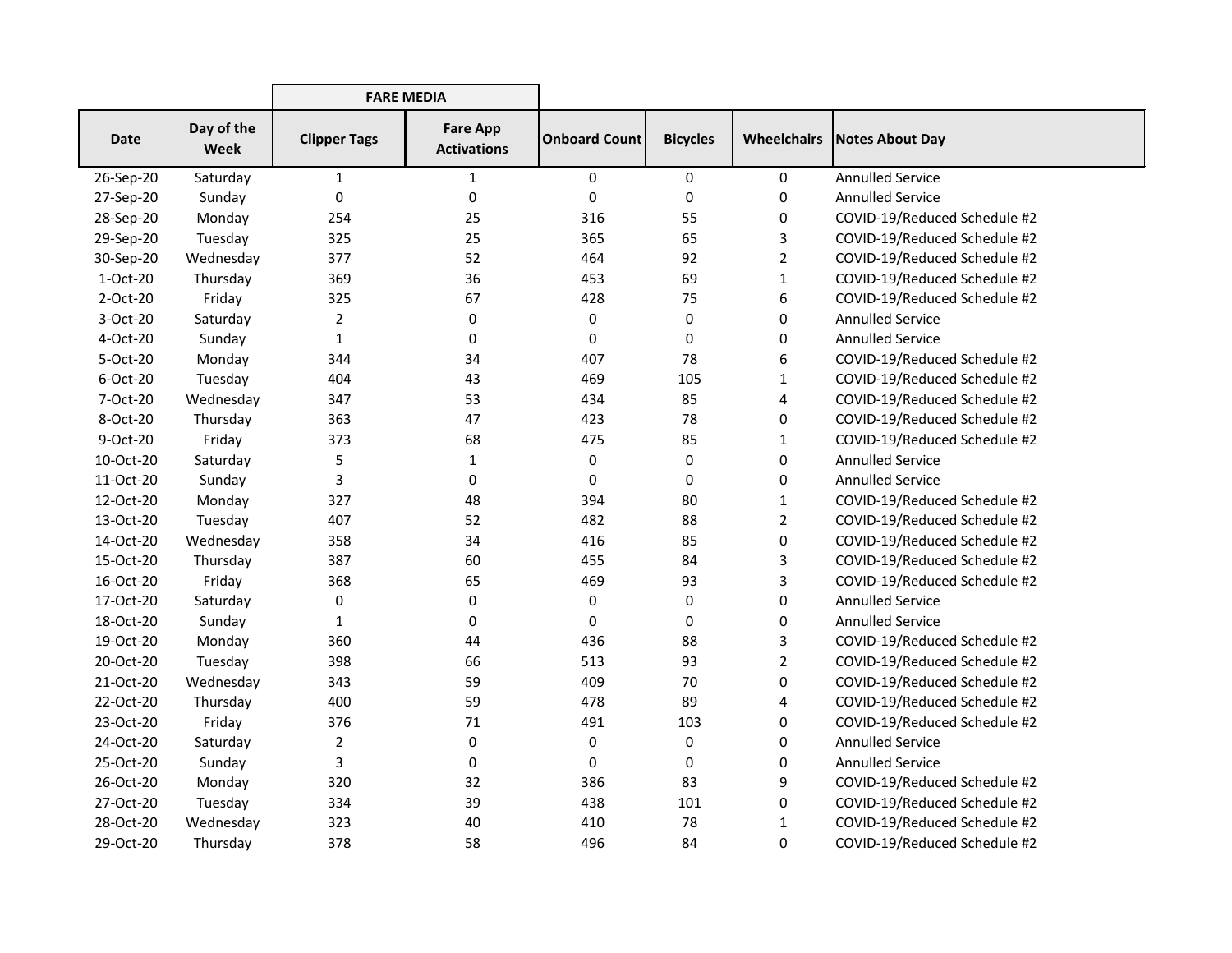|             |                           | <b>FARE MEDIA</b>   |                                       |                      |                 |                    |                                           |
|-------------|---------------------------|---------------------|---------------------------------------|----------------------|-----------------|--------------------|-------------------------------------------|
| <b>Date</b> | Day of the<br><b>Week</b> | <b>Clipper Tags</b> | <b>Fare App</b><br><b>Activations</b> | <b>Onboard Count</b> | <b>Bicycles</b> | <b>Wheelchairs</b> | Notes About Day                           |
| 30-Oct-20   | Friday                    | 372                 | 43                                    | 489                  | 113             | 5                  | COVID-19/Reduced Schedule #2              |
| 31-Oct-20   | Saturday                  | $\overline{2}$      | $\mathbf 0$                           | 0                    | 0               | 0                  | <b>Annulled Service</b>                   |
| 1-Nov-20    | Sunday                    | $\mathbf{1}$        | 0                                     | 0                    | 0               | 0                  | <b>Annulled Service</b>                   |
| 2-Nov-20    | Monday                    | 350                 | 48                                    | 432                  | 97              | 5                  | COVID-19/Reduced Schedule #2              |
| 3-Nov-20    | Tuesday                   | 412                 | 50                                    | 503                  | 81              | 1                  | COVID-19/Reduced Schedule #2              |
| 4-Nov-20    | Wednesday                 | 378                 | 50                                    | 455                  | 122             | 1                  | COVID-19/Reduced Schedule #2              |
| 5-Nov-20    | Thursday                  | 405                 | 53                                    | 480                  | 99              | $\mathbf{1}$       | COVID-19/Reduced Schedule #2              |
| 6-Nov-20    | Friday                    | 359                 | 68                                    | 448                  | 95              | $\overline{2}$     | COVID-19/Reduced Schedule #2              |
| 7-Nov-20    | Saturday                  | $\mathbf{1}$        | 3                                     | 0                    | 0               | 0                  | <b>Annulled Service</b>                   |
| 8-Nov-20    | Sunday                    | 0                   | $\overline{2}$                        | 0                    | 0               | 0                  | <b>Annulled Service</b>                   |
| 9-Nov-20    | Monday                    | 365                 | 49                                    | 433                  | 88              | 2                  | COVID-19/Reduced Schedule #2              |
| 10-Nov-20   | Tuesday                   | 388                 | 49                                    | 452                  | 103             | 0                  | COVID-19/Reduced Schedule #2              |
| 11-Nov-20   | Wednesday                 | 312                 | 76                                    | 416                  | 69              | 1                  | COVID-19/Reduced Schedule #2              |
| 12-Nov-20   | Thursday                  | 391                 | 56                                    | 478                  | 116             | 3                  | COVID-19/Reduced Schedule #2              |
| 13-Nov-20   | Friday                    | 325                 | 57                                    | 415                  | 75              | 0                  | COVID-19/Reduced Schedule #2              |
| 14-Nov-20   | Saturday                  | 3                   | 1                                     | 0                    | 0               | 0                  | <b>Annulled Service</b>                   |
| 15-Nov-20   | Sunday                    | 3                   | 0                                     | 0                    | 0               | 0                  | <b>Annulled Service</b>                   |
| 16-Nov-20   | Monday                    | 335                 | 42                                    | 404                  | 99              | 0                  | COVID-19/Reduced Schedule #2              |
| 17-Nov-20   | Tuesday                   | 323                 | 38                                    | 386                  | 78              | 0                  | COVID-19/Reduced Schedule #2              |
| 18-Nov-20   | Wednesday                 | 343                 | 38                                    | 404                  | 93              | 0                  | COVID-19/Reduced Schedule #2              |
| 19-Nov-20   | Thursday                  | 351                 | 43                                    | 419                  | 91              | 2                  | COVID-19/Reduced Schedule #2              |
| 20-Nov-20   | Friday                    | 344                 | 56                                    | 426                  | 95              | 1                  | COVID-19/Reduced Schedule #2              |
| 21-Nov-20   | Saturday                  | $\mathbf{1}$        | 0                                     | 0                    | 0               | 0                  | <b>Annulled Service</b>                   |
| 22-Nov-20   | Sunday                    | 4                   | 0                                     | 0                    | 0               | 0                  | <b>Annulled Service</b>                   |
| 23-Nov-20   | Monday                    | 335                 | 61                                    | 417                  | 88              | 2                  | COVID-19/Reduced Schedule #2              |
| 24-Nov-20   | Tuesday                   | 332                 | 65                                    | 437                  | 87              | 1                  | COVID-19/Reduced Schedule #2              |
| 25-Nov-20   | Wednesday                 | 302                 | 68                                    | 402                  | 35              | 0                  | COVID-19/Reduced Schedule #2              |
| 26-Nov-20   | Thursday                  | 0                   | 3                                     | 0                    | 0               | 0                  | Annulled Service - Thanksgiving           |
| 27-Nov-20   | Friday                    | 11                  | $\overline{2}$                        | 0                    | 0               | 0                  | Annulled Service - Day after Thanksgiving |
| 28-Nov-20   | Saturday                  | $\overline{2}$      | 0                                     | 0                    | 0               | 0                  | <b>Annulled Service</b>                   |
| 29-Nov-20   | Sunday                    | 4                   | 0                                     | 0                    | 0               | 0                  | <b>Annulled Service</b>                   |
| 30-Nov-20   | Monday                    | 292                 | 25                                    | 338                  | 87              | 0                  | COVID-19/Reduced Schedule #2              |
| $1-Dec-20$  | Tuesday                   | 357                 | 31                                    | 412                  | 101             | 2                  | COVID-19/Reduced Schedule #2              |
| 2-Dec-20    | Wednesday                 | 317                 | 59                                    | 394                  | 92              | 0                  | COVID-19/Reduced Schedule #2              |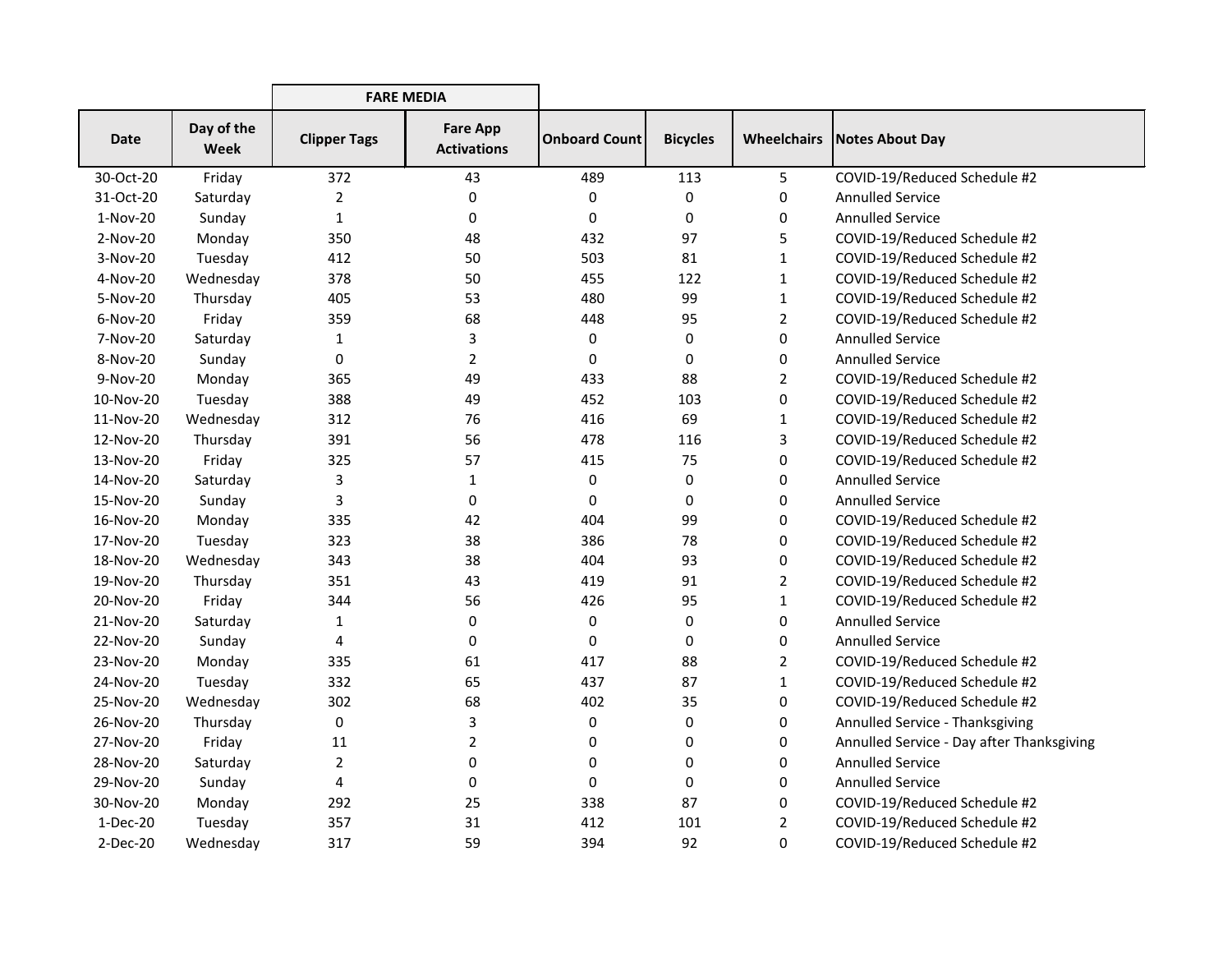|                |                           | <b>FARE MEDIA</b>   |                                       |                      |                 |                |                                      |
|----------------|---------------------------|---------------------|---------------------------------------|----------------------|-----------------|----------------|--------------------------------------|
| <b>Date</b>    | Day of the<br><b>Week</b> | <b>Clipper Tags</b> | <b>Fare App</b><br><b>Activations</b> | <b>Onboard Count</b> | <b>Bicycles</b> |                | <b>Wheelchairs   Notes About Day</b> |
| 3-Dec-20       | Thursday                  | 356                 | 23                                    | 400                  | 111             | $\mathbf{1}$   | COVID-19/Reduced Schedule #2         |
| 4-Dec-20       | Friday                    | 308                 | 43                                    | 376                  | 100             | $\mathbf{1}$   | COVID-19/Reduced Schedule #2         |
| 5-Dec-20       | Saturday                  | 2                   | 0                                     | 0                    | 0               | 0              | <b>Annulled Service</b>              |
| $6-Dec-20$     | Sunday                    | 6                   | 0                                     | 0                    | 0               | 0              | <b>Annulled Service</b>              |
| 7-Dec-20       | Monday                    | 290                 | 36                                    | 360                  | 75              | 0              | COVID-19/Reduced Schedule #2         |
| 8-Dec-20       | Tuesday                   | 330                 | 48                                    | 401                  | 87              | 0              | COVID-19/Reduced Schedule #2         |
| 9-Dec-20       | Wednesday                 | 292                 | 37                                    | 331                  | 80              | $\overline{2}$ | COVID-19/Reduced Schedule #2         |
| 10-Dec-20      | Thursday                  | 328                 | 27                                    | 374                  | 80              | $\overline{2}$ | COVID-19/Reduced Schedule #2         |
| 11-Dec-20      | Friday                    | 301                 | 48                                    | 380                  | 89              | $\mathbf 0$    | COVID-19/Reduced Schedule #3         |
| 12-Dec-20      | Saturday                  | 2                   | 0                                     | 0                    | 0               | 0              | <b>Annulled Service</b>              |
| 13-Dec-20      | Sunday                    | $\overline{2}$      | 0                                     | 0                    | 0               | 0              | <b>Annulled Service</b>              |
| 14-Dec-20      | Monday                    | 265                 | 25                                    | 306                  | 67              | $\overline{2}$ | COVID-19/Reduced Schedule #2         |
| 15-Dec-20      | Tuesday                   | 344                 | 40                                    | 404                  | 80              | $\overline{2}$ | COVID-19/Reduced Schedule #2         |
| 16-Dec-20      | Wednesday                 | 290                 | 39                                    | 332                  | 80              | $\overline{2}$ | COVID-19/Reduced Schedule #2         |
| 17-Dec-20      | Thursday                  | 284                 | 43                                    | 337                  | 63              | $\overline{2}$ | COVID-19/Reduced Schedule #2         |
| 18-Dec-20      | Friday                    | 289                 | 31                                    | 323                  | 87              | 0              | COVID-19/Reduced Schedule #3         |
| 19-Dec-20      | Saturday                  | $\mathbf{1}$        | 0                                     | 0                    | 0               | 0              | <b>Annulled Service</b>              |
| 20-Dec-20      | Sunday                    | 1                   | $\overline{2}$                        | 0                    | 0               | 0              | <b>Annulled Service</b>              |
| 21-Dec-20      | Monday                    | 262                 | 38                                    | 323                  | 68              | 0              | COVID-19/Reduced Schedule #2         |
| 22-Dec-20      | Tuesday                   | 248                 | 21                                    | 307                  | 84              | 0              | COVID-19/Reduced Schedule #2         |
| 23-Dec-20      | Wednesday                 | 260                 | 32                                    | 304                  | 84              | 1              | COVID-19/Reduced Schedule #2         |
| 24-Dec-20      | Thursday                  | 115                 | 14                                    | 140                  | 22              | 0              | COVID-19/Reduced Schedule #2         |
| 25-Dec-20      | Friday                    | 0                   | 0                                     | 0                    | 0               | 0              | Annulled Service -- Holiday          |
| 26-Dec-20      | Saturday                  | $\overline{2}$      | 0                                     | 0                    | 0               | 0              | <b>Annulled Service</b>              |
| 27-Dec-20      | Sunday                    | $\overline{2}$      | 0                                     | 0                    | 0               | 0              | <b>Annulled Service</b>              |
| 28-Dec-20      | Monday                    | 240                 | 42                                    | 330                  | 66              | 1              | COVID-19/Reduced Schedule #2         |
| 29-Dec-20      | Tuesday                   | 243                 | 59                                    | 329                  | 57              | 0              | COVID-19/Reduced Schedule #2         |
| 30-Dec-20      | Wednesday                 | 244                 | 42                                    | 323                  | 64              | 3              | COVID-19/Reduced Schedule #2         |
| 31-Dec-20      | Thursday                  | 181                 | 41                                    | 228                  | 53              | $\overline{2}$ | COVID-19/Reduced Schedule #2         |
| $1$ -Jan- $21$ | Friday                    | 2                   | 0                                     | 0                    | 0               | 0              | Annulled Service -- Holiday          |
| $2$ -Jan- $21$ | Saturday                  | 0                   | 0                                     | 0                    | 0               | 0              | <b>Annulled Service</b>              |
| $3-Jan-21$     | Sunday                    | 0                   | 0                                     | 0                    | 0               | 0              | <b>Annulled Service</b>              |
| $4$ -Jan-21    | Monday                    | 235                 | 24                                    | 275                  | 34              | 0              | COVID-19/Reduced Schedule #2         |
| $5$ -Jan-21    | Tuesday                   | 285                 | 30                                    | 321                  | 66              | 0              | COVID-19/Reduced Schedule #2         |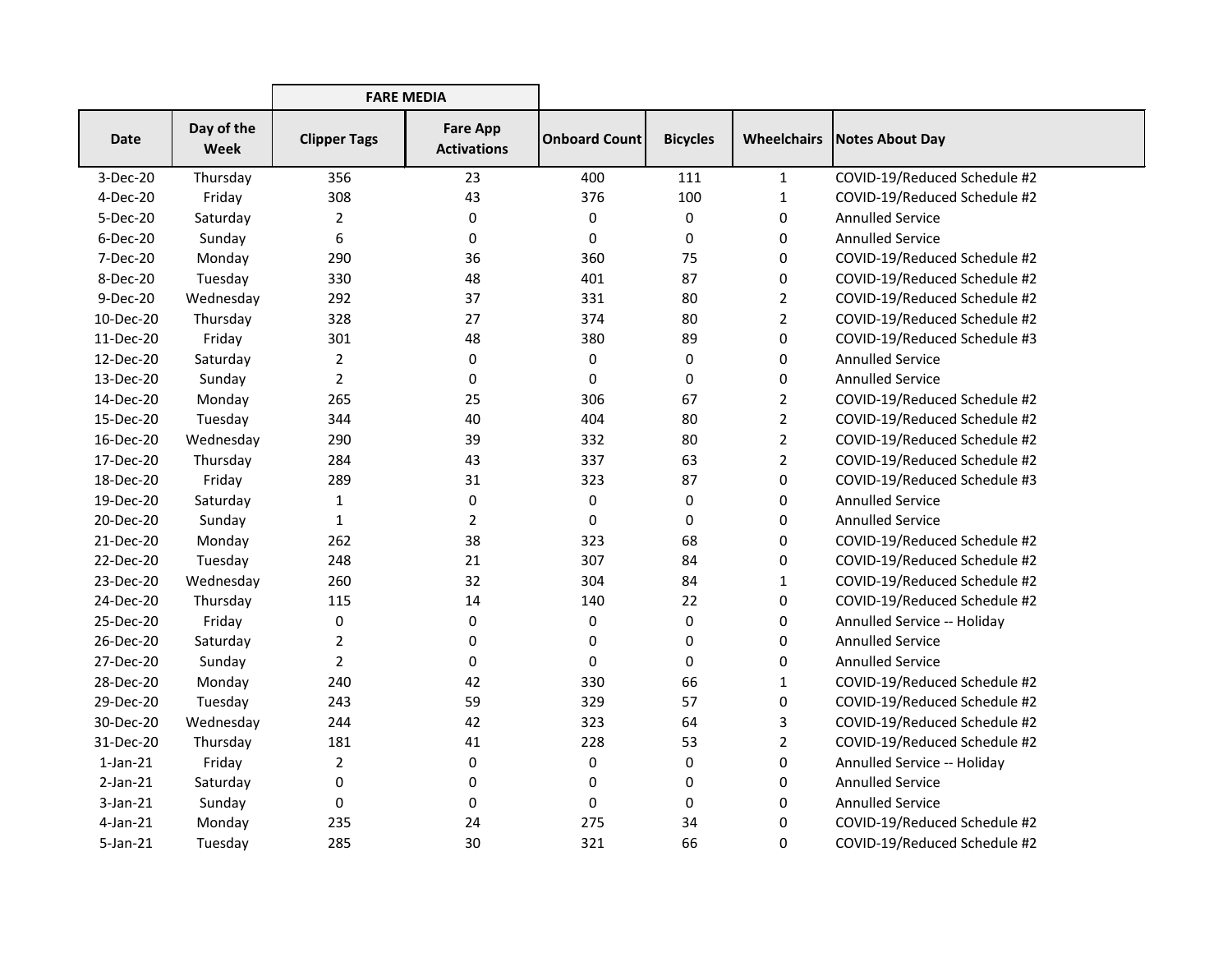|                 |                           | <b>FARE MEDIA</b>   |                                       |                      |                 |                    |                              |
|-----------------|---------------------------|---------------------|---------------------------------------|----------------------|-----------------|--------------------|------------------------------|
| <b>Date</b>     | Day of the<br><b>Week</b> | <b>Clipper Tags</b> | <b>Fare App</b><br><b>Activations</b> | <b>Onboard Count</b> | <b>Bicycles</b> | <b>Wheelchairs</b> | Notes About Day              |
| $6$ -Jan-21     | Wednesday                 | 256                 | 30                                    | 304                  | 49              | 0                  | COVID-19/Reduced Schedule #2 |
| 7-Jan-21        | Thursday                  | 317                 | 29                                    | 360                  | 90              | 0                  | COVID-19/Reduced Schedule #2 |
| 8-Jan-21        | Friday                    | 285                 | 55                                    | 351                  | 69              | 1                  | COVID-19/Reduced Schedule #2 |
| 9-Jan-21        | Saturday                  | 3                   | 0                                     | 0                    | 0               | 0                  | <b>Annulled Service</b>      |
| 10-Jan-21       | Sunday                    | $\overline{2}$      | 0                                     | 0                    | 0               | 0                  | <b>Annulled Service</b>      |
| $11$ -Jan- $21$ | Monday                    | 297                 | 28                                    | 356                  | 83              | $\overline{2}$     | COVID-19/Reduced Schedule #2 |
| 12-Jan-21       | Tuesday                   | 332                 | 29                                    | 371                  | 86              | 0                  | COVID-19/Reduced Schedule #2 |
| 13-Jan-21       | Wednesday                 | 320                 | 36                                    | 380                  | 79              | 0                  | COVID-19/Reduced Schedule #2 |
| 14-Jan-21       | Thursday                  | 322                 | 44                                    | 381                  | 81              | 0                  | COVID-19/Reduced Schedule #2 |
| 15-Jan-21       | Friday                    | 318                 | 45                                    | 379                  | 93              | $\mathbf{1}$       | COVID-19/Reduced Schedule #2 |
| 16-Jan-21       | Saturday                  | 5                   | 0                                     | 0                    | 0               | 0                  | <b>Annulled Service</b>      |
| 17-Jan-21       | Sunday                    | 0                   | 0                                     | 0                    | 0               | 0                  | <b>Annulled Service</b>      |
| 18-Jan-21       | Monday                    | 209                 | 37                                    | 273                  | 55              | 0                  | COVID-19/Reduced Schedule #2 |
| 19-Jan-21       | Tuesday                   | 274                 | 39                                    | 327                  | 68              | 4                  | COVID-19/Reduced Schedule #2 |
| 20-Jan-21       | Wednesday                 | 309                 | 39                                    | 342                  | 81              | 0                  | COVID-19/Reduced Schedule #2 |
| $21$ -Jan- $21$ | Thursday                  | 320                 | 45                                    | 384                  | 92              | 1                  | COVID-19/Reduced Schedule #2 |
| 22-Jan-21       | Friday                    | 259                 | 41                                    | 308                  | 56              | 0                  | COVID-19/Reduced Schedule #2 |
| 23-Jan-21       | Saturday                  | $\mathbf{1}$        | 0                                     | 0                    | 0               | 0                  | <b>Annulled Service</b>      |
| 24-Jan-21       | Sunday                    | $\mathbf{1}$        | 0                                     | 0                    | 0               | 0                  | <b>Annulled Service</b>      |
| 25-Jan-21       | Monday                    | 298                 | 23                                    | 359                  | 85              | 0                  | COVID-19/Reduced Schedule #2 |
| 26-Jan-21       | Tuesday                   | 244                 | 35                                    | 290                  | 46              | 0                  | COVID-19/Reduced Schedule #2 |
| 27-Jan-21       | Wednesday                 | 252                 | 51                                    | 302                  | 40              | 0                  | COVID-19/Reduced Schedule #2 |
| 28-Jan-21       | Thursday                  | 263                 | 26                                    | 309                  | 47              | 0                  | COVID-19/Reduced Schedule #2 |
| 29-Jan-21       | Friday                    | 270                 | 61                                    | 356                  | 66              | $\mathbf{1}$       | COVID-19/Reduced Schedule #2 |
| 30-Jan-21       | Saturday                  | $\mathbf{1}$        | 0                                     | 0                    | 0               | 0                  | <b>Annulled Service</b>      |
| 31-Jan-21       | Sunday                    | 1                   | 0                                     | 0                    | 0               | 0                  | <b>Annulled Service</b>      |
| 1-Feb-21        | Monday                    | 245                 | 27                                    | 302                  | 57              | 1                  | COVID-19/Reduced Schedule #2 |
| $2$ -Feb-21     | Tuesday                   | 329                 | 37                                    | 398                  | 65              | 0                  | COVID-19/Reduced Schedule #2 |
| 3-Feb-21        | Wednesday                 | 317                 | 37                                    | 391                  | 85              | 0                  | COVID-19/Reduced Schedule #2 |
| 4-Feb-21        | Thursday                  | 325                 | 41                                    | 400                  | 84              | 0                  | COVID-19/Reduced Schedule #2 |
| 5-Feb-21        | Friday                    | 322                 | 56                                    | 394                  | 94              | 0                  | COVID-19/Reduced Schedule #2 |
| $6$ -Feb-21     | Saturday                  | 4                   | 1                                     | 0                    | 0               | 0                  | <b>Annulled Service</b>      |
| 7-Feb-21        | Sunday                    | $\overline{2}$      | 1                                     | 0                    | 0               | 0                  | <b>Annulled Service</b>      |
| 8-Feb-21        | Monday                    | 270                 | 36                                    | 311                  | 57              | $\mathbf{1}$       | COVID-19/Reduced Schedule #2 |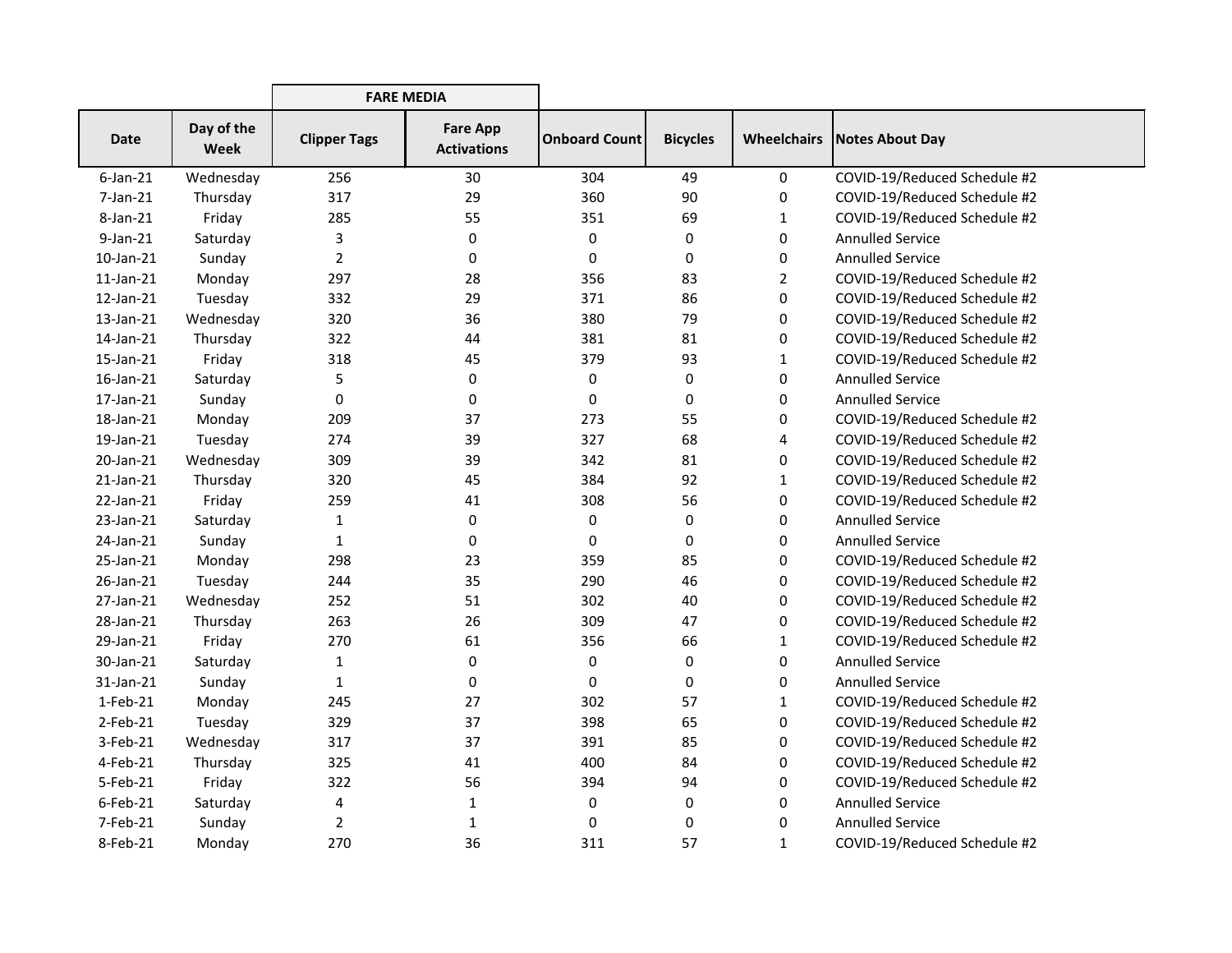|             |                           | <b>FARE MEDIA</b>   |                                       |                      |                 |                    |                              |
|-------------|---------------------------|---------------------|---------------------------------------|----------------------|-----------------|--------------------|------------------------------|
| <b>Date</b> | Day of the<br><b>Week</b> | <b>Clipper Tags</b> | <b>Fare App</b><br><b>Activations</b> | <b>Onboard Count</b> | <b>Bicycles</b> | <b>Wheelchairs</b> | Notes About Day              |
| 9-Feb-21    | Tuesday                   | 322                 | 37                                    | 372                  | 64              | 0                  | COVID-19/Reduced Schedule #2 |
| 10-Feb-21   | Wednesday                 | 326                 | 44                                    | 379                  | 81              | 0                  | COVID-19/Reduced Schedule #2 |
| 11-Feb-21   | Thursday                  | 291                 | 33                                    | 338                  | 57              | 0                  | COVID-19/Reduced Schedule #2 |
| 12-Feb-21   | Friday                    | 338                 | 38                                    | 389                  | 82              | 0                  | COVID-19/Reduced Schedule #2 |
| 13-Feb-21   | Saturday                  | 1                   | $\mathbf{1}$                          | 0                    | 0               | 0                  | <b>Annulled Service</b>      |
| 14-Feb-21   | Sunday                    | 3                   | 0                                     | 0                    | 0               | 0                  | <b>Annulled Service</b>      |
| 15-Feb-21   | Monday                    | 196                 | 54                                    | 272                  | 30              | 0                  | COVID-19/Reduced Schedule #2 |
| 16-Feb-21   | Tuesday                   | 336                 | 61                                    | 397                  | 82              | 0                  | COVID-19/Reduced Schedule #2 |
| 17-Feb-21   | Wednesday                 | 325                 | 51                                    | 392                  | 83              | $\mathbf{1}$       | COVID-19/Reduced Schedule #2 |
| 18-Feb-21   | Thursday                  | 314                 | 46                                    | 382                  | 80              | $\overline{2}$     | COVID-19/Reduced Schedule #2 |
| 19-Feb-21   | Friday                    | 300                 | 58                                    | 377                  | 68              | 0                  | COVID-19/Reduced Schedule #2 |
| 20-Feb-21   | Saturday                  | 4                   | 0                                     | 0                    | 0               | 0                  | <b>Annulled Service</b>      |
| 21-Feb-21   | Sunday                    | $\mathbf{1}$        | 0                                     | 0                    | 0               | 0                  | <b>Annulled Service</b>      |
| 22-Feb-21   | Monday                    | 312                 | 29                                    | 350                  | 74              | 0                  | COVID-19/Reduced Schedule #2 |
| 23-Feb-21   | Tuesday                   | 326                 | 25                                    | 365                  | 84              | $\mathbf{1}$       | COVID-19/Reduced Schedule #2 |
| 24-Feb-21   | Wednesday                 | 344                 | 45                                    | 407                  | 90              | 0                  | COVID-19/Reduced Schedule #2 |
| 25-Feb-21   | Thursday                  | 356                 | 34                                    | 403                  | 77              | 0                  | COVID-19/Reduced Schedule #2 |
| 26-Feb-21   | Friday                    | 333                 | 52                                    | 393                  | 89              | 0                  | COVID-19/Reduced Schedule #2 |
| 27-Feb-21   | Saturday                  | $\mathbf{1}$        | 0                                     | 0                    | 0               | 0                  | <b>Annulled Service</b>      |
| 28-Feb-21   | Sunday                    | $\overline{2}$      | 0                                     | 0                    | 0               | 0                  | <b>Annulled Service</b>      |
| $1-Mar-21$  | Monday                    | 322                 | 46                                    | 394                  | 82              | 0                  | COVID-19/Reduced Schedule #2 |
| $2-Mar-21$  | Tuesday                   | 361                 | 54                                    | 419                  | 80              | $\mathbf{1}$       | COVID-19/Reduced Schedule #2 |
| 3-Mar-21    | Wednesday                 | 349                 | 69                                    | 431                  | 83              | 4                  | COVID-19/Reduced Schedule #2 |
| 4-Mar-21    | Thursday                  | 377                 | 37                                    | 431                  | 89              | 0                  | COVID-19/Reduced Schedule #2 |
| 5-Mar-21    | Friday                    | 374                 | 63                                    | 500                  | 100             | 2                  | COVID-19/Reduced Schedule #2 |
| $6$ -Mar-21 | Saturday                  | $\overline{2}$      | 0                                     | 0                    | 0               | 0                  | <b>Annulled Service</b>      |
| 7-Mar-21    | Sunday                    | 1                   | 1                                     | 0                    | 0               | 0                  | <b>Annulled Service</b>      |
| 8-Mar-21    | Monday                    | 344                 | 37                                    | 405                  | 70              | 0                  | COVID-19/Reduced Schedule #2 |
| 9-Mar-21    | Tuesday                   | 298                 | 41                                    | 350                  | 47              | 0                  | COVID-19/Reduced Schedule #2 |
| 10-Mar-21   | Wednesday                 | 284                 | 46                                    | 337                  | 50              | 0                  | COVID-19/Reduced Schedule #2 |
| 11-Mar-21   | Thursday                  | 364                 | 41                                    | 432                  | 79              | $\overline{2}$     | COVID-19/Reduced Schedule #2 |
| 12-Mar-21   | Friday                    | 359                 | 75                                    | 457                  | 78              | 0                  | COVID-19/Reduced Schedule #2 |
| 13-Mar-21   | Saturday                  | $\overline{a}$      | 0                                     | 0                    | 0               | 0                  | <b>Annulled Service</b>      |
| 14-Mar-21   | Sunday                    | 0                   | $\mathbf{1}$                          | 0                    | 0               | 0                  | <b>Annulled Service</b>      |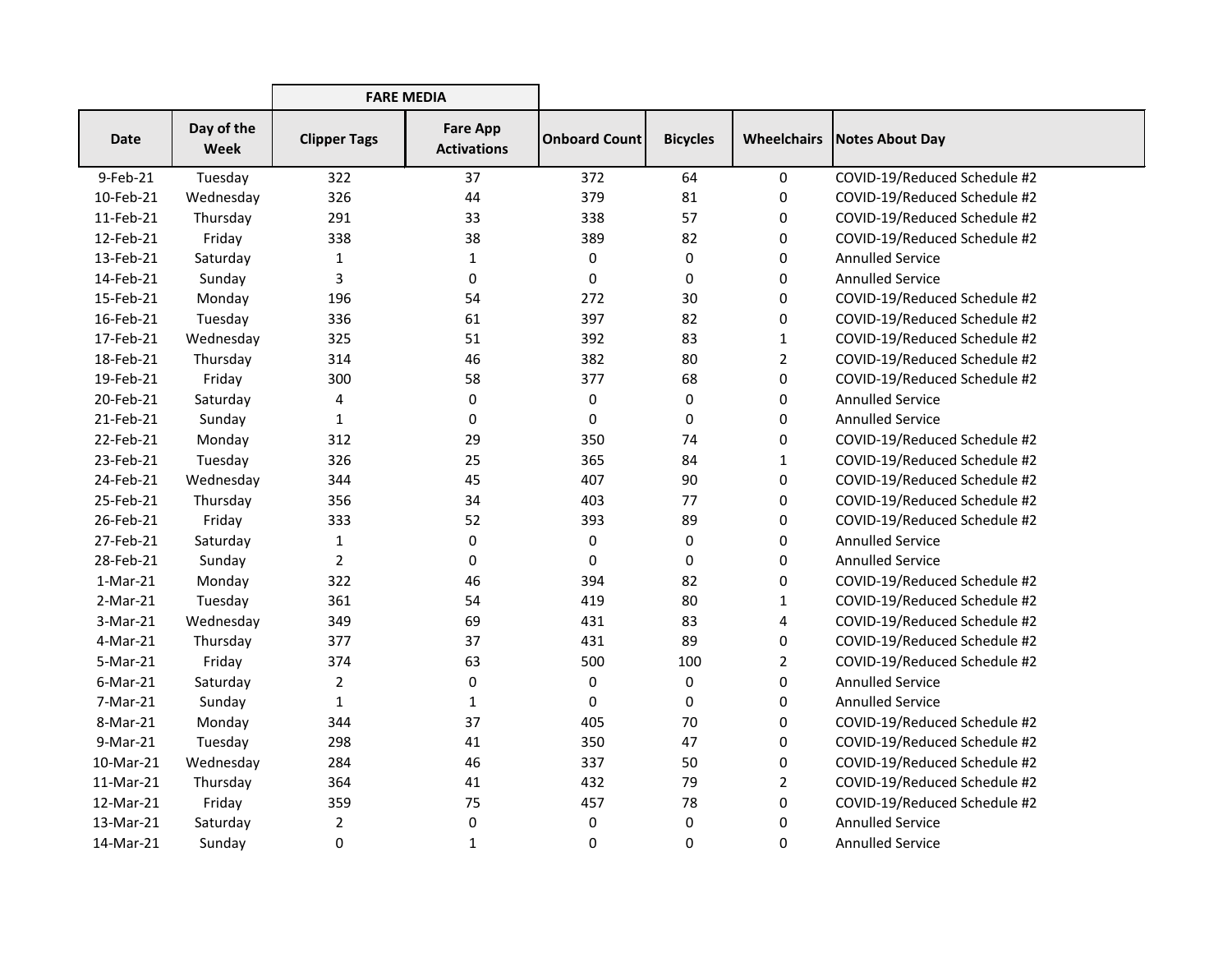|             |                           | <b>FARE MEDIA</b>   |                                       |                      |                 |                    |                              |
|-------------|---------------------------|---------------------|---------------------------------------|----------------------|-----------------|--------------------|------------------------------|
| <b>Date</b> | Day of the<br><b>Week</b> | <b>Clipper Tags</b> | <b>Fare App</b><br><b>Activations</b> | <b>Onboard Count</b> | <b>Bicycles</b> | <b>Wheelchairs</b> | Notes About Day              |
| 15-Mar-21   | Monday                    | 330                 | 43                                    | 433                  | 65              | $2^{\circ}$        | COVID-19/Reduced Schedule #2 |
| 16-Mar-21   | Tuesday                   | 358                 | 48                                    | 429                  | 79              | $\overline{2}$     | COVID-19/Reduced Schedule #2 |
| 17-Mar-21   | Wednesday                 | 337                 | 51                                    | 436                  | 97              | $\mathbf{1}$       | COVID-19/Reduced Schedule #2 |
| 18-Mar-21   | Thursday                  | 297                 | 32                                    | 353                  | 57              | 0                  | COVID-19/Reduced Schedule #2 |
| 19-Mar-21   | Friday                    | 311                 | 64                                    | 410                  | 75              | 0                  | COVID-19/Reduced Schedule #2 |
| 20-Mar-21   | Saturday                  | 3                   | $\mathbf{1}$                          | 0                    | 0               | 0                  | <b>Annulled Service</b>      |
| 21-Mar-21   | Sunday                    | 0                   | 0                                     | 0                    | 0               | 0                  | <b>Annulled Service</b>      |
| 22-Mar-21   | Monday                    | 324                 | 51                                    | 399                  | 68              | 0                  | COVID-19/Reduced Schedule #2 |
| 23-Mar-21   | Tuesday                   | 387                 | 83                                    | 499                  | 90              | $\mathbf{1}$       | COVID-19/Reduced Schedule #2 |
| 24-Mar-21   | Wednesday                 | 373                 | 50                                    | 450                  | 81              | $\overline{2}$     | COVID-19/Reduced Schedule #2 |
| 25-Mar-21   | Thursday                  | 376                 | 62                                    | 446                  | 80              | 0                  | COVID-19/Reduced Schedule #2 |
| 26-Mar-21   | Friday                    | 389                 | 82                                    | 486                  | 103             | 0                  | COVID-19/Reduced Schedule #2 |
| 27-Mar-21   | Saturday                  | 0                   | $\pmb{0}$                             | 0                    | 0               | 0                  | <b>Annulled Service</b>      |
| 28-Mar-21   | Sunday                    | $\overline{2}$      | 0                                     | 0                    | 0               | 0                  | <b>Annulled Service</b>      |
| 29-Mar-21   | Monday                    | 345                 | 76                                    | 447                  | 94              | 0                  | COVID-19/Reduced Schedule #2 |
| 30-Mar-21   | Tuesday                   | 388                 | 65                                    | 516                  | 107             | 0                  | COVID-19/Reduced Schedule #2 |
| 31-Mar-21   | Wednesday                 | 396                 | 60                                    | 473                  | 89              | 0                  | COVID-19/Reduced Schedule #2 |
| $1-Apr-21$  | Thursday                  | 435                 | 82                                    | 554                  | 97              | $\overline{2}$     | COVID-19/Reduced Schedule #2 |
| $2-Apr-21$  | Friday                    | 407                 | 80                                    | 519                  | 116             | $\mathbf{1}$       | COVID-19/Reduced Schedule #2 |
| $3-Apr-21$  | Saturday                  | 4                   | 0                                     | 0                    | 0               | 0                  | <b>Annulled Service</b>      |
| 4-Apr-21    | Sunday                    | $\mathbf{1}$        | $\overline{2}$                        | 0                    | 0               | 0                  | <b>Annulled Service</b>      |
| 5-Apr-21    | Monday                    | 361                 | 53                                    | 452                  | 87              | 4                  | COVID-19/Reduced Schedule #2 |
| $6$ -Apr-21 | Tuesday                   | 418                 | 50                                    | 503                  | 96              | 0                  | COVID-19/Reduced Schedule #2 |
| 7-Apr-21    | Wednesday                 | 370                 | 79                                    | 492                  | 99              | 0                  | COVID-19/Reduced Schedule #2 |
| 8-Apr-21    | Thursday                  | 385                 | 65                                    | 496                  | 82              | $\overline{2}$     | COVID-19/Reduced Schedule #2 |
| 9-Apr-21    | Friday                    | 400                 | 95                                    | 542                  | 96              | 0                  | COVID-19/Reduced Schedule #2 |
| 10-Apr-21   | Saturday                  | 5                   | 3                                     | 0                    | 0               | 0                  | <b>Annulled Service</b>      |
| 11-Apr-21   | Sunday                    | 3                   | $\mathbf{1}$                          | 0                    | 0               | 0                  | <b>Annulled Service</b>      |
| 12-Apr-21   | Monday                    | 396                 | 54                                    | 460                  | 99              | 0                  | COVID-19/Reduced Schedule #2 |
| 13-Apr-21   | Tuesday                   | 447                 | 52                                    | 521                  | 109             | 0                  | COVID-19/Reduced Schedule #2 |
| 14-Apr-21   | Wednesday                 | 431                 | 78                                    | 556                  | 116             | 1                  | COVID-19/Reduced Schedule #2 |
| 15-Apr-21   | Thursday                  | 462                 | 42                                    | 533                  | 97              | $\overline{2}$     | COVID-19/Reduced Schedule #2 |
| 16-Apr-21   | Friday                    | 428                 | 59                                    | 488                  | 103             | $\mathbf{1}$       | COVID-19/Reduced Schedule #2 |
| 17-Apr-21   | Saturday                  | 4                   | 0                                     | 0                    | 0               | 0                  | <b>Annulled Service</b>      |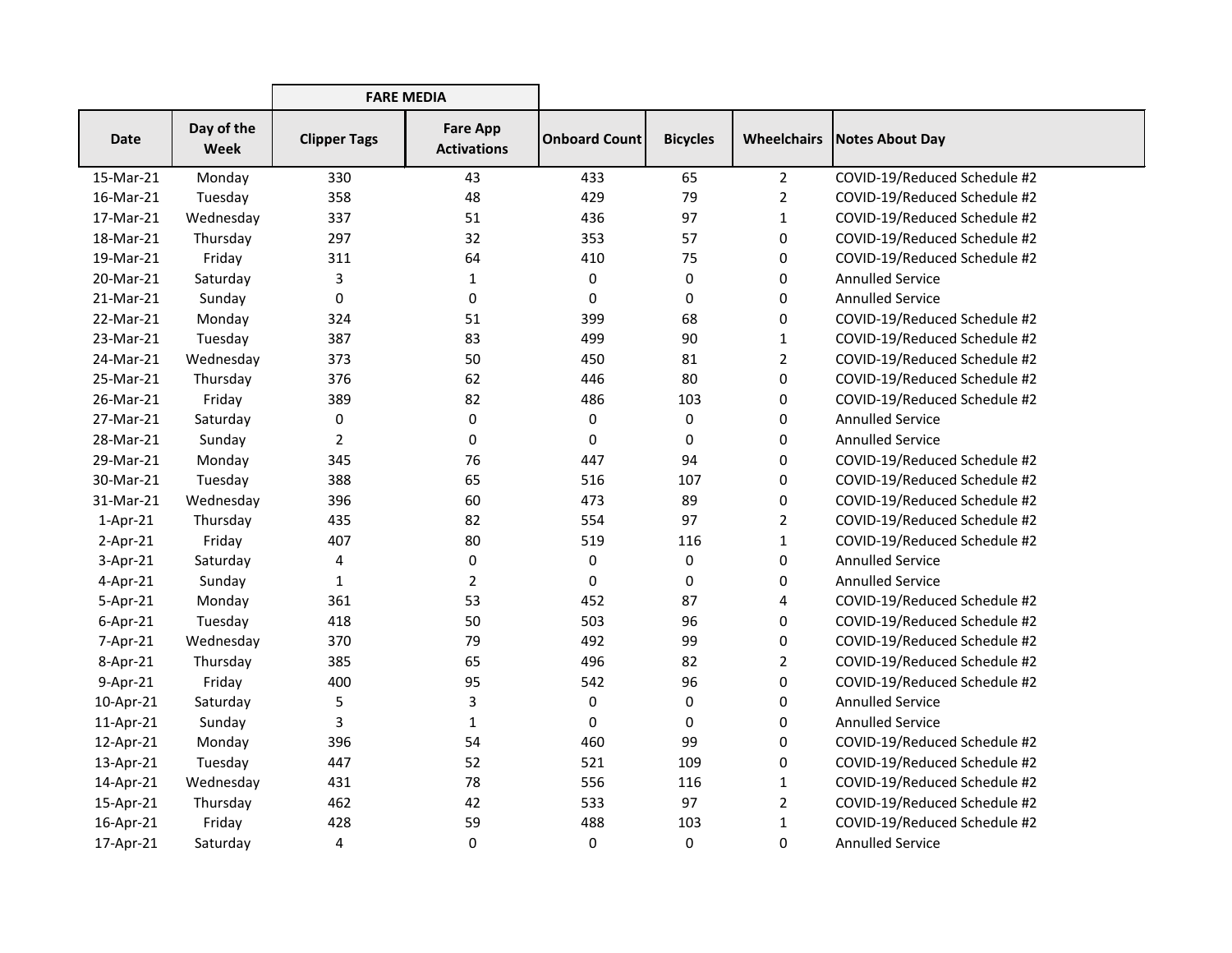|             |                    | <b>FARE MEDIA</b>   |                                       |                      |                 |                    |                              |
|-------------|--------------------|---------------------|---------------------------------------|----------------------|-----------------|--------------------|------------------------------|
| <b>Date</b> | Day of the<br>Week | <b>Clipper Tags</b> | <b>Fare App</b><br><b>Activations</b> | <b>Onboard Count</b> | <b>Bicycles</b> | <b>Wheelchairs</b> | <b>Notes About Day</b>       |
| 18-Apr-21   | Sunday             | 3                   | 0                                     | $\mathbf 0$          | 0               | 0                  | <b>Annulled Service</b>      |
| 19-Apr-21   | Monday             | 412                 | 81                                    | 529                  | 91              | 5                  | COVID-19/Reduced Schedule #2 |
| 20-Apr-21   | Tuesday            | 480                 | 79                                    | 597                  | 92              | 1                  | COVID-19/Reduced Schedule #2 |
| 21-Apr-21   | Wednesday          | 419                 | 89                                    | 544                  | 92              | 5                  | COVID-19/Reduced Schedule #2 |
| 22-Apr-21   | Thursday           | 511                 | 80                                    | 620                  | 129             | 2                  | COVID-19/Reduced Schedule #2 |
| 23-Apr-21   | Friday             | 432                 | 83                                    | 538                  | 115             | 0                  | COVID-19/Reduced Schedule #2 |
| 24-Apr-21   | Saturday           | 2                   | 0                                     | $\pmb{0}$            | 0               | 0                  | <b>Annulled Service</b>      |
| 25-Apr-21   | Sunday             | 5                   | 0                                     | $\mathbf 0$          | 0               | 0                  | <b>Annulled Service</b>      |
| 26-Apr-21   | Monday             | 437                 | 71                                    | 556                  | 90              | 0                  | COVID-19/Reduced Schedule #2 |
| 27-Apr-21   | Tuesday            | 455                 | 87                                    | 572                  | 110             | 3                  | COVID-19/Reduced Schedule #2 |
| 28-Apr-21   | Wednesday          | 508                 | 76                                    | 604                  | 96              | 0                  | COVID-19/Reduced Schedule #2 |
| 29-Apr-21   | Thursday           | 519                 | 97                                    | 652                  | 131             | 1                  | COVID-19/Reduced Schedule #2 |
| 30-Apr-21   | Friday             | 451                 | 99                                    | 580                  | 105             | 9                  | COVID-19/Reduced Schedule #2 |
| $1-May-21$  | Saturday           | 6                   | 0                                     | $\pmb{0}$            | 0               | 0                  | <b>Annulled Service</b>      |
| $2-May-21$  | Sunday             | $\mathbf{1}$        | 0                                     | $\mathbf 0$          | 0               | 0                  | <b>Annulled Service</b>      |
| $3-May-21$  | Monday             | 483                 | 86                                    | 602                  | 103             | 5                  | COVID-19/Reduced Schedule #2 |
| 4-May-21    | Tuesday            | 501                 | 82                                    | 613                  | 130             | 8                  | COVID-19/Reduced Schedule #2 |
| $5-May-21$  | Wednesday          | 499                 | 79                                    | 608                  | 91              | 4                  | COVID-19/Reduced Schedule #2 |
| $6$ -May-21 | Thursday           | 507                 | 92                                    | 665                  | 99              | 1                  | COVID-19/Reduced Schedule #2 |
| $7-May-21$  | Friday             | 492                 | 82                                    | 596                  | 117             | 3                  | COVID-19/Reduced Schedule #2 |
| 8-May-21    | Saturday           | 6                   | 0                                     | $\pmb{0}$            | 0               | 0                  | <b>Annulled Service</b>      |
| $9-May-21$  | Sunday             | 0                   | 1                                     | $\mathbf 0$          | 0               | 0                  | <b>Annulled Service</b>      |
| 10-May-21   | Monday             | 466                 | 97                                    | 598                  | 131             | 6                  | COVID-19/Reduced Schedule #2 |
| 11-May-21   | Tuesday            | 486                 | 91                                    | 608                  | 117             | 6                  | COVID-19/Reduced Schedule #2 |
| 12-May-21   | Wednesday          | 530                 | 85                                    | 669                  | 143             | 6                  | COVID-19/Reduced Schedule #2 |
| 13-May-21   | Thursday           | 520                 | 132                                   | 679                  | 131             | 7                  | COVID-19/Reduced Schedule #2 |
| 14-May-21   | Friday             | 494                 | 93                                    | 639                  | 134             | 3                  | COVID-19/Reduced Schedule #2 |
| 15-May-21   | Saturday           | $\overline{2}$      | 0                                     | 0                    | 0               | 0                  | <b>Annulled Service</b>      |
| 16-May-21   | Sunday             | 7                   | $\mathbf 0$                           | $\pmb{0}$            | 0               | 0                  | <b>Annulled Service</b>      |
| 17-May-21   | Monday             | 473                 | 103                                   | 616                  | 109             | 1                  | COVID-19/Reduced Schedule #2 |
| 18-May-21   | Tuesday            | 530                 | 89                                    | 658                  | 117             | 7                  | COVID-19/Reduced Schedule #2 |
| 19-May-21   | Wednesday          | 516                 | 89                                    | 649                  | 123             | 10                 | COVID-19/Reduced Schedule #2 |
| 20-May-21   | Thursday           | 513                 | 74                                    | 607                  | 117             | 4                  | COVID-19/Reduced Schedule #2 |
| 21-May-21   | Friday             | 451                 | 81                                    | 605                  | 142             | 8                  | COVID-19/Reduced Schedule #2 |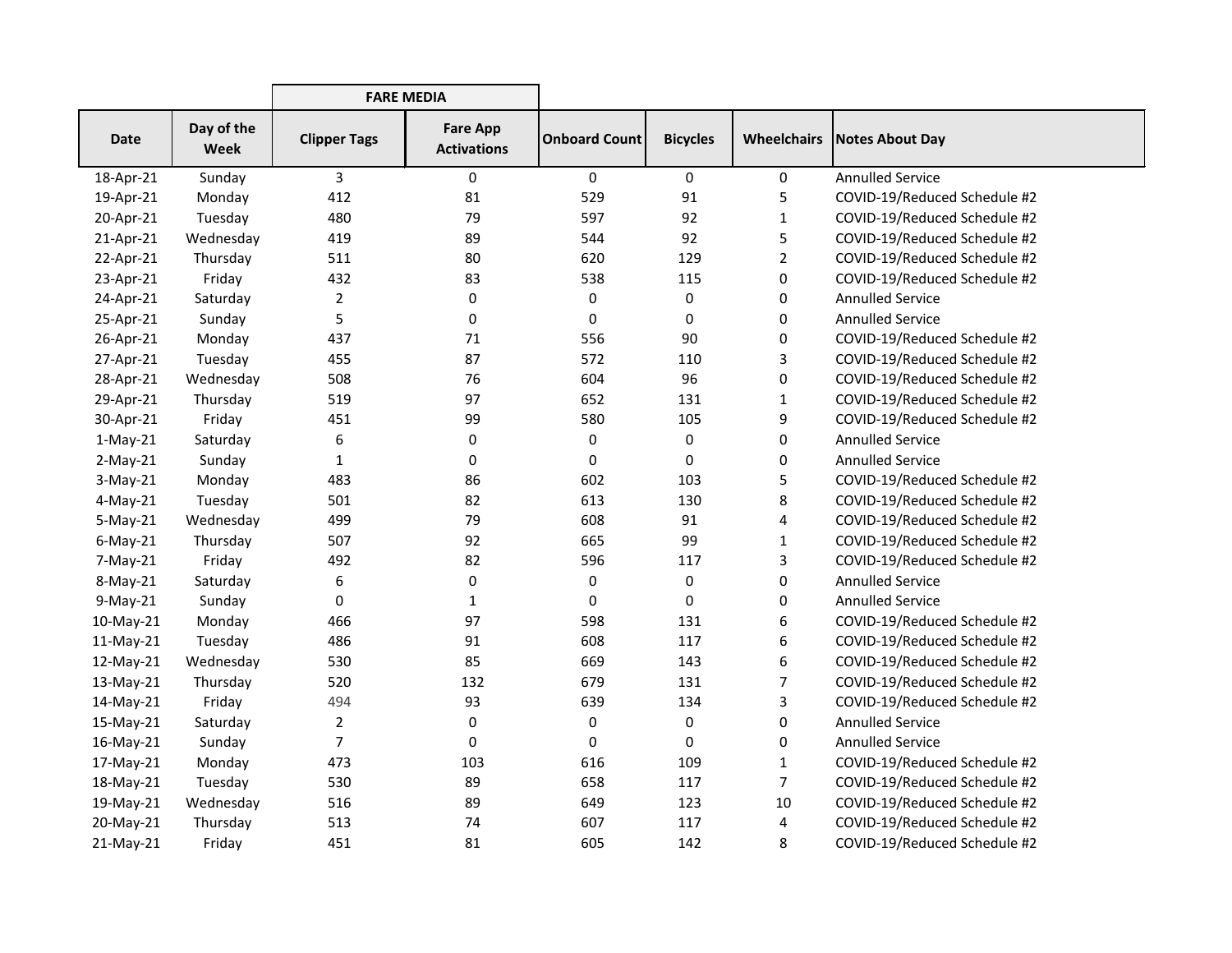|                 |                    | <b>FARE MEDIA</b>   |                                       |                      |                 |                    |                              |
|-----------------|--------------------|---------------------|---------------------------------------|----------------------|-----------------|--------------------|------------------------------|
| <b>Date</b>     | Day of the<br>Week | <b>Clipper Tags</b> | <b>Fare App</b><br><b>Activations</b> | <b>Onboard Count</b> | <b>Bicycles</b> | <b>Wheelchairs</b> | <b>Notes About Day</b>       |
| 22-May-21       | Saturday           | 3                   | 4                                     | 0                    | 0               | 0                  | <b>Annulled Service</b>      |
| 23-May-21       | Sunday             | $\overline{2}$      | $\mathbf{1}$                          | $\pmb{0}$            | 0               | 0                  | <b>Annulled Service</b>      |
| 24-May-21       | Monday             | 498                 | 160                                   | 719                  | 111             | 2                  | COVID-19/Reduced Schedule #3 |
| 25-May-21       | Tuesday            | 509                 | 179                                   | 743                  | 178             | 16                 | COVID-19/Reduced Schedule #3 |
| 26-May-21       | Wednesday          | 507                 | 165                                   | 709                  | 120             | 16                 | COVID-19/Reduced Schedule #3 |
| 27-May-21       | Thursday           | 479                 | 177                                   | 704                  | 133             | 12                 | COVID-19/Reduced Schedule #3 |
| 28-May-21       | Friday             | 522                 | 276                                   | 866                  | 104             | 6                  | COVID-19/Reduced Schedule #3 |
| 29-May-21       | Saturday           | 231                 | 190                                   | 525                  | 61              | 0                  | COVID-19/Reduced Schedule #3 |
| 30-May-21       | Sunday             | 3                   | 4                                     | $\pmb{0}$            | 0               | 0                  | <b>Annulled Service</b>      |
| 31-May-21       | Monday             | 120                 | 114                                   | 271                  | 29              | 0                  | COVID-19/Reduced Schedule #3 |
| $1$ -Jun- $21$  | Tuesday            | 521                 | 175                                   | 718                  | 152             | 8                  | COVID-19/Reduced Schedule #3 |
| $2$ -Jun- $21$  | Wednesday          | 534                 | 200                                   | 776                  | 127             | $\overline{2}$     | COVID-19/Reduced Schedule #3 |
| $3$ -Jun-21     | Thursday           | 528                 | 219                                   | 805                  | 142             | 10                 | COVID-19/Reduced Schedule #3 |
| $4$ -Jun-21     | Friday             | 531                 | 219                                   | 809                  | 152             | 7                  | COVID-19/Reduced Schedule #3 |
| 5-Jun-21        | Saturday           | 181                 | 207                                   | 489                  | 84              | 4                  | COVID-19/Reduced Schedule #3 |
| $6$ -Jun-21     | Sunday             | 8                   | $\mathbf{1}$                          | $\mathbf 0$          | 0               | 0                  | <b>Annulled Service</b>      |
| 7-Jun-21        | Monday             | 448                 | 183                                   | 698                  | 137             | 11                 | COVID-19/Reduced Schedule #3 |
| 8-Jun-21        | Tuesday            | 516                 | 257                                   | 812                  | 156             | 4                  | COVID-19/Reduced Schedule #3 |
| 9-Jun-21        | Wednesday          | 495                 | 204                                   | 813                  | 166             | 5                  | COVID-19/Reduced Schedule #3 |
| 10-Jun-21       | Thursday           | 474                 | 247                                   | 774                  | 137             | 13                 | COVID-19/Reduced Schedule #3 |
| $11$ -Jun- $21$ | Friday             | 514                 | 249                                   | 814                  | 139             | $\overline{2}$     | COVID-19/Reduced Schedule #3 |
| 12-Jun-21       | Saturday           | 215                 | 229                                   | 544                  | 68              | 5                  | COVID-19/Reduced Schedule #3 |
| 13-Jun-21       | Sunday             | 10                  | $\mathbf{1}$                          | 0                    | 0               | 0                  | <b>Annulled Service</b>      |
| 14-Jun-21       | Monday             | 470                 | 218                                   | 742                  | 96              | $\overline{2}$     | COVID-19/Reduced Schedule #3 |
| 15-Jun-21       | Tuesday            | 559                 | 205                                   | 856                  | 141             | 9                  | COVID-19/Reduced Schedule #3 |
| 16-Jun-21       | Wednesday          | 551                 | 242                                   | 851                  | 159             | 6                  | COVID-19/Reduced Schedule #3 |
| 17-Jun-21       | Thursday           | 549                 | 247                                   | 865                  | 157             | 3                  | COVID-19/Reduced Schedule #3 |
| 18-Jun-21       | Friday             | 511                 | 327                                   | 885                  | 140             | 9                  | COVID-19/Reduced Schedule #3 |
| 19-Jun-21       | Saturday           | 203                 | 185                                   | 465                  | 67              | $\mathbf{1}$       | COVID-19/Reduced Schedule #3 |
| 20-Jun-21       | Sunday             | 9                   | 0                                     | 0                    | 0               | 0                  | <b>Annulled Service</b>      |
| 21-Jun-21       | Monday             | 475                 | 266                                   | 802                  | 175             | 9                  | COVID-19/Reduced Schedule #3 |
| 22-Jun-21       | Tuesday            | 575                 | 296                                   | 931                  | 166             | 16                 | COVID-19/Reduced Schedule #3 |
| 23-Jun-21       | Wednesday          | 521                 | 271                                   | 1026                 | 176             | 1                  | COVID-19/Reduced Schedule #3 |
| 24-Jun-21       | Thursday           | 587                 | 265                                   | 958                  | 157             | 11                 | COVID-19/Reduced Schedule #3 |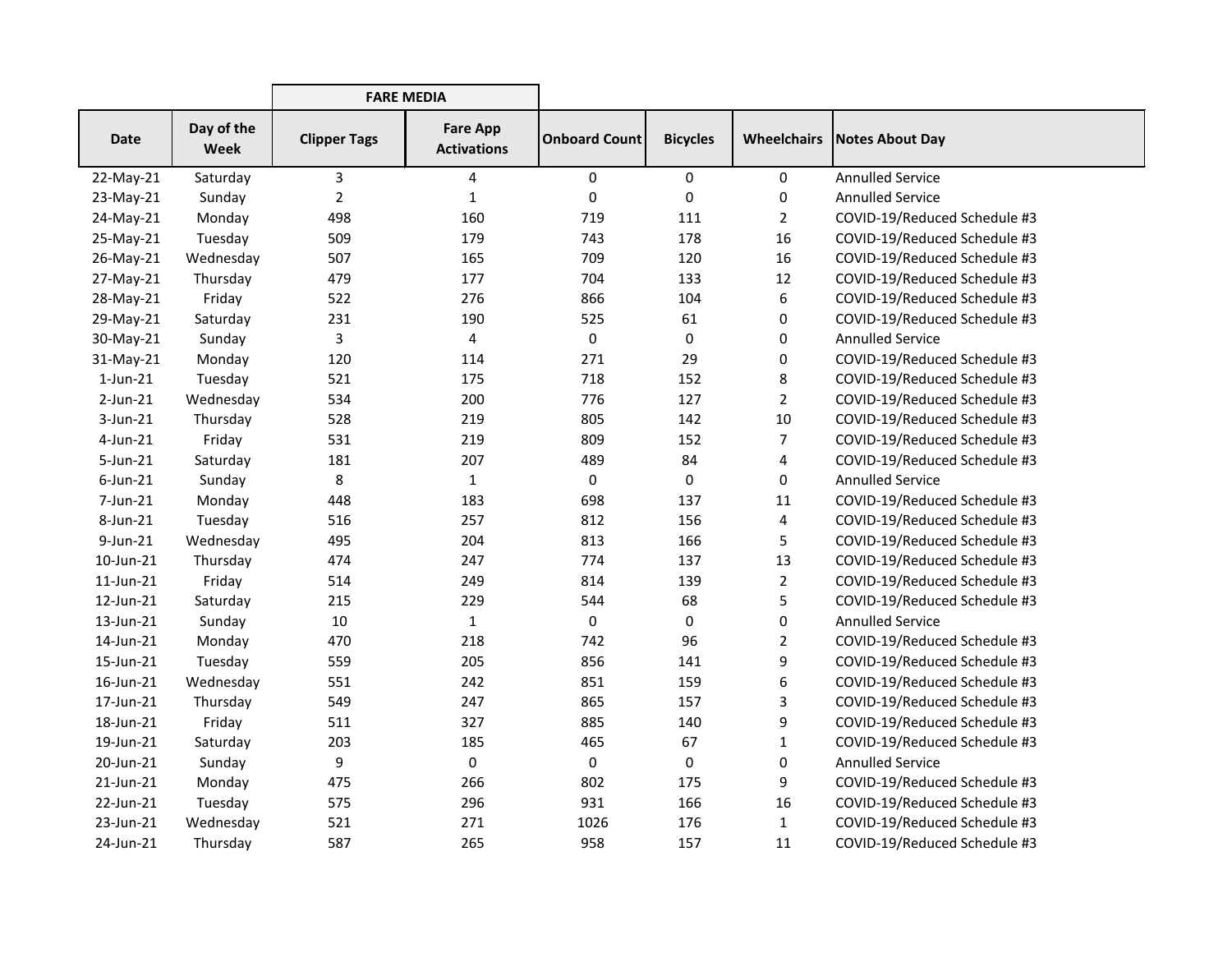|              |                    | <b>FARE MEDIA</b>   |                                       |                      |                 |                    |                              |
|--------------|--------------------|---------------------|---------------------------------------|----------------------|-----------------|--------------------|------------------------------|
| <b>Date</b>  | Day of the<br>Week | <b>Clipper Tags</b> | <b>Fare App</b><br><b>Activations</b> | <b>Onboard Count</b> | <b>Bicycles</b> | <b>Wheelchairs</b> | Notes About Day              |
| 25-Jun-21    | Friday             | 561                 | 338                                   | 1052                 | 181             | 8                  | COVID-19/Reduced Schedule #3 |
| 26-Jun-21    | Saturday           | 236                 | 267                                   | 569                  | 73              | 0                  | COVID-19/Reduced Schedule #3 |
| 27-Jun-21    | Sunday             | 9                   | 5                                     | 0                    | $\mathbf 0$     | 0                  | <b>Annulled Service</b>      |
| 28-Jun-21    | Monday             | 444                 | 240                                   | 668                  | 117             | 5                  | COVID-19/Reduced Schedule #3 |
| 29-Jun-21    | Tuesday            | 540                 | 225                                   | 837                  | 160             | 3                  | COVID-19/Reduced Schedule #3 |
| 30-Jun-21    | Wednesday          | 541                 | 294                                   | 910                  | 155             | 10                 | COVID-19/Reduced Schedule #3 |
| $1$ -Jul-21  | Thursday           | 600                 | 305                                   | 957                  | 182             | 18                 | COVID-19/Reduced Schedule #3 |
| $2$ -Jul-21  | Friday             | 542                 | 350                                   | 967                  | 196             | 3                  | COVID-19/Reduced Schedule #3 |
| $3$ -Jul-21  | Saturday           | 291                 | 341                                   | 718                  | 85              | 12                 | COVID-19/Reduced Schedule #3 |
| $4$ -Jul-21  | Sunday             | 92                  | 113                                   | 265                  | 21              | 4                  | COVID-19/Reduced Schedule #3 |
| $5$ -Jul-21  | Monday             | 279                 | 241                                   | 599                  | 70              | 4                  | COVID-19/Reduced Schedule #3 |
| $6$ -Jul-21  | Tuesday            | 555                 | 269                                   | 868                  | 154             | $\overline{7}$     | COVID-19/Reduced Schedule #3 |
| 7-Jul-21     | Wednesday          | 569                 | 341                                   | 1,037                | 168             | 8                  | COVID-19/Reduced Schedule #3 |
| 8-Jul-21     | Thursday           | 584                 | 262                                   | 905                  | 158             | 13                 | COVID-19/Reduced Schedule #3 |
| $9$ -Jul-21  | Friday             | 550                 | 312                                   | 923                  | 167             | 4                  | COVID-19/Reduced Schedule #3 |
| 10-Jul-21    | Saturday           | 189                 | 273                                   | 596                  | 52              | 3                  | COVID-19/Reduced Schedule #3 |
| $11$ -Jul-21 | Sunday             | 18                  | 6                                     | 0                    | 0               | $\mathbf 0$        | <b>Annulled Service</b>      |
| 12-Jul-21    | Monday             | 484                 | 343                                   | 922                  | 158             | 1                  | COVID-19/Reduced Schedule #3 |
| 13-Jul-21    | Tuesday            | 547                 | 319                                   | 913                  | 170             | 4                  | COVID-19/Reduced Schedule #3 |
| 14-Jul-21    | Wednesday          | 532                 | 362                                   | 978                  | 165             | $\mathbf{1}$       | COVID-19/Reduced Schedule #3 |
| 15-Jul-21    | Thursday           | 539                 | 324                                   | 967                  | 178             | 5                  | COVID-19/Reduced Schedule #3 |
| 16-Jul-21    | Friday             | 554                 | 343                                   | 996                  | 174             | $\mathbf{1}$       | COVID-19/Reduced Schedule #3 |
| 17-Jul-21    | Saturday           | 350                 | 342                                   | 831                  | 85              | 0                  | COVID-19/Reduced Schedule #3 |
| 18-Jul-21    | Sunday             | 13                  | 10                                    | 0                    | 0               | $\mathbf 0$        | <b>Annulled Service</b>      |
| 19-Jul-21    | Monday             | 504                 | 280                                   | 871                  | 157             | 12                 | COVID-19/Reduced Schedule #3 |
| 20-Jul-21    | Tuesday            | 608                 | 298                                   | 994                  | 182             | 9                  | COVID-19/Reduced Schedule #3 |
| 21-Jul-21    | Wednesday          | 565                 | 349                                   | 1,023                | 157             | 9                  | COVID-19/Reduced Schedule #3 |
| 22-Jul-21    | Thursday           | 588                 | 339                                   | 1,010                | 156             | 5                  | COVID-19/Reduced Schedule #3 |
| 23-Jul-21    | Friday             | 592                 | 352                                   | 1,013                | 146             | 5                  | COVID-19/Reduced Schedule #3 |
| 24-Jul-21    | Saturday           | 275                 | 282                                   | 631                  | 81              | $\mathbf{1}$       | COVID-19/Reduced Schedule #3 |
| 25-Jul-21    | Sunday             | 9                   | 6                                     | 0                    | 0               | 0                  | <b>Annulled Service</b>      |
| 26-Jul-21    | Monday             | 490                 | 303                                   | 837                  | 160             | 4                  | COVID-19/Reduced Schedule #3 |
| 27-Jul-21    | Tuesday            | 543                 | 343                                   | 982                  | 180             | 4                  | COVID-19/Reduced Schedule #3 |
| 28-Jul-21    | Wednesday          | 536                 | 324                                   | 970                  | 168             | 3                  | COVID-19/Reduced Schedule #3 |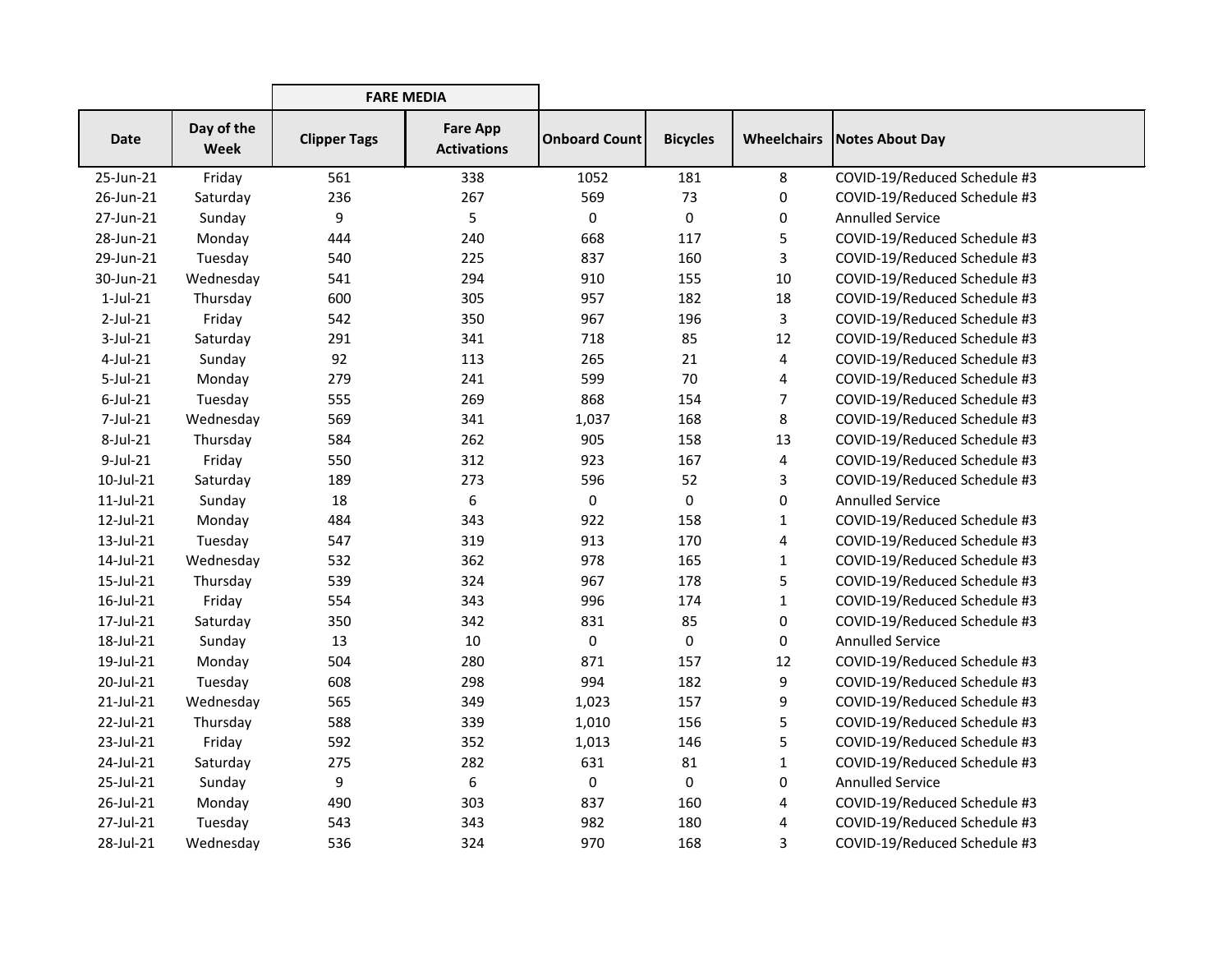|             |                    | <b>FARE MEDIA</b>   |                                       |                      |                 |                    |                              |
|-------------|--------------------|---------------------|---------------------------------------|----------------------|-----------------|--------------------|------------------------------|
| <b>Date</b> | Day of the<br>Week | <b>Clipper Tags</b> | <b>Fare App</b><br><b>Activations</b> | <b>Onboard Count</b> | <b>Bicycles</b> | <b>Wheelchairs</b> | Notes About Day              |
| 29-Jul-21   | Thursday           | 607                 | 453                                   | 1,152                | 190             | 6                  | COVID-19/Reduced Schedule #3 |
| 30-Jul-21   | Friday             | 508                 | 403                                   | 996                  | 160             | 4                  | COVID-19/Reduced Schedule #3 |
| 31-Jul-21   | Saturday           | 288                 | 337                                   | 706                  | 79              | $\overline{2}$     | COVID-19/Reduced Schedule #3 |
| 1-Aug-21    | Sunday             | 5                   | 7                                     | 0                    | 0               | 0                  | <b>Annulled Service</b>      |
| $2$ -Aug-21 | Monday             | 504                 | 284                                   | 849                  | 138             | 12                 | COVID-19/Reduced Schedule #3 |
| 3-Aug-21    | Tuesday            | 540                 | 337                                   | 947                  | 161             | 6                  | COVID-19/Reduced Schedule #3 |
| 4-Aug-21    | Wednesday          | 542                 | 328                                   | 975                  | 175             | 4                  | COVID-19/Reduced Schedule #3 |
| 5-Aug-21    | Thursday           | 515                 | 372                                   | 931                  | 154             | 6                  | COVID-19/Reduced Schedule #3 |
| 6-Aug-21    | Friday             | 558                 | 299                                   | 962                  | 124             | 4                  | COVID-19/Reduced Schedule #3 |
| 7-Aug-21    | Saturday           | 280                 | 257                                   | 683                  | 90              | 4                  | COVID-19/Reduced Schedule #3 |
| 8-Aug-21    | Sunday             | 4                   | 3                                     | 0                    | 0               | 0                  | <b>Annulled Service</b>      |
| 9-Aug-21    | Monday             | 488                 | 307                                   | 884                  | 187             | 12                 | COVID-19/Reduced Schedule #3 |
| 10-Aug-21   | Tuesday            | 585                 | 347                                   | 1037                 | 220             | $\mathbf{1}$       | COVID-19/Reduced Schedule #3 |
| 11-Aug-21   | Wednesday          | 581                 | 302                                   | 943                  | 161             | 10                 | COVID-19/Reduced Schedule #3 |
| 12-Aug-21   | Thursday           | 597                 | 312                                   | 1005                 | 187             | $\overline{7}$     | COVID-19/Reduced Schedule #3 |
| 13-Aug-21   | Friday             | 510                 | 338                                   | 893                  | 180             | 7                  | COVID-19/Reduced Schedule #3 |
| 14-Aug-21   | Saturday           | 277                 | 318                                   | 641                  | 91              | $\overline{2}$     | COVID-19/Reduced Schedule #3 |
| 15-Aug-21   | Sunday             | 3                   | 3                                     | 0                    | 0               | 0                  | <b>Annulled Service</b>      |
| 16-Aug-21   | Monday             | 582                 | 322                                   | 995                  | 194             | 6                  | COVID-19/Reduced Schedule #3 |
| 17-Aug-21   | Tuesday            | 614                 | 323                                   | 1051                 | 215             | 9                  | COVID-19/Reduced Schedule #3 |
| 18-Aug-21   | Wednesday          | 687                 | 355                                   | 1075                 | 183             | 3                  | COVID-19/Reduced Schedule #3 |
| 19-Aug-21   | Thursday           | 651                 | 364                                   | 1112                 | 183             | 4                  | COVID-19/Reduced Schedule #3 |
| 20-Aug-21   | Friday             | 656                 | 395                                   | 1173                 | 172             | 9                  | COVID-19/Reduced Schedule #3 |
| 21-Aug-21   | Saturday           | 278                 | 305                                   | 731                  | 69              | 0                  | COVID-19/Reduced Schedule #3 |
| 22-Aug-21   | Sunday             | 9                   | 6                                     | 0                    | 0               | 0                  | <b>Annulled Service</b>      |
| 23-Aug-21   | Monday             | 597                 | 352                                   | 1002                 | 188             | 3                  | COVID-19/Reduced Schedule #3 |
| 24-Aug-21   | Tuesday            | 666                 | 381                                   | 1083                 | 212             | 5                  | COVID-19/Reduced Schedule #3 |
| 25-Aug-21   | Wednesday          | 667                 | 317                                   | 1052                 | 196             | $\overline{2}$     | COVID-19/Reduced Schedule #3 |
| 26-Aug-21   | Thursday           | 665                 | 366                                   | 1163                 | 214             | 3                  | COVID-19/Reduced Schedule #3 |
| 27-Aug-21   | Friday             | 636                 | 374                                   | 1070                 | 168             | $\overline{2}$     | COVID-19/Reduced Schedule #3 |
| 28-Aug-21   | Saturday           | 213                 | 274                                   | 522                  | 43              | 3                  | COVID-19/Reduced Schedule #3 |
| 29-Aug-21   | Sunday             | 14                  | 5                                     | 0                    | 0               | 0                  | <b>Annulled Service</b>      |
| 30-Aug-21   | Monday             | 633                 | 362                                   | 1110                 | 195             | 11                 | COVID-19/Reduced Schedule #3 |
| 31-Aug-21   | Tuesday            | 658                 | 392                                   | 1131                 | 197             | 5                  | COVID-19/Reduced Schedule #3 |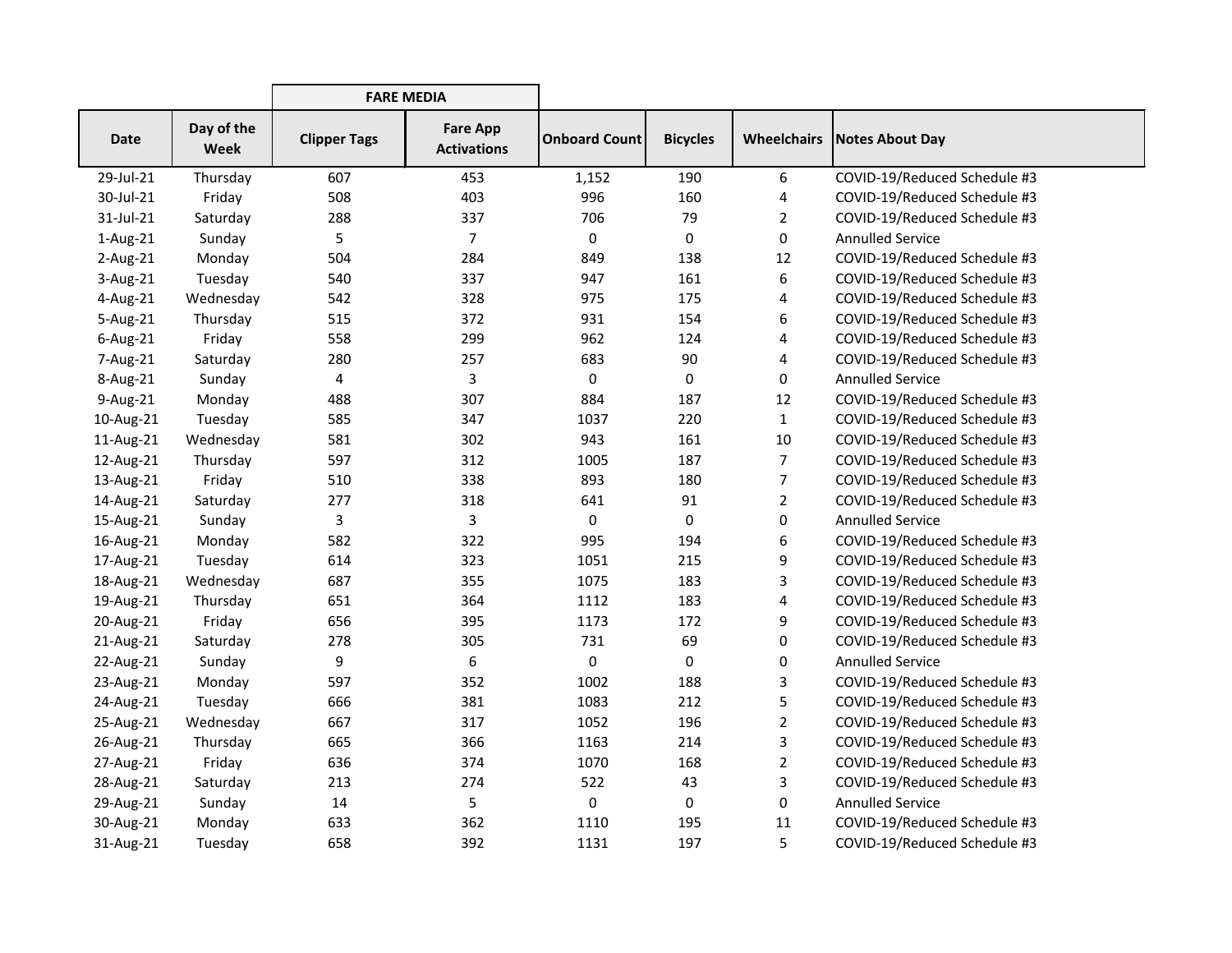|             |                           | <b>FARE MEDIA</b>   |                                       |                      |                 |                    |                              |
|-------------|---------------------------|---------------------|---------------------------------------|----------------------|-----------------|--------------------|------------------------------|
| <b>Date</b> | Day of the<br><b>Week</b> | <b>Clipper Tags</b> | <b>Fare App</b><br><b>Activations</b> | <b>Onboard Count</b> | <b>Bicycles</b> | <b>Wheelchairs</b> | <b>Notes About Day</b>       |
| $1-Sep-21$  | Wednesday                 | 728                 | 321                                   | 1,137                | 187             | $\mathsf{3}$       | COVID-19/Reduced Schedule #3 |
| $2-Sep-21$  | Thursday                  | 756                 | 398                                   | 1,265                | 210             | $\overline{7}$     | COVID-19/Reduced Schedule #3 |
| $3-Sep-21$  | Friday                    | 737                 | 390                                   | 1,230                | 170             | 6                  | COVID-19/Reduced Schedule #3 |
| 4-Sep-21    | Saturday                  | 345                 | 283                                   | 808                  | 81              | 5                  | COVID-19/Reduced Schedule #3 |
| $5-Sep-21$  | Sunday                    | 12                  | 5                                     | 0                    | 0               | 0                  | <b>Annulled Service</b>      |
| 6-Sep-21    | Monday                    | 269                 | 236                                   | 581                  | 85              | 12                 | COVID-19/Reduced Schedule #3 |
| $7-Sep-21$  | Tuesday                   | 707                 | 296                                   | 1,072                | 200             | 13                 | COVID-19/Reduced Schedule #3 |
| 8-Sep-21    | Wednesday                 | 773                 | 317                                   | 1,206                | 225             | 6                  | COVID-19/Reduced Schedule #3 |
| 9-Sep-21    | Thursday                  | 731                 | 351                                   | 1,170                | 219             | 5                  | COVID-19/Reduced Schedule #3 |
| 10-Sep-21   | Friday                    | 699                 | 353                                   | 1,168                | 186             | 10                 | COVID-19/Reduced Schedule #3 |
| 11-Sep-21   | Saturday                  | 301                 | 230                                   | 673                  | 52              | $\overline{7}$     | COVID-19/Reduced Schedule #3 |
| 12-Sep-21   | Sunday                    | 3                   | 5                                     | 0                    | 0               | 0                  | <b>Annulled Service</b>      |
| 13-Sep-21   | Monday                    | 663                 | 351                                   | 1,111                | 186             | $\overline{2}$     | COVID-19/Reduced Schedule #3 |
| 14-Sep-21   | Tuesday                   | 763                 | 308                                   | 1,156                | 202             | $\overline{2}$     | COVID-19/Reduced Schedule #3 |
| 15-Sep-21   | Wednesday                 | 771                 | 326                                   | 1,169                | 195             | 9                  | COVID-19/Reduced Schedule #3 |
| 16-Sep-21   | Thursday                  | 757                 | 356                                   | 1,203                | 214             | 3                  | COVID-19/Reduced Schedule #3 |
| 17-Sep-21   | Friday                    | 685                 | 347                                   | 1,150                | 189             | 8                  | COVID-19/Reduced Schedule #3 |
| 18-Sep-21   | Saturday                  | 251                 | 318                                   | 684                  | 83              | $\overline{7}$     | COVID-19/Reduced Schedule #3 |
| 19-Sep-21   | Sunday                    | 11                  | 6                                     | 0                    | 0               | 0                  | <b>Annulled Service</b>      |
| 20-Sep-21   | Monday                    | 739                 | 320                                   | 1,131                | 211             | 5                  | COVID-19/Reduced Schedule #3 |
| 21-Sep-21   | Tuesday                   | 740                 | 343                                   | 1,164                | 217             | 4                  | COVID-19/Reduced Schedule #3 |
| 22-Sep-21   | Wednesday                 | 794                 | 307                                   | 1,162                | 236             | $\overline{2}$     | COVID-19/Reduced Schedule #3 |
| 23-Sep-21   | Thursday                  | 756                 | 359                                   | 1,205                | 206             | 9                  | COVID-19/Reduced Schedule #3 |
| 24-Sep-21   | Friday                    | 696                 | 293                                   | 1,046                | 210             | 9                  | COVID-19/Reduced Schedule #3 |
| 25-Sep-21   | Saturday                  | 346                 | 272                                   | 726                  | 84              | 6                  | COVID-19/Reduced Schedule #3 |
| 26-Sep-21   | Sunday                    | 3                   | 12                                    | 0                    | 0               | 0                  | <b>Annulled Service</b>      |
| 27-Sep-21   | Monday                    | 720                 | 322                                   | 1,089                | 181             | 5                  | COVID-19/Reduced Schedule #3 |
| 28-Sep-21   | Tuesday                   | 767                 | 331                                   | 1,243                | 235             | 3                  | COVID-19/Reduced Schedule #3 |
| 29-Sep-21   | Wednesday                 | 836                 | 353                                   | 1,241                | 242             | 7                  | COVID-19/Reduced Schedule #3 |
| 30-Sep-21   | Thursday                  | 793                 | 353                                   | 1,177                | 227             | 0                  | COVID-19/Reduced Schedule #3 |
| $1-Oct-21$  | Friday                    | 775                 | 331                                   | 1217                 | 238             | 3                  | COVID-19/Reduced Schedule #3 |
| 2-Oct-21    | Saturday                  | 281                 | 273                                   | 576                  | 69              | $\overline{2}$     | COVID-19/Reduced Schedule #3 |
| 3-Oct-21    | Sunday                    | 8                   | 5                                     | 0                    | 0               | 0                  | <b>Annulled Service</b>      |
| 4-Oct-21    | Monday                    | 674                 | 289                                   | 1026                 | 197             | 7                  | COVID-19/Reduced Schedule #3 |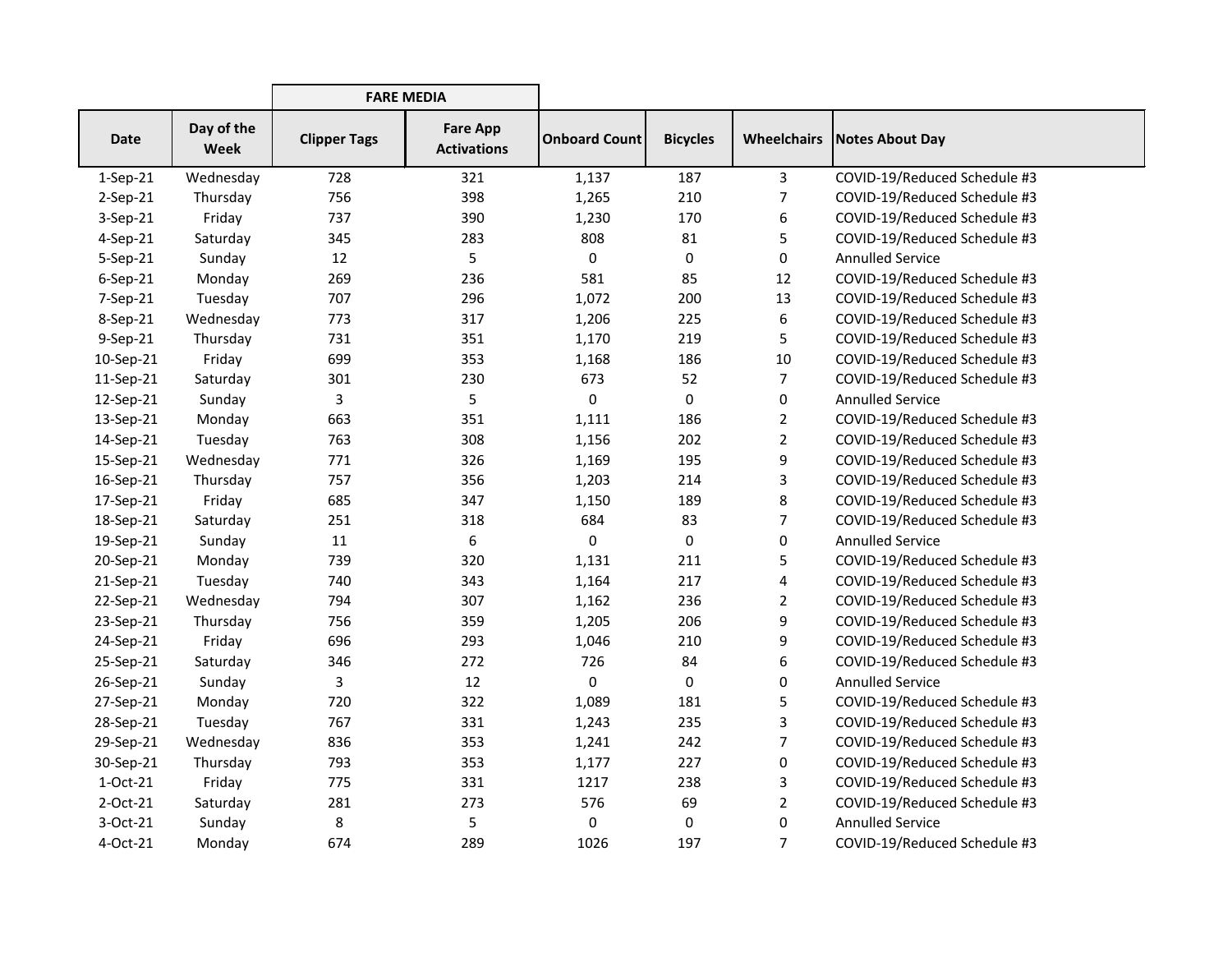|            |                    | <b>FARE MEDIA</b>   |                                       |                      |                 |                    |                              |
|------------|--------------------|---------------------|---------------------------------------|----------------------|-----------------|--------------------|------------------------------|
| Date       | Day of the<br>Week | <b>Clipper Tags</b> | <b>Fare App</b><br><b>Activations</b> | <b>Onboard Count</b> | <b>Bicycles</b> | <b>Wheelchairs</b> | Notes About Day              |
| 5-Oct-21   | Tuesday            | 808                 | 289                                   | 1180                 | 241             | 12                 | COVID-19/Reduced Schedule #3 |
| 6-Oct-21   | Wednesday          | 767                 | 291                                   | 1111                 | 201             | $\overline{2}$     | COVID-19/Reduced Schedule #3 |
| 7-Oct-21   | Thursday           | 780                 | 318                                   | 1200                 | 204             | 6                  | COVID-19/Reduced Schedule #3 |
| 8-Oct-21   | Friday             | 804                 | 309                                   | 1180                 | 161             | 3                  | COVID-19/Reduced Schedule #3 |
| 9-Oct-21   | Saturday           | 335                 | 295                                   | 751                  | 68              | $\mathbf{1}$       | COVID-19/Reduced Schedule #3 |
| 10-Oct-21  | Sunday             | 3                   | 17                                    | 0                    | 0               | $\pmb{0}$          | <b>Annulled Service</b>      |
| 11-Oct-21  | Monday             | 658                 | 321                                   | 1056                 | 173             | 8                  | COVID-19/Reduced Schedule #3 |
| 12-Oct-21  | Tuesday            | 768                 | 314                                   | 1177                 | 222             | 4                  | COVID-19/Reduced Schedule #3 |
| 13-Oct-21  | Wednesday          | 722                 | 352                                   | 1096                 | 184             | 6                  | COVID-19/Reduced Schedule #3 |
| 14-Oct-21  | Thursday           | 791                 | 292                                   | 1207                 | 214             | 7                  | COVID-19/Reduced Schedule #3 |
| 15-Oct-21  | Friday             | 764                 | 300                                   | 1344                 | 194             | $\overline{4}$     | COVID-19/Reduced Schedule #3 |
| 16-Oct-21  | Saturday           | 372                 | 291                                   | 737                  | 60              | 10                 | COVID-19/Reduced Schedule #3 |
| 17-Oct-21  | Sunday             | 12                  | 5                                     | 0                    | 0               | 0                  | <b>Annulled Service</b>      |
| 18-Oct-21  | Monday             | 657                 | 330                                   | 1156                 | 163             | 4                  | COVID-19/Reduced Schedule #3 |
| 19-Oct-21  | Tuesday            | 790                 | 289                                   | 1177                 | 197             | $\mathbf{1}$       | COVID-19/Reduced Schedule #3 |
| 20-Oct-21  | Wednesday          | 656                 | 343                                   | 1044                 | 119             | 0                  | COVID-19/Reduced Schedule #3 |
| 21-Oct-21  | Thursday           | 676                 | 300                                   | 1122                 | 129             | 4                  | COVID-19/Reduced Schedule #3 |
| 22-Oct-21  | Friday             | 680                 | 333                                   | 1037                 | 117             | 4                  | COVID-19/Reduced Schedule #3 |
| 23-Oct-21  | Saturday           | 238                 | 190                                   | 536                  | 36              | 8                  | COVID-19/Reduced Schedule #3 |
| 24-Oct-21  | Sunday             | $\mathbf{1}$        | $\mathbf{1}$                          | 0                    | 0               | 0                  | <b>Annulled Service</b>      |
| 25-Oct-21  | Monday             | 569                 | 259                                   | 918                  | 120             | $\mathbf{1}$       | COVID-19/Reduced Schedule #3 |
| 26-Oct-21  | Tuesday            | 746                 | 295                                   | 1169                 | 143             | $\overline{2}$     | COVID-19/Reduced Schedule #3 |
| 27-Oct-21  | Wednesday          | 790                 | 322                                   | 1222                 | 180             | $\mathbf{1}$       | COVID-19/Reduced Schedule #3 |
| 28-Oct-21  | Thursday           | 770                 | 321                                   | 1135                 | 198             | 3                  | COVID-19/Reduced Schedule #3 |
| 29-Oct-21  | Friday             | 773                 | 322                                   | 1161                 | 190             | $\overline{2}$     | COVID-19/Reduced Schedule #3 |
| 30-Oct-21  | Saturday           | 217                 | 168                                   | 463                  | 25              | $\overline{2}$     | COVID-19/Reduced Schedule #3 |
| 31-Oct-21  | Sunday             | 12                  | 0                                     | 0                    | 0               | $\mathbf 0$        | <b>Annulled Service</b>      |
| $1-Nov-21$ | Monday             | 598                 | 227                                   | 911                  | 97              | $\mathbf{1}$       | COVID-19/Reduced Schedule #3 |
| $2-Nov-21$ | Tuesday            | 787                 | 296                                   | 1,198                | 194             | 5                  | COVID-19/Reduced Schedule #3 |
| $3-Nov-21$ | Wednesday          | 828                 | 344                                   | 1,240                | 198             | 5                  | COVID-19/Reduced Schedule #3 |
| 4-Nov-21   | Thursday           | 777                 | 270                                   | 1,161                | 152             | $\pmb{0}$          | COVID-19/Reduced Schedule #3 |
| 5-Nov-21   | Friday             | 835                 | 316                                   | 1,228                | 185             | 5                  | COVID-19/Reduced Schedule #3 |
| $6-Nov-21$ | Saturday           | 274                 | 267                                   | 586                  | 61              | 2                  | COVID-19/Reduced Schedule #3 |
| 7-Nov-21   | Sunday             | 8                   | 8                                     | 0                    | 0               | 0                  | <b>Annulled Service</b>      |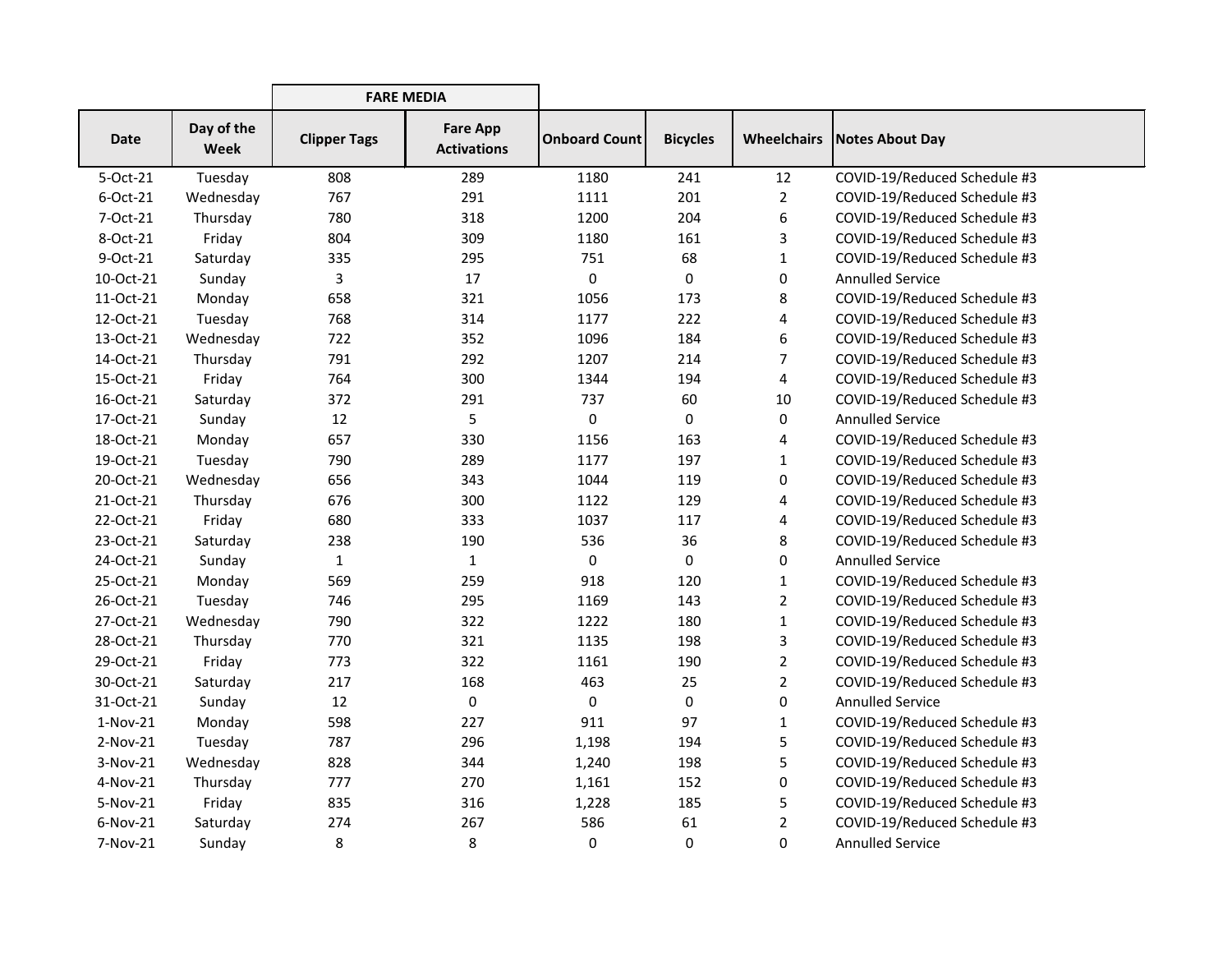|             |                    | <b>FARE MEDIA</b>   |                                       |                      |                 |                    |                              |
|-------------|--------------------|---------------------|---------------------------------------|----------------------|-----------------|--------------------|------------------------------|
| <b>Date</b> | Day of the<br>Week | <b>Clipper Tags</b> | <b>Fare App</b><br><b>Activations</b> | <b>Onboard Count</b> | <b>Bicycles</b> | <b>Wheelchairs</b> | Notes About Day              |
| 8-Nov-21    | Monday             | 743                 | 309                                   | 1,132                | 163             | $\overline{2}$     | COVID-19/Reduced Schedule #3 |
| 9-Nov-21    | Tuesday            | 681                 | 246                                   | 1,000                | 116             | $\mathbf{1}$       | COVID-19/Reduced Schedule #3 |
| 10-Nov-21   | Wednesday          | 765                 | 311                                   | 1,142                | 167             | $\overline{2}$     | COVID-19/Reduced Schedule #3 |
| 11-Nov-21   | Thursday           | 701                 | 372                                   | 1,289                | 155             | 3                  | COVID-19/Reduced Schedule #3 |
| 12-Nov-21   | Friday             | 822                 | 353                                   | 1,331                | 150             | $\mathbf{1}$       | COVID-19/Reduced Schedule #3 |
| 13-Nov-21   | Saturday           | 313                 | 239                                   | 735                  | 92              | 4                  | COVID-19/Reduced Schedule #3 |
| 14-Nov-21   | Sunday             | 11                  | 5                                     | 0                    | 0               | $\pmb{0}$          | <b>Annulled Service</b>      |
| 15-Nov-21   | Monday             | 727                 | 282                                   | 1,088                | 159             | 5                  | COVID-19/Reduced Schedule #3 |
| 16-Nov-21   | Tuesday            | 827                 | 297                                   | 1,231                | 198             | $\mathbf{1}$       | COVID-19/Reduced Schedule #3 |
| 17-Nov-21   | Wednesday          | 843                 | 326                                   | 1,266                | 199             | $\overline{2}$     | COVID-19/Reduced Schedule #3 |
| 18-Nov-21   | Thursday           | 814                 | 286                                   | 1,200                | 148             | 24                 | COVID-19/Reduced Schedule #3 |
| 19-Nov-21   | Friday             | 821                 | 345                                   | 1,251                | 142             | 5                  | COVID-19/Reduced Schedule #3 |
| 20-Nov-21   | Saturday           | 337                 | 255                                   | 743                  | 77              | 11                 | COVID-19/Reduced Schedule #3 |
| 21-Nov-21   | Sunday             | 16                  | 4                                     | 0                    | 0               | 0                  | <b>Annulled Service</b>      |
| 22-Nov-21   | Monday             | 650                 | 341                                   | 1,074                | 139             | 6                  | COVID-19/Reduced Schedule #3 |
| 23-Nov-21   | Tuesday            | 687                 | 312                                   | 1,086                | 119             | 3                  | COVID-19/Reduced Schedule #3 |
| 24-Nov-21   | Wednesday          | 686                 | 318                                   | 1,157                | 127             | 3                  | COVID-19/Reduced Schedule #3 |
| 25-Nov-21   | Thursday           | $\overline{2}$      | $\mathbf{1}$                          | 0                    | 0               | 0                  | Annulled Service - Holiday   |
| 26-Nov-21   | Friday             | 316                 | 229                                   | 586                  | 73              | $\overline{7}$     | COVID-19/Reduced Schedule #3 |
| 27-Nov-21   | Saturday           | 273                 | 294                                   | 688                  | 62              | $\overline{7}$     | COVID-19/Reduced Schedule #3 |
| 28-Nov-21   | Sunday             | 15                  | 13                                    | 0                    | 0               | 0                  | <b>Annulled Service</b>      |
| 29-Nov-21   | Monday             | 758                 | 282                                   | 1,117                | 165             | 5                  | COVID-19/Reduced Schedule #3 |
| 30-Nov-21   | Tuesday            | 804                 | 273                                   | 1,135                | 162             | $\overline{2}$     | COVID-19/Reduced Schedule #3 |
| 1-Dec-21    | Wednesday          | 835                 | 277                                   | 1175                 | 183             | 4                  | COVID-19/Reduced Schedule #3 |
| 2-Dec-21    | Thursday           | 783                 | 297                                   | 1175                 | 160             | 3                  | COVID-19/Reduced Schedule #3 |
| 3-Dec-21    | Friday             | 843                 | 315                                   | 1250                 | 164             | $\overline{2}$     | COVID-19/Reduced Schedule #3 |
| 4-Dec-21    | Saturday           | 287                 | 203                                   | 604                  | 64              | 4                  | COVID-19/Reduced Schedule #3 |
| 5-Dec-21    | Sunday             | 5                   | 8                                     | 0                    | 0               | 0                  | <b>Annulled Service</b>      |
| $6$ -Dec-21 | Monday             | 727                 | 289                                   | 1105                 | 168             | $\boldsymbol{6}$   | COVID-19/Reduced Schedule #3 |
| 7-Dec-21    | Tuesday            | 778                 | 299                                   | 1122                 | 175             | $\overline{2}$     | COVID-19/Reduced Schedule #3 |
| 8-Dec-21    | Wednesday          | 769                 | 307                                   | 1150                 | 155             | 3                  | COVID-19/Reduced Schedule #3 |
| 9-Dec-21    | Thursday           | 780                 | 265                                   | 1216                 | 158             | 3                  | COVID-19/Reduced Schedule #3 |
| 10-Dec-21   | Friday             | 807                 | 309                                   | 1177                 | 177             | 4                  | COVID-19/Reduced Schedule #3 |
| 11-Dec-21   | Saturday           | 366                 | 267                                   | 736                  | 66              | 4                  | COVID-19/Reduced Schedule #3 |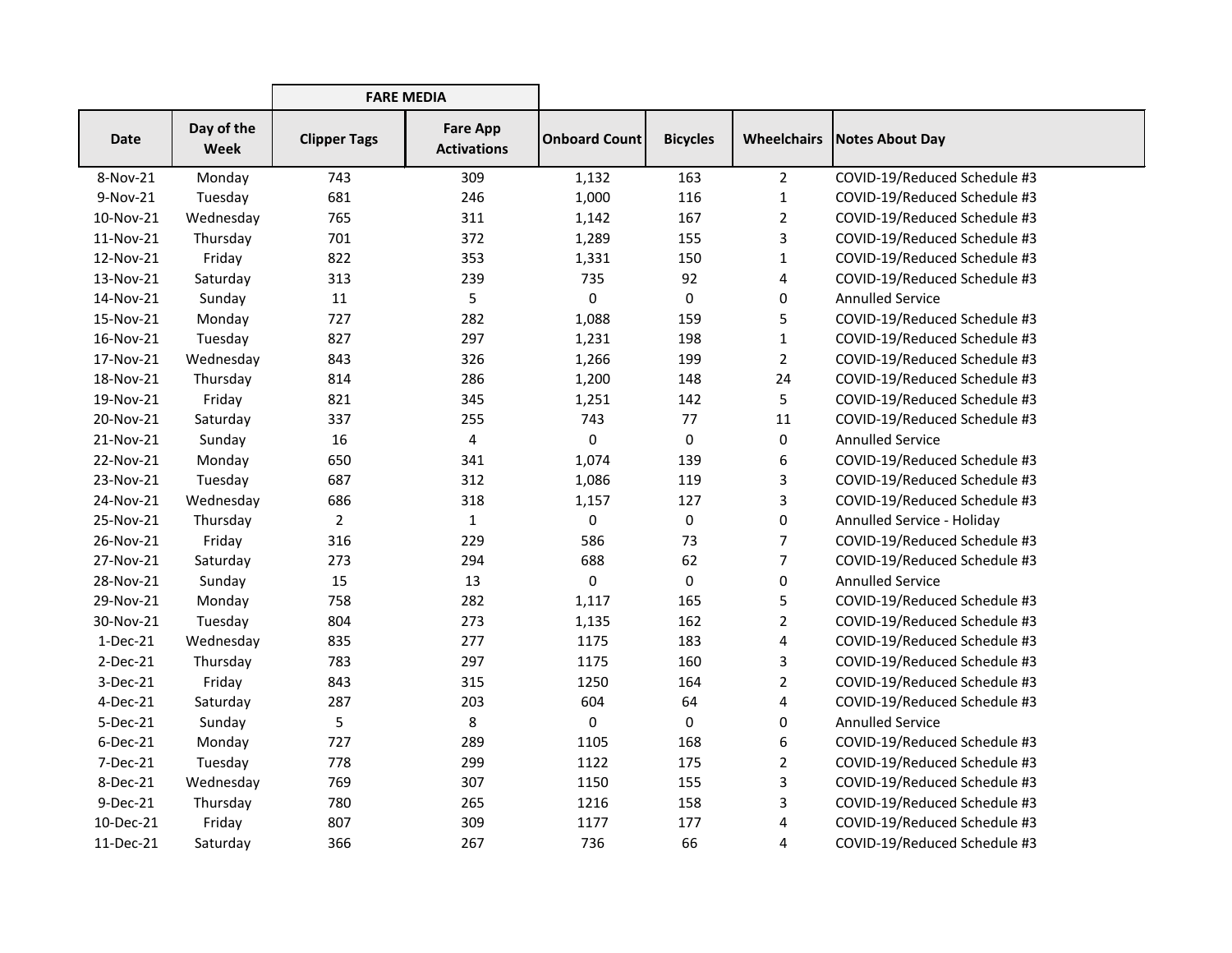|             |                           | <b>FARE MEDIA</b>   |                                       |                      |                 |                    |                              |
|-------------|---------------------------|---------------------|---------------------------------------|----------------------|-----------------|--------------------|------------------------------|
| <b>Date</b> | Day of the<br><b>Week</b> | <b>Clipper Tags</b> | <b>Fare App</b><br><b>Activations</b> | <b>Onboard Count</b> | <b>Bicycles</b> | <b>Wheelchairs</b> | <b>Notes About Day</b>       |
| 12-Dec-21   | Sunday                    | 3                   | 8                                     | 0                    | $\mathbf 0$     | 0                  | <b>Annulled Service</b>      |
| 13-Dec-21   | Monday                    | 578                 | 229                                   | 868                  | 82              | 2                  | COVID-19/Reduced Schedule #3 |
| 14-Dec-21   | Tuesday                   | 788                 | 275                                   | 1236                 | 149             | $\overline{2}$     | COVID-19/Reduced Schedule #3 |
| 15-Dec-21   | Wednesday                 | 685                 | 250                                   | 984                  | 94              | 0                  | COVID-19/Reduced Schedule #3 |
| 16-Dec-21   | Thursday                  | 713                 | 290                                   | 1054                 | 147             | 3                  | COVID-19/Reduced Schedule #3 |
| 17-Dec-21   | Friday                    | 726                 | 303                                   | 1095                 | 139             | 3                  | COVID-19/Reduced Schedule #3 |
| 18-Dec-21   | Saturday                  | 280                 | 275                                   | 663                  | 65              | 1                  | COVID-19/Reduced Schedule #3 |
| 19-Dec-21   | Sunday                    | 4                   | 4                                     | 0                    | 0               | 0                  | <b>Annulled Service</b>      |
| 20-Dec-21   | Monday                    | 521                 | 252                                   | 835                  | 99              | 3                  | COVID-19/Reduced Schedule #3 |
| 21-Dec-21   | Tuesday                   | 534                 | 210                                   | 830                  | 90              | 6                  | COVID-19/Reduced Schedule #3 |
| 22-Dec-21   | Wednesday                 | 501                 | 185                                   | 735                  | 78              | 1                  | COVID-19/Reduced Schedule #3 |
| 23-Dec-21   | Thursday                  | 385                 | 221                                   | 656                  | 63              | 8                  | COVID-19/Reduced Schedule #3 |
| 24-Dec-21   | Friday                    | 192                 | 125                                   | 380                  | 43              | $\overline{2}$     | Saturday service - Holiday   |
| 25-Dec-21   | Saturday                  | $\overline{2}$      | 0                                     | $\pmb{0}$            | 0               | 0                  | Annulled Service - Holiday   |
| 26-Dec-21   | Sunday                    | 3                   | $\mathbf{1}$                          | 0                    | 0               | 0                  | <b>Annulled Service</b>      |
| 27-Dec-21   | Monday                    | 431                 | 268                                   | 811                  | 67              | 3                  | COVID-19/Reduced Schedule #3 |
| 28-Dec-21   | Tuesday                   | 516                 | 219                                   | 814                  | 131             | $\overline{2}$     | COVID-19/Reduced Schedule #3 |
| 29-Dec-21   | Wednesday                 | 446                 | 291                                   | 841                  | 75              | 0                  | COVID-19/Reduced Schedule #3 |
| 30-Dec-21   | Thursday                  | 593                 | 299                                   | 1008                 | 94              | 3                  | COVID-19/Reduced Schedule #3 |
| 31-Dec-21   | Friday                    | 275                 | 179                                   | 530                  | 34              | $\overline{2}$     | Saturday Service - Holiday   |
| $1$ -Jan-22 | Saturday                  | 11                  | 6                                     | 0                    | 0               | 0                  | Annulled Service - Holiday   |
| $2-Jan-22$  | Sunday                    | 5                   | $\overline{2}$                        | 0                    | 0               | 0                  | <b>Annulled Service</b>      |
| $3-Jan-22$  | Monday                    | 519                 | 262                                   | 863                  | 112             | 4                  | COVID-19/Reduced Schedule #3 |
| 4-Jan-22    | Tuesday                   | 646                 | 216                                   | 963                  | 129             | $\overline{2}$     | COVID-19/Reduced Schedule #3 |
| $5$ -Jan-22 | Wednesday                 | 744                 | 214                                   | 969                  | 139             | $\overline{2}$     | COVID-19/Reduced Schedule #3 |
| $6$ -Jan-22 | Thursday                  | 690                 | 215                                   | 915                  | 188             | 2                  | COVID-19/Reduced Schedule #3 |
| 7-Jan-22    | Friday                    | 587                 | 173                                   | 805                  | 104             | $\overline{2}$     | COVID-19/Reduced Schedule #3 |
| 8-Jan-22    | Saturday                  | 236                 | 203                                   | 497                  | 59              | 1                  | COVID-19/Reduced Schedule #3 |
| $9$ -Jan-22 | Sunday                    | 3                   | $\mathbf{1}$                          | 0                    | 0               | 0                  | <b>Annulled Service</b>      |
| 10-Jan-22   | Monday                    | 673                 | 224                                   | 959                  | 139             | 2                  | COVID-19/Reduced Schedule #3 |
| 11-Jan-22   | Tuesday                   | 686                 | 204                                   | 954                  | 156             | 4                  | COVID-19/Reduced Schedule #3 |
| 12-Jan-22   | Wednesday                 | 659                 | 210                                   | 912                  | 155             | $\overline{2}$     | COVID-19/Reduced Schedule #3 |
| 13-Jan-22   | Thursday                  | 690                 | 188                                   | 913                  | 175             | 7                  | COVID-19/Reduced Schedule #3 |
| 14-Jan-22   | Friday                    | 616                 | 232                                   | 904                  | 143             | $\overline{2}$     | COVID-19/Reduced Schedule #3 |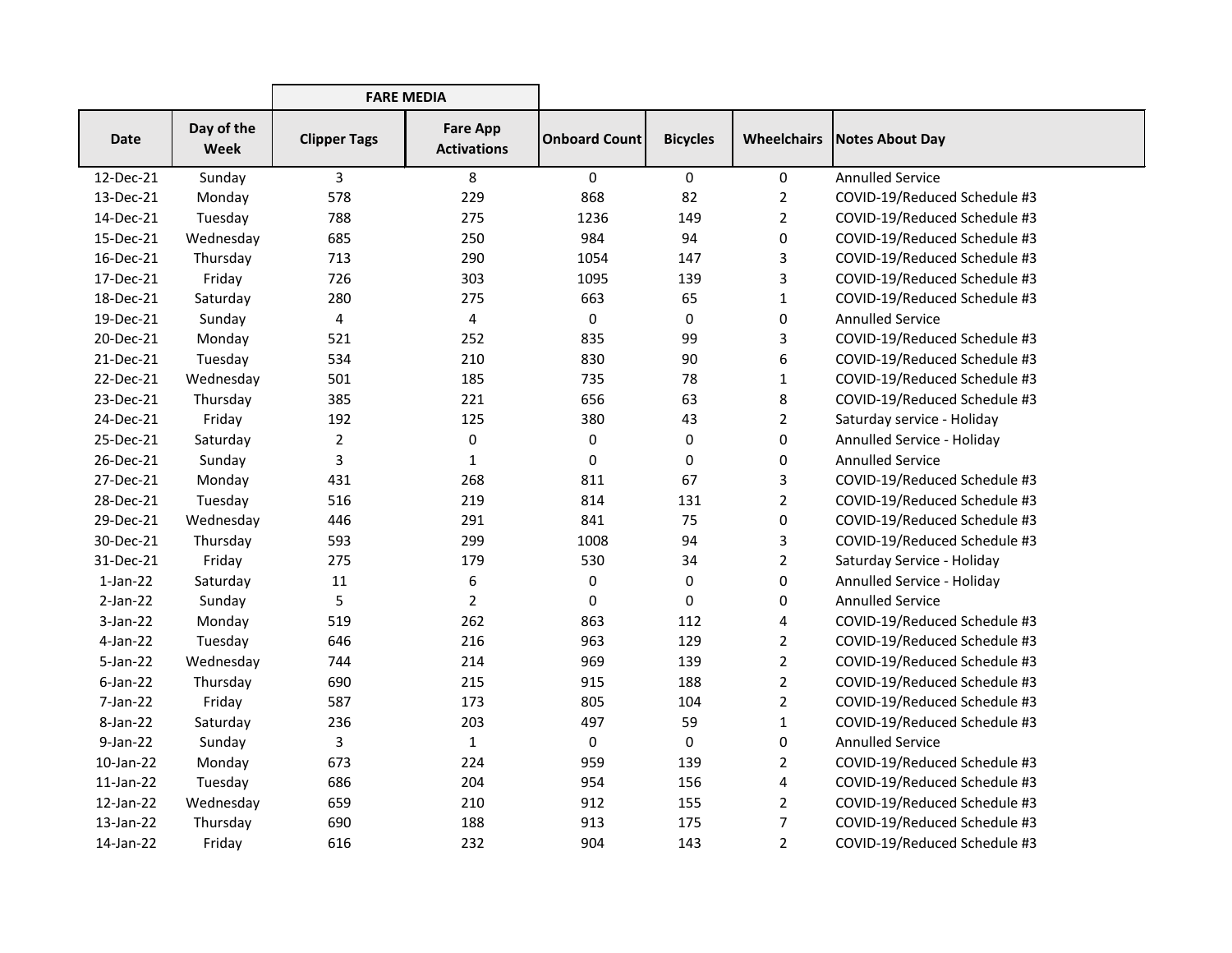|              |                    | <b>FARE MEDIA</b>   |                                       |                      |                 |                    |                              |
|--------------|--------------------|---------------------|---------------------------------------|----------------------|-----------------|--------------------|------------------------------|
| <b>Date</b>  | Day of the<br>Week | <b>Clipper Tags</b> | <b>Fare App</b><br><b>Activations</b> | <b>Onboard Count</b> | <b>Bicycles</b> | <b>Wheelchairs</b> | <b>Notes About Day</b>       |
| 15-Jan-22    | Saturday           | 261                 | 192                                   | 510                  | 57              | $\overline{4}$     | COVID-19/Reduced Schedule #3 |
| 16-Jan-22    | Sunday             | 6                   | $\mathbf{1}$                          | 0                    | $\mathbf 0$     | 0                  | <b>Annulled Service</b>      |
| 17-Jan-22    | Monday             | 422                 | 256                                   | 831                  | 106             | $\overline{2}$     | COVID-19/Reduced Schedule #3 |
| 18-Jan-22    | Tuesday            | 674                 | 227                                   | 983                  | 161             | 3                  | COVID-19/Reduced Schedule #3 |
| 19-Jan-22    | Wednesday          | 720                 | 240                                   | 1124                 | 134             | $\mathbf{1}$       | COVID-19/Reduced Schedule #3 |
| 20-Jan-22    | Thursday           | 697                 | 229                                   | 975                  | 168             | 3                  | COVID-19/Reduced Schedule #3 |
| $21$ -Jan-22 | Friday             | 681                 | 285                                   | 1085                 | 175             | $\mathbf{1}$       | COVID-19/Reduced Schedule #3 |
| 22-Jan-22    | Saturday           | 274                 | 178                                   | 529                  | 63              | $\mathbf{1}$       | COVID-19/Reduced Schedule #3 |
| 23-Jan-22    | Sunday             | 10                  | 4                                     | 0                    | 0               | 0                  | <b>Annulled Service</b>      |
| 24-Jan-22    | Monday             | 716                 | 238                                   | 944                  | 148             | 8                  | COVID-19/Reduced Schedule #3 |
| 25-Jan-22    | Tuesday            | 732                 | 236                                   | 1029                 | 135             | $\overline{2}$     | COVID-19/Reduced Schedule #3 |
| 26-Jan-22    | Wednesday          | 754                 | 256                                   | 1061                 | 175             | $\mathbf{1}$       | COVID-19/Reduced Schedule #3 |
| 27-Jan-22    | Thursday           | 771                 | 302                                   | 1138                 | 143             | $\overline{2}$     | COVID-19/Reduced Schedule #3 |
| 28-Jan-22    | Friday             | 735                 | 309                                   | 1068                 | 166             | 3                  | COVID-19/Reduced Schedule #3 |
| 29-Jan-22    | Saturday           | 335                 | 286                                   | 744                  | 91              | 6                  | COVID-19/Reduced Schedule #3 |
| 30-Jan-22    | Sunday             | 9                   | 3                                     | 0                    | 0               | 0                  | <b>Annulled Service</b>      |
| 31-Jan-22    | Monday             | 722                 | 232                                   | 1035                 | 162             | 3                  | COVID-19/Reduced Schedule #3 |
| 1-Feb-22     | Tuesday            | 747                 | 242                                   | 1,126                | 176             | 4                  | COVID-19/Reduced Schedule #3 |
| $2-Feb-22$   | Wednesday          | 799                 | 242                                   | 1,114                | 149             | $\mathbf{1}$       | COVID-19/Reduced Schedule #3 |
| 3-Feb-22     | Thursday           | 860                 | 235                                   | 1,153                | 196             | 6                  | COVID-19/Reduced Schedule #3 |
| 4-Feb-22     | Friday             | 761                 | 226                                   | 1,093                | 151             | 3                  | COVID-19/Reduced Schedule #3 |
| 5-Feb-22     | Saturday           | 352                 | 274                                   | 709                  | 96              | 5                  | COVID-19/Reduced Schedule #3 |
| 6-Feb-22     | Sunday             | 8                   | 3                                     | 0                    | 0               | 0                  | <b>Annulled Service</b>      |
| 7-Feb-22     | Monday             | 770                 | 241                                   | 1,049                | 189             | 4                  | COVID-19/Reduced Schedule #3 |
| 8-Feb-22     | Tuesday            | 849                 | 264                                   | 1,208                | 195             | $\overline{2}$     | COVID-19/Reduced Schedule #3 |
| 9-Feb-22     | Wednesday          | 836                 | 288                                   | 1,175                | 189             | 4                  | COVID-19/Reduced Schedule #3 |
| 10-Feb-22    | Thursday           | 860                 | 458                                   | 1,429                | 207             | 3                  | COVID-19/Reduced Schedule #3 |
| 11-Feb-22    | Friday             | 829                 | 300                                   | 1,194                | 197             | 6                  | COVID-19/Reduced Schedule #3 |
| 12-Feb-22    | Saturday           | 410                 | 249                                   | 760                  | 75              | 3                  | COVID-19/Reduced Schedule #3 |
| 13-Feb-22    | Sunday             | $\overline{7}$      | $\mathbf{1}$                          | 0                    | 0               | 0                  | <b>Annulled Service</b>      |
| 14-Feb-22    | Monday             | 737                 | 347                                   | 1,174                | 174             | $\overline{2}$     | COVID-19/Reduced Schedule #3 |
| 15-Feb-22    | Tuesday            | 794                 | 247                                   | 1,144                | 208             | 8                  | COVID-19/Reduced Schedule #3 |
| 16-Feb-22    | Wednesday          | 863                 | 272                                   | 1,173                | 224             | 5                  | COVID-19/Reduced Schedule #3 |
| 17-Feb-22    | Thursday           | 875                 | 289                                   | 1,242                | 216             | 5                  | COVID-19/Reduced Schedule #3 |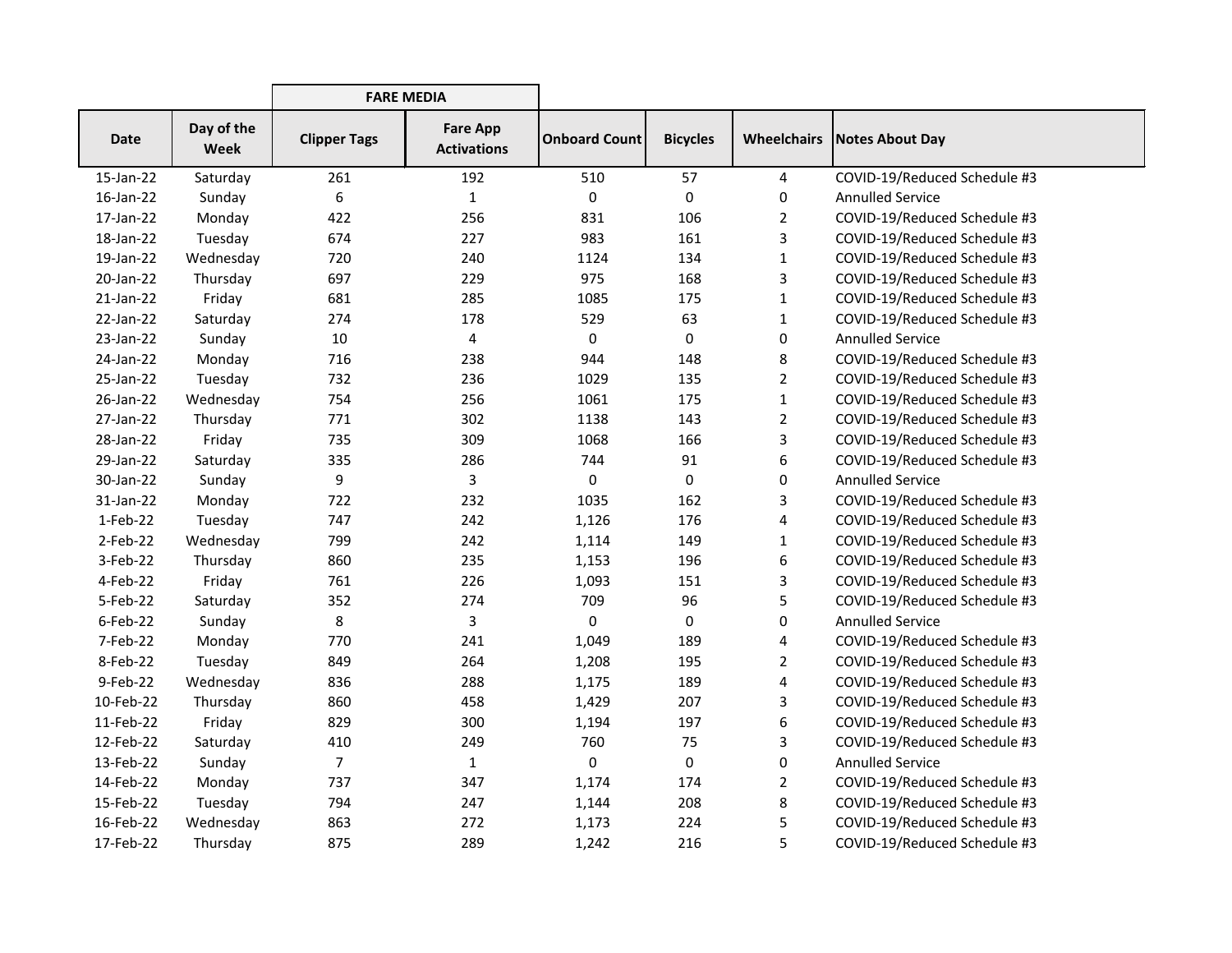|             |                           | <b>FARE MEDIA</b>   |                                       |                      |                 |                    |                              |
|-------------|---------------------------|---------------------|---------------------------------------|----------------------|-----------------|--------------------|------------------------------|
| <b>Date</b> | Day of the<br><b>Week</b> | <b>Clipper Tags</b> | <b>Fare App</b><br><b>Activations</b> | <b>Onboard Count</b> | <b>Bicycles</b> | <b>Wheelchairs</b> | Notes About Day              |
| 18-Feb-22   | Friday                    | 830                 | 318                                   | 1,284                | 173             | 3                  | COVID-19/Reduced Schedule #3 |
| 19-Feb-22   | Saturday                  | 421                 | 367                                   | 820                  | 120             | 4                  | COVID-19/Reduced Schedule #3 |
| 20-Feb-22   | Sunday                    | 10                  | 8                                     | 0                    | 0               | 0                  | <b>Annulled Service</b>      |
| 21-Feb-22   | Monday                    | 512                 | 317                                   | 1,004                | 130             | $\overline{7}$     | COVID-19/Reduced Schedule #3 |
| 22-Feb-22   | Tuesday                   | 736                 | 214                                   | 1,065                | 173             | 5                  | COVID-19/Reduced Schedule #3 |
| 23-Feb-22   | Wednesday                 | 799                 | 311                                   | 1,202                | 195             | 4                  | COVID-19/Reduced Schedule #3 |
| 24-Feb-22   | Thursday                  | 822                 | 299                                   | 1,243                | 201             | 6                  | COVID-19/Reduced Schedule #3 |
| 25-Feb-22   | Friday                    | 845                 | 284                                   | 1,173                | 200             | 7                  | COVID-19/Reduced Schedule #3 |
| 26-Feb-22   | Saturday                  | 352                 | 286                                   | 754                  | 79              | 4                  | COVID-19/Reduced Schedule #3 |
| 27-Feb-22   | Sunday                    | 6                   | 6                                     | 0                    | 0               | 0                  | <b>Annulled Service</b>      |
| 28-Feb-22   | Monday                    | 830                 | 267                                   | 1,241                | 207             | 9                  | COVID-19/Reduced Schedule #3 |
| $1-Mar-22$  | Tuesday                   | 923                 | 246                                   | 1229                 | 189             | 5                  | COVID-19/Reduced Schedule #3 |
| 2-Mar-22    | Wednesday                 | 956                 | 245                                   | 1308                 | 208             | 3                  | COVID-19/Reduced Schedule #3 |
| 3-Mar-22    | Thursday                  | 828                 | 254                                   | 1111                 | 158             | $\overline{2}$     | COVID-19/Reduced Schedule #3 |
| 4-Mar-22    | Friday                    | 827                 | 286                                   | 1165                 | 163             | 6                  | COVID-19/Reduced Schedule #3 |
| 5-Mar-22    | Saturday                  | 381                 | 337                                   | 806                  | 93              | 5                  | COVID-19/Reduced Schedule #3 |
| $6-Mar-22$  | Sunday                    | 6                   | $\overline{2}$                        | 0                    | 0               | 0                  | <b>Annulled Service</b>      |
| 7-Mar-22    | Monday                    | 851                 | 258                                   | 1127                 | 208             | 3                  | COVID-19/Reduced Schedule #3 |
| 8-Mar-22    | Tuesday                   | 1013                | 342                                   | 1479                 | 284             | 5                  | COVID-19/Reduced Schedule #3 |
| 9-Mar-22    | Wednesday                 | 967                 | 301                                   | 1332                 | 275             | 6                  | COVID-19/Reduced Schedule #3 |
| 10-Mar-22   | Thursday                  | 1024                | 356                                   | 1430                 | 236             | 4                  | COVID-19/Reduced Schedule #3 |
| 11-Mar-22   | Friday                    | 970                 | 382                                   | 1414                 | 218             | 4                  | COVID-19/Reduced Schedule #3 |
| 12-Mar-22   | Saturday                  | 427                 | 393                                   | 976                  | 109             | 3                  | COVID-19/Reduced Schedule #3 |
| 13-Mar-22   | Sunday                    | 4                   | 11                                    | 0                    | 0               | 0                  | <b>Annulled Service</b>      |
| 14-Mar-22   | Monday                    | 888                 | 337                                   | 1283                 | 241             | 8                  | COVID-19/Reduced Schedule #3 |
| 15-Mar-22   | Tuesday                   | 929                 | 314                                   | 1330                 | 219             | 6                  | COVID-19/Reduced Schedule #3 |
| 16-Mar-22   | Wednesday                 | 990                 | 360                                   | 1473                 | 265             | 6                  | COVID-19/Reduced Schedule #3 |
| 17-Mar-22   | Thursday                  | 1003                | 351                                   | 1410                 | 224             | 5                  | COVID-19/Reduced Schedule #3 |
| 18-Mar-22   | Friday                    | 953                 | 379                                   | 1428                 | 206             | 3                  | COVID-19/Reduced Schedule #3 |
| 19-Mar-22   | Saturday                  | 331                 | 239                                   | 662                  | 52              | 3                  | COVID-19/Reduced Schedule #3 |
| 20-Mar-22   | Sunday                    | 5                   | 4                                     | 0                    | 0               | 0                  | <b>Annulled Service</b>      |
| 21-Mar-22   | Monday                    | 918                 | 354                                   | 1418                 | 226             | 10                 | COVID-19/Reduced Schedule #3 |
| 22-Mar-22   | Tuesday                   | 1100                | 388                                   | 1569                 | 299             | 6                  | COVID-19/Reduced Schedule #3 |
| 23-Mar-22   | Wednesday                 | 1047                | 406                                   | 1555                 | 267             | 9                  | COVID-19/Reduced Schedule #3 |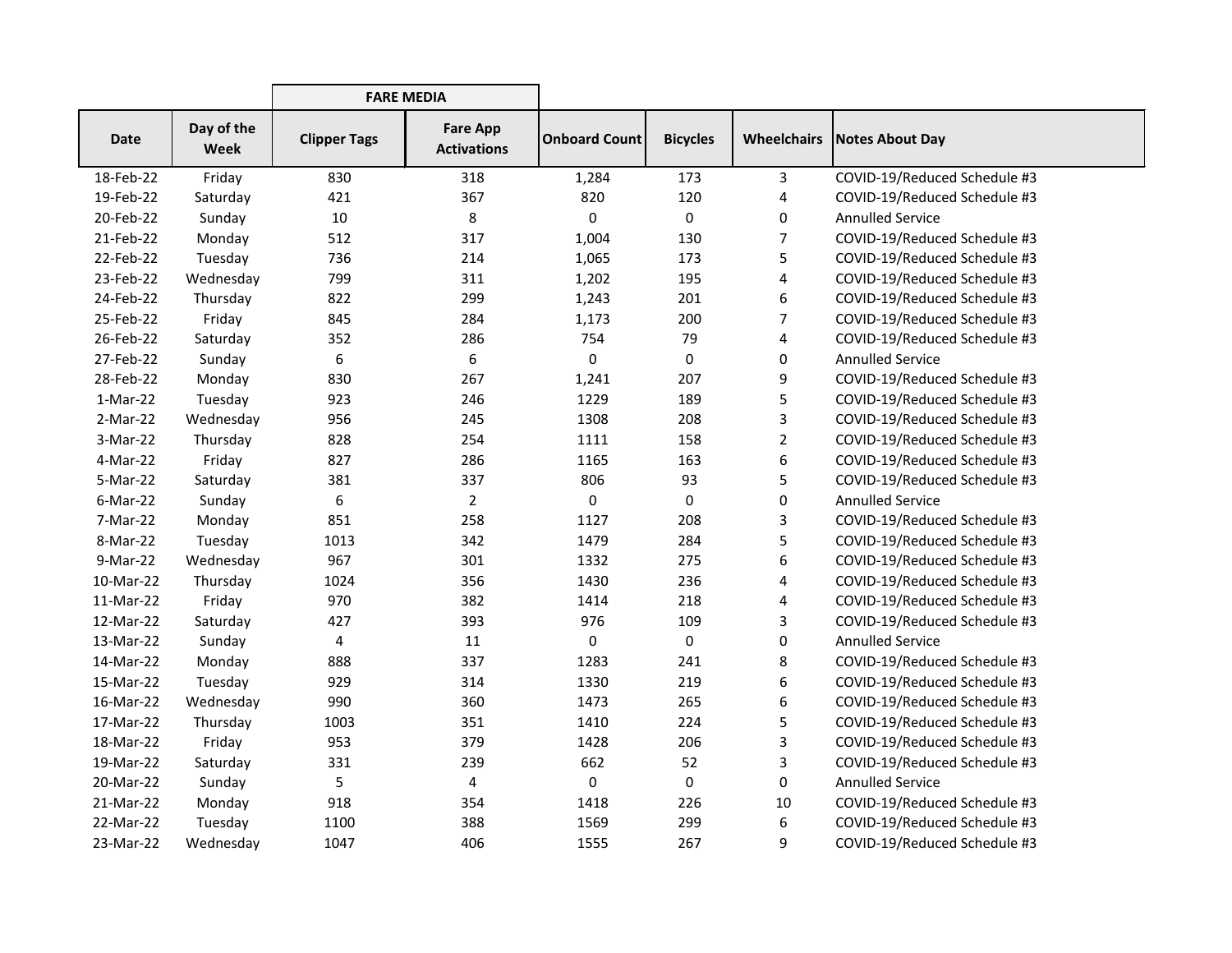|             |                    | <b>FARE MEDIA</b>   |                                       |                      |                 |                    |                              |
|-------------|--------------------|---------------------|---------------------------------------|----------------------|-----------------|--------------------|------------------------------|
| <b>Date</b> | Day of the<br>Week | <b>Clipper Tags</b> | <b>Fare App</b><br><b>Activations</b> | <b>Onboard Count</b> | <b>Bicycles</b> | <b>Wheelchairs</b> | Notes About Day              |
| 24-Mar-22   | Thursday           | 1040                | 416                                   | 1562                 | 256             | 5                  | COVID-19/Reduced Schedule #3 |
| 25-Mar-22   | Friday             | 993                 | 469                                   | 1556                 | 221             | 3                  | COVID-19/Reduced Schedule #3 |
| 26-Mar-22   | Saturday           | 399                 | 333                                   | 864                  | 98              | 5                  | COVID-19/Reduced Schedule #3 |
| 27-Mar-22   | Sunday             | 4                   | 3                                     | 0                    | 0               | 0                  | <b>Annulled Service</b>      |
| 28-Mar-22   | Monday             | 833                 | 266                                   | 1150                 | 173             | 4                  | COVID-19/Reduced Schedule #3 |
| 29-Mar-22   | Tuesday            | 1058                | 356                                   | 1489                 | 232             | 8                  | COVID-19/Reduced Schedule #3 |
| 30-Mar-22   | Wednesday          | 1062                | 384                                   | 1526                 | 237             | 8                  | COVID-19/Reduced Schedule #3 |
| 31-Mar-22   | Thursday           | 1064                | 470                                   | 1588                 | 259             | 9                  | COVID-19/Reduced Schedule #3 |
| $1-Apr-22$  | Friday             | 1032                | 372                                   | 1543                 | 206             | $\overline{2}$     | COVID-19/Reduced Schedule #3 |
| $2-Apr-22$  | Saturday           | 394                 | 277                                   | 769                  | 119             | 4                  | COVID-19/Reduced Schedule #3 |
| $3-Apr-22$  | Sunday             | $\overline{2}$      | 4                                     | 0                    | 0               | 0                  | <b>Annulled Service</b>      |
| 4-Apr-22    | Monday             | 955                 | 377                                   | 1392                 | 214             | 7                  | COVID-19/Reduced Schedule #3 |
| 5-Apr-22    | Tuesday            | 1057                | 379                                   | 1569                 | 257             | 6                  | COVID-19/Reduced Schedule #3 |
| $6$ -Apr-22 | Wednesday          | 1072                | 373                                   | 1571                 | 252             | 9                  | COVID-19/Reduced Schedule #3 |
| 7-Apr-22    | Thursday           | 1006                | 432                                   | 1544                 | 236             | 8                  | COVID-19/Reduced Schedule #3 |
| 8-Apr-22    | Friday             | 1022                | 520                                   | 1606                 | 208             | 6                  | COVID-19/Reduced Schedule #3 |
| 9-Apr-22    | Saturday           | 500                 | 400                                   | 967                  | 131             | 4                  | COVID-19/Reduced Schedule #3 |
| 10-Apr-22   | Sunday             | 5                   | 5                                     | 0                    | 0               | 0                  | <b>Annulled Service</b>      |
| 11-Apr-22   | Monday             | 875                 | 258                                   | 1182                 | 144             | 6                  | COVID-19/Reduced Schedule #3 |
| 12-Apr-22   | Tuesday            | 1037                | 315                                   | 1433                 | 207             | 4                  | COVID-19/Reduced Schedule #3 |
| 13-Apr-22   | Wednesday          | 1113                | 318                                   | 1529                 | 221             | $\overline{2}$     | COVID-19/Reduced Schedule #3 |
| 14-Apr-22   | Thursday           | 887                 | 237                                   | 1229                 | 137             | $\overline{2}$     | COVID-19/Reduced Schedule #3 |
| 15-Apr-22   | Friday             | 853                 | 340                                   | 1274                 | 177             | 6                  | COVID-19/Reduced Schedule #3 |
| 16-Apr-22   | Saturday           | 335                 | 220                                   | 630                  | 41              | $\mathbf{1}$       | COVID-19/Reduced Schedule #3 |
| 17-Apr-22   | Sunday             | 5                   | 3                                     | 0                    | 0               | 0                  | <b>Annulled Service</b>      |
| 18-Apr-22   | Monday             | 892                 | 420                                   | 1384                 | 193             | 7                  | COVID-19/Reduced Schedule #3 |
| 19-Apr-22   | Tuesday            | 1007                | 352                                   | 1432                 | 224             | 11                 | COVID-19/Reduced Schedule #3 |
| 20-Apr-22   | Wednesday          | 887                 | 303                                   | 1191                 | 168             | $\overline{2}$     | COVID-19/Reduced Schedule #3 |
| 21-Apr-22   | Thursday           | 901                 | 308                                   | 1304                 | 167             | 4                  | COVID-19/Reduced Schedule #3 |
| 22-Apr-22   | Friday             | 958                 | 322                                   | 1348                 | 179             | 7                  | COVID-19/Reduced Schedule #3 |
| 23-Apr-22   | Saturday           | 683                 | 422                                   | 1371                 | 107             | 4                  | COVID-19/Reduced Schedule #3 |
| 24-Apr-22   | Sunday             | 4                   | 3                                     | 0                    | 0               | 0                  | <b>Annulled Service</b>      |
| 25-Apr-22   | Monday             | 932                 | 299                                   | 1329                 | 202             | 5                  | COVID-19/Reduced Schedule #3 |
| 26-Apr-22   | Tuesday            | 1062                | 362                                   | 1526                 | 240             | 4                  | COVID-19/Reduced Schedule #3 |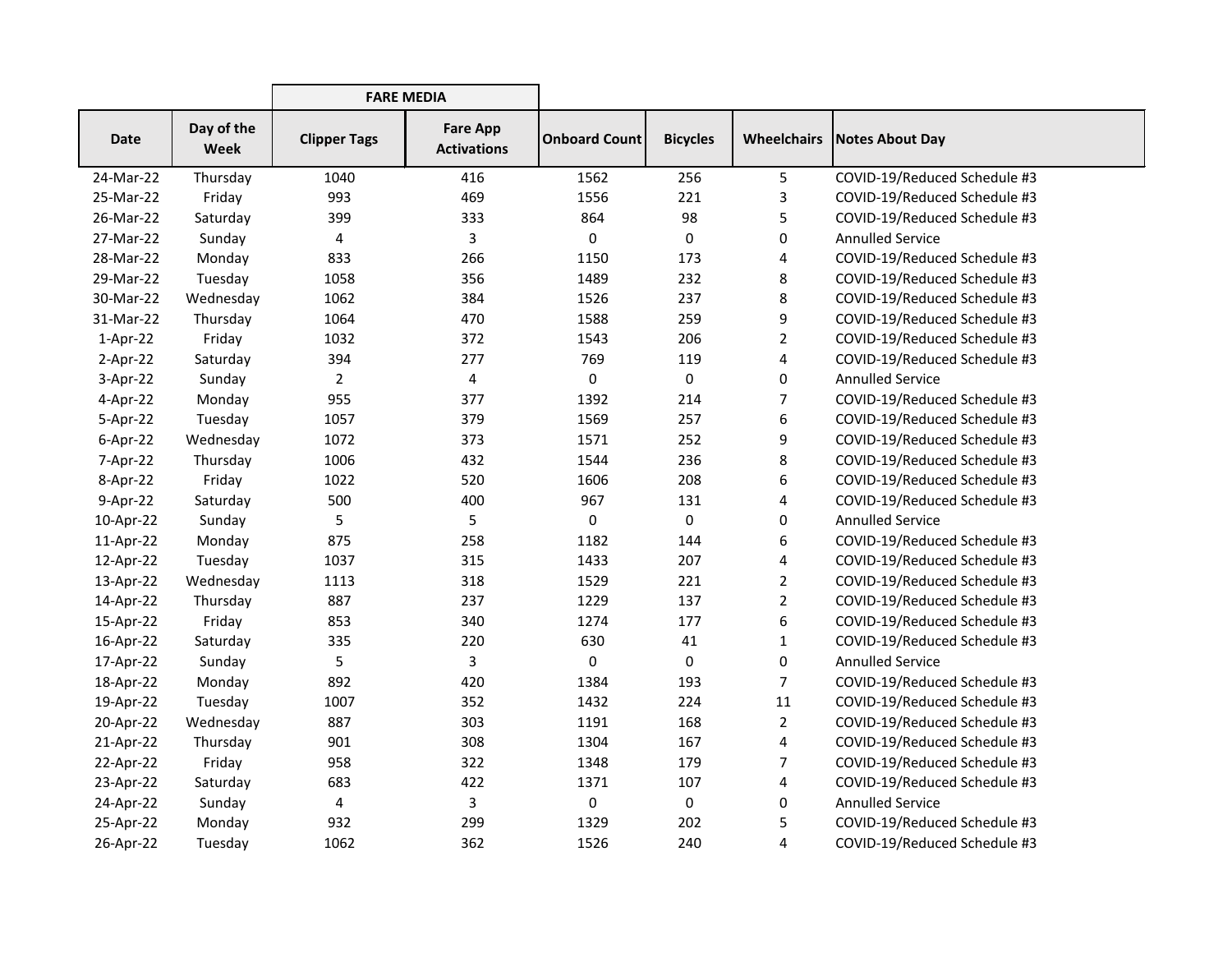|             |                           | <b>FARE MEDIA</b>   |                                       |                      |                 |                    |                              |
|-------------|---------------------------|---------------------|---------------------------------------|----------------------|-----------------|--------------------|------------------------------|
| <b>Date</b> | Day of the<br><b>Week</b> | <b>Clipper Tags</b> | <b>Fare App</b><br><b>Activations</b> | <b>Onboard Count</b> | <b>Bicycles</b> | <b>Wheelchairs</b> | <b>Notes About Day</b>       |
| 27-Apr-22   | Wednesday                 | 1033                | 358                                   | 1449                 | 242             | 6                  | COVID-19/Reduced Schedule #3 |
| 28-Apr-22   | Thursday                  | 1040                | 389                                   | 1547                 | 232             | 6                  | COVID-19/Reduced Schedule #3 |
| 29-Apr-22   | Friday                    | 987                 | 355                                   | 1431                 | 248             | 4                  | COVID-19/Reduced Schedule #3 |
| 30-Apr-22   | Saturday                  | 373                 | 240                                   | 708                  | 62              | 3                  | COVID-19/Reduced Schedule #3 |
| $1-May-22$  | Sunday                    | 392                 | 185                                   | 633                  | 77              | 4                  | COVID-19/Reduced Schedule #4 |
| $2-May-22$  | Monday                    | 898                 | 347                                   | 1332                 | 223             | 9                  | COVID-19/Reduced Schedule #4 |
| $3-May-22$  | Tuesday                   | 1114                | 310                                   | 1516                 | 249             | 5                  | COVID-19/Reduced Schedule #4 |
| 4-May-22    | Wednesday                 | 1031                | 348                                   | 1463                 | 258             | 6                  | COVID-19/Reduced Schedule #4 |
| $5-May-22$  | Thursday                  | 1040                | 339                                   | 1549                 | 249             | 11                 | COVID-19/Reduced Schedule #4 |
| $6$ -May-22 | Friday                    | 875                 | 347                                   | 1330                 | 193             | 3                  | COVID-19/Reduced Schedule #4 |
| 7-May-22    | Saturday                  | 471                 | 278                                   | 907                  | 93              | 5                  | COVID-19/Reduced Schedule #4 |
| 8-May-22    | Sunday                    | 283                 | 241                                   | 601                  | 40              | $\overline{2}$     | COVID-19/Reduced Schedule #4 |
| $9-May-22$  | Monday                    | 931                 | 329                                   | 1300                 | 243             | 9                  | COVID-19/Reduced Schedule #4 |
| 10-May-22   | Tuesday                   | 1072                | 337                                   | 1518                 | 276             | 5                  | COVID-19/Reduced Schedule #4 |
| 11-May-22   | Wednesday                 | 1087                | 388                                   | 1566                 | 261             | 5                  | COVID-19/Reduced Schedule #4 |
| 12-May-22   | Thursday                  | 1022                | 449                                   | 1608                 | 288             | $\overline{2}$     | COVID-19/Reduced Schedule #4 |
| 13-May-22   | Friday                    | 982                 | 368                                   | 1475                 | 257             | 4                  | COVID-19/Reduced Schedule #4 |
| 14-May-22   | Saturday                  | 438                 | 296                                   | 809                  | 154             | 6                  | COVID-19/Reduced Schedule #4 |
| 15-May-22   | Sunday                    | 308                 | 212                                   | 556                  | 72              | 5                  | COVID-19/Reduced Schedule #4 |
| 16-May-22   | Monday                    | 926                 | 335                                   | 1407                 | 223             | 12                 | COVID-19/Reduced Schedule #4 |
| 17-May-22   | Tuesday                   | 1093                | 379                                   | 1563                 | 270             | 16                 | COVID-19/Reduced Schedule #4 |
| 18-May-22   | Wednesday                 | 1077                | 350                                   | 1503                 | 248             | $\overline{7}$     | COVID-19/Reduced Schedule #4 |
| 19-May-22   | Thursday                  | 1074                | 306                                   | 1544                 | 266             | 10                 | COVID-19/Reduced Schedule #4 |
| 20-May-22   | Friday                    | 991                 | 366                                   | 1451                 | 252             | 3                  | COVID-19/Reduced Schedule #4 |
| 21-May-22   | Saturday                  | 573                 | 466                                   | 1072                 | 70              | 18                 | COVID-19/Reduced Schedule #4 |
| 22-May-22   | Sunday                    | 334                 | 307                                   | 711                  | 85              | $\overline{7}$     | COVID-19/Reduced Schedule #4 |
| 23-May-22   | Monday                    | 918                 | 316                                   | 1355                 | 235             | 4                  | COVID-19/Reduced Schedule #4 |
| 24-May-22   | Tuesday                   | 1008                | 388                                   | 1523                 | 276             | 4                  | COVID-19/Reduced Schedule #4 |
| 25-May-22   | Wednesday                 | 1127                | 356                                   | 1583                 | 272             | 11                 | COVID-19/Reduced Schedule #4 |
| 26-May-22   | Thursday                  | 1037                | 339                                   | 1473                 | 243             | 5                  | COVID-19/Reduced Schedule #4 |
| 27-May-22   | Friday                    | 938                 | 360                                   | 1431                 | 215             | 6                  | COVID-19/Reduced Schedule #4 |
| 28-May-22   | Saturday                  | 427                 | 347                                   | 851                  | 80              | 2                  | COVID-19/Reduced Schedule #4 |
| 29-May-22   | Sunday                    | 393                 | 257                                   | 721                  | 102             | 6                  | COVID-19/Reduced Schedule #4 |
| 30-May-22   | Monday                    | 368                 | 237                                   | 681                  | 113             | $\mathbf{1}$       | COVID-19/Reduced Schedule #4 |